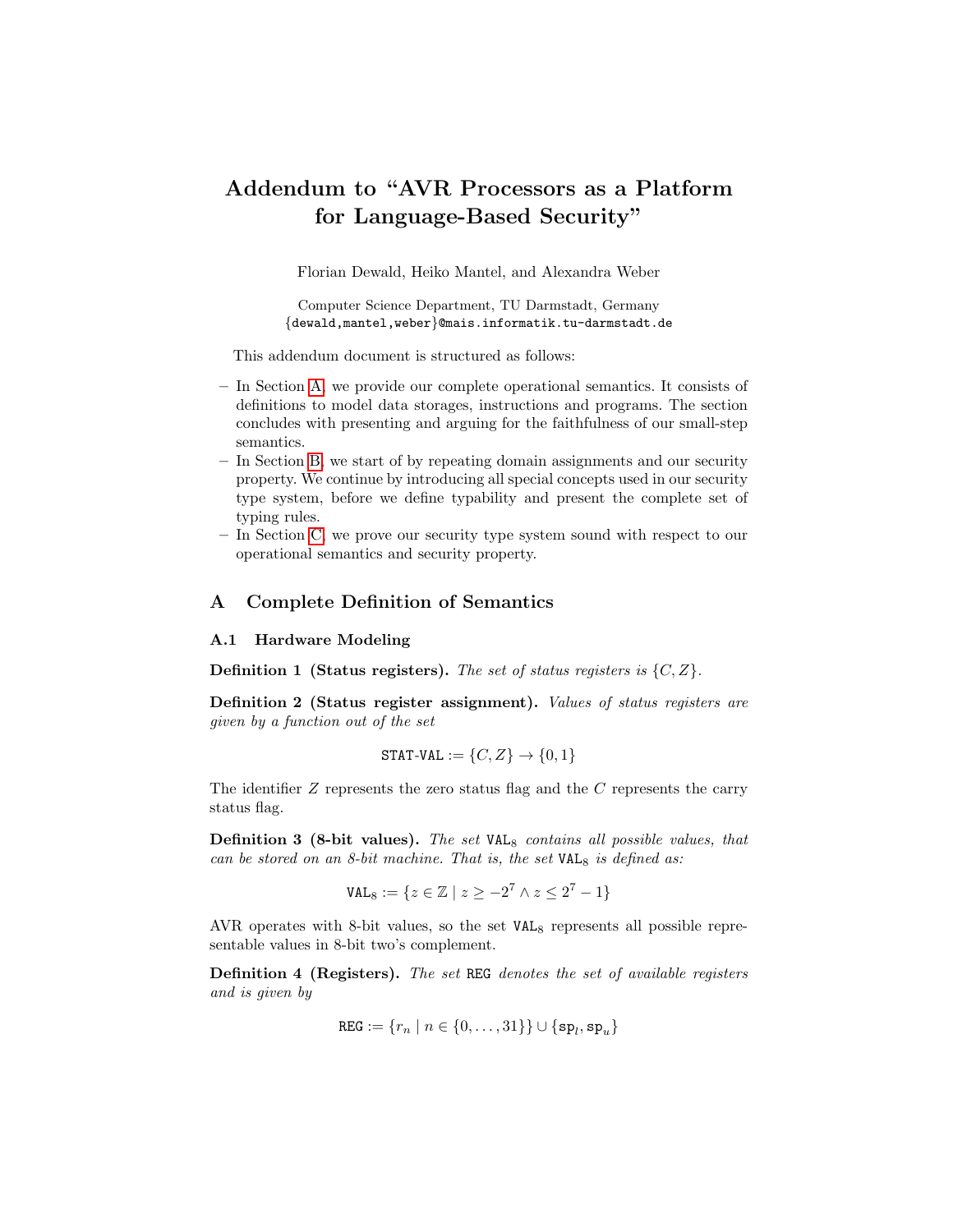Definition 5 (Register assignment). Values of registers are given by a function out of the set

$$
\texttt{REG-VAL} := \texttt{REG} \rightarrow \texttt{VAL}_8
$$

The AVR microcontrollers contain 32 general purpose registers, in our case identified by  $r_0, \ldots, r_{31}$ . The stack pointer is 16-bit wide, requiring it to be split into two separate registers  $sp_l$  for the lower part and  $sp_u$  for the higher part of a 16-bit value.

**Definition 6 (16-bit values).** The set  $VAL_{16}$  contains all possible 16-bit values and is given by

$$
\texttt{VAL}_{16} := \{ z \in \mathbb{Z} \mid z \geq -2^{15} \land z \leq 2^{15} - 1 \}
$$

Definition 7 (Register pairs). The set REGPAIR contains all possible register pairs and is given by

$$
\texttt{REGPAR} := \{r_0, \ldots, r_{30}\} \cup \{X, Y, Z, \mathtt{sp}_l\}
$$

Definition 8 (Low register pair conversion). The function regconvert-l : REGPAIR  $\rightarrow$  REG maps a given register pair to the lower concatenated register and is given by

$$
\text{regconvert-l}(a) := \begin{cases} a & \text{if } a \in \{r_0, \dots, r_{30}\} \\ r_{26} & \text{if } a = X \\ r_{28} & \text{if } a = Y \\ r_{30} & \text{if } a = Z \\ \text{sp}_l & \text{if } a = \text{sp}_l \end{cases}
$$

Definition 9 (Upper register pair conversion). The function regconvert-u : REGPAIR  $\rightarrow$  REG maps a given register pair to the upper concatenated register and is given by

$$
\text{regconvert-u}(a) := \begin{cases} r_{n+1} & \text{if } \exists r_n \in \{r_0, \dots, r_{30}\} : a = r_n \\ r_{27} & \text{if } a = X \\ r_{29} & \text{if } a = Y \\ r_{31} & \text{if } a = Z \\ \mathbf{s} \mathbf{p}_u & \text{if } a = \mathbf{s} \mathbf{p}_l \end{cases}
$$

Definition 10 (Register pair assignment). Let  $r \in \texttt{REG-VAL}$  be a register assignment. The function

regpair-val $_{r}$  : REGPAIR  $\rightarrow$  VAL $_{16}$ 

is given by

$$
\mathsf{regular-val}_r(a) := r(\mathsf{regconvert-u}(a)) \odot r(\mathsf{regconvert-l}(a))
$$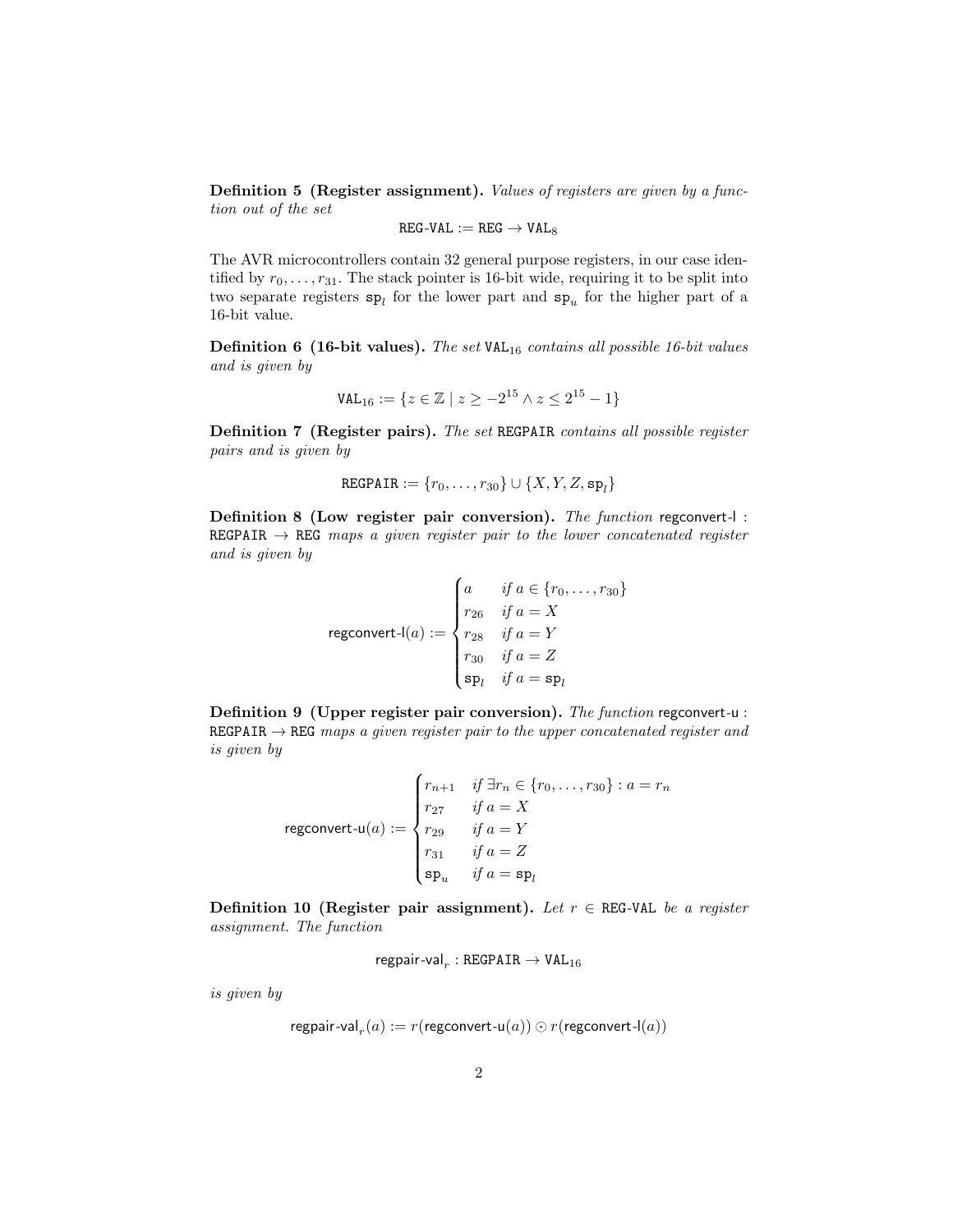The stack pointer is a first example of register pairs. Register pairs are used for 16-bit wide values by concatenating two adjacent registers. Given a register, the corresponding lower and upper registers that belong to the pair can be obtained using functions regconvert-l and regconvert-u, respectively. For convenience, the 16-bit value stored in a register pair with respect to a register assignment can be obtained using regpair-val<sub>r</sub>.

Definition 11 (Memory addresses). The memory addresses are given by the set

$$
\texttt{MEM} := \{0, \dots, \texttt{MAXADDR}\}
$$

Definition 12 (Memory assignment). Values of memories are given by a function out of the set

$$
\texttt{MEM-VAL} := \texttt{MEM} \rightarrow \texttt{VAL}_8
$$

A main memory cell is identified by its address, given by MEM. It contains all available memory addresses, where the largest one is denoted by MAXADDR.

Definition 13 (Stack assignment). The set of possible stack assignments is  $given\ by\ STACK\text{-}VAL := VAL^*_8.$ 

The stack is modeled by a list of values, where the head of the list represents the topmost element on the stack.

Definition 14 (Function updating). Let  $f : X \to Y$  be a function,  $x \in X$ and  $y \in Y$ , then the function  $f[x \mapsto y] : X \to Y$  is given by

$$
f[x \mapsto y](a) := \begin{cases} f(a) & \text{if } a \neq x \\ y & \text{if } a = x \end{cases}
$$

When computations on values are performed and the result shall be stored inside a data storage, it might happen that the result is too large for the value range of the desired data storage. Unfortunately, we were unable to find an exact documentation what happens in such a case. A reasonable and in this work used way is that the stored value is determined bitwise to match the bit length of the desired storage container and if necessary the most significant bits are cut off.

*Example 1.* Assume the result of adding  $a = 1111 1111_2$  and  $b = 0000 0001_2$ shall be stored inside a register  $r$  that can hold 8 bits. The result would be  $r = a + b = 100000000<sub>2</sub>$ , where only the last 8 bit can be stored inside the register. Thus, the final content of  $r$  is 0000 0000<sub>2</sub>.

Definition 15 (Register pair updating). Let  $r \in \text{REG-VAL}$  be a register assignment,  $r_n \in \text{REGPATH}$  be a possible register pair and  $z \in \text{VAL}_{16}$  a new value. Then the function  $r[r_n \mapsto_p z] : \text{REG} \to \text{VAL}_8$  is given by

$$
r[r_n \mapsto_p z](a) := \begin{cases} \text{lower}(z) & \text{if } a = \text{regconvert-l}(r_n) \\ \text{upper}(z) & \text{if } a = \text{regconvert-u}(r_n) \\ r(a) & \text{otherwise} \end{cases}
$$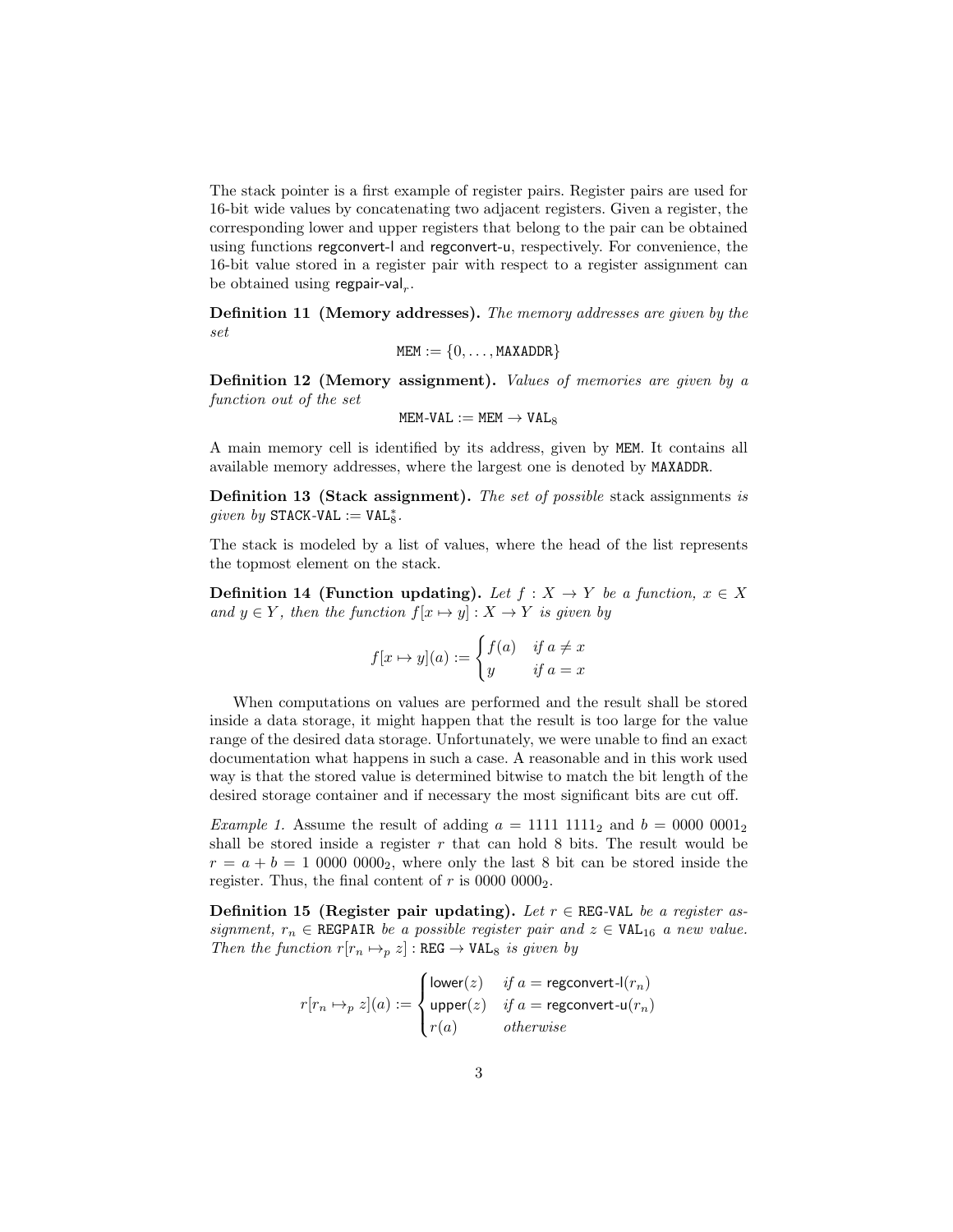Definition 16 (Status Register updating). Let  $s \in \text{STAT-VAL}$  be a status register assignment,  $x \in \{C, Z\}$  a status register and  $t \in \mathbb{B}$  a truth value, then the function  $s[x \mapsto_s t]$  is given by

$$
s[x \mapsto_s t] := \begin{cases} s[x \mapsto 1] & \text{if } t = True \\ s[x \mapsto 0] & \text{if } t = False \end{cases}
$$

Special notations are introduced to update register pairs and status registers. When a register pair is updated, the 16-bit value is split in its lower and upper part and put in the corresponding registers. The notation for updating a status register allows to pass a truth value which is converted into 0 and 1.

## A.2 Instructions and Programs

**Definition 17 (Execution point).** The set of base execution points is given by

 $EPS_0 := \{(f, a) \mid f \in FUNC \land a \in \mathbb{N}\}\$ 

The set of execution points is given by

$$
\text{EPS}:=\text{EPS}_0\times\text{EPS}_0^*
$$

Definition 18 (Execution Point addition). The function  $+_{ep}$ : EPS  $\times N \rightarrow$ EPS is given by

 $+_{\text{ep}}((f, a, c), n) := (f, a + n, c)$ 

An execution point models a pointer to a location inside a program. We distinguish between base execution points and plain execution points. A base execution point is a pair consisting of a function name and an address to determine the instruction inside the function. It corresponds to the layout found inside an object dump that acts as input for our prototypical implementation. An execution point contains additionally a list of base execution points that act as call stack to determine return locations upon a function call.

Whenever necessary, we rely on implicit conversions from execution points to base execution points, where the call stack is dropped.

The special  $+_{\text{ep}}$  symbol is used to shift forward the address of an execution point without affecting its remaining components.

### Definition 19 (Instructions without operands). The set

 $INSTR-NO-OP := \{(in, () ) | in \in \{clc, cli, ret \} \}$ 

contains instructions which take no operand.

Definition 20 (Instructions influencing control flow). The set

INSTR-CF := $\{(in,(epa)) \mid epa \in EPS \land in \in$  ${brec, brcs, breq, brne, call, jmp, real1, rimp}$ 

contains instructions which take an execution point as operand.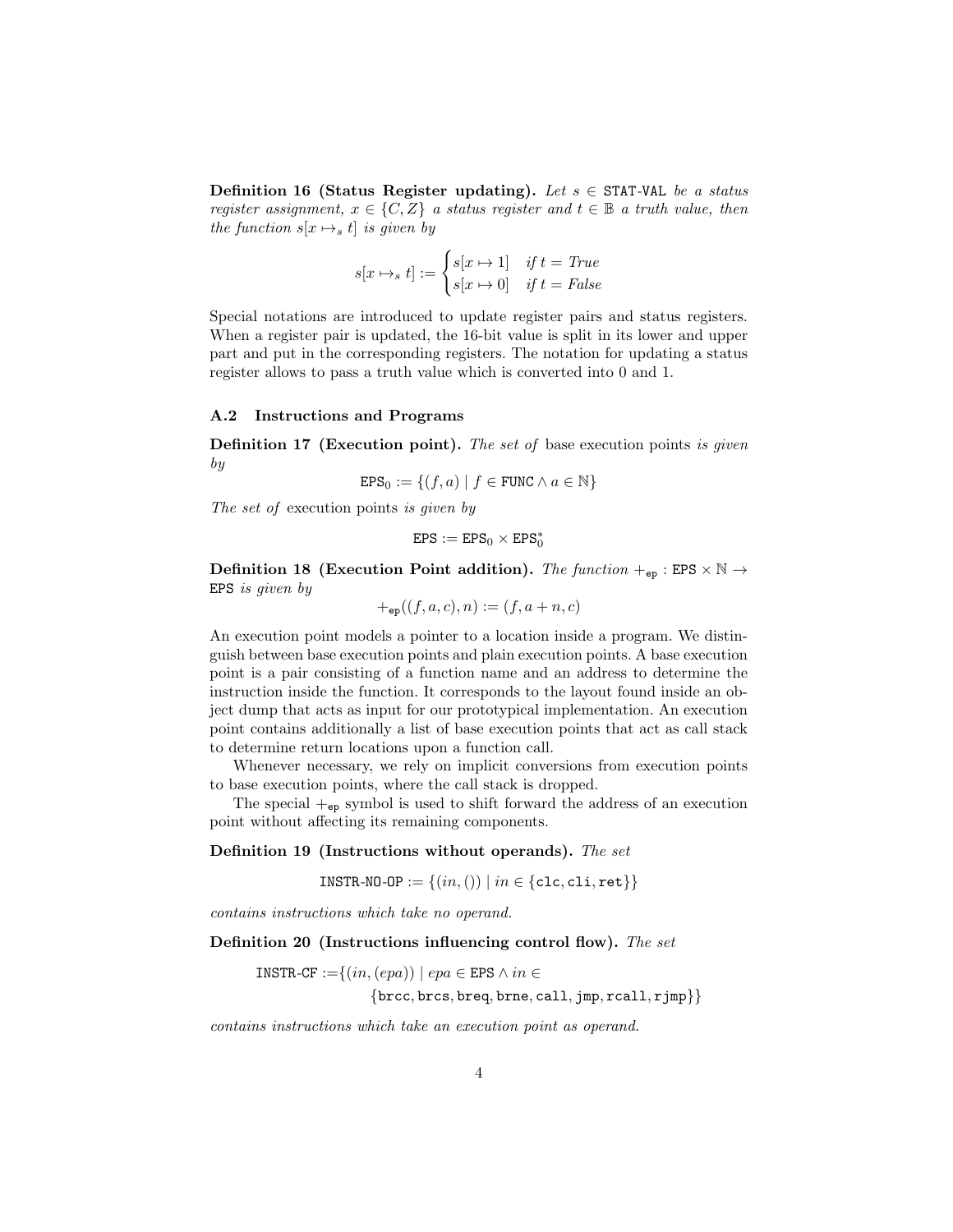Definition 21 (Instructions with immediate and register operands). The set

INSTR-IMM-REG := $\{(in,(Rd, im)) \mid im \in \mathbb{Z} \wedge Rd \in \text{REG} \wedge in \in$ {adiw, andi, cpi, ldi, sbci, sbiw, subi}} ∪  $\{(in,(Rd,a)),(out,(a, Rr)) \mid im \in \mathbb{Z}\wedge$  $Rr \in \texttt{REG} \land Rd \in \texttt{REG} \land a \in \{0x3d, 0x3e, 0x3f\}\}$ 

contains instructions which take an immediate and a register(-pair) as operand.

Definition 22 (Instructions with one register as operand). The set

INSTR-REG := $\{(in,(Rd)) \mid Rd \in$  REG  $\wedge in \in$ 

 ${dec, inc, 1sr, neg, pop, push, ror}$ 

contains instructions which take one register as operand.

Definition 23 (Instructions with two register operands). The set

INSTR-TWO-REG := $\{(in,(Rd, Rr)) \mid Rd, Rr \in$ REG  $\land in \in$ {adc, add, and, cp, cpc, cpse, eor, mov,  $movw, mul, or, sbc, sub\}$ 

contains instructions which take two registers as operand.

Definition 24 (Instructions with special registers as operand). The set

INSTR-REG-SPE := $\{(1d, (Rd, Rs, m)),(\text{st}, (Rs, Rr, m)) \mid Rs \in \{X, Y, Z\} \land$  $Rd, Rr \in \text{REG} \land m \in \{-, +, \#\}$ 

contains instructions which take a special register and a modifier as operand.

Definition 25 (Instructions with special registers and displacement). The set

INSTR-REG-SPE-DIS := $\{(1dd, (Rd, Rs, k)), (std, (Rs, Rr, k)) | Rs \in \{X, Y, Z\} \wedge$  $Rd, Rr \in \texttt{REG} \wedge k \in \mathbb{Z}$ }

contains instructions which take a special register and a modifier as operand.

Definition 26 (Instructions). The set

INSTR :=INSTR-NO-OP ∪ INSTR-CF ∪ INSTR-IMM-REG ∪ INSTR-REG ∪ INSTR-TWO-REG ∪ INSTR-REG-SPE ∪ INSTR-REG-SPE-DIS

contains all possible instructions.[1](#page-4-0)

<span id="page-4-0"></span> $^{\rm 1}$  The notation for instructions in "AVR Processors as a Platform for Language-Based Security" omits the commas and parantheses in instructions for presentation purposes.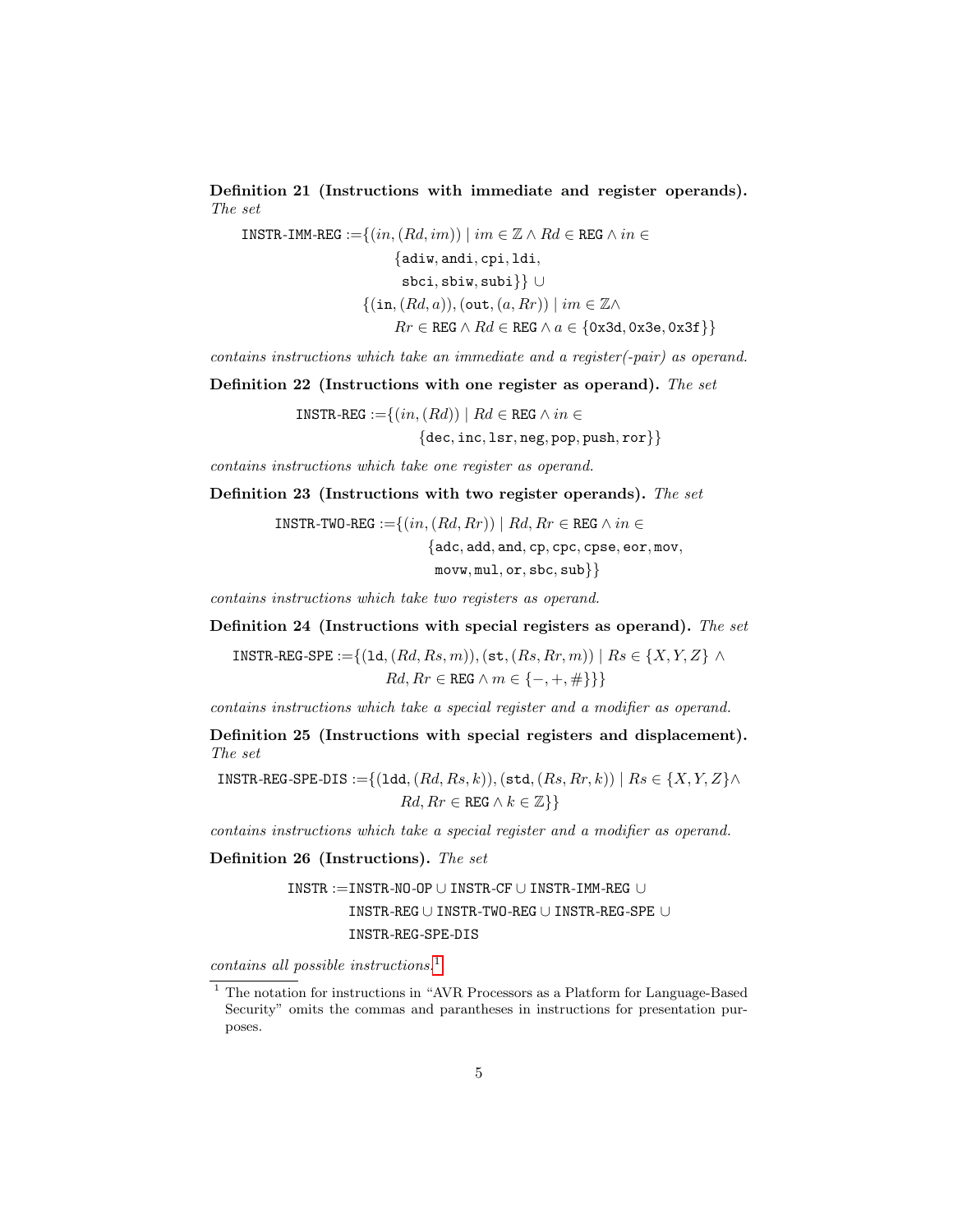Instructions are pairs consisting of the instruction name and a possibly empty list of arguments. The allowed value range of some arguments vary between instructions. We assume that no invalid arguments are given. This assumption is safe as a compiler should respect all argument restrictions.

Definition 27 (Instruction execution time). The function  $t : INSTR \rightarrow \mathbb{N}$ assigns every instruction its corresponding execution time in clock cycles. It is defined as follows:

$$
\mathsf{t}(i) = \begin{cases} 1 & i \in \{(\text{adc},(Rd,Rr)),(\text{add},(Rd,Rr)),(\text{and},(Rd,Rr)),(\text{and},(Rd,k)),\\ (\text{brcc},(epa)),(\text{brcs},(epa)),(\text{brcq},(epa)),(\text{brne},(epa)),(\text{clc},(),)),\\ (\text{cli},(),)),(\text{cp},(Rd,Rr)),(\text{cpc},(Rd,Rr)),(\text{cpse},(Rd,Rr)),\\ (\text{cpi},(Rd,k)),(\text{dec},(Rd)),(\text{eor},(Rd,Rr)),(\text{in},(Rd,k)),\\ (\text{inc},(Rd)),(\text{1d},(Rd,Rs,\#)),(\text{1di},(Rd,k)),(\text{1sr},(Rd)),\\ (\text{mov},(Rd,Rr)),(\text{movw},(Rd,Rr)),(\text{neg},(Rd)),(\text{or},(Rd,Rr)),\\ (\text{out},(k,Rr)),(\text{ror},(Rd)),(\text{sbc},(Rd,Rr)),(\text{sbci},(Rd,k)),\\ (\text{sub},(Rd,Rr)),(\text{subi},(Rd,k))\} \end{cases}
$$
\n
$$
\mathsf{t}(i) = \begin{cases} i \in \{(\text{adiw},(Rd,k)),(\text{1d},(Rd,Rs,+)),(\text{1dd},(Rd,Rs,k)),(\text{mul},(Rd,Rr)),\\ (\text{sub},(Rd,k)),(\text{l},(Rd,Rs,+)),(\text{1dd},(Rd,Rs,k)),(\text{mul},(Rd,Rr)),\\ (\text{pop},(Rd)),(\text{push},(Rr)),(\text{rjmp},(epa)),(\text{sbiw},(Rd,k)),\\ (\text{st},(Rs,k,-)),(\text{st},(Rs,k,+)),(\text{st},(Rs,k,\#)),(\text{std},(Rs,Rr,k))\} \end{cases}
$$

.

Given an instruction, the function t returns its execution time. A special constant  $\mathbf{br} := 1$  is used for branching instructions. When a branching condition is satisfied such that a branching is performed, the instruction takes additional br cycles to be executed. This additional timing is reflected in our small-step semantics.

Definition 28 (Two word instructions). The predicate twp : EPS  $\rightarrow \mathbb{B}$  is defined as:

$$
\mathsf{tw}_P(ep) := \exists (i, a) \in \texttt{INSERTR} : P(ep) = (i, a) \land i \in \{\texttt{call}, \texttt{jmp}\}
$$

Some instructions are larger than normal, affecting the execution time of cpse. Those instruction can be identified by the predicate tw.

Definition 29 (Program). A program is a function out of the set

$$
\mathtt{PROG} := \mathtt{EPS}_0 \rightharpoonup \mathtt{INSTR}
$$

A program is a mapping from base execution points to instructions. We only consider programs that satisfy a well-formedness criterion, namely that each function contains a unique return instruction ret and the arguments to all instructions lie within the ranges permitted according to [\[2\]](#page-73-0). The execution point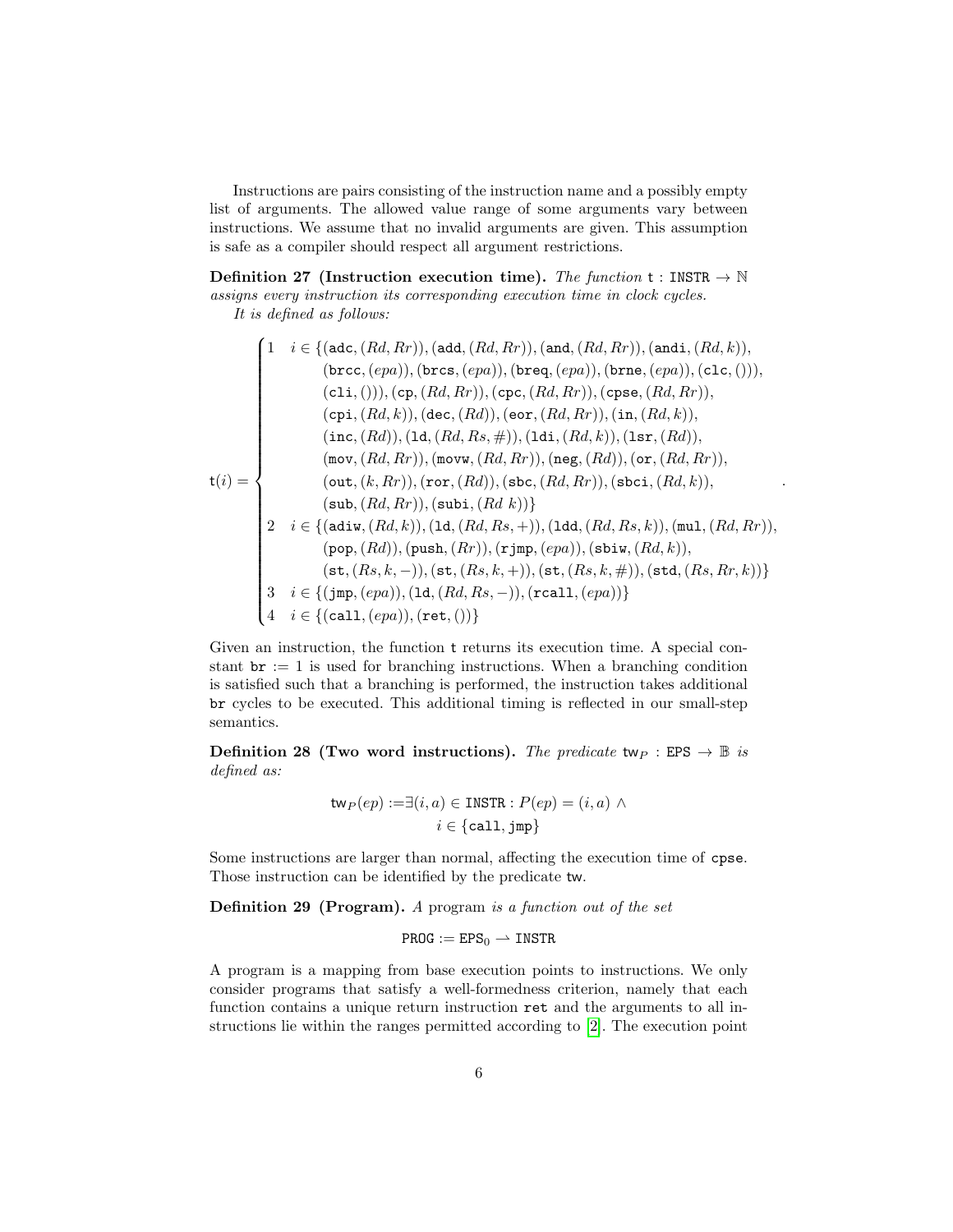arguments to all instructions must lie within the program. Immediate arguments must lie in the range  $[0, 63]$  for all adiw, sbiw, 1dd and std instructions and in the range [0, 255] for all andi, cpi, ldi, sbci, and subi instructions. The special registers given as arguments to all ldd and std instructions must be from the set  $\{Y, Z\}$ . Register arguments must be from the set  $\{r_n \mid n \in \{24, 26, 28, 30\}\}\$ for all adiw and sbiw instructions and from the set  ${r_n | n \in [16,31]}$  for all andi, cpi, ldi, sbci and subi instructions.

A unique return instruction in each function can be achieved by rewriting return instructions in branches to jumps to a common return instruction. The permitted ranges for arguments should be enforced by compilation.

In addition to the well-formedness criterion we require that the immediate arguments to all in and out instructions are from the set  $\{0x3f, 0x3e, 0x3d\}$ . The values in this set correspond to the addresses of the status register,  $\mathbf{sp}_u$  and  $\mathbf{sp}_l$  on an ATmega microcontroller [\[1\]](#page-73-1). The requirement on the arguments of in and out instructions restricts the support of these instructions. However, the supported arguments suffice already to cover relevant cryptographic implementations like the  $\mu$ NaCl implementations of Salsa20, XSalsa20 and Poly1305.

### A.3 Big-Step Semantics

Definition 30 (States). The set of possible microcontroller states is given by

STATE := STAT-VAL  $\times$  MEM-VAL  $\times$  REG-VAL  $\times$  STACK-VAL  $\times$  (EPS  $\cup$   $\{\epsilon\})$ )

Definition 31 (Execution point selector). The function epselect : STATE  $\rightarrow$ (EPS ∪ $\{\epsilon\}$ ) selects the current execution point from a state. It is defined as follows

$$
\mathsf{epselect}\left((sr,m,r,st,ep)\right):=ep
$$

A state combines all hardware data storages from Section [A.1](#page-0-1) with the current execution point. The  $\epsilon$  symbol models a terminating state.

**Definition 32 (Transition relation).** Let  $P \in \text{PROG}$  be a program. The transition relation  $\downarrow_p^n \subseteq \texttt{STATE} \times \texttt{STATE} \times \overline{\mathbb{N}}$  is then given by the rules

$$
\frac{(sr, m, r, st, ep) \xrightarrow{c} p (sr', m', r', st', ep') (sr', m', r', st', ep') \Downarrow_{P}^{c'} (sr'', m'', r'', st'', \epsilon)}{(sr, m, r, st, ep) \Downarrow_{P}^{c+c'} (sr'', m'', r'', st'', \epsilon)}
$$
 (Seq)  

$$
\frac{(sr, m, r, st, ep) \xrightarrow{c} p (sr', m', r', st', \epsilon)}{(sr, m, r, st, ep) \Downarrow_{P}^{c} (sr', m', r', st', \epsilon)}
$$
 (Ter)

where  $(sr, m, r, st, ep)$ ,  $(sr', m', r', st', ep')$ ,  $(sr'', m'', r'', st'', \epsilon) \in \text{STATE} and c, c' \in$ N.

Our transition relation captures a whole execution. If  $s \Downarrow^c_P s'$ , then an execution starting in state s terminates in state  $s'$  after running for c clock cycles. Rule (Seq) models a sequential execution step while rule (Ter) allows termination.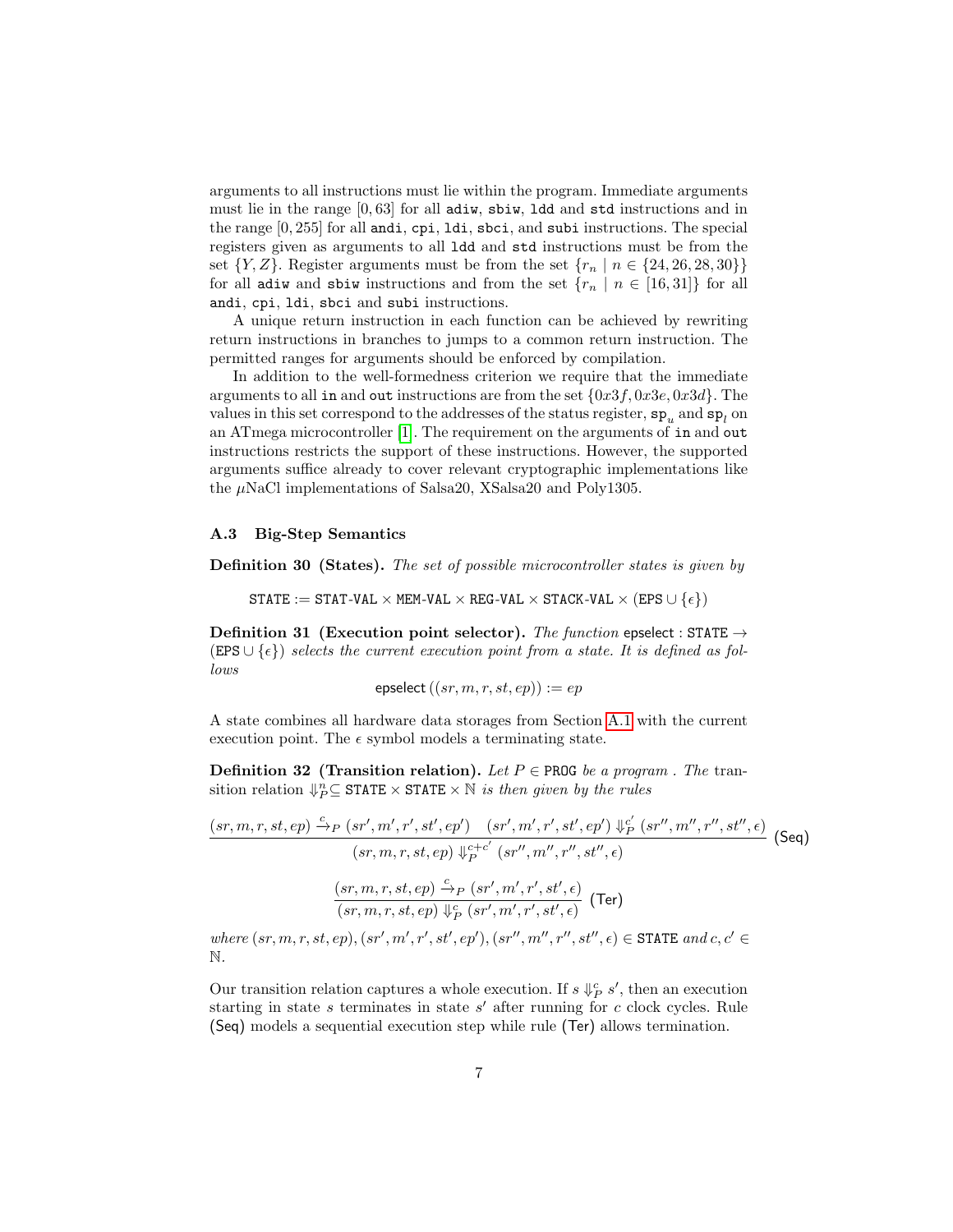#### A.4 Small-Step Semantics

Our small-step semantics consists of rules of the form  $s \stackrel{c}{\to} p s'$ , representing that executing a single instruction in state  $s$  leads to state  $s'$  and requires  $c$ clock cycles. In the following, we present our full small-step semantics as well as arguments for the faithfulness of every small-step rule we have modeled with respect to the official instruction manual [\[2\]](#page-73-0).

Arithmetic Instructions Arithmetic instructions have in common that they modify the Z status flag and overwrite the contents of the first register, mostly named Rd, according to the operation performed.

The instruction manual gives a common boolean formula for the Z status register flag, with the only exceptions being instructions operating on register pairs and instructions cp, cpi, cpc, sbc and sbci. The formula given is  $\lnot r'(Rd)_{[7]} \wedge \ldots \wedge \lnot r'(Rd)_{[0]}$ . This formula is captured by the update to the status register assignment  $[Z \mapsto_s r'(Rd) = 0]$ . In the condition  $r'(Rd) = 0, r'$  is the register assignment after execution of the instruction and Rd is the destination register, where the result is written to. Thus, it adequately checks if the result is zero and sets the Z bit accordingly.

For the carry flag  $C$  the situation looks a little different. Each instruction sets the  $C$  flag according to a different boolean formula. We thus give the formula found in [\[2\]](#page-73-0). This flag is translated directly into the boolean formula used to update the carry flag's value  $sr(C)$ .

Apart from providing faithfulness arguments for common aspects of arithmetic instructions, we provide detailed arguments for every single small step semantic rule in the following.

#### Adc

$$
P(ep) = (adc, (Rd, Rr)) \qquad r' = r[Rd \mapsto r(Rd) + r(Rr) + sr(C)]
$$

$$
sr' = sr[C \mapsto_{s} cf][Z \mapsto_{s} r'(Rd) = 0]
$$

$$
cf = (r(Rd)_{[7]} \wedge r(Rr)_{[7]}) \vee (r(Rr)_{[7]} \wedge \neg r'(Rd)_{[7]}) \vee (\neg r'(Rd)_{[7]} \wedge r(Rd)_{[7]})
$$

$$
(sr, m, r, st, ep) \xrightarrow{\mathbf{t}(P(ep))} p(sr', m, r', st, ep +_{ep} 1)
$$
(add)

| Description  | The adc instruction takes two registers and sums up their con-                                                 |
|--------------|----------------------------------------------------------------------------------------------------------------|
|              | tents, including the carry flag. The sum is stored in the first                                                |
|              | passed register Rd.                                                                                            |
|              | <b>Status Flags</b> C: $(r(Rd)_{[7]}\wedge r(Rr)_{[7]})$ $\vee$ $(r(Rr)_{[7]}\wedge \neg r'(Rd)_{[7]})$ $\vee$ |
|              | $(\neg r' (Rd)_{7} \wedge r(Rd)_{7})$                                                                          |
| Faithfulness | The desired effect of addition is captured by the premise $r' =$                                               |
| Effect       | $r[Rd \mapsto r(Rd) + r(Rr) + sr(C)].$ It performs an addition of the                                          |
|              | two passed registers and the carry flag. The result is stored in                                               |
|              | register Rd.                                                                                                   |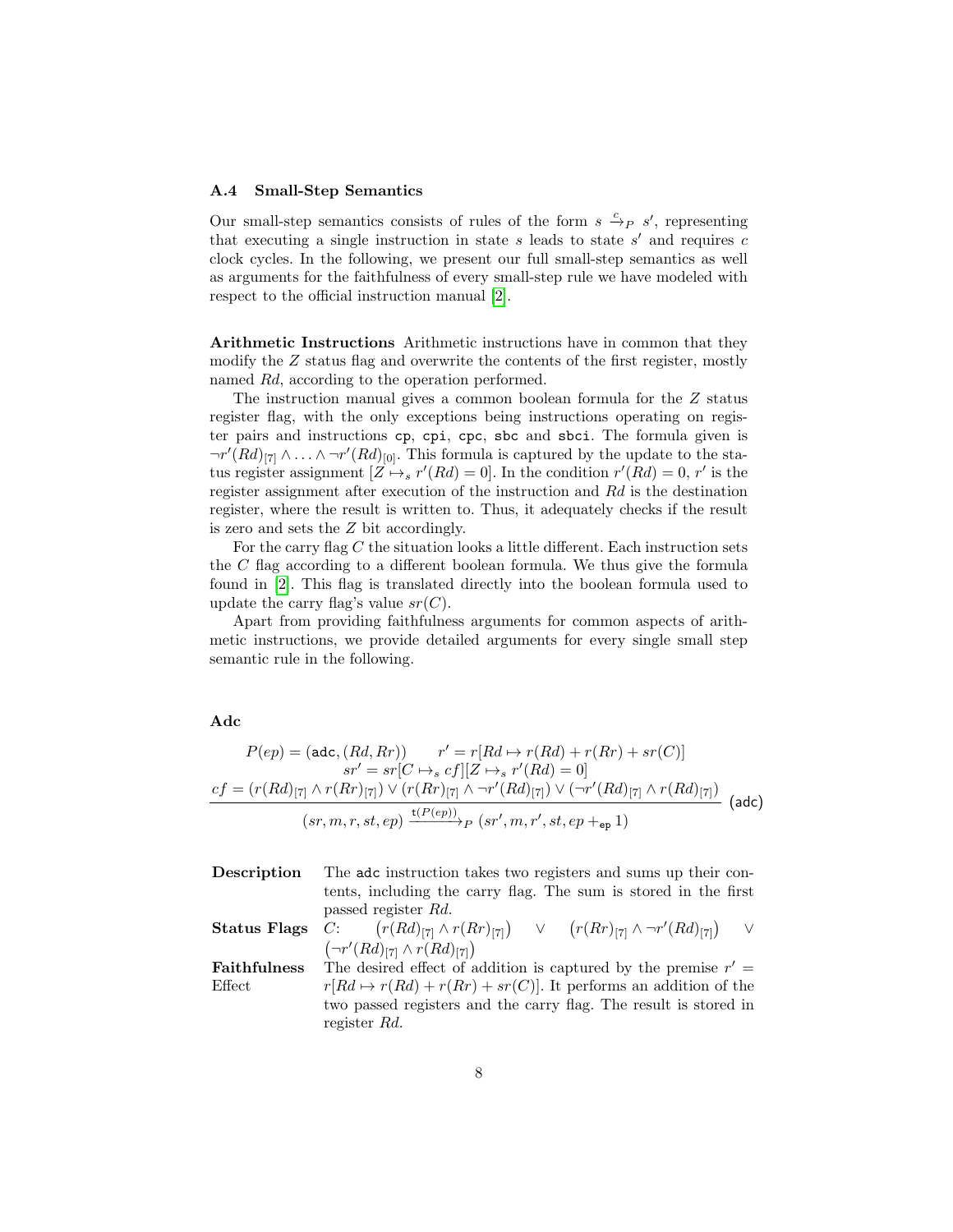Add

$$
P(ep) = (add, (Rd, Rr)) \qquad r' = r[Rd \rightarrow r(Rd) + r(Rr)]
$$

$$
sr' = sr[C \rightarrow_s cf][Z \rightarrow_s r'(Rd) = 0]
$$

$$
cf = (r(Rd)_{[7]} \land r(Rr)_{[7]}) \lor (r(Rr)_{[7]} \land \neg r'(Rd)_{[7]}) \lor (\neg r'(Rd)_{[7]} \land r(Rd)_{[7]})
$$

$$
(sr, m, r, st, ep) \xrightarrow{t(P(ep))} p (sr', m, r', st, ep +_{ep} 1)
$$
(add)

| Description  | The add instruction takes two registers and sums up their con-                                                 |
|--------------|----------------------------------------------------------------------------------------------------------------|
|              | tents. The sum is stored in the first passed register Rd.                                                      |
|              | <b>Status Flags</b> C: $(r(Rd)_{[7]}\wedge r(Rr)_{[7]})$ $\vee$ $(r(Rr)_{[7]}\wedge \neg r'(Rd)_{[7]})$ $\vee$ |
|              | $(\neg r' (Rd)_{7} \wedge r(Rd)_{7})$                                                                          |
| Faithfulness | The desired effect of addition is captured by the premise $r' =$                                               |
| Effect       | $r[Rd \mapsto r(Rd) + r(Rr)]$ . It performs an addition of the two passed                                      |
|              | registers and stores the result in register Rd.                                                                |

# Adiw

$$
P(ep) = (\text{adiw}, (Rd, k)) \qquad r' = r[Rd \mapsto_p \text{ regular-val}_r(Rd) + k]
$$
\n
$$
sr' = sr[C \mapsto_s cf][Z \mapsto_s \text{regular-val}_{r'}(Rd) = 0]
$$
\n
$$
cf = (\neg \text{regular-val}_{r'}(Rd)_{[15]} \wedge r(\text{regconvert-u}(Rd))_{[7]})
$$
\n
$$
(sr, m, r, st, ep) \xrightarrow{\text{t}(P(ep))} p (sr', m, r', st, ep +_{ep} 1)
$$
\n
$$
(adiw)
$$

| tent with a provided immediate value $k$ . The sum is stored in<br>the first passed register.            |  |
|----------------------------------------------------------------------------------------------------------|--|
|                                                                                                          |  |
|                                                                                                          |  |
| C: $(\neg$ regpair-val <sub>r'</sub> $(Rd)_{[15]} \wedge r$ (regconvert-u $(Rd)_{[7]}$ )<br>Status Flags |  |
| <b>Faithfulness</b><br>The desired effect of addition is captured by the update to the                   |  |
| registers $[Rd \mapsto_p \text{regular-val}_r(Rd) + k]$ . It performs an addition of<br>Effect           |  |
| the passed register pairs content and the given immediate value                                          |  |
| $k$ . The result is stored in the register pair with lower register $Rd$ .                               |  |
| The Z flag is captured by $[Z \mapsto_s \text{regular-val}_{r'}(Rd) = 0]$ . It is                        |  |
| the standard Z flag update, only extended to work with register                                          |  |
| pairs.                                                                                                   |  |

And

$$
P(ep) = (and, (Rd, Rr)) \qquad r' = r[Rd \mapsto r(Rd) \wedge r(Rr)]
$$

$$
sr' = sr[Z \mapsto_r r'(Rd) = 0]
$$

$$
(sr, m, r, st, ep) \xrightarrow{t(P(ep))} p (sr', m, r', st, ep +_{ep} 1)
$$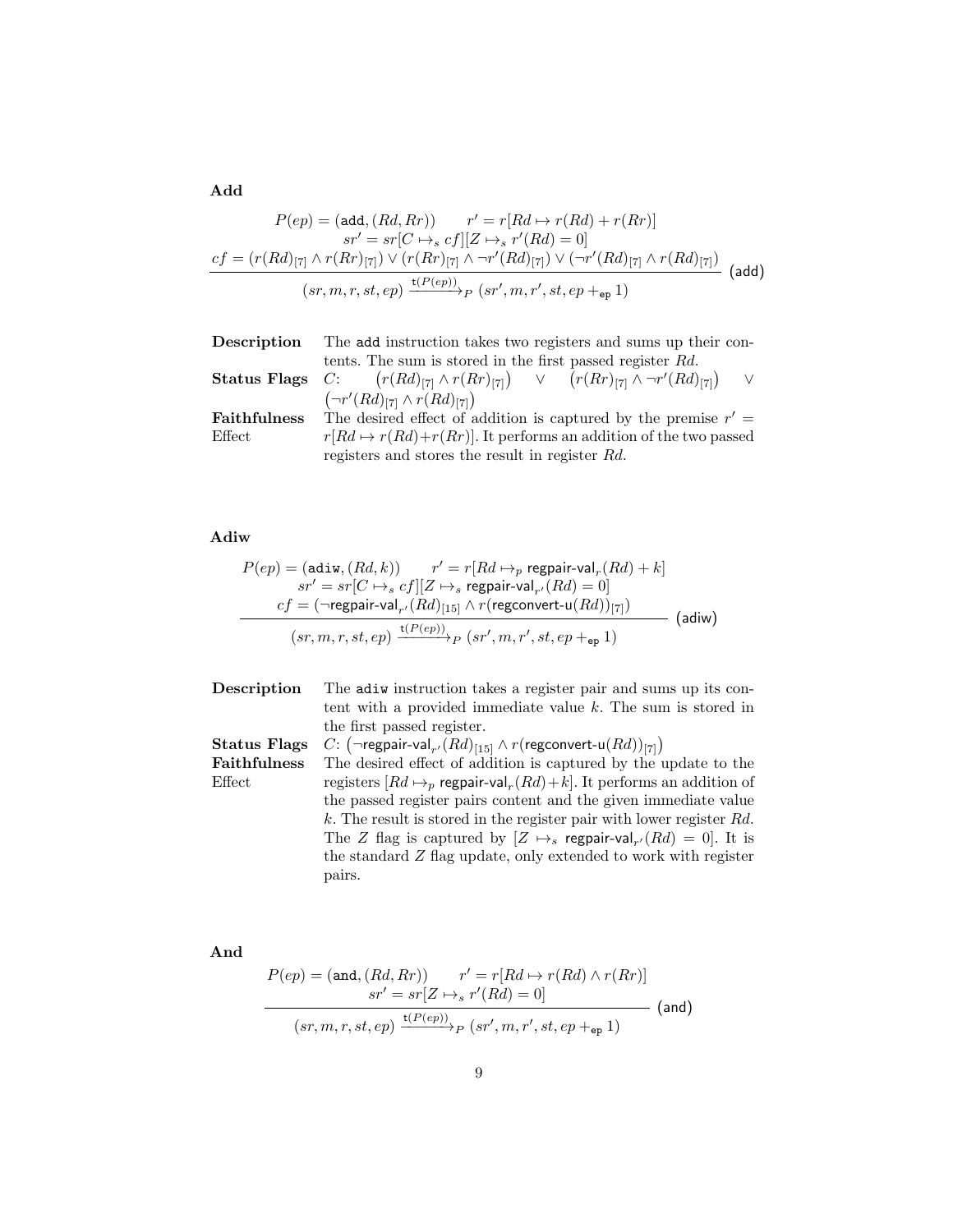| The and instruction performs a logical and operation between                  |
|-------------------------------------------------------------------------------|
| the given register contents. The result is stored in the first reg-           |
| ister.                                                                        |
| None, except $Z$ .                                                            |
| The logical and effect is captured by $[Rd \mapsto r(Rd) \wedge r(Rr)]$ . The |
| first passed register Rd is updated to the $\wedge$ operation with the        |
| contents of $Rd$ and $Rr$ as arguments.                                       |
|                                                                               |

Andi

$$
P(ep) = (\text{and}_1, (Rd, k)) \qquad r' = r[Rd \mapsto r(Rd) \wedge k]
$$

$$
sr' = sr[Z \mapsto_r r'(Rd) = 0]
$$

$$
(sr, m, r, st, ep) \xrightarrow{\text{t}(P(ep))} p (sr', m, r', st, ep +_{ep} 1)
$$
 (and)

| Description         | The anditinstruction performs a logical and operation between         |
|---------------------|-----------------------------------------------------------------------|
|                     | the given register content and a given immediate value. The           |
|                     | result is stored in the Rd register.                                  |
| Status Flags        | None, except $Z$ .                                                    |
| <b>Faithfulness</b> | The logical and effect is captured by $[Rd \mapsto r(Rd) \& k]$ . The |
| Effect              | first passed register Rd is updated to the $\&$ operation with the    |
|                     | contents of $Rd$ and the immediate k as arguments.                    |

Cp

$$
\frac{P(ep) = (cp, (Rd, Rr)) \quad sr' = sr[Z \mapsto_s r(Rd) - r(Rr) = 0]}{(sr, m, r, st, ep) \xrightarrow{t(P(ep))} p (sr', m, r, st, ep +_{ep} 1)}
$$
 (cp)

| Description  | The cp instruction takes two registers and compares their con-         |
|--------------|------------------------------------------------------------------------|
|              | tents. It sets the $Z$ flag for further usage in e.g. branching oper-  |
|              | ations. Register contents are not modified.                            |
| Status Flags | According to $[2]$ , a subtraction is performed and if the result is   |
|              | $0,$ the flag is set.                                                  |
| Faithfulness | The register content is left untouched, as required by the de-         |
| Effect       | scription.                                                             |
|              | To determine the value of $Z$ , a subtraction is performed as in-      |
|              | structed by the manual. If the result is 0, the flag is set, according |
|              | to $[Z \mapsto_s r(Rd) - r(Rr) = 0].$                                  |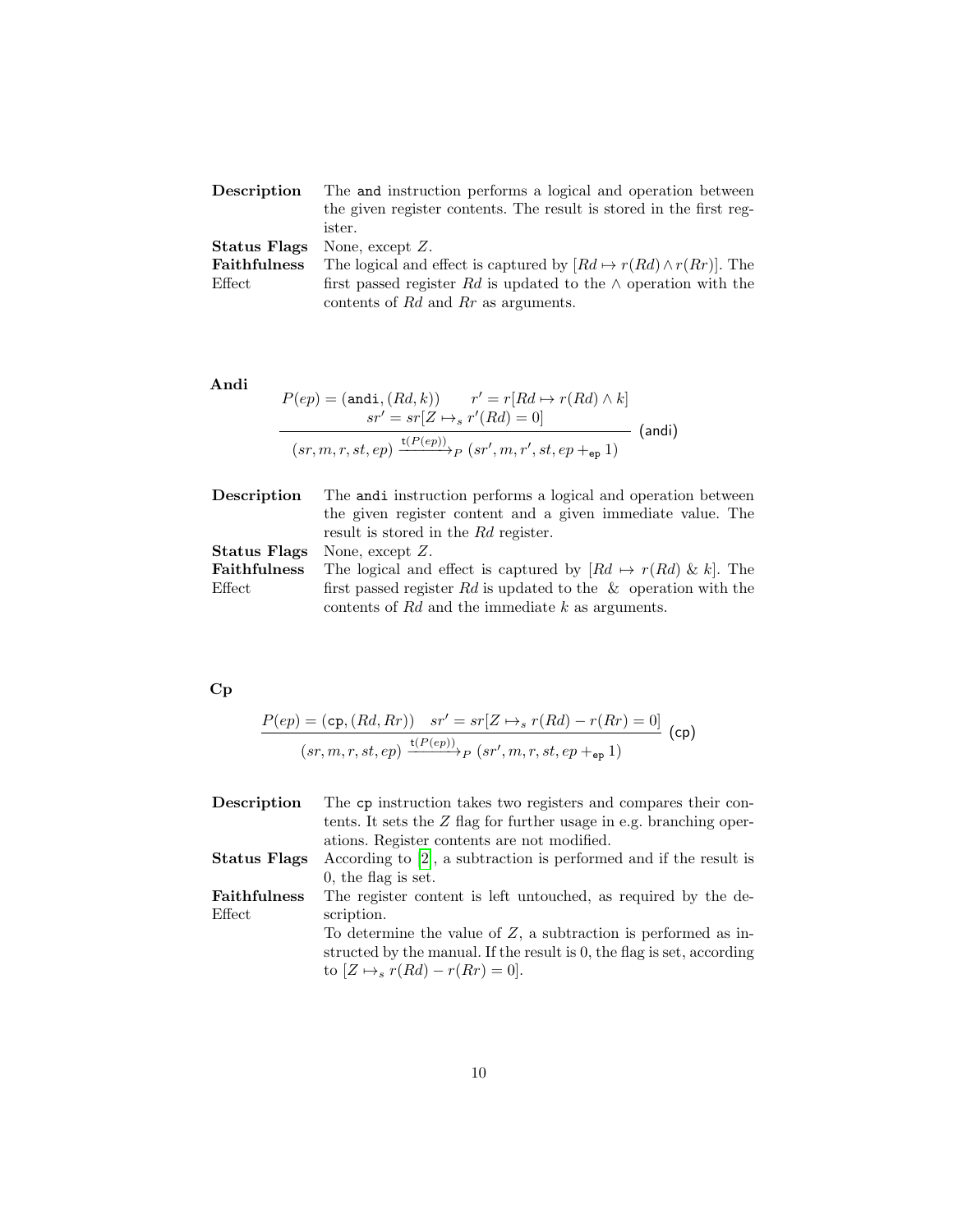$$
\frac{P(ep) = \left(\texttt{cpi}, (Rd, k)\right) \quad sr' = sr[Z \mapsto_s r(Rd) = k][C \mapsto_s |k| > |r(Rd)|]}{(sr, m, r, st, ep) \xrightarrow{\texttt{t}(P(ep))} p \ (sr', m, r, st, ep +_{ep} 1)}
$$
 (cpi)

Description The cpi instruction takes a registes and compares its content with a given immediate value. It sets the  $Z$  flag for further usage in e.g. branching operations depending on the outcome of this comparison. Additionally, the  $C$  flag is set depending on the sizes of compared values. Register contents are not modified.

Status Flags According to [\[2\]](#page-73-0), a subtraction is performed and if the result is 0, the  $Z$  flag is set.  $C$ : "Set if the absolute value of K is larger than the absolute value of Rd; cleared otherwise." [\[2\]](#page-73-0)

Faithfulness Effect The register content is left untouched, as required by the description.

> To determine the value of  $Z$ , the content of  $Rd$  is compared with the given immediate value  $k$ . A subtraction of those values if 0 if and only if they are equal. Thus, the use update  $[Z \mapsto_s r(Rd) =$  $k$  correctly handles the  $Z$  flag.

According to the supplied explanation of the  $C$  flag, it is sufficient to have a look at the absolute values. The explanation is directly captured by the update  $[C \mapsto_{s} |k| > |r(Rd)|]$ .

#### Cpc

$$
\frac{P(ep) = (cpc, (Rd, Rr)) \quad sr' = sr[Z \mapsto_r r(Rd) - r(Rr) - sr(C) = 0]}{(sr, m, r, st, ep) \xrightarrow{t(P(ep))} p (sr', m, r, st, ep +_{ep} 1)}
$$
 (cpc)

| Description         | The cpc instruction takes two registers and compares their con-            |
|---------------------|----------------------------------------------------------------------------|
|                     | tents, also taking the carry flag into account. It sets the $Z$ flag       |
|                     | for further usage in e.g. branching operations.                            |
| Status Flags        | According to $[2]$ , a subtraction is performed and if the result is       |
|                     | $0,$ the flag is set.                                                      |
| <b>Faithfulness</b> | The register content is left untouched, as required by the de-             |
| Effect              | scription.                                                                 |
|                     | To determine the value of $Z$ , a subtraction, including the value of      |
|                     | the $C$ flag, is performed as instructed by the manual. If the result      |
|                     | is 0, the flag is set, according to $[Z \mapsto_s r(Rd) - r(Rr) - sr(C) =$ |
|                     | $ 0 $ .                                                                    |
|                     |                                                                            |

Cpi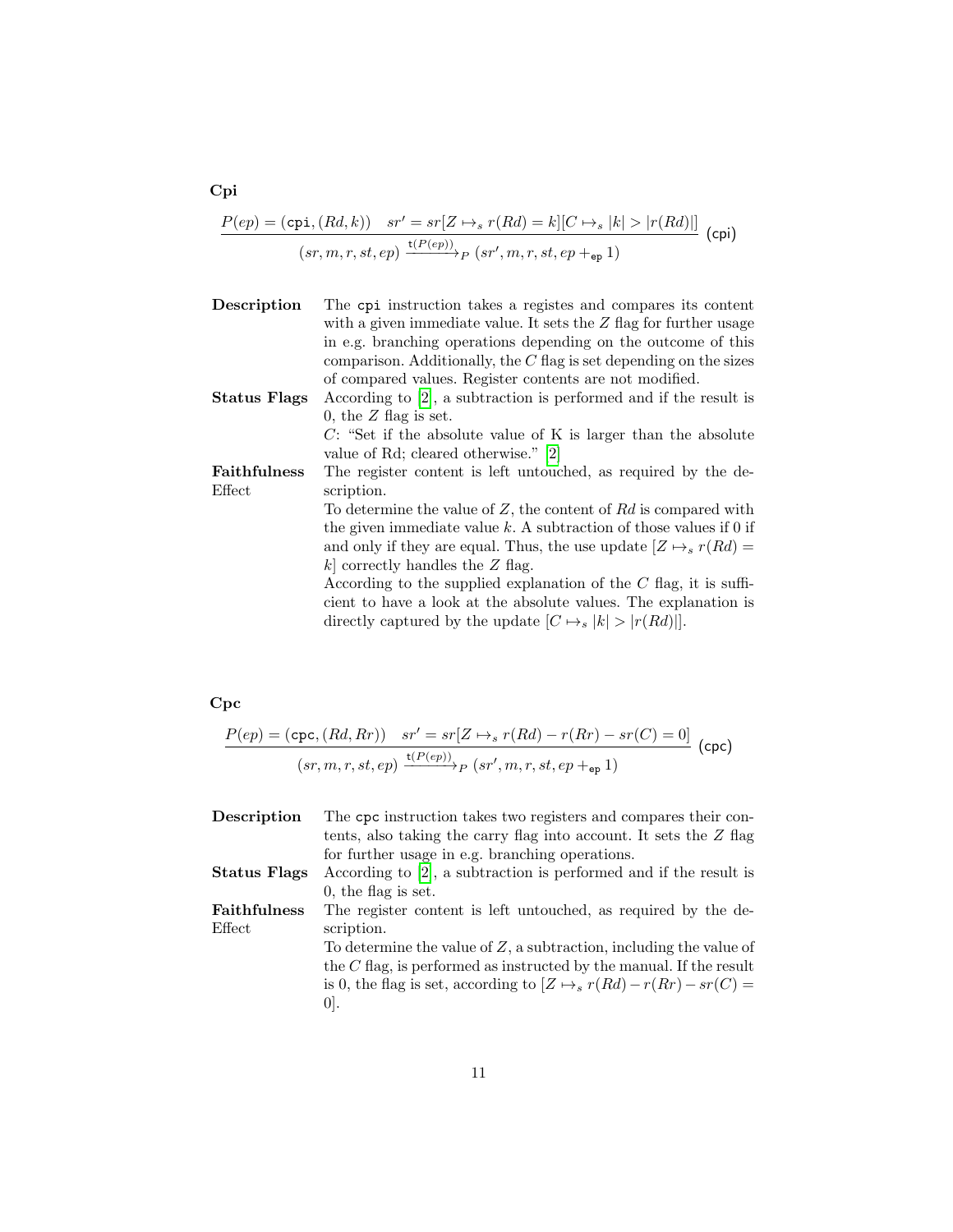$$
\frac{P(ep) = (\text{dec}, (Rd)) \quad r' = r[Rd \mapsto r(Rd) - 1] \quad sr' = sr[Z \mapsto_r r'(Rd) = 0]}{(sr, m, r, st, ep) \xrightarrow{\text{t}(P(ep))} p (sr', m, r', st, ep +_{ep} 1)}
$$
(dec)

| Description         | The dec instruction takes a registers and decreases its content           |
|---------------------|---------------------------------------------------------------------------|
|                     | by one. The result is stored inside the Rd register.                      |
|                     | <b>Status Flags</b> None, except $Z$ .                                    |
| <b>Faithfulness</b> | The decreasing operation is captured by performing the update             |
| $E$ ffect           | $[Rd \mapsto r(Rd) - 1]$ . It directly captures the informal description. |

# Eor

$$
P(ep) = (eor, (Rd, Rr)) \qquad r' = r[Rd \mapsto r(Rd) \oplus r(Rr)]
$$

$$
sr' = sr[Z \mapsto_r r'(Rd) = 0]
$$

$$
(sr, m, r, st, ep) \xrightarrow{t(P(ep))} p (sr', m, r', st, ep +_{ep} 1)
$$
 (eor)

| <b>Description</b> | The eor instruction takes two registers and performs an                               |
|--------------------|---------------------------------------------------------------------------------------|
|                    | exclusive-or operation on their contents. The result is stored in-                    |
|                    | side the Rd register.                                                                 |
| Status Flags       | None, except $Z$ .                                                                    |
| Faithfulness       | The exclusive-or operation is captured by updating the regis-                         |
| $E$ ffect          | ter's contents $[Rd \mapsto r(Rd) \oplus r(Rr)]$ . Here, $\oplus$ is the exclusive-or |
|                    | operator.                                                                             |
|                    |                                                                                       |

# Inc

$$
\frac{P(ep) = (\texttt{inc}, (Rd)) \quad r' = r[Rd \mapsto r(Rd) + 1] \quad sr' = sr[Z \mapsto_r r'(Rd) = 0]}{(sr, m, r, st, ep) \xrightarrow{\texttt{t}(P(ep))} p (sr', m, r', st, ep +_{ep} 1)}
$$
 (inc)

| Description  | The inc instruction takes a registers and increases its content           |
|--------------|---------------------------------------------------------------------------|
|              | by one. The result is stored inside the Rd register.                      |
|              | <b>Status Flags</b> None, except Z.                                       |
| Faithfulness | The increasing operation is captured by performing the update             |
| $E$ ffect    | $[Rd \mapsto r(Rd) + 1]$ . It directly captures the informal description. |

# Dec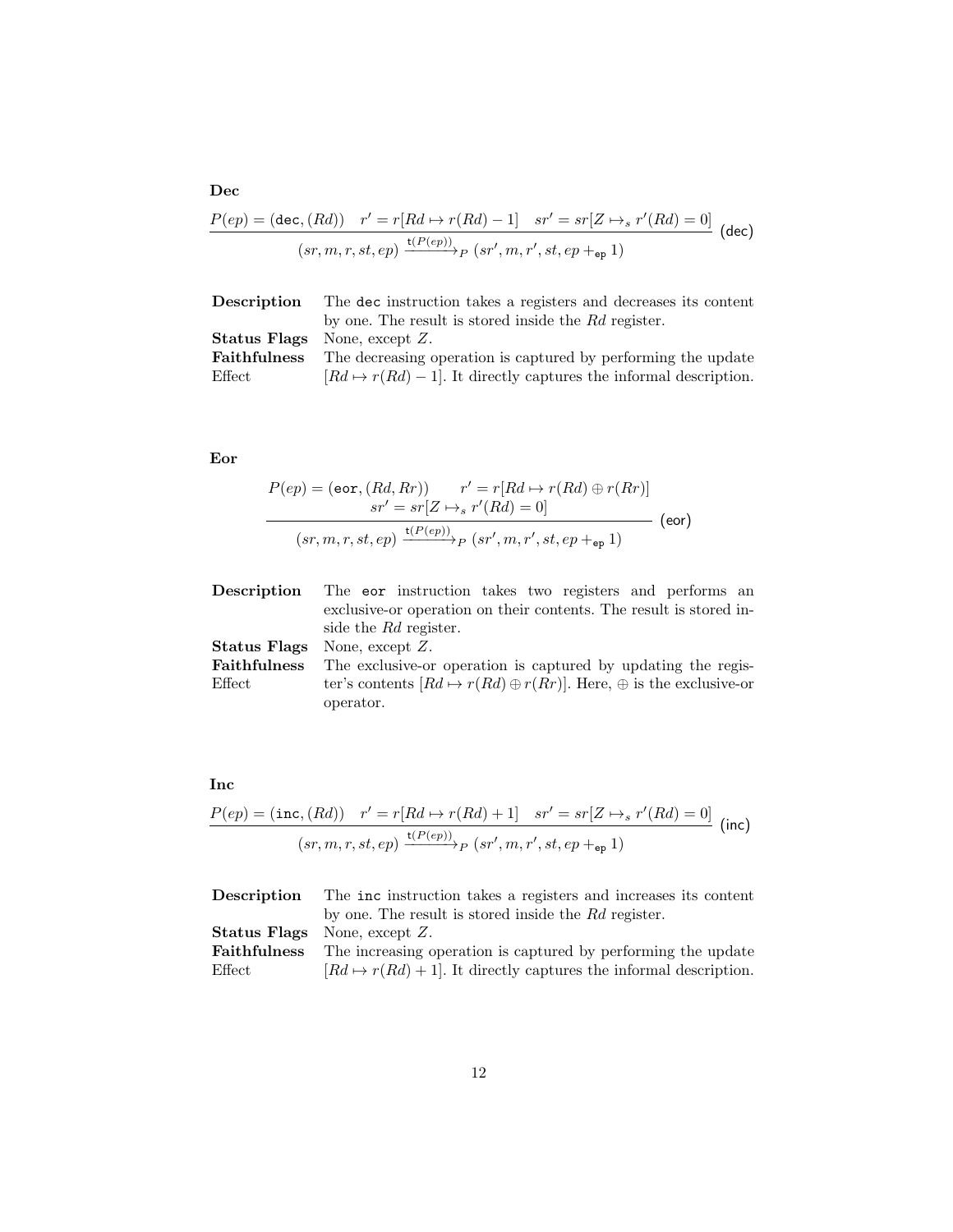$$
P(ep) = (\text{lsr}, (Rd)) \qquad r' = r[Rd \mapsto r(Rd) \gg 1]
$$
  
\n
$$
sr' = sr[Z \mapsto r'(Rd) = 0][C \mapsto_r r(Rd) \mod 2 = 1]
$$
  
\n
$$
(sr, m, r, st, ep) \xrightarrow{\text{t}(P(ep))} p (sr', m, r', st, ep +_{ep} 1)
$$
 (lsr)

| Description         | The 1sr instruction takes a register and performs a logical shift          |
|---------------------|----------------------------------------------------------------------------|
|                     | right. The result is stored in Rd.                                         |
| Status Flags        | $C: r(Rd)_{[0]}$                                                           |
| <b>Faithfulness</b> | The logical shift right operation is captured by updating the              |
| Effect              | register's contents $[Rd \mapsto r(Rd) \gg 1]$ . The $\gg$ operator stands |
|                     | for the logical shift right.                                               |
|                     | According to the provided formula, the $C$ flag is set if the least        |
|                     | significant bit is set. This is the case, if $r(Rd)$ is odd. Thus, the     |
|                     | updated performed by $[C \mapsto_s r(Rd) \mod 2 = 1]$ is correct.          |

# Mul

$$
P(ep) = (\text{mul}, (Rd, Rr)) \qquad r' = r[r_0 \mapsto_p r(Rd) \cdot r(Rr)]
$$
\n
$$
sr' = sr[C \mapsto_s \text{regular-val}_{r'}(r_0) \ggg 15 \geq 1][Z \mapsto_s \text{regular-val}_{r'}(r_0) = 0]
$$
\n
$$
(sr, m, r, st, ep) \xrightarrow{\text{t}(P(ep))} p \ (sr', m, r', st, ep +_{ep} 1)
$$
\n(mul)

| Description  | The multipli-<br>the multipli-                                                        |
|--------------|---------------------------------------------------------------------------------------|
|              | cation on their contents. The result is stored in $r_0$ and $r_1$ .                   |
| Status Flags | $C: r'(r_1)_{[15]}=1$                                                                 |
|              | $Z$ : The result is 0.                                                                |
| Faithfulness | The exclusive-or operation is captured by updating the regis-                         |
| Effect       | ter's contents $[Rd \mapsto r(Rd) \oplus r(Rr)]$ . Here, $\oplus$ is the exclusive-or |
|              | operator.                                                                             |
|              | The carry flag, according to the given formula, is set when                           |
|              | the 15-th bit of the result is set. The used update $ C \rightarrow s$                |
|              | regpair-val <sub>r</sub> $(r_0) \gg 15 \geq 1$ does this by right shifting the re-    |
|              | sult by 15. Note, that the value is 16 bit long, such that a right                    |
|              | shift of 15 leaves only the rightmost bit. If this right shifted value                |
|              | is greater or equal 1, then the 15-th bit must have been set.                         |
|              | Setting the Z flag is done according to the value found in the                        |
|              | result register pair.                                                                 |

Lsr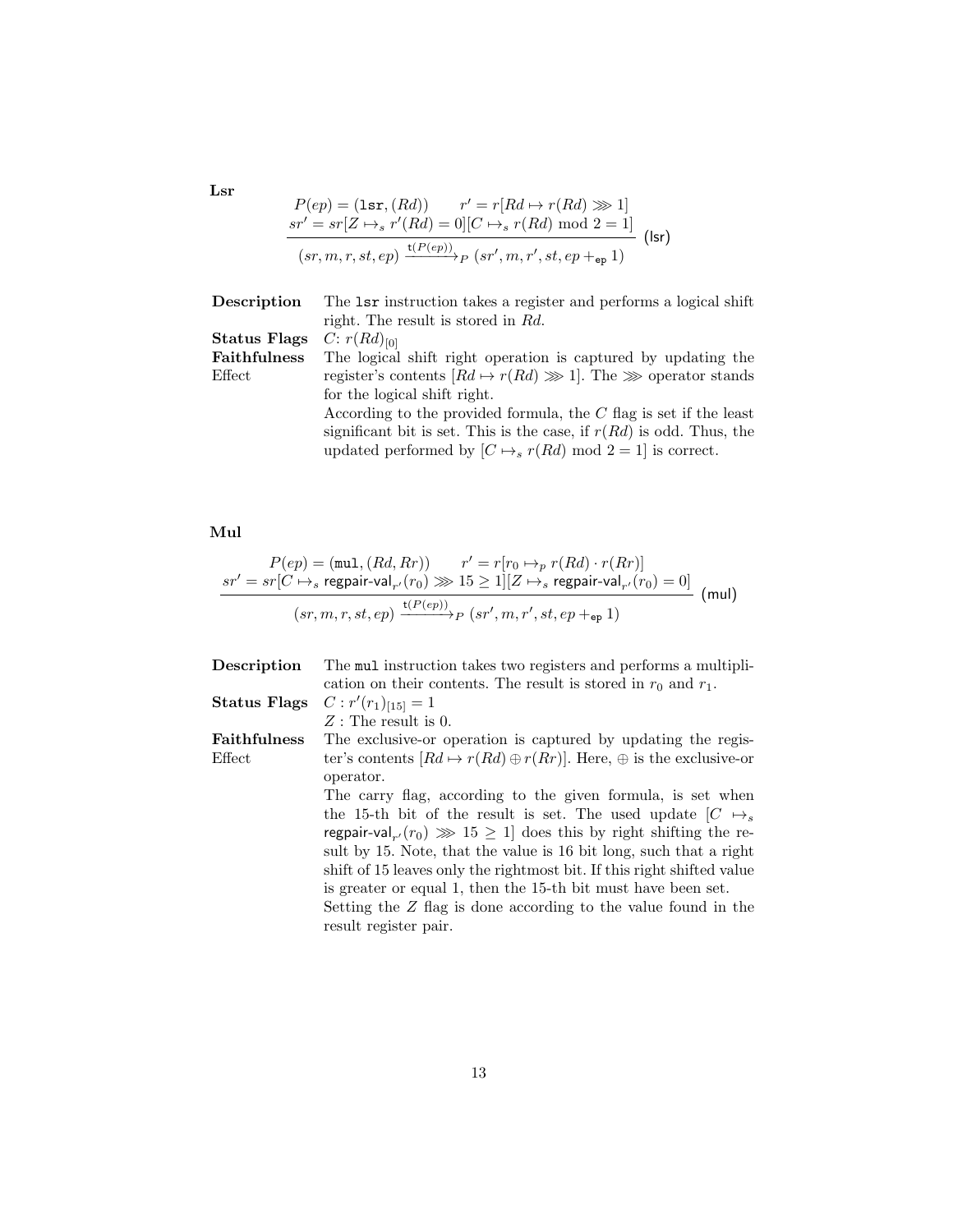$P(ep) = (neg, (Rd))$   $r' = r[Rd \mapsto -r(Rd)]$  $sr' = sr[Z \mapsto_s r'(Rd) = 0][C \mapsto_s \neg(r'(Rd) = 0)]$  $(sr, m, r, st, ep) \xrightarrow{\mathsf{t}(P(ep))} P(sr', m, r', st, ep +_{ep} 1)$ (neg)

| The neg instruction takes a registers and negates its value. The                        |
|-----------------------------------------------------------------------------------------|
| result is stored inside the Rd register.                                                |
| <b>Status Flags</b> $C$ : "The C Flag will be set in all cases except when the contents |
| of register Rd after operation is \$00." [2].                                           |
| The negation operation is captured by $[Rd \mapsto -r(Rd)]$ . This                      |
| is adequate, as performing a two's complement negation as in-                           |
|                                                                                         |

tended by neg, leads to a simple negation in decimal notation.  ${\cal C}$  and  ${\cal Z}$  are set according to the result.

Or

$$
P(ep) = (\text{or}, (Rd, Rr)) \qquad r' = r[Rd \mapsto r(Rd) \vee r(Rr)]
$$

$$
sr' = sr[Z \mapsto_r r'(Rd) = 0]
$$

$$
(sr, m, r, st, ep) \xrightarrow{t(P(ep))} p (sr', m, r', st, ep +_{ep} 1)
$$
 (or)

| Description         | The or instruction takes two registers and performs an logical   |
|---------------------|------------------------------------------------------------------|
|                     | or operation on their contents. The result is stored in Rd.      |
|                     | <b>Status Flags</b> None, except $Z$ .                           |
| <b>Faithfulness</b> | The or operation is captured by updating the register's contents |
| $E$ ffect           | $[Rd \mapsto r(Rd) \vee r(Rr)].$                                 |

Ror

$$
P(ep) = (\text{ror}, (Rd))
$$
  
\n
$$
r' = r[Rd \mapsto (r(Rd) \gg 1) + (sr(C) \ll 7)]
$$
  
\n
$$
sr' = sr[Z \mapsto s'(Rd) = 0][C \mapsto s'(Rd) \mod 2 = 1]
$$
  
\n
$$
(sr, m, r, st, ep) \xrightarrow{\text{t}(P(ep))} p (sr', m, r', st, ep +_{ep} 1)
$$
 (ror)

Description The ror instruction takes a register and performs a shift right. The most significant bit of the result is set to the  $C$  flag. The result is stored in Rd.

Status Flags  $C: r(Rd)_{[0]}$ 

Neg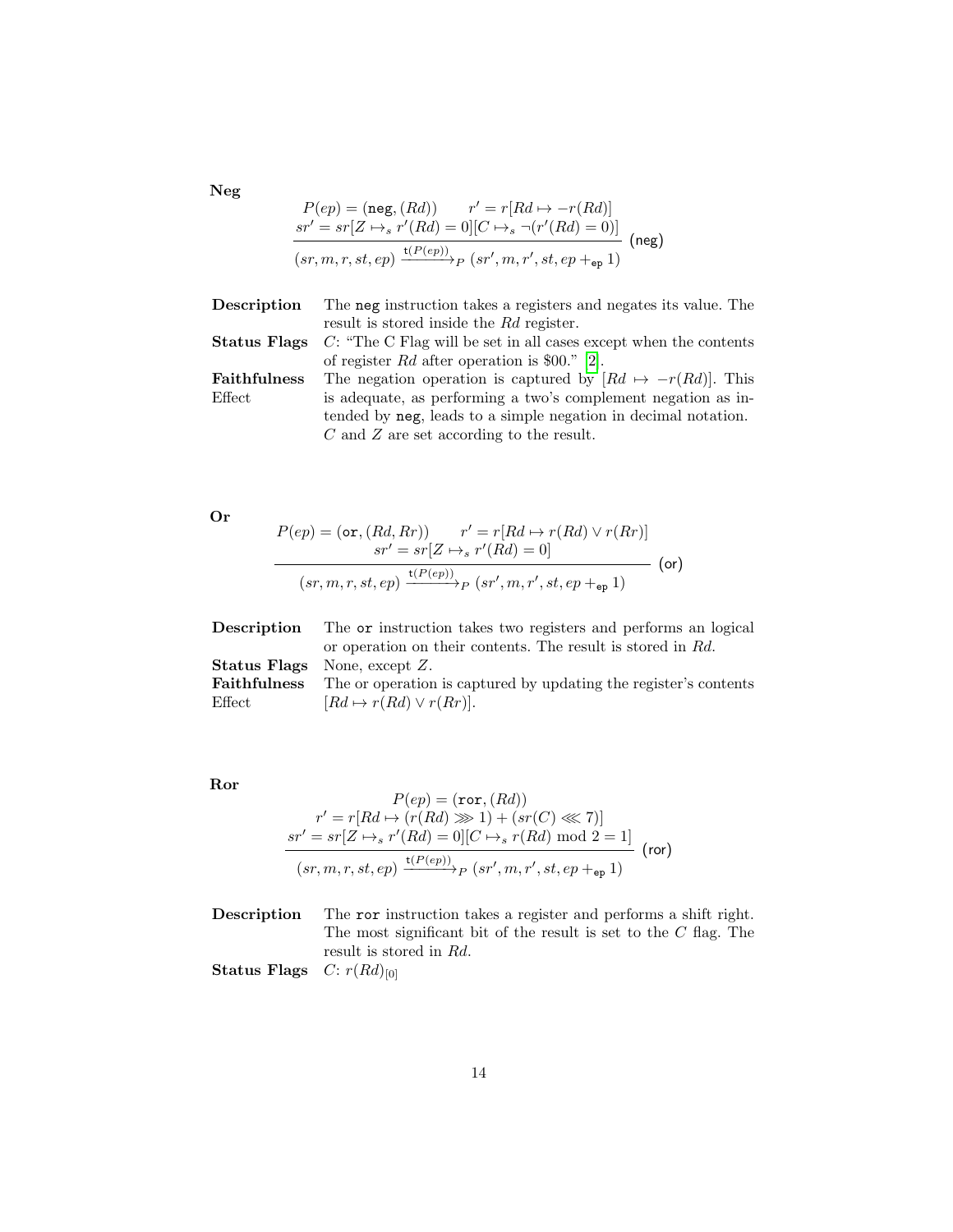Faithfulness Effect The update is performed according to  $[Rd \mapsto (r(Rd) \gg 1) +$  $(sr(C) \ll 7)$ . Here,  $(r(Rd) \gg 1)$  performs the right shift of the previous contents of register Rd. The carry flag is left shifted to the right by  $(sr(C) \lll 7)$ . By adding it, it can be placed directly to the most significant bit of the result. According to the provided formula, the C flag is set if the least significant bit is set. This is the case, if  $r(Rd)$  is odd. Thus, the updated performed by  $[C \mapsto_s r(Rd) \mod 2 = 1]$  is correct.

## Sbc

$$
P(ep) = (\text{sbc}, (Rd, Rr)) \qquad r' = r[Rd \mapsto r(Rd) - r(Rr) - sr(C)]
$$

$$
sr' = sr[C \mapsto_{s} cf][Z \mapsto_{s} r'(Rd) = 0 \wedge sr(Z) = 1]
$$

$$
cf = (\neg r(Rd)_{[7]} \wedge r(Rr)_{[7]}) \vee (r(Rr)_{[7]} \wedge r'(Rd)_{[7]}) \vee (r'(Rd)_{[7]} \wedge \neg r(Rd)_{[7]})
$$

$$
(sr, m, r, st, ep) \xrightarrow{\mathbf{t}(P(ep))} p (sr', m, r', st, ep +_{ep} 1)
$$
(sbc)

| Description         | The sbc instruction takes two registers and performs a a sub-                                                                      |
|---------------------|------------------------------------------------------------------------------------------------------------------------------------|
|                     | traction on their contents, including the carry flag. The result is                                                                |
|                     | stored in Rd.                                                                                                                      |
|                     | <b>Status Flags</b> C: $\left(\neg r(Rd)_{[7]}\land r(Rr)_{[7]}\right)$ $\lor$ $\left(r(Rr)_{[7]}\land r'(Rd)_{[7]}\right)$ $\lor$ |
|                     | $(r'(Rd)_{[7]}\wedge \neg r(Rd)_{[7]})$                                                                                            |
| <b>Faithfulness</b> | The subtraction operation is captured by $[Rd \mapsto r(Rd) - r(Rr) -$                                                             |
| Effect              | $sr(C)$ . The register Rd is updated according to the difference                                                                   |
|                     | between the values of Rd, Rr and the C flag.                                                                                       |

### Sbci

$$
P(ep) = (\texttt{sbci}, (Rd, k)) \qquad r' = r[Rd \mapsto r(Rd) - k - sr(C)]
$$
\n
$$
sr' = sr[C \mapsto_s cf][Z \mapsto_s r'(Rd) = 0 \wedge sr(Z) = 1]
$$
\n
$$
cf = (\neg r(Rd)_{[7]} \wedge k_{[7]}) \vee (k_{[7]} \wedge r'(Rd)_{[7]}) \vee (r'(Rd)_{[7]} \wedge \neg r(Rd)_{[7]})
$$
\n
$$
(sr, m, r, st, ep) \xrightarrow{\texttt{t}(P(ep)} p (sr', m, r', st, ep +_{ep} 1)
$$
\n
$$
(5bci)
$$

| Description | The sbci instruction takes a register Rd and performs a sub-                                                          |
|-------------|-----------------------------------------------------------------------------------------------------------------------|
|             | traction with a given immediate value k and the C flag. The                                                           |
|             | result is stored in register Rd.                                                                                      |
|             | <b>Status Flags</b> $Z: \neg r'(Rd)_{[7]} \wedge \ldots \wedge \neg r'(Rd)_{[0]} \wedge sr(Z)$                        |
|             | $C: (\neg r(Rd)_{[7]} \wedge k_{[7]}) \vee (k_{[7]} \wedge r'(Rd)_{[7]}) \vee (r'(Rd)_{[7]} \wedge \neg r(Rd)_{[7]})$ |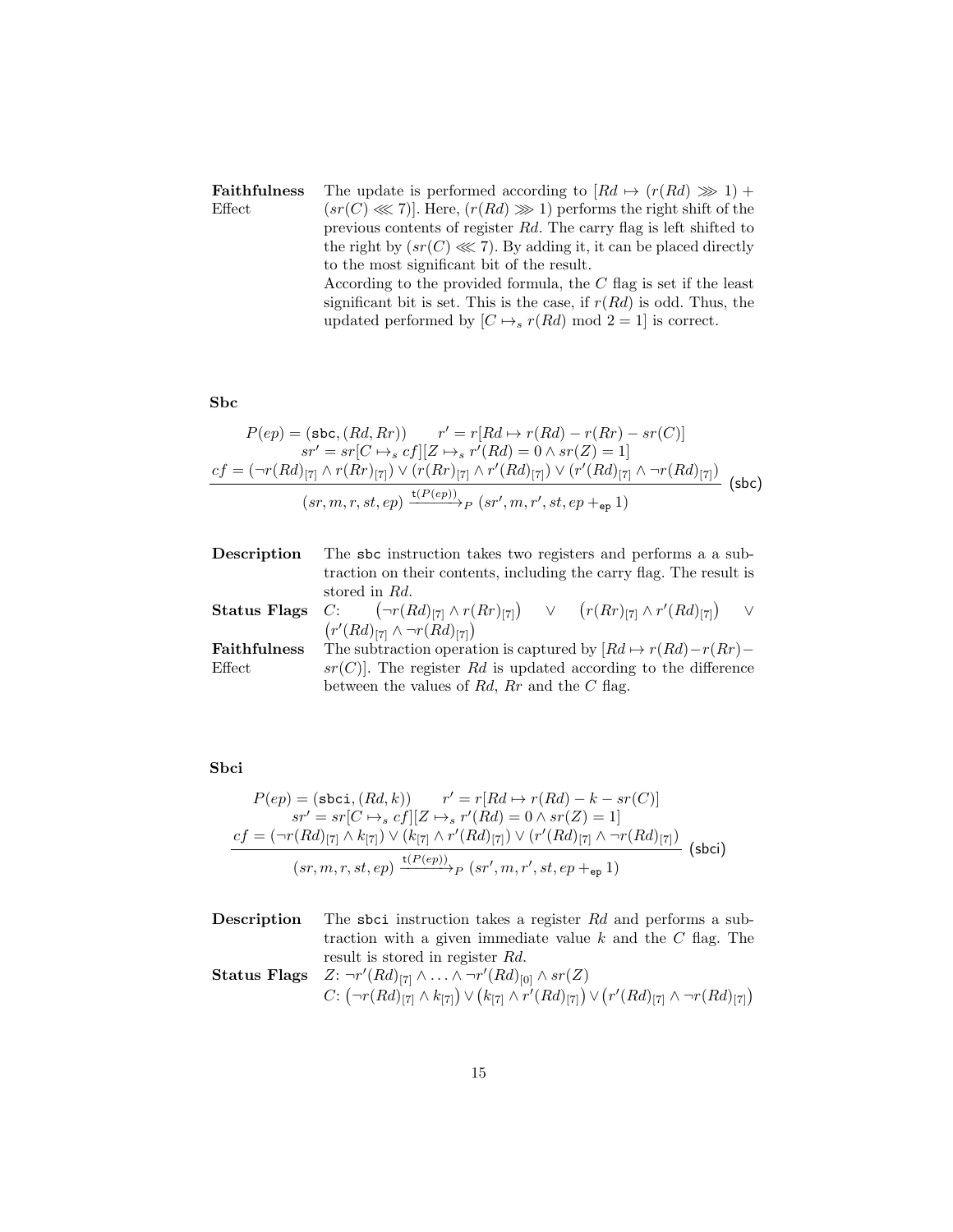Faithfulness Effect The subtraction operation is captured by  $[Rd \mapsto r(Rd) - k$  $sr(C)$ . The register Rd is updated according to the difference between the values of the register Rd, the given immediate value  $k$  and the carry flag  ${\cal C}.$ 

Sub

$$
P(ep) = (\text{sub}, (Rd, Rr)) \qquad r' = r[Rd \mapsto r(Rd) - r(Rr)]
$$

$$
sr' = sr[C \mapsto_{s} cf][Z \mapsto_{s} r'(Rd) = 0]
$$

$$
cf = (\neg r(Rd)_{[7]} \wedge r(Rr)_{[7]}) \vee (r(Rr)_{[7]} \wedge r'(Rd)_{[7]}) \vee (r'(Rd)_{[7]} \wedge \neg r(Rd)_{[7]})
$$

$$
(sr, m, r, st, ep) \xrightarrow{t(P(ep))} p (sr', m, r', st, ep +_{ep} 1)
$$
(sub)

| Description  | The sub instruction takes two registers and performs a subtrac-                                        |
|--------------|--------------------------------------------------------------------------------------------------------|
|              | tion on their contents. The result is stored in register Rd.                                           |
|              | <b>Status Flags</b> C: $(\neg r(Rd)_{[7]} \wedge r(Rr)_{[7]})$ V $(r(Rr)_{[7]} \wedge r'(Rd)_{[7]})$ V |
|              | $(r'(Rd)_{[7]}\wedge \neg r(Rd)_{[7]})$                                                                |
| Faithfulness | The subtraction operation is captured by $[Rd \mapsto r(Rd) - r(Rr)].$                                 |
| Effect       | The register $Rd$ is updated according to the difference between                                       |
|              | the values of registers $Rd$ and $Rr$ .                                                                |

# Subi

$$
P(ep) = (\text{subi}, (Rd, k)) \qquad r' = r[Rd \mapsto r(Rd) - k]
$$

$$
sr' = sr[C \mapsto_s cf][Z \mapsto_s r'(Rd) = 0]
$$

$$
cf = (\neg r(Rd)_{[7]} \wedge k_{[7]}) \vee (k_{[7]} \wedge r'(Rd)_{[7]}) \vee (r'(Rd)_{[7]} \wedge \neg r(Rd)_{[7]})
$$

$$
(sr, m, r, st, ep) \xrightarrow{\mathbf{t}(P(ep))} p (sr', m, r', st, ep +_{ep} 1)
$$
 (subi)

| Description         | The subi instruction takes a register Rd and performs a sub-                                                          |
|---------------------|-----------------------------------------------------------------------------------------------------------------------|
|                     | traction with a given immediate value $k$ . The result is stored in                                                   |
|                     | register Rd.                                                                                                          |
| <b>Status Flags</b> | $C: (\neg r(Rd)_{[7]} \wedge k_{[7]}) \vee (k_{[7]} \wedge r'(Rd)_{[7]}) \vee (r'(Rd)_{[7]} \wedge \neg r(Rd)_{[7]})$ |
| Faithfulness        | The subtraction operation is captured by $[Rd \mapsto r(Rd) - k]$ . The                                               |
| $E$ ffect           | register Rd is updated according to the difference between the                                                        |
|                     | values of the register $Rd$ and the given immediate value $k$ .                                                       |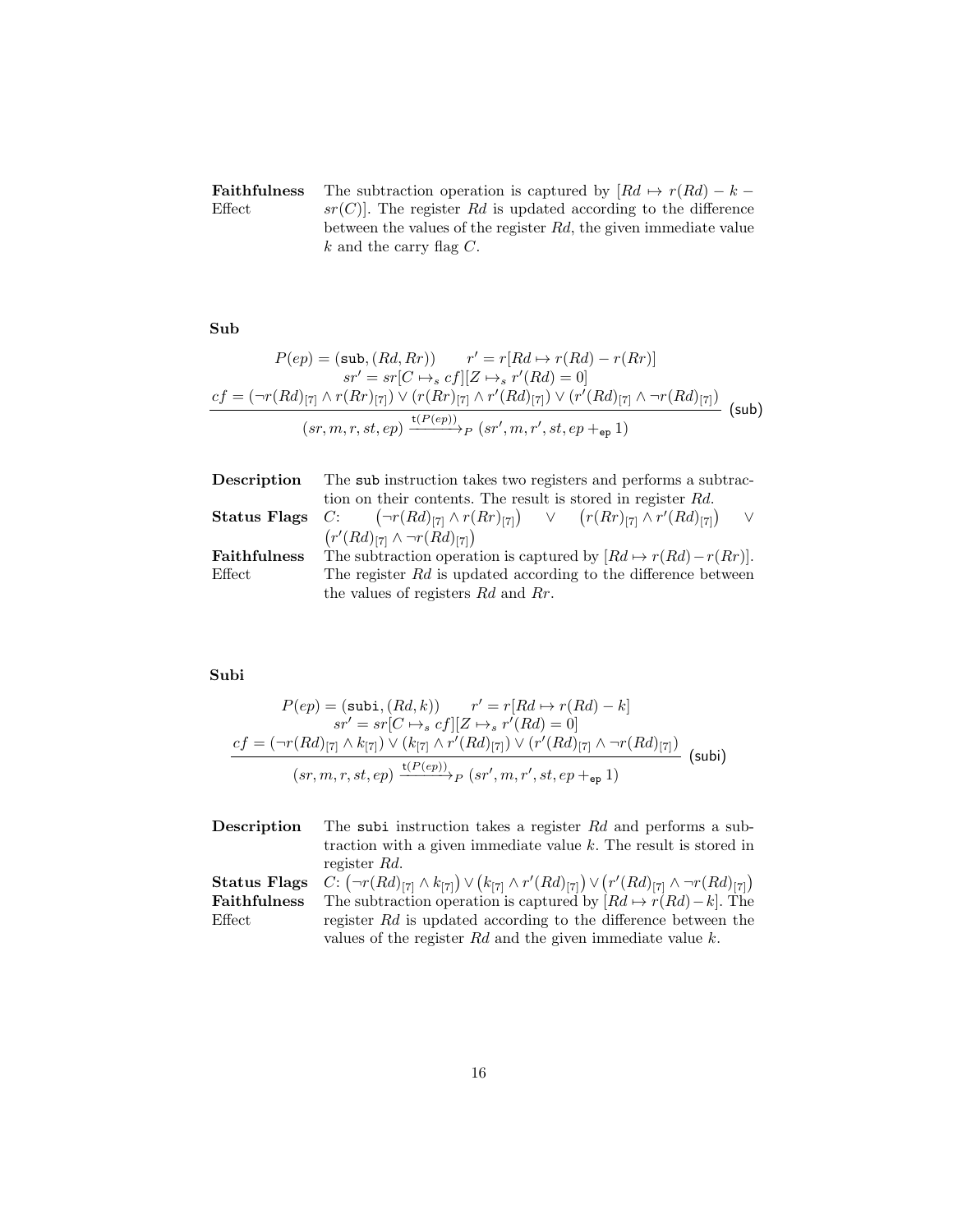Sbiw

$$
P(ep) = (\text{sbiw}, (Rd, k)) \qquad r' = r[Rd \mapsto_p \text{ regular-val}_r(Rd) - k]
$$
\n
$$
sr' = sr[C \mapsto_s cf][Z \mapsto_s \text{regular-val}_{r'}(Rd) = 0]
$$
\n
$$
cf = (\text{regular-val}_{r'}(Rd)_{[15]} \wedge \neg r(\text{regconvert-u}(Rd))_{[7]})
$$
\n
$$
(sr, m, r, st, ep) \xrightarrow{\text{t}(P(ep))} p (sr', m, r', st, ep +_{ep} 1)
$$
\n
$$
(sbiw)
$$

| Description  | The sbiw instruction takes a register pair $Rd$ and performs a                          |
|--------------|-----------------------------------------------------------------------------------------|
|              | subtraction with a given immediate value $k$ . The result is stored                     |
|              | in register pair Rd.                                                                    |
| Status Flags | C: $(\text{regular-val}_{r'}(Rd)_{[15]} \wedge \neg r(\text{regconvert-u}(Rd))_{[7]})$  |
| Faithfulness | The subtraction operation is captured by $\begin{bmatrix} Rd & \mapsto_p \end{bmatrix}$ |
| Effect       | regpair-val <sub>r</sub> $(Rd) - k$ . The register pair Rd is updated ac-               |
|              | cording to the difference between the values of the register pair                       |
|              | Rd and the given immediate value k.                                                     |
|              | The Z flag is captured by $[Z \mapsto_s \text{regular-val}_{r'}(Rd) = 0]$ . It is       |
|              | the standard Z flag update, only extended to work with register                         |
|              | pairs.                                                                                  |

Branching Instructions There are two rules for every branching instruction. One rule handles a branching where the condition for performing a branching operation is satisfied. Such rules are suffixed with -t. A second rule is in place to handle a situation where the branching condition is not satisfied and the program shall continue with the normal control flow. Such rules are suffixed with -f.

In general, the syntax of a branching instruction is  $(\text{instr}, (epa))$ . If the intended branching condition is satisfied, the next execution point is modified by rules suffixed with -t. The rule also takes care of extra time required by performing a branching operation. This extra time is represented by the br constant. It has been defined to equal one clock cycle. It is added to the usual execution time modeled by  $t(P(ep))$ . If the intended branching condition is not satisfied, the execution point is shifted forward as usual by applying  $+_{ep}1$  by the rules suffixed with -f.

A branching operation does not modify registers, memory or status registers. Thus, the functions used to store values of those data storages are not modified. This is captured by using the same assignment functions for those data storages in conclusions of semantic rules.

According to the instruction manual, branching as well as control flow instructions set the next execution point to be their argument, incremented by one (e.g. [\[2,](#page-73-0) p. 25]). We observe a difference between this description in the instruction manual and actually disassembled code. It is for example not possible, to jump to address 0 when the description as in the instruction manual is used. Our small-step semantics use our observed version of control flow behavior.

We provide detailed faithfulness arguments for every single small step semantic rule in the following.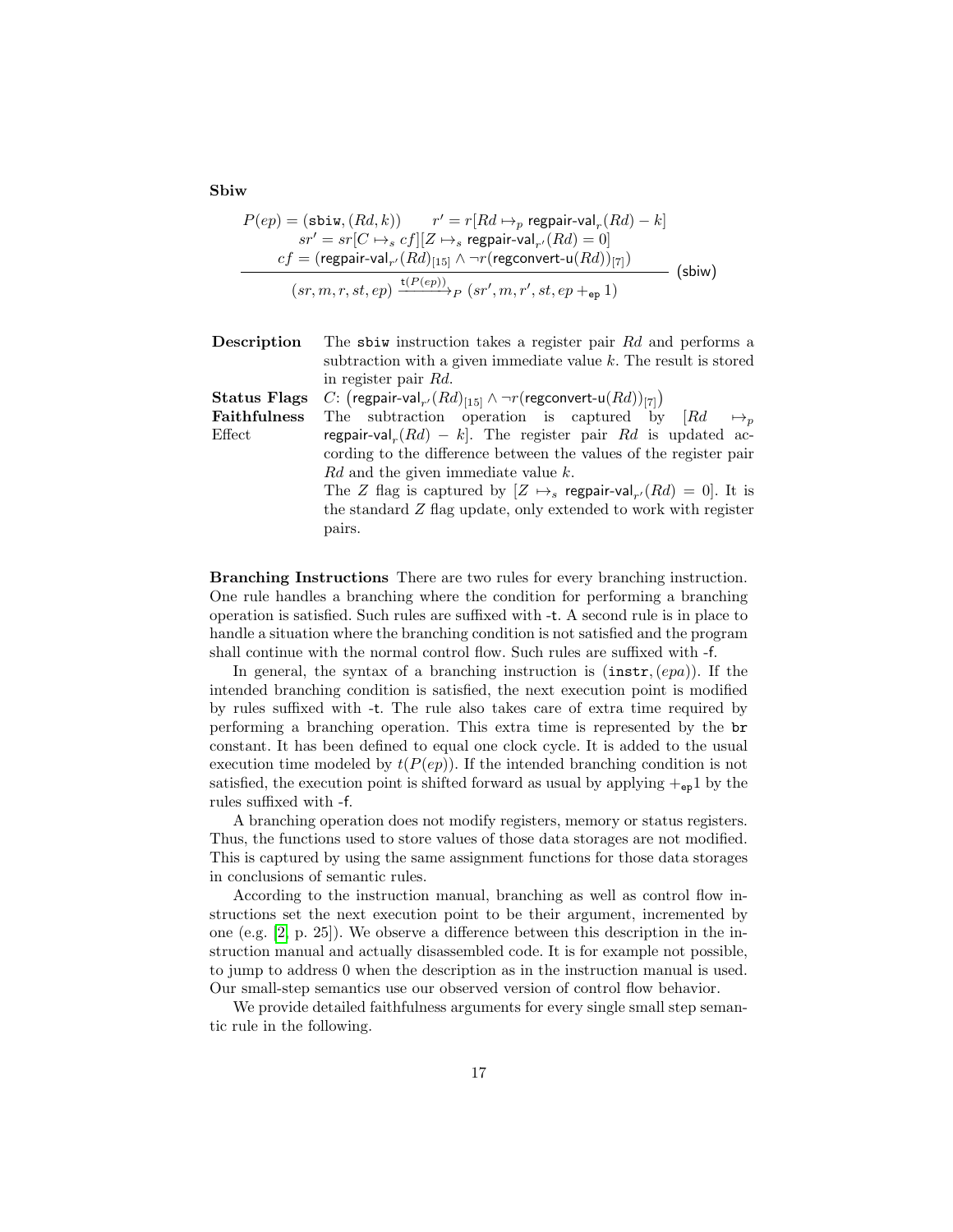brcc

$$
P(ep) = (\text{brec}, (epa)) \quad sr(C) = 0 \quad ep = (ep_0, fs) \quad ep' = (epa, fs)
$$

$$
(sr, m, r, st, ep) \xrightarrow{\text{t}(P(ep)) + \text{br}} (sr, m, r, st, ep')
$$

$$
P(ep) = (\text{brec}, (epa)) \quad sr(C) \neq 0
$$

$$
(sr, m, r, ep) \xrightarrow{\text{t}(P(ep))} p (sr, m, r, ep + \text{ep} 1)
$$

| Description         | The brcc instruction performs a branching, if the carry flag $C$       |
|---------------------|------------------------------------------------------------------------|
|                     | is <i>cleared</i> .                                                    |
| <b>Status Flags</b> | No flags are modified.                                                 |
| <b>Faithfulness</b> | A comparison between the carry flag $C$ and 0 is performed by          |
| Effect              | $sr(C) = 0$ . If the carry flag has 0 as value, it is cleared and      |
|                     | thus a branching is performed. The rule (brcc-t) is applicable         |
|                     | in this case and sets the next execution point to the given one,       |
|                     | leaving the call stack unmodified. If the carry flag is not set,       |
|                     | the rule (brcc-f) is applicable, as it tests for inequality with 0. It |
|                     | continues with the normal control flow.                                |

# brcs

$$
\frac{P(ep) = (\text{brcs}, (epa)) \quad sr(C) \neq 0 \quad ep = (ep_0, fs) \quad ep' = (epa, fs)
$$
\n
$$
(sr, m, r, st, ep) \xrightarrow{\text{t}(P(ep)) + \text{br}} P(sr, m, r, st, ep')
$$
\n
$$
\frac{P(ep) = (\text{brcs}, (epa)) \quad sr(C) = 0}{(sr, m, r, ep) \xrightarrow{\text{t}(P(ep))} P(sr, m, r, ep + e_p 1)} (\text{brcs-f})
$$

| Description         | The brcs instruction performs a branching, if the carry flag $C$       |
|---------------------|------------------------------------------------------------------------|
|                     | is set.                                                                |
| <b>Status Flags</b> | No flags are modified.                                                 |
| <b>Faithfulness</b> | A comparison between the carry flag $C$ and 0 is performed by          |
| Effect              | $sr(C) \neq 0$ . If the carry flag is unequal to 0, it is set and thus |
|                     | a branching is performed. The rule (brcs-t) is applicable in this      |
|                     | case and sets the next execution point to the given one, leaving       |
|                     | the call stack unmodified. If the carry flag is set, the rule (brcs-f) |
|                     | is applicable, as it tests for equality with 0. It continues with the  |
|                     | normal control flow.                                                   |
|                     |                                                                        |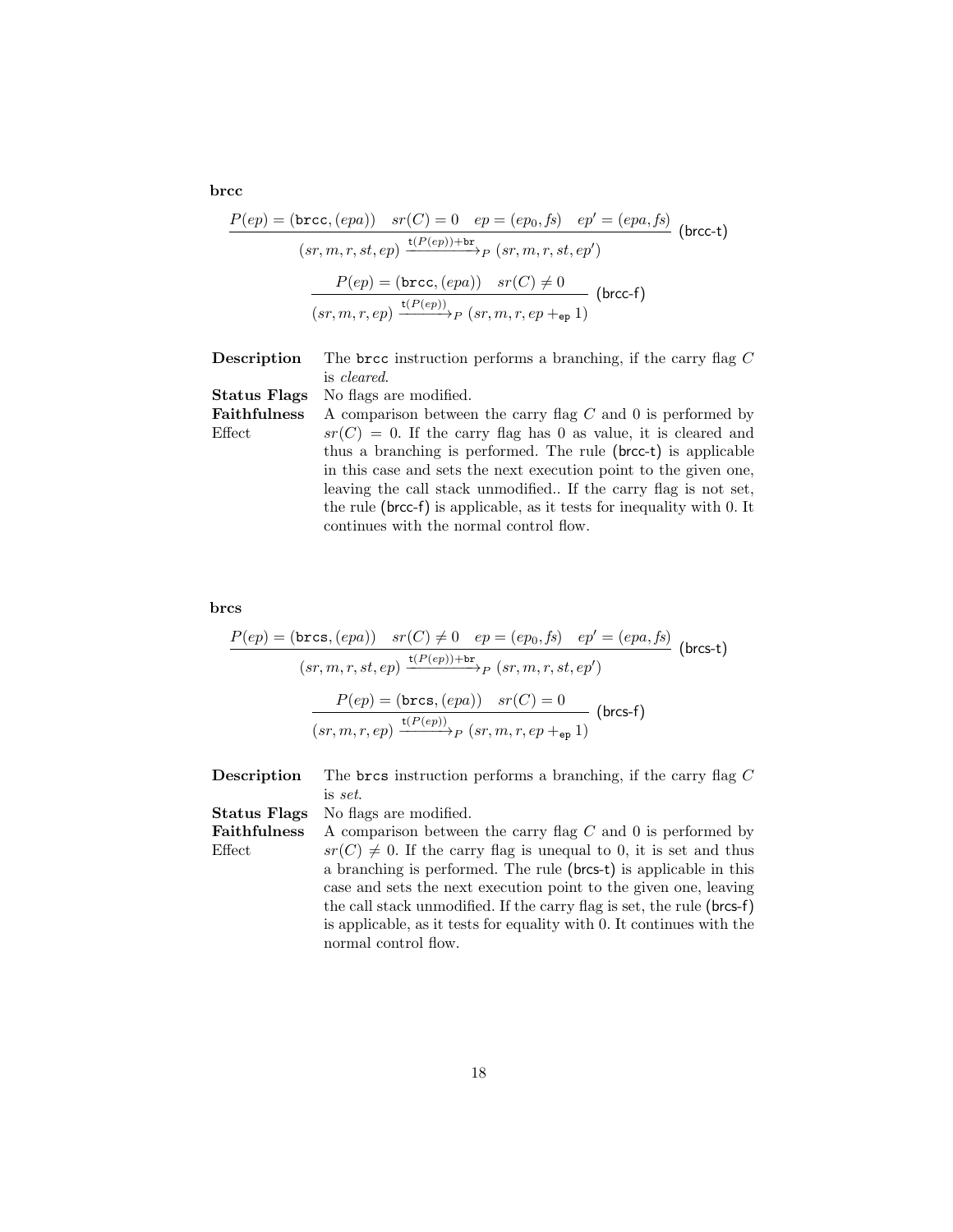breq

$$
\frac{P(ep) = (\text{breq}, (epa)) \quad sr(Z) = 1 \quad ep = (ep_0, fs) \quad ep' = (epa, fs)}{(sr, m, r, st, ep) \xrightarrow{t(P(ep)) + br} p (sr, m, r, st, ep')}
$$
\n
$$
\frac{P(ep) = (\text{breq}, (epa)) \quad sr(Z) \neq 1}{(sr, m, r, st, ep) \xrightarrow{t(P(ep))} p (sr, m, r, st, ep + ep, 1)}
$$
\n(breq-f)

| $\operatorname{Description}$ | The breq instruction performs a branching, if the zero flag $Z$ is |
|------------------------------|--------------------------------------------------------------------|
|                              | set.                                                               |
|                              | <b>Status Flags</b> No flags are modified.                         |
| Faithfulness                 | A comparison between the zero flag Z and 1 is performed by         |
| $\rm Effect$                 | $sr(Z) = 1$ . Upon equality, (breq-t) is applicable and sets the   |
|                              | next execution point to the given one, leaving the call stack      |
|                              | unmodified. (breq-f) is applicable otherwise and continues with    |
|                              | the normal control flow.                                           |

# brne

$$
\frac{P(ep) = (\mathtt{brne}, (epa)) \quad sr(Z) \neq 1 \quad ep = (ep_0, fs) \quad ep' = (epa, fs)}{(sr, m, r, st, ep) \xrightarrow{\mathbf{t}(P(ep)) + \mathtt{br}} p \ (sr, m, r, st, ep') } \text{ (brne-t)}
$$
\n
$$
\frac{P(ep) = (\mathtt{brne}, (epa)) \quad sr(Z) = 1}{(sr, m, r, st, ep) \xrightarrow{\mathbf{t}(P(ep))} p \ (sr, m, r, st, ep +_{ep} 1)} \text{ (brne-f)}
$$

| Description         | The brne instruction performs a branching, if the zero flag Z is                                                                                             |
|---------------------|--------------------------------------------------------------------------------------------------------------------------------------------------------------|
|                     | cleared.                                                                                                                                                     |
| Status Flags        | No flags are modified.                                                                                                                                       |
| <b>Faithfulness</b> | A comparison between the zero flag Z and 1 is performed by                                                                                                   |
| Effect              | $sr(Z) = 1$ . Upon inequality, (breq-t) is applicable and sets the                                                                                           |
|                     | next execution point to the given one, leaving the call stack<br>unmodified. (breq-f) is applicable otherwise and continues with<br>the normal control flow. |

cpse

$$
\frac{P(ep) = (\text{cpse}, (Rd, Rr)) \quad r(Rd) = r(Rr) \quad \neg \text{tw}_P(ep +_{ep} 1)}{(sr, m, r, st, ep) \xrightarrow{\text{t}(P(ep)) + \text{br}} p (sr, m, r, st, ep +_{ep} 2)}
$$
 (cpse-t)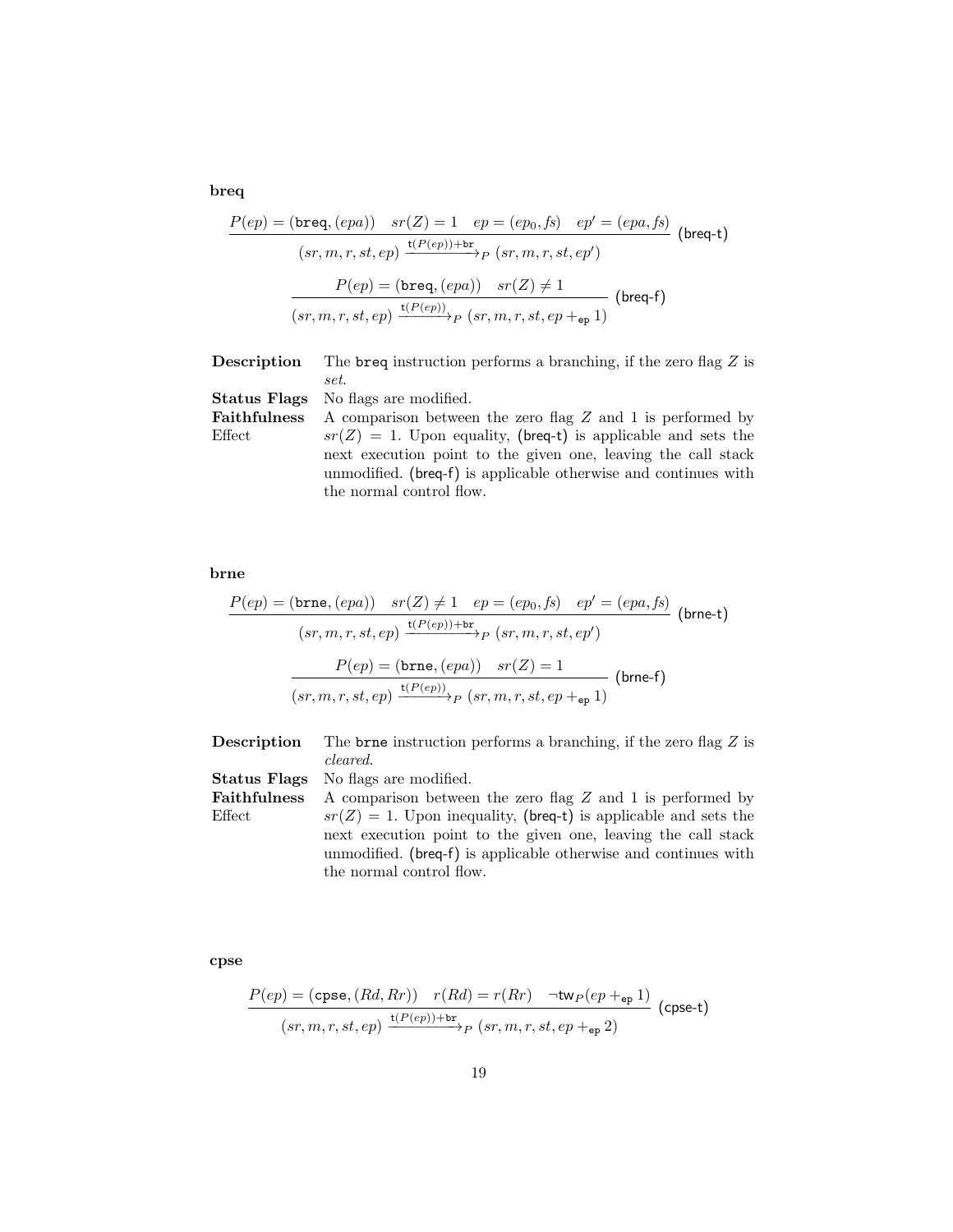$$
\frac{P(ep) = (\text{cpse}, (Rd, Rr)) \quad r(Rd) = r(Rr) \quad \text{tw}_P(ep +_{ep} 1)}{(sr, m, r, st, ep) \xrightarrow{\text{t}(P(ep)) + 2br} p (sr, m, r, st, ep +_{ep} 2)}
$$
 (cpse-t-2w)  

$$
\frac{P(ep) = (\text{cpse}, (Rd, Rr)) \quad r(Rd) \neq r(Rr)}{(sr, m, r, st, ep) \xrightarrow{\text{t}(P(ep))} p (sr, m, r, st, ep +_{ep} 1)}
$$
 (cpse-f)

Description In comparison to the other branching operations, cpse does not take a branching target as argument. It rather takes two registers and compares their contents. If the contents are equal, the next instruction is skipped. Depending on the skipped instruction's length, execution takes additional 1 or 2 cycles.

Status Flags No flags are modified.

Faithfulness Effect A comparison is performed by  $r(Rd) = r(Rr)$ . In rule (cpse-t) where this comparison has to be satisfied in order to be applicable, it is skipped to the next instruction by adding 2 to the current execution point ep. This skips the next instruction. In the case of inequality in rule (cpse-f), the control flow continues as normal.

Timing is correctly captured, as (cpse-t) checks for the next instruction's length. If it is a two word instruction, (cpse-t-2w) has to be applied which takes the double br additionally to execute.

Control Flow Instructions All control flow instructions have in common that they manipulate the next execution point and set it to their argument value.

There are two types of control flow instructions that have been considered. The first type are function calls. The currently executed function is left and a new function execution is started with the given current data storage values. Once the function call is terminated, the execution point is set back to the execution point represented by the call, shifted forward by one. The second type are jumps that do only manipulate the next executed instruction. It is not returned to the jump source once the execution has terminated.

Control flow instructions do not modify register or status register contents.

We provide detailed faithfulness arguments for every single small step semantic rule in the following.

#### call & rcall

$$
\frac{P(ep) = (call, (f', a')) \quad ep = (f, a, l) \quad ep' = (f', a', (f, a) +_{ep} 1::l)}{(sr, m, r, st, ep) \xrightarrow{t(P(ep))} P (sr, m, r, st, ep')}
$$
\n
$$
\frac{P(ep) = (real1, (f', a')) \quad ep = (f, a, l) \quad ep' = (f', a', (f, a) +_{ep} 1::l)}{(sr, m, r, st, ep) \xrightarrow{t(P(ep))} P (sr, m, r, st, ep')}
$$
\n(rcall)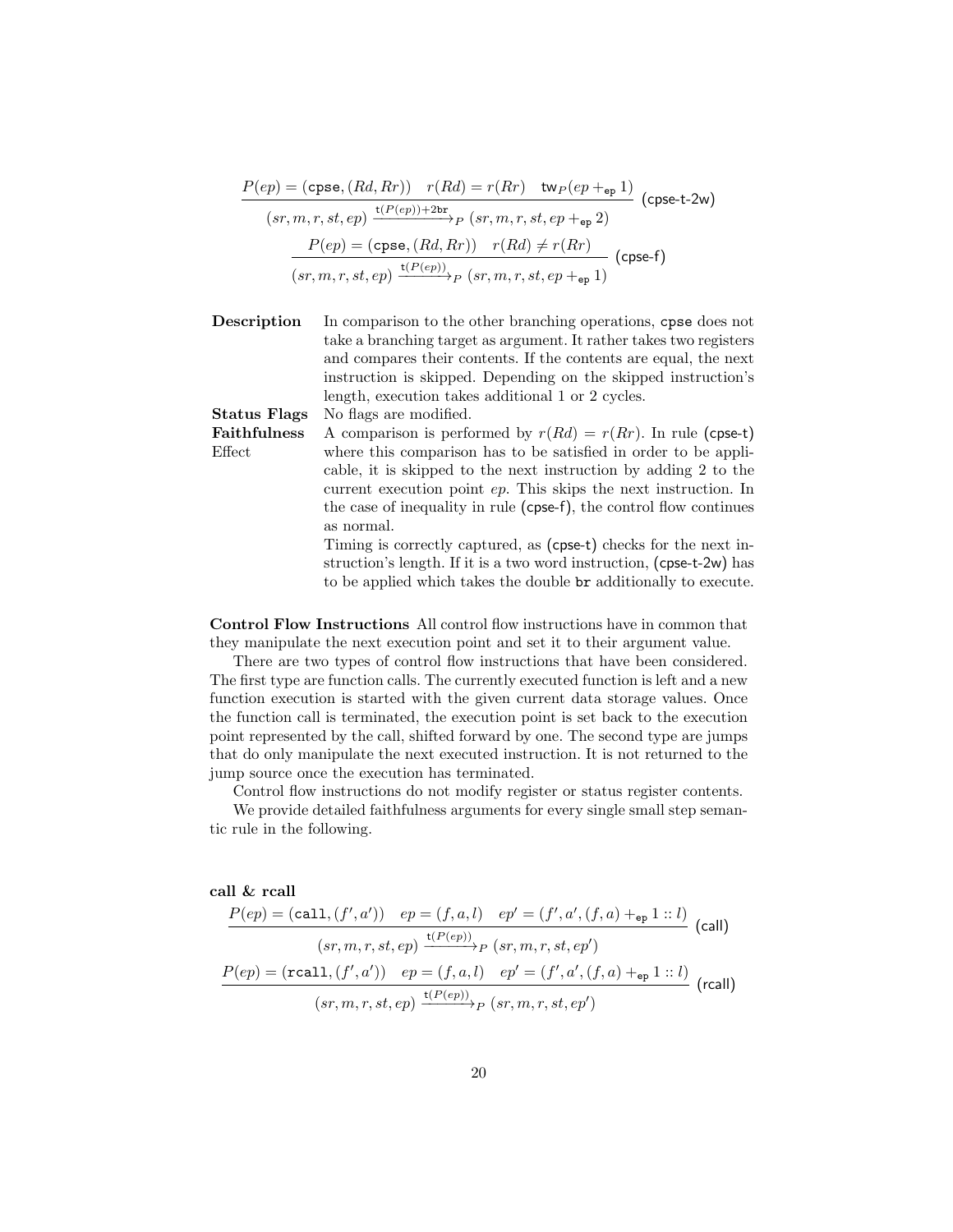| Description         | A call instruction halts the execution of the currently executed    |
|---------------------|---------------------------------------------------------------------|
|                     | function, starts a new function execution and after termination     |
|                     | of the called function, the execution of the function before the    |
|                     | call is resumed.                                                    |
| <b>Status Flags</b> | No flags are modified.                                              |
| Faithfulness        | Rule (call) modifies the next execution pint. Its sets its function |
| Effect              | and address component according to its given argument. The          |
|                     | usually next execution point is added on the call stack, such       |
|                     | that a following ret instruction can find where to jump back to.    |
|                     | The reall is different to call only in terms of a limited argu-     |
|                     | ment space. Not the whole program memory is reachable by a          |
|                     | reall instruction. Not taking this into account in the rule mod-    |
|                     | eling is faithful according to our assumptions. Thus, the same      |
|                     | arguments as in the call instruction apply to reall instruction.    |

# jmp & rjmp

$$
\frac{P(ep) = (\text{jmp}, (epa)) \quad ep = (ep_0, fs) \quad ep' = (epa, fs)}{(sr, m, r, st, ep) \xrightarrow{t(P(ep))} P (sr, m, r, st, ep')}
$$
\n
$$
\frac{P(ep) = (\text{rjmp}, (epa)) \quad ep = (ep_0, fs) \quad ep' = (epa, fs)}{(sr, m, r, st, ep) \xrightarrow{t(P(ep))} P (sr, m, r, st, ep')}
$$
\n(rjmp)

| Description         | A jmp instruction modifies the control flow. The next instruction      |
|---------------------|------------------------------------------------------------------------|
|                     | that is executed is set to the given argument epa.                     |
| <b>Status Flags</b> | No flags are modified.                                                 |
| <b>Faithfulness</b> | The instruction takes an argument <i>epa</i> . This argument is set    |
| Effect              | as the next execution point, performing a modification in the          |
|                     | control flow as required. The call stack is left intact.               |
|                     | The rimp is different to jmp only in terms of a limited argument       |
|                     | space. Not the whole program memory is reachable by a $\mathbf{r}$ jmp |
|                     | instruction. Not taking this into account in the rule modeling is      |
|                     | faithful according to our assumptions. Thus, the same arguments        |
|                     | as in the $\mu$ imposituation apply to $\mathbf{r}$ imposituation.     |

Stack Instructions The stack is direct part of the memory. The stack pointer register  $sp_l$  and  $sp_u$  mark the beginning of the stack inside the memory.

We discuss the faithfulness of push and pop instructions which handle reading and writing to the stack in detail in the following.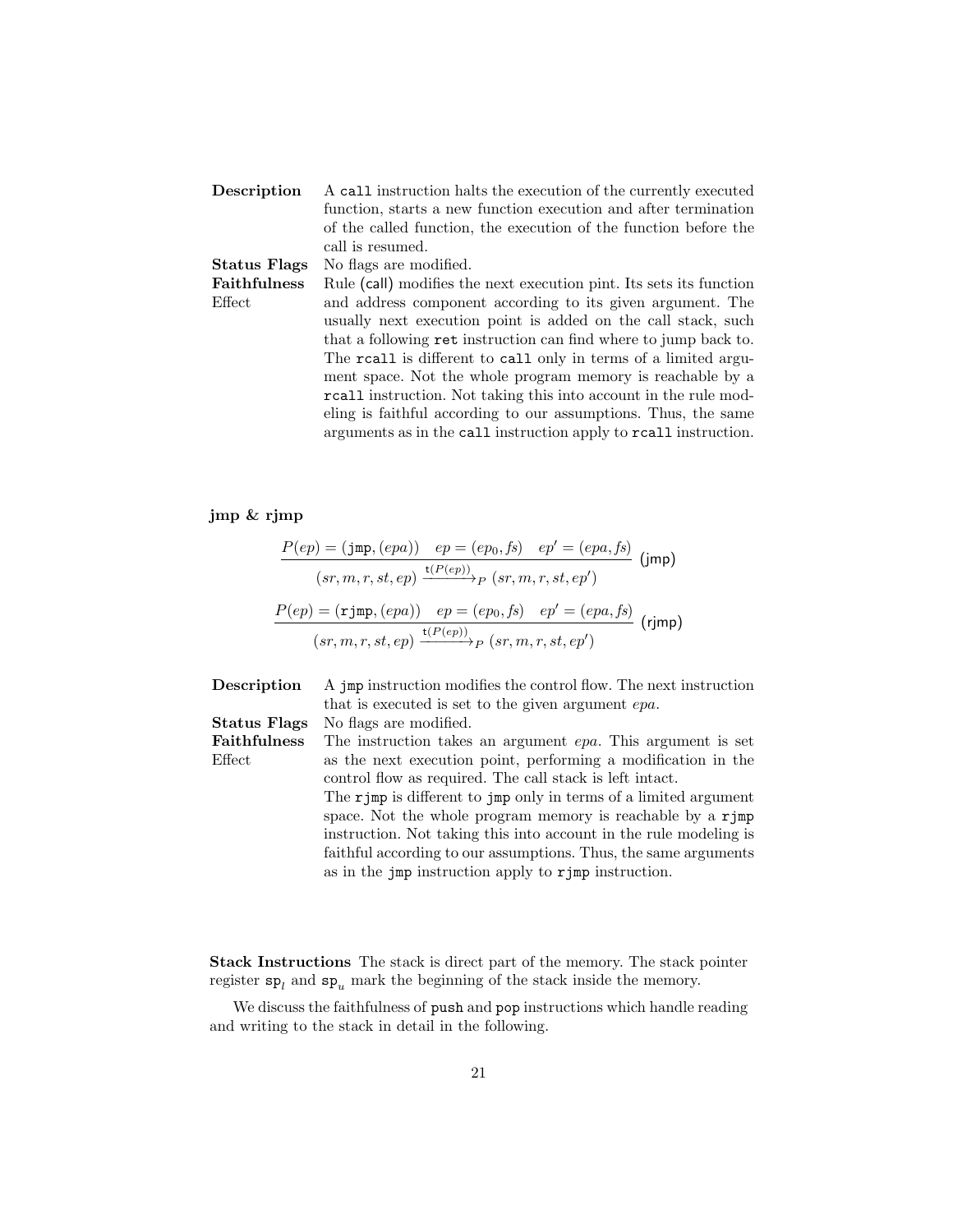push

$$
P(ep) = (\text{push}, (Rd)) \qquad st' = r(Rd) :: st
$$
  

$$
r' = r[\text{sp}_l \mapsto_p \text{regular-val}_r(\text{sp}_l) - 1]
$$
  

$$
(sr, m, r, st, ep) \xrightarrow{\text{t}(P(ep))} p (sr, m, r', st', ep +_{ep} 1)
$$

| Description         | The push instruction takes a register as argument. Its content is<br>stored at the memory address the stack pointer currently points<br>at. Afterwards, the stack pointer is decremented by 1.                                                                                                                                                                                                                                                                                                                                                                                                                                                                                                                   |
|---------------------|------------------------------------------------------------------------------------------------------------------------------------------------------------------------------------------------------------------------------------------------------------------------------------------------------------------------------------------------------------------------------------------------------------------------------------------------------------------------------------------------------------------------------------------------------------------------------------------------------------------------------------------------------------------------------------------------------------------|
| <b>Status Flags</b> | No flags are modified.                                                                                                                                                                                                                                                                                                                                                                                                                                                                                                                                                                                                                                                                                           |
| <b>Faithfulness</b> | There are two steps that have to be performed.                                                                                                                                                                                                                                                                                                                                                                                                                                                                                                                                                                                                                                                                   |
| Effect              | At first, the value of register Rd has to be stored on the<br>stack. This is done by modifying the memory according to<br>[regpair-val <sub>r</sub> (sp <sub>i</sub> ) $\mapsto$ $r(Rd)$ ]. The memory address the stack<br>pointer is pointing at, represented by regpair-val <sub>r</sub> (sp <sub>1</sub> ), is up-<br>dated to the contents of register Rd.<br>In a second step, the stack pointer is decremented by 1. This is<br>done by updating the register's contents according to $ {\bf sp}_1 \mapsto_n$<br>regpair-val <sub>r</sub> (sp <sub>1</sub> ) – 1. The register pair $sp_1$ is decremented by 1.<br>All other components of the state, except the execution point,<br>are left unmodified. |

# pop

$$
\begin{array}{c} P(ep) = (\text{pop}, (Rd)) \qquad st = x::xs \qquad st' = xs \\ \frac{r'' = r[Rd \mapsto x] \qquad r' = r''[\text{sp}_l \mapsto_p \text{regular-val}_r(\text{sp}_l) + 1]}{(sr, m, r, st, ep) \xrightarrow{\text{t}(P(ep))} p\ (sr, m, r', st', ep +_{\text{ep}} 1)} \end{array} \text{(pop)}
$$

| Description         | The pop instruction increments the stack pointer by 1. Af-                           |
|---------------------|--------------------------------------------------------------------------------------|
|                     | terwards, it reads the topmost entry using the updated stack                         |
|                     | pointer and stores its content in the given Rd register.                             |
| <b>Status Flags</b> | No flags are modified.                                                               |
| <b>Faithfulness</b> | The topmost entry is read and its content stored in reg-                             |
| Effect              | ister Rd. This is done by the assignment $r'' = r[Rd \mapsto$                        |
|                     | $m(\text{regular-val}_r(\text{sp}_l))$ . Reading from the memory is performed by     |
|                     | $m(\text{regular-val}_r(\text{sp}_l))$ which concatenates the stack pointer regis-   |
|                     | ter pair and reads its value from the register assignment $r$ . The                  |
|                     | result of this read is stored in register Rd.                                        |
|                     | The stack pointer is incremented by the update $[\mathsf{sp}_l \rightarrow_p]$       |
|                     | regpair-val <sub>r</sub> $(sp_l) + 1$ . The stack pointer register pair, represented |
|                     | by $sp_1$ , is increased by one.                                                     |
|                     | All other components of the state, except the execution point,                       |
|                     | are left unmodified.                                                                 |
|                     |                                                                                      |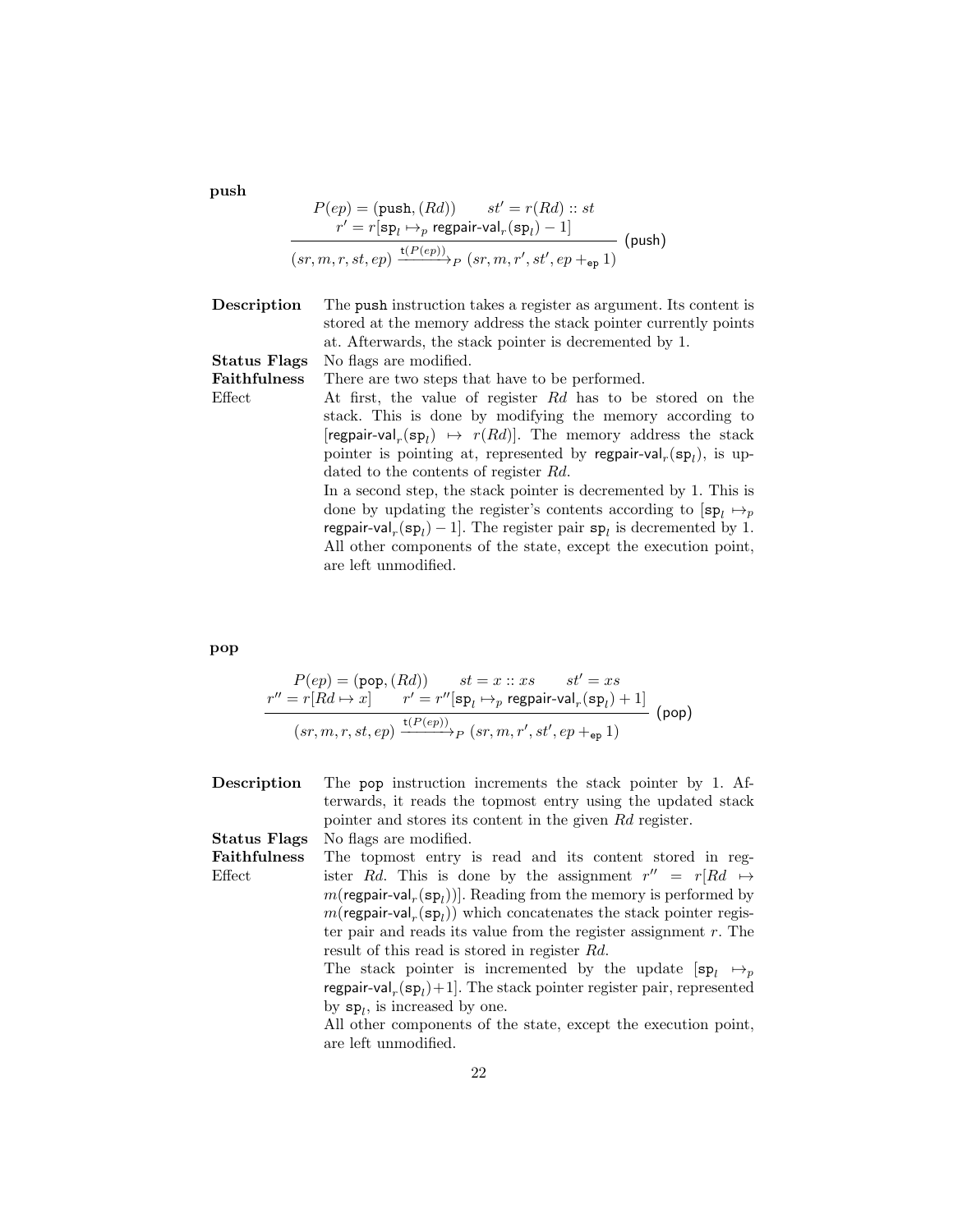Memory Instructions Instructions for reading from and writing into memory are fairly similar when it comes to their inner workings. The ld and st instructions for reading and writing, respectively, take two registers and a modifier. One of the registers holds the memory address that is read from or written to, the other holds the data that has to be written or serves as destination for the read data. The modifier allows the modification of the memory address that has been used. Modifier  $#$  leaves the memory address unchanged,  $+$  post-increments it, and − pre-decrements it. Instructions ldd and std allow the passing of an immediate value to be added when determining the memory address, instead of a modifier.

We provide detailed faithfulness arguments for every single small step semantic rule in the following.

## Ld

$$
P(ep) = (\text{1d}, (Rd, Rr, \#)) \quad r' = r[Rd \mapsto m(\text{regular-val}_r(Rr))]
$$
\n
$$
(sr, m, r, st, ep) \xrightarrow{\text{t}(P(ep))} p (sr, m, r', st, epa +_{ep} 1)
$$
\n
$$
P(ep) = (\text{1d}, (Rd, Rr, +))
$$
\n
$$
r'' = r[Rd \mapsto m(\text{regular-val}_r(Rr))]
$$
\n
$$
r' = r''[Rr \mapsto_{p} \text{regular-val}_{r''}(Rr) + 1]
$$
\n
$$
(sr, m, r, st, ep) \xrightarrow{\text{t}(P(ep))} p (sr, m, r', st, epa +_{ep} 1)
$$
\n
$$
P(ep) = (\text{1d}, (Rd, Rr, -))
$$
\n
$$
r'' = r[Rr \mapsto_{p} \text{regular-val}_r(Rr) - 1]
$$
\n
$$
r' = r''[Rd \mapsto m(\text{regular-val}_{r''}(Rr))]
$$
\n
$$
(d\text{-pre-dec})
$$
\n
$$
(sr, m, r, st, ep) \xrightarrow{\text{t}(P(ep))} p (sr, m, r', st, epa +_{ep} 1)
$$
\n
$$
(d\text{-pre-dec})
$$

Description The ld instruction takes two registers and a modifier. The first register Rd is the destination register for the read value. The second register  $Rr$  is treated as pair and represents the memory address that is being read from. It is also the register that is being influenced by modifiers.

Status Flags No flags are modified.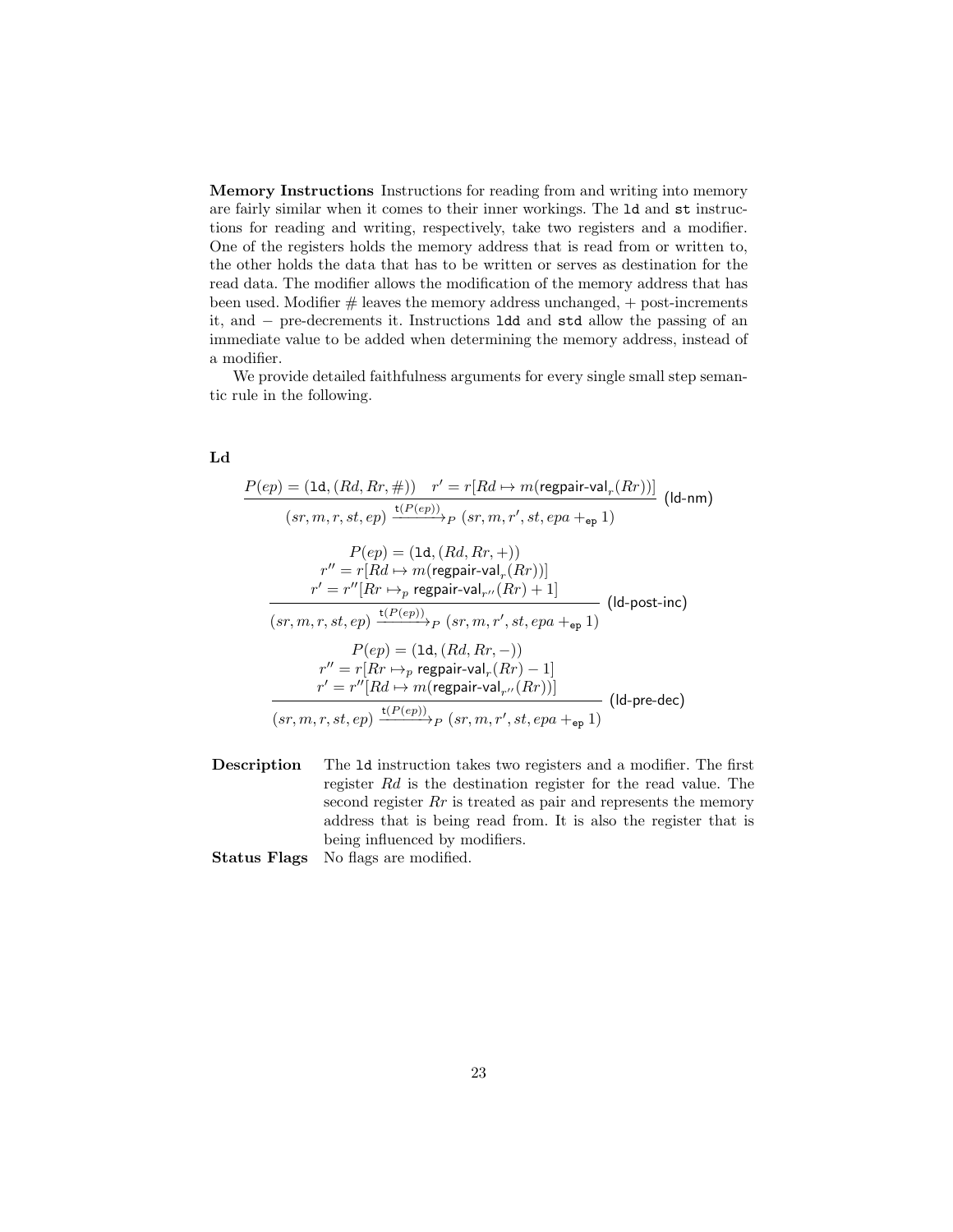#### Faithfulness Effect In all instructions, reading from memory and writing to register Rd is handled by the update  $[Rd \mapsto m(\text{regular-val}_r(Rr))]$ . If a pre-decrement is performed, as in (ld-pre-dec), the modified register assignment  $r''$  is used to read the memory address.

Rule ( $\mathsf{Id}\text{-nm}$ ) handles the  $\#$  modifier that does not modify the Rr register.

Rule ( $\mathsf{Id}\text{-}\mathsf{post}\text{-}\mathsf{inc}$ ) handles the  $+$  modifier that performs a postincrement of Rr. This is performed by the update  $r''[Rr \rightarrow_p$ regpair-val<sub>r</sub> $(nRr) + 1$ , where r'' is the register assignment after the memory has been read.

Rule (ld-pre-dec) handles the − modifier that performs a predecrement of Rr. It is performed by the assignment  $r'' =$  $r[Rr \mapsto_p \text{regular-val}_r(Rr) - 1]$ . When reading from the memory, the register assignment  $r''$  is used to get the memory address that is being read from, correctly capturing that it is a pre-decrement.

St

$$
P(ep) = (\text{st}, (Rd, Rr, \#)) \quad m' = m[\text{regular-val}_r(Rd) \mapsto r(Rr)] \quad (\text{st-nm})
$$
\n
$$
(sr, m, r, st, ep) \xrightarrow{\text{t}(P(ep))} p (sr, m', r, st, epa +_{ep} 1) \quad P(ep) = (\text{st}, (Rd, Rr, +))
$$
\n
$$
m' = m[\text{regular-val}_r(Rd) \mapsto r(Rr)] \quad r' = r[Rd \mapsto_p \text{regular-val}_r(Rd) + 1] \quad (\text{st-post-inc})
$$
\n
$$
(sr, m, r, st, ep) \xrightarrow{\text{t}(P(ep))} p (sr, m', r', st, epa +_{ep} 1) \quad P(ep) = (\text{st}, (Rd, Rr, -)) \quad r' = r[Rd \mapsto_p \text{regular-val}_r(Rd) - 1] \quad m' = m[\text{regular-val}_{r'}(Rd) \mapsto r(Rr)] \quad (\text{st-pre-dec})
$$
\n
$$
(sr, m, r, st, ep) \xrightarrow{\text{t}(P(ep))} p (sr, m', r', st, epa +_{ep} 1) \quad (\text{st-pre-dec})
$$

Description The st instruction takes two registers and a modifier. The first register Rd is treated as pair and used as memory address that is being written to. It is also the register that is being influenced by modifiers. The second register  $Rr$  contains the value that is being written into the memory. Status Flags No flags are modified.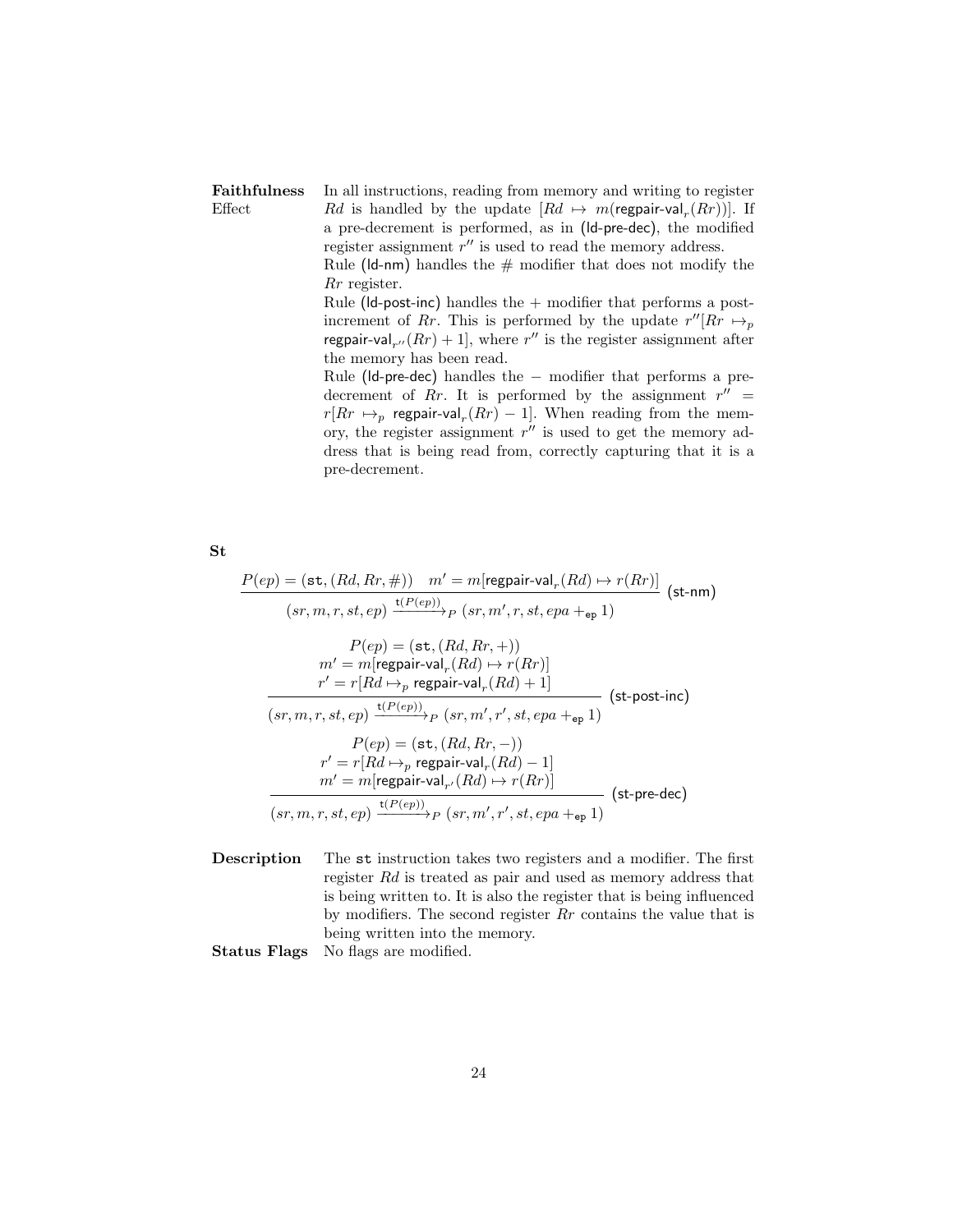### Faithfulness Effect In all instructions, reading from memory and writing to register Rd is handled by the update  $[regular-val<sub>r</sub>(Rd) \mapsto r(Rr)]$  to m The current content of register  $Rr$  is read by  $r(Rr)$  and is stored in the memory at the address represented by the register pair in Rd. If a pre-decrement is performed, as in (st-pre-dec), the modified register assignment  $r'$  is used to read the memory address which holds the memory address after the decrement operation. Rule (st-nm) handles the  $#$  modifier that does not modify the Rr register. Rule (st-post-inc) handles the  $+$  modifier that performs a postincrement of Rd. This is performed by the update  $r[Rd \mapsto_p$ regpair-val $_r(Rd) + 1$ . Rule (st-pre-dec) handles the − modifier that performs a predecrement of Rd. It is performed by the update  $[Rd \rightarrow p]$

regpair-val<sub>r</sub> $(Rd) - 1$ . When writing to the memory, the register assignment  $r'$  is used to get the memory address that is being written to, correctly capturing that it is a pre-decrement.

Ldd

$$
\frac{P(ep) = (\texttt{1dd}, (Rd, Rr, k)) \quad r' = r[Rd \mapsto m(\text{regular-val}_r(Rr) + k)]}{(sr, m, r, st, ep) \xrightarrow{\mathbf{t}(P(ep))} p (sr, m, r', st, epa +_{\texttt{ep}} 1)}
$$
 (ldd)

| Description         | The 1dd instruction takes two registers and an immediate value.                   |
|---------------------|-----------------------------------------------------------------------------------|
|                     | The first register Rd is the destination register for the read value.             |
|                     | The value is being read from the memory. The memory address                       |
|                     | that is being read is determined by the register pair represented                 |
|                     | by $Rr$ and the immediate value k.                                                |
| Status Flags        | No flags are modified.                                                            |
| <b>Faithfulness</b> | Reading from memory and storing in Rd is performed by the up-                     |
| Effect              | date $[Rd \mapsto m(\text{regular-val}_r(Rr)+k)]$ to the registers. The mem-      |
|                     | ory address that is being read is determined by regpair-val <sub>r</sub> $(Rr)$ + |
|                     | k. This correctly captures the base address read from register                    |
|                     | pair $Rr$ , summed up with the given immediate value.                             |
|                     | Other components of the state are not modified.                                   |

Std

$$
\frac{P(ep) = (\texttt{std}, (Rd, Rr, k)) \quad m' = m[\text{regular-val}_r(Rd) + k \mapsto r(Rr)]}{(sr, m, r, st, ep) \xrightarrow{\text{t}(P(ep))} p (sr, m', r, st, epa +_{ep} 1)}
$$
(std)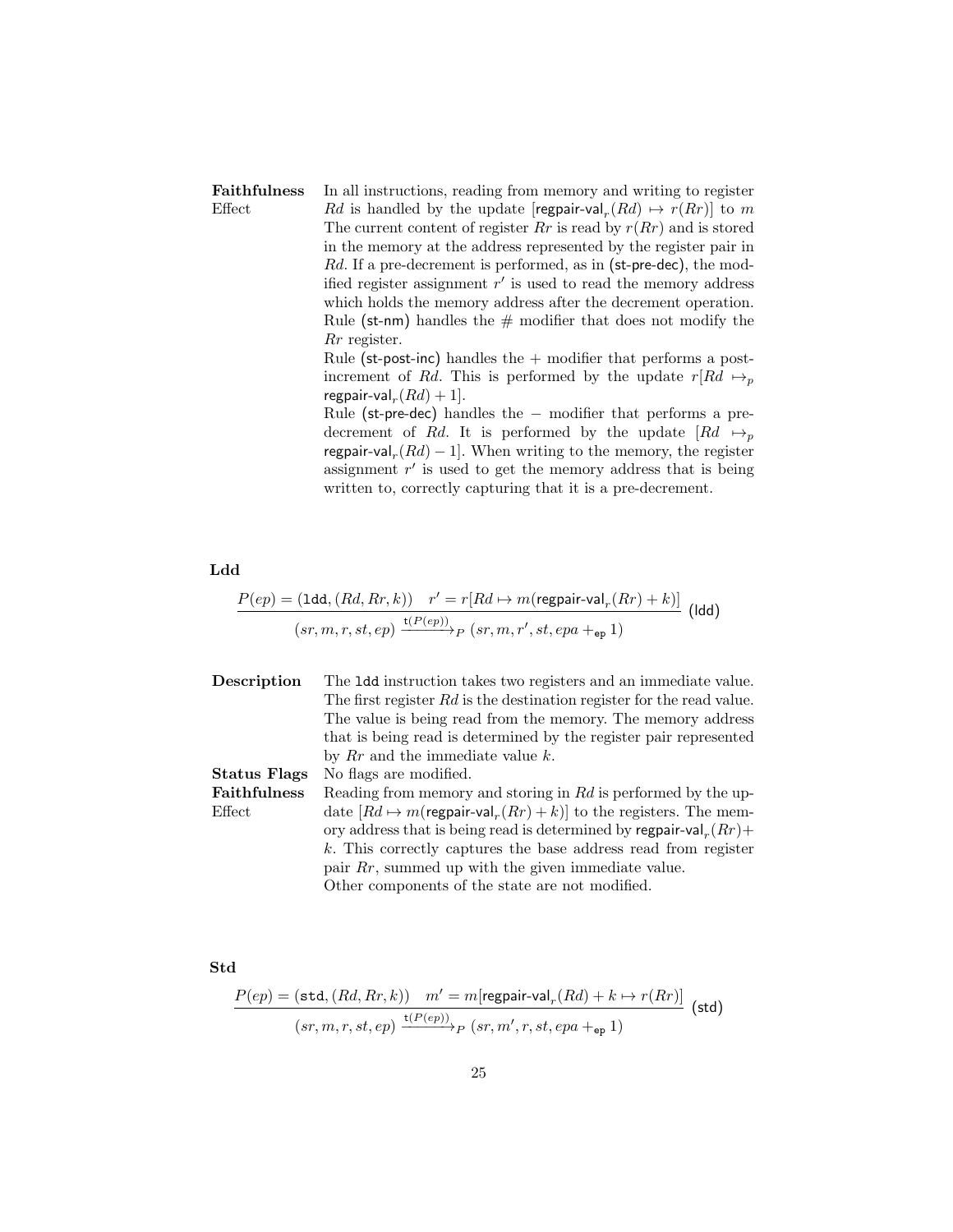| Description         | The std instruction takes two registers and an immediate value.                     |  |  |
|---------------------|-------------------------------------------------------------------------------------|--|--|
|                     | The first register Rd represents the register pair that serves as                   |  |  |
|                     | base address. To determine the memory address to which the                          |  |  |
|                     | value in $Rr$ is stored, the base address is summed up with the                     |  |  |
|                     | given immediate value $k$ .                                                         |  |  |
| Status Flags        | No flags are modified.                                                              |  |  |
| <b>Faithfulness</b> | Writing to memory is performed by the update                                        |  |  |
| Effect              | regpair-val <sub>r</sub> $(Rd) + k \leftrightarrow r(Rr)$ to m. The address that is |  |  |
|                     | being written to is calculated by regpair-val <sub>r</sub> $(Rd) + k$ . The value   |  |  |
|                     | of the register pair represented by $Rd$ is added with k, correctly                 |  |  |
|                     | capturing the memory address calculation. The contents of this                      |  |  |
|                     | memory address is replaced with the contents of register $Rr$ .                     |  |  |
|                     | Other components of the state are not modified.                                     |  |  |

Input/Output Instructions The in and out instructions are to read and write data from some special locations such as ports on a microcontroller or specific configuration registers. In our setting, they are used for direct access to the stack pointer and the status register flags.

Both instructions take a register that is either destination or source. In addition, an identifier for the location is taken. Exact values for those identifiers are not to be found in [\[2\]](#page-73-0). We rely on the register summary in [\[1,](#page-73-1) p. 402].

Considered locations are:

- $-$  0x3d: Contents of  $sp_l$ .
- 0x3e: Contents of  ${\tt sp}_u.$
- $-$  0x3f: A combination of all status registers, where bit 0 is the C flag and bit 1 is the Z flag.

We provide detailed faithfulness arguments for every single small step semantic rule in the following.

| × | n |
|---|---|
|   | ٦ |
|   |   |
|   |   |

$$
\frac{P(ep) = (\text{in}, (Rd, 0x3d)) \quad r' = r[Rd \mapsto r(\text{sp}_l)]}{(sr, m, r, st, ep) \xrightarrow{t(P(ep))} p (sr, m, r', st, ep +_{ep} 1)} (\text{in-sp-l})
$$
\n
$$
\frac{P(ep) = (\text{in}, (Rd, 0x3e)) \quad r' = r[Rd \mapsto r(\text{sp}_u)]}{(sr, m, r, st, ep) \xrightarrow{t(P(ep))} p (sr, m, r', st, ep +_{ep} 1)} (\text{in-sp-u})
$$
\n
$$
\frac{P(ep) = (\text{in}, (Rd, 0x3f)) \quad r' = r[Rd \mapsto sr(C) + (sr(Z) \ll 1)]}{(sr, m, r, st, ep) \xrightarrow{t(P(ep))} p (sr, m, r', st, ep +_{ep} 1)} (\text{in-stat})
$$

**Description** The in instruction takes a register Rd and an immediate value representing a special location. Register Rd shall be set according to the value found in the special location.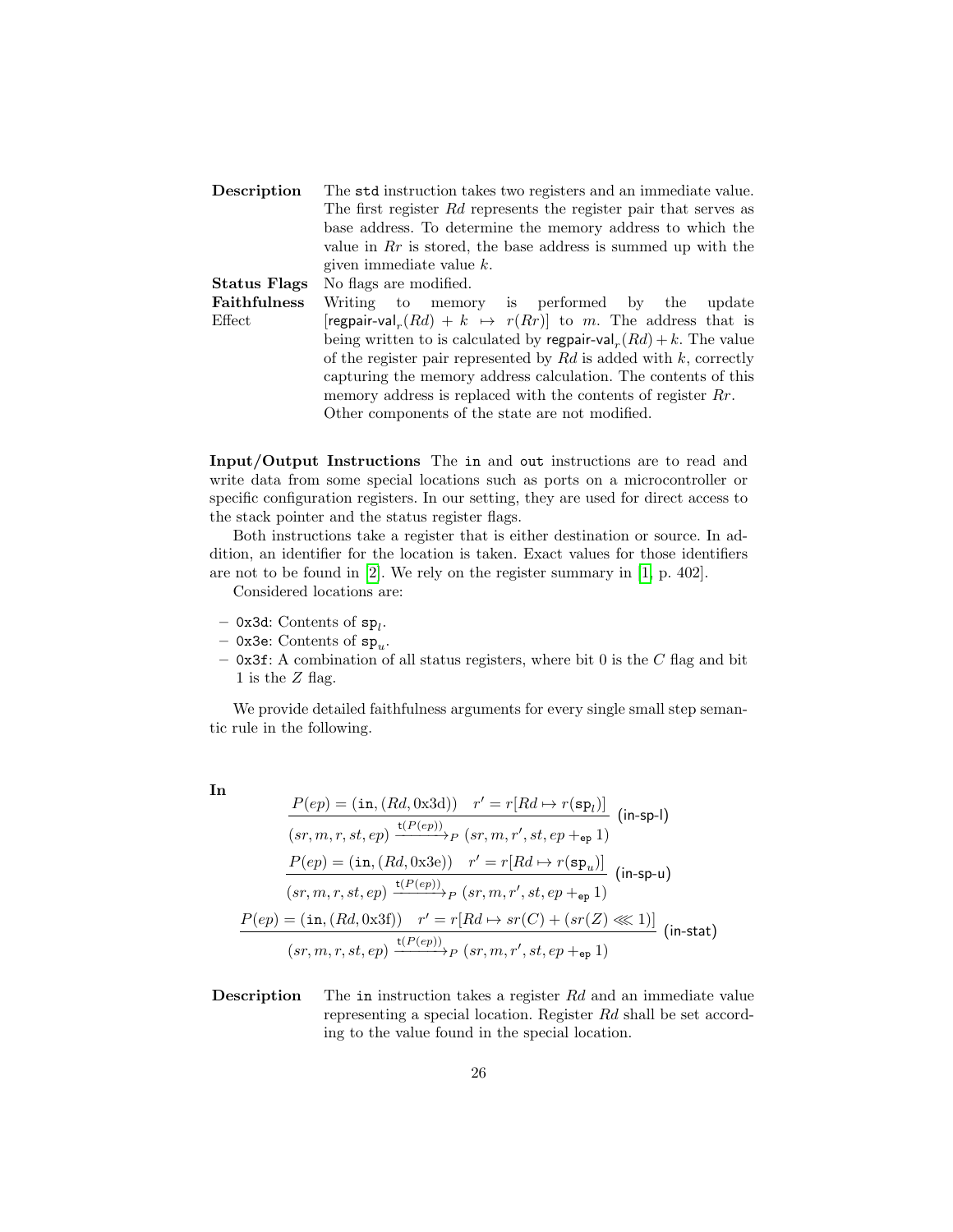|           | <b>Status Flags</b> No flags are modified.                                                |  |
|-----------|-------------------------------------------------------------------------------------------|--|
|           | <b>Faithfulness</b> All rules have in common, that $Rd$ is updated according to           |  |
| $E$ ffect | $[Rd \mapsto x]$ where x is set according to the given identifier.<br>Values for $x$ are: |  |
|           | $-$ 0x3d: It is set to $r(sp_l)$ , as required by the identifier.                         |  |

- $-$  0x3e: It is set to  $r(sp_u)$ , as required by the identifier.
- $-$  0x3f: The leftmost bit is set to the carry flag  $C$ . The following bit has to be set to the zero flag Z. This is done by left-shifting  $sr(Z)$  by one and adding it to the carry flag.

Out

$$
\frac{P(ep) = (\text{out}, (\text{0x3d}, Rr)) \quad r' = r[\text{sp}_l \mapsto r(Rr)]}{(sr, m, r, st, ep) \xrightarrow{\text{t}(P(ep))} p (sr, m, r', st, ep +_{ep} 1)} (\text{out-sp-l})
$$
\n
$$
\frac{P(ep) = (\text{out}, (\text{0x3e}, Rr)) \quad r' = r[\text{sp}_u \mapsto r(Rr)]}{(sr, m, r, st, ep) \xrightarrow{\text{t}(P(ep))} p (sr, m, r', st, ep +_{ep} 1)} (\text{out-sp-u})
$$
\n
$$
\frac{P(ep) = (\text{out}, (\text{0x3f}, Rr))}{sr' = sr[C \mapsto r(Rr)_{[0]}][Z \mapsto r(Rr)_{[1]}]}
$$
\n
$$
\frac{(sr, m, r, st, ep) \xrightarrow{\text{t}(P(ep))} p (sr', m, r, st, ep +_{ep} 1)} (\text{out-stat})
$$

**Description** The out instruction takes a register  $Rr$  and an immediate value representing a special location. The special location's value is set to the content of register Rr. Status Flags No flags are modified. Faithfulness Effect Rules (out-sp-l) and (out-sp-u) straightforwardly set the contents of the stack pointer registers to the value of the given register by updating the register assignment according to  $[\mathbf{sp}_l \mapsto r(Rr)]$ and  $[\mathbf{sp}_u \mapsto r(Rr)]$ , respectively. Rule (out-stat) shall update flags  $Z$  and  $C$  to the contents of the bits 1 and 0 of Rr. The idea behind the rules is to force all other bits to 0 and shift it according to the position.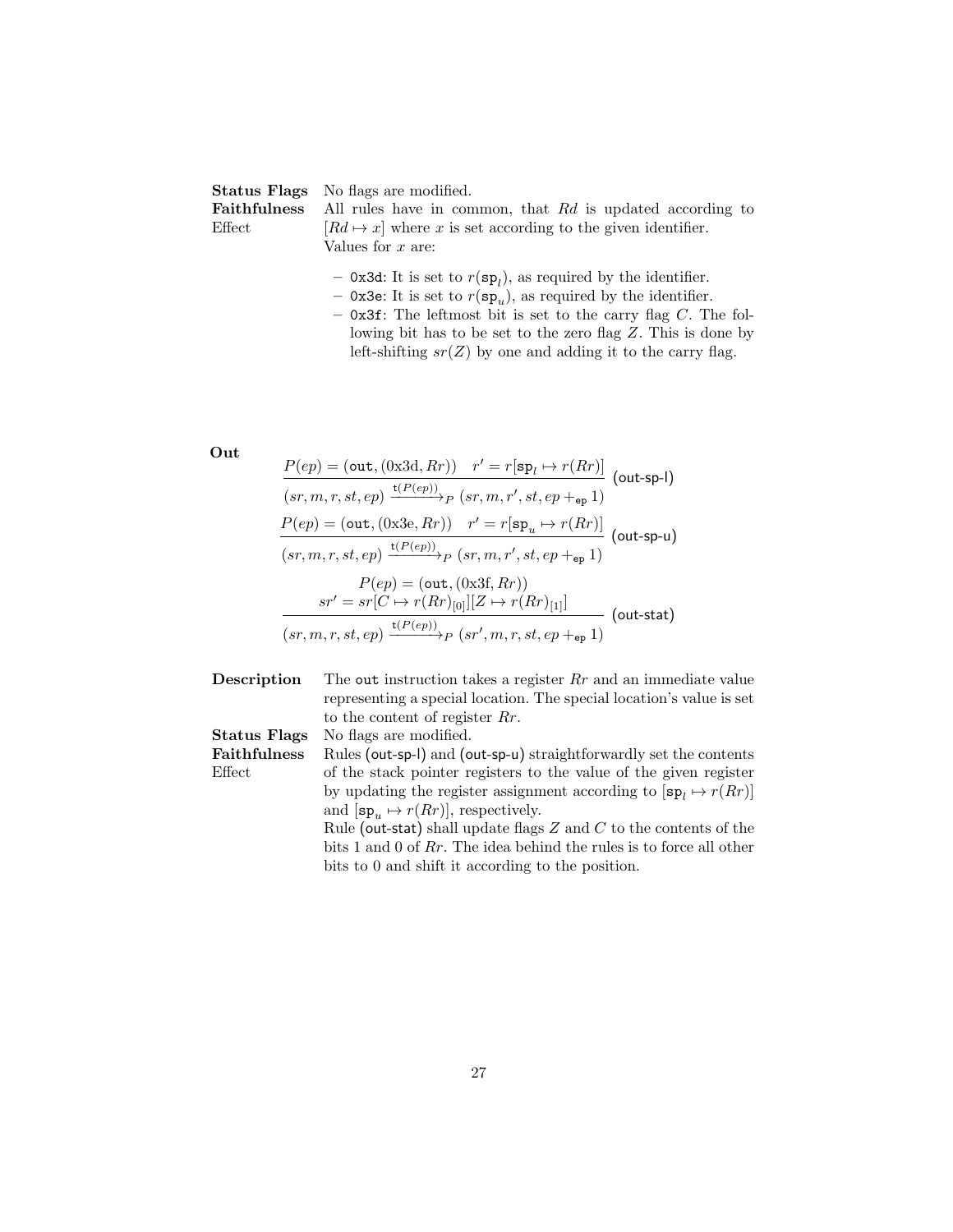Miscellaneous Instructions There are a few instructions missing for whose semantic rules we have not yet introduced and given faithfulness arguments for. They are handled in the following.

# Mov & Movw

$$
\frac{P(ep) = (\text{mov}, (Rd, Rr)) \quad r' = r[Rd \mapsto r(Rr)]}{(sr, m, r, st, ep) \xrightarrow{t(P(ep))} p (sr, m, r', st, ep +_{ep} 1)}
$$
 (mov)  

$$
\frac{P(ep) = (\text{movw}, (Rd, Rr)) \quad r' = r[Rd \mapsto_p \text{regular-val}_r(Rr)]}{(sr, m, r, st, ep) \xrightarrow{t(P(ep))} p (sr, m, r', st, ep +_{ep} 1)}
$$
 (movw)

| Description         | The mov and movw instructions move a value from the first regis-      |
|---------------------|-----------------------------------------------------------------------|
|                     | ter (pair) Rd to the second register (pair) Rr. It does not modify    |
|                     | and status register flags.                                            |
| <b>Status Flags</b> | No flags are modified.                                                |
| <b>Faithfulness</b> | Moving contents of registers is done straightforward by the up-       |
| Effect              | date $[Rd \mapsto r(Rr)]$ to r. The register Rd is overwritten by the |
|                     | contents of $Rr$ , as required by the description.                    |
|                     | For words, pair updating and reading is used.                         |
|                     | Other components of the state are not modified.                       |

Ldi

$$
\frac{P(ep) = (\text{1di}, (Rd, k)) \quad r' = r[Rd \mapsto k]}{(sr, m, r, st, ep) \xrightarrow{\text{t}(P(ep))} p (sr, m, r', st, ep +_{ep} 1)}
$$
 (ldi)

| Description         | The $Idi$ instruction takes an immediate value $k$ and a register |
|---------------------|-------------------------------------------------------------------|
|                     | Rd as arguments. The register Rd is set to the value of k.        |
| Status Flags        | No flags are modified.                                            |
| <b>Faithfulness</b> | Setting the register $Rd$ to contain k is done straightforward by |
| $E$ ffect           | the assignment $r' = r[Rd \mapsto k].$                            |
|                     | Other components of the state are not modified.                   |

Clc

$$
\frac{P(ep) = (\texttt{clc}, () \quad sr' = sr[C \mapsto 0]}{(sr, m, r, st, ep) \xrightarrow{\texttt{t}(P(ep))} p (sr', m, r, st, ep +_{ep} 1)}
$$
 (clc)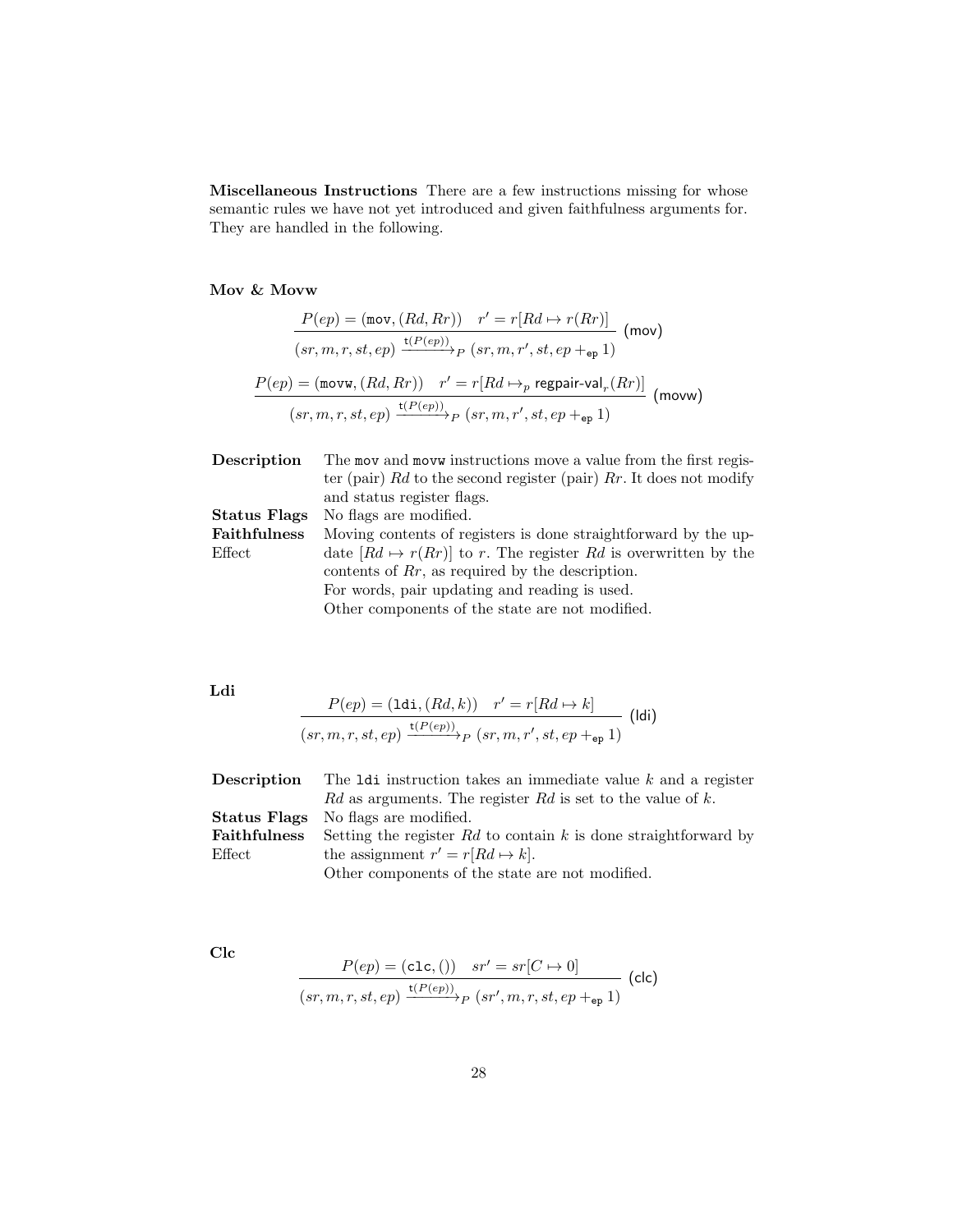| Description                | The clc instruction takes no arguments. It resets the carry flag                   |
|----------------------------|------------------------------------------------------------------------------------|
|                            | $C$ to 0.                                                                          |
| <b>Status Flags</b> $C: 0$ |                                                                                    |
|                            | <b>Faithfulness</b> The C flag is statically set to 0 by performing the assignment |
| Effect                     | $sr' = sr[C \mapsto 0].$                                                           |

Cli

$$
\frac{P(ep) = (c1i, ())}{(sr, m, r, st, ep) \xrightarrow{t(P(ep))} p (sr, m, r, st, ep +_{ep} 1)}
$$
 (cli)

| Description  | The cli instruction takes no arguments. It resets the interrupt                       |
|--------------|---------------------------------------------------------------------------------------|
|              | flag $I$ to 0.                                                                        |
|              | <b>Status Flags</b> No flags are modified (the interrupt flag is out of scope in this |
|              | work).                                                                                |
| Faithfulness | No effect (the interrupt flag is out of scope in this work).                          |
| Effect       |                                                                                       |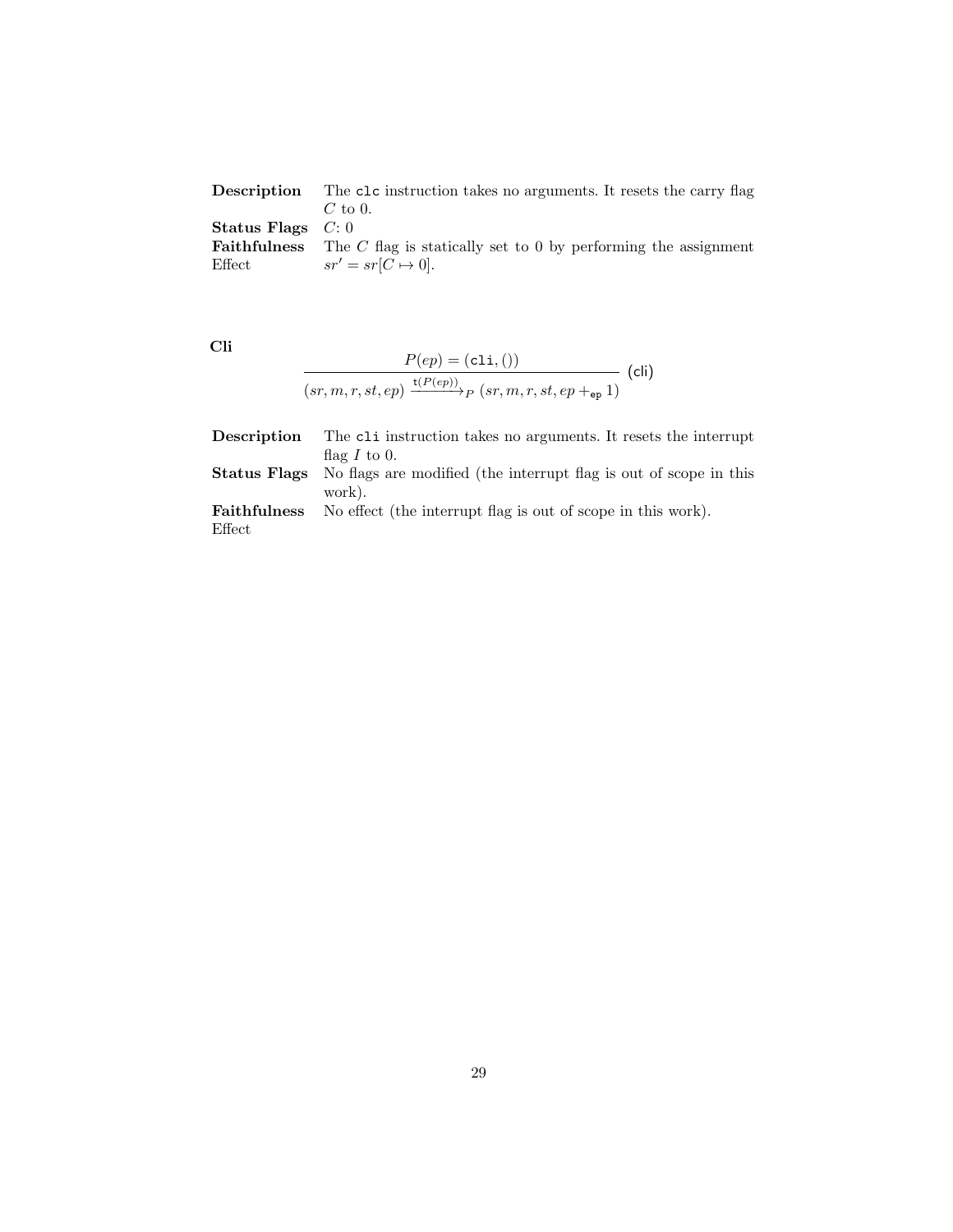## <span id="page-29-0"></span>B Complete Definition of Type System

#### B.1 Security Property

We use security domains  $H$  and  $L$  to denote confidential and public data, respectively. The security lattice allows  $\mathcal{L} \subseteq \mathcal{H}$ , where  $\sqcup$  represents the least upper bound operation.

Definition 33 (Register domain assignment). A register domain assignment is a function out of the set

$$
\texttt{REG-DA}:=\texttt{REG}\to\{\mathcal{L},\mathcal{H}\}
$$

Definition 34 (Status register domain assignment). A status register domain assignment is a function out of the set

$$
\texttt{STAT-DA} := \{C, Z\} \to \{\mathcal{L}, \mathcal{H}\}
$$

Definition 35 (Flows to relation for domain assignments). Let A be a set. The relation  $\sqsubseteq \subseteq (A \rightarrow \{\mathcal{L}, \mathcal{H}\})^2$ , is given by

$$
(a \sqsubseteq b) \Leftrightarrow \forall x \in \text{dom}(a) : a(x) \sqsubseteq b(x)
$$

Confidentiality of registers and status registers are expressed by domain assignments mapping identifiers for (status) registers to security domains.

Definition 36 (Stack domain assignment). The set of possible stack domain assignments is given by

$$
\texttt{STACK-DA}:=\{\mathcal{L},\mathcal{H}\}^*
$$

The confidentiality of values on the stack are modeled by a list of security domains that correspond to elements on the stack.

Definition 37 (Indistinguishability of stack assignments). The indistinguishability relation of stack assignments  $\simeq_{\text{sda}}\subseteq$  STACK-VAL  $\times$  STACK-VAL for  $sda \in$  STACK-DA is the smallest relation, such that the following properties are satisfied:

1.  $xs \simeq_{\Box} xs$ 2.  $\Vert \simeq_{ys} \Vert$ 3.  $xs \simeq_{ys} zs \Rightarrow x :: xs \simeq_{\mathcal{L}::ys} x :: zs$ 4.  $xs \simeq_{ys} zs \Rightarrow x :: xs \simeq_{\mathcal{H}::ys} z :: zs$ 5.  $(xs \simeq_{ys} ss \wedge ys \in {\mathcal{H}}^*) \Rightarrow xs \simeq_{\mathcal{H}::ys} z :: zs$ 6.  $(xs \simeq_{ys} ss \wedge ys \in {\mathcal{H}}^{*}) \Rightarrow x :: xs \simeq_{\mathcal{H}::ys} zs$ 

for all  $xs, zs \in$  STACK-VAL,  $x, z \in$  VAL<sub>8</sub> and  $ys \in$  STACK-DA.

Definition 38 (Indistinguishability of functions). Let A and B be sets,  $f, f' : A \to B$  be two functions and ass :  $A \to \{\mathcal{L}, \mathcal{H}\}\$ be a domain assignment. Functions f and f' are indistinguishable with respect to ass, written  $f \approx_{ass} f'$ , if and only if

$$
\forall x \in \text{dom}(ass) : ass(x) = \mathcal{L} \Rightarrow f(x) = f'(x)
$$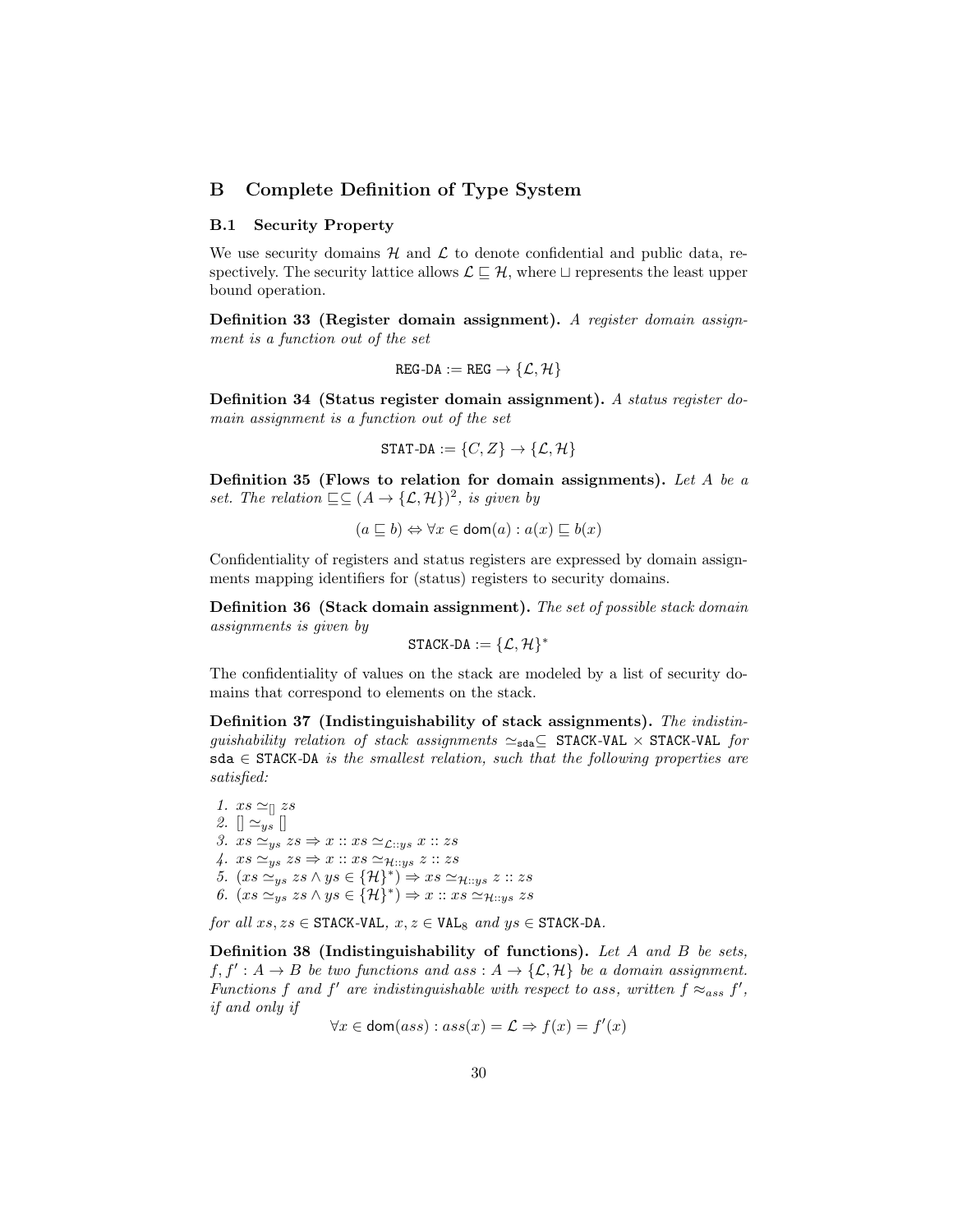Definition 39 (Indistinguishability of states). Let  $(sr, m, r, st, ep)$ ,  $(sr', m', r', st', ep') \in$ STATE be two states. Let srda  $\in$  STAT-DA, md  $\in$  { $\mathcal{L}, \mathcal{H}$ }, rda  $\in$  REG-DA and sda  $\in$  STACK-DA be domain assignments. The states are indistinguishable with respect to srda, md, rda and sda, written

,  $\sim$ 

$$
(sr, m, r, st, ep) \approx_{\texttt{sda}, \texttt{md}, \texttt{rda}, \texttt{srda}} (sr', m', r', st', ep')
$$

if and only if  $sr \approx_{\text{srda}} sr'$ ,  $md = \mathcal{L} \Rightarrow m = m' r \approx_{\text{rda}} r'$ , and  $st \approx_{\text{sda}} st'$ .

We express capabilities of the attacker through an indistinguishability relation on states. He is allowed to observe all  $\mathcal L$  annotated data. Indistinguishability of stack assignments also allows him to probe for the height of the stack.

**Definition 40 (TSNI).** Let  $P \in \text{PROG}$  be a program. Program P satisfies TSNI starting from  $ep_e \in EPS$  with initial domain assignments  $srda \in STAT-DA$ ,  $md \in$  $\{\mathcal{L}, \mathcal{H}\}\$ , rda  $\in$  REG-DA and sda  $\in$  STACK-DA and finishing domain assignments srda' ∈ STAT-DA, md' ∈ { $\mathcal{L}, \mathcal{H}$ }, rda' ∈ REG-DA and sda' ∈ STACK-DA if and only if

> $\forall s_0, s_0', s_1, s_1' \in \texttt{STATE}: \forall n, n' \in \mathbb{N}:$  $(1) \qquad \qquad \mathsf{epselect}\big(s_0) = \mathsf{ep}_s \wedge \mathsf{epselect}\big(s'_0) = \mathsf{ep}_s \; \wedge \;$ (2)  $s_0 \approx_{\texttt{sda}, \texttt{md}, \texttt{rda}, \texttt{srda}} s'_0 \wedge$ (3)  $(s_0, s_1) \in \mathbb{F}_P^n \wedge (s'_0, s'_1) \in \mathbb{F}_P^{n'}$ P (4)  $\Rightarrow s_1 \approx_{\text{sda}',\text{md}',\text{rda}',\text{srda}' } s'_1 \wedge n = n'$

Our security property requires two terminating executions starting in indistinguishable states to terminate in still indistinguishable states after the same amount of clock cycles. Thus, the attacker is additionally able to observe the exact required execution time.

### B.2 Used Concepts in Type System

**Definition 41 (Lift).** The function lift : (STACK-DA  $\times \{L, H\}$ )  $\rightarrow$  STACK-DA is recursively defined as follows:

$$
\mathsf{lift}([], d) := []
$$
  

$$
\mathsf{lift}(x :: xs, d) := (x \sqcup d) :: \mathsf{lift}(xs, d)
$$

The lift function raises security domains in a given list to a least upper bound.

**Definition 42 (Successor relation).** Let P be a program. The successor relation  $\leadsto_P \subseteq$  EPS  $\times$  EPS is defined such that for all  $ep_1$ ,  $ep_2 \in$  EPS it holds that  $ep_1 \leadsto_P ep_2$  if and only if

$$
\exists s_1, s_2 \in \texttt{STATE}: \exists c \in \mathbb{N}: s_1 \xrightarrow{c} {P} \ s_2 \wedge \textsf{epselect}(s_1) = \texttt{ep}_1 \wedge \textsf{epselect}(s_2) = \texttt{ep}_2
$$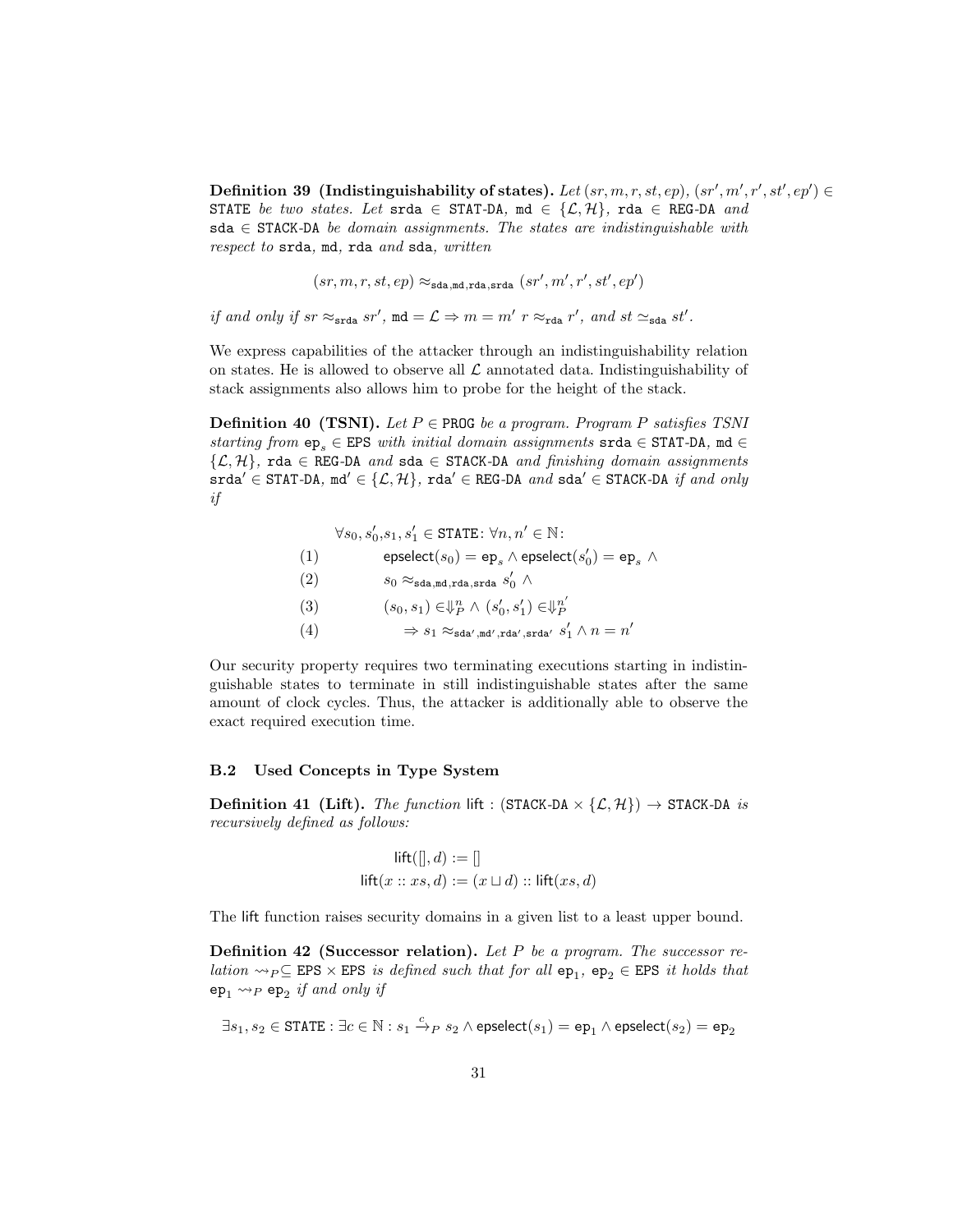Definition 43 (Control dependence regions). Let P be a program. The  $\textit{functions}$  region $_P^1$ , region $_P^2$  : EPS  $\rightarrow$   $\mathcal{P}(\texttt{EPS})$  and jun $_P$  : EPS  $\rightarrow$  EPS are a safe over approximation of the program's control dependence regions if they satisfy the safe over approximation properties (SOAPs):

**SOAP1** For all execution points  $ep_1, ep_2, ep_3 \in EPS$  such that  $ep_1 \rightarrow_P ep_2$ ,  $ep_1 \rightarrow_P ep_3$  and  $ep_2 \ne ep_3$  exactly one of the following holds

- $-$  ep $_2$   $\in$  region $^1_P(\texttt{ep}_1)$  and ep $_3$   $\in$  region $^2_P(\texttt{ep}_1)$
- $-$  ep<sub>2</sub>  $\in$  region $\frac{2}{P}$ (ep<sub>1</sub>) and ep<sub>3</sub>  $\in$  region $\frac{1}{P}$ (ep<sub>1</sub>)
- $-$  ep<sub>2</sub>  $\in$  region $\frac{1}{P}$ (ep<sub>1</sub>) and jun<sub>P</sub>(ep<sub>1</sub>) = ep<sub>3</sub>
- $-$  ep $_3^ \in$  region $_P^1(\mathtt{ep}_1)$  and jun $_P(\mathtt{ep}_1) = \mathtt{ep}_2$

 $\boldsymbol{SOAP2}$  For all execution points  $\texttt{ep} \in \texttt{EPS}$  it holds that  $\textsf{region}^1_P(\texttt{ep}) \cap \textsf{region}^2_P(\texttt{ep}) =$  $\emptyset$ .

**SOAP3** For all execution points  $ep_1, ep_2, ep_3 \in EPS$ , for all  $i \in \{1,2\}$ , if  $ep_2 \in region_P^i(ep_1)$  and  $ep_2 \rightarrow_P ep_3$ , then either  $ep_3 \in region_P^i(ep_1)$  or  $\mathsf{jun}_P(\mathsf{ep}_1) = \mathsf{ep}_3.$ 

**SOAP4** For all execution points  $ep_1, ep_2 \in EPS$ , for all  $i \in \{1,2\}$ , if  $ep_2 \in$ region<sup>i</sup><sub>P</sub>(ep<sub>1</sub>) and there exists no ep<sub>3</sub>  $\in$  EPS such that ep<sub>2</sub>  $\leadsto_P$  ep<sub>3</sub>, then jun<sub>P</sub>(ep<sub>1</sub>) is undefined.

The function region  $_P$ : EPS  $\rightarrow$  P(EPS) is given by

$$
\mathop{\mathsf{region}}\nolimits_P({\mathop{\mathsf{ep}}\nolimits}) := \mathop{\mathsf{region}}\nolimits_P^1({\mathop{\mathsf{ep}}\nolimits}) \cup \mathop{\mathsf{region}}\nolimits_P^2({\mathop{\mathsf{ep}}\nolimits})
$$

Definition 44 (Then and else regions). Let  $P \in \text{PROG}$  be a program. The functions region $_P^{then}$ , region $_P^{else}$  : EPS  $\rightarrow$   $\mathcal{P}(\texttt{EPS})$  are defined as follows

region<sup>then</sup>(ep) :=  $\begin{cases} \text{region}_P^1(\text{ep}) & \text{if the branch target at } \text{ep is in region}_P^1(\text{ep}) \\ \text{region}_P^2(\text{ep}) & \text{else} \end{cases}$  $\mathsf{region}_P^2(\mathtt{ep})$   $else$ region<sup>else</sup>(ep) :=  $\begin{cases} \text{region}_P^2(\text{ep}) & \text{if the branch target at ep is in region}_P^1(\text{ep}) \\ \text{region}_P^1(\text{ep}) & \text{else} \end{cases}$ region $_{P}^{1}(\texttt{ep})$   $\quad$   $else$ 

Definition 45 (Security environment). A security environment is a function se : EPS  $\rightarrow \{\mathcal{L}, \mathcal{H}\}\$ . A security environment se is smaller than another security environment se' if and only if se  $\subseteq$  se'.

Control dependence regions model dependence between execution points. If  $ep_1 \in$  $\text{region}_P(\texttt{ep}_2)$ , then the execution of  $\texttt{ep}_1$  depends on the outcome of a branching of  $ep_2$ . As we care for the branches separately to determine their execution time in the following, they are separated into "then" and "else" branches. If then  $ep_2$ operates on high data, the security environment of  $ep<sub>1</sub>$  has to be set to high. In the following we only consider functions region  $_P^{then}$  and region  $_P^{else}$  that satisfy the SOAPs.

**Definition 46 (Branchtime).** Let  $P \in \text{PROG}$  be a program. The functions branchtime ${}^r_P$ : EPS  $\rightarrow \mathbb{N}$  for  $r \in \{then, else\}$  are defined as follows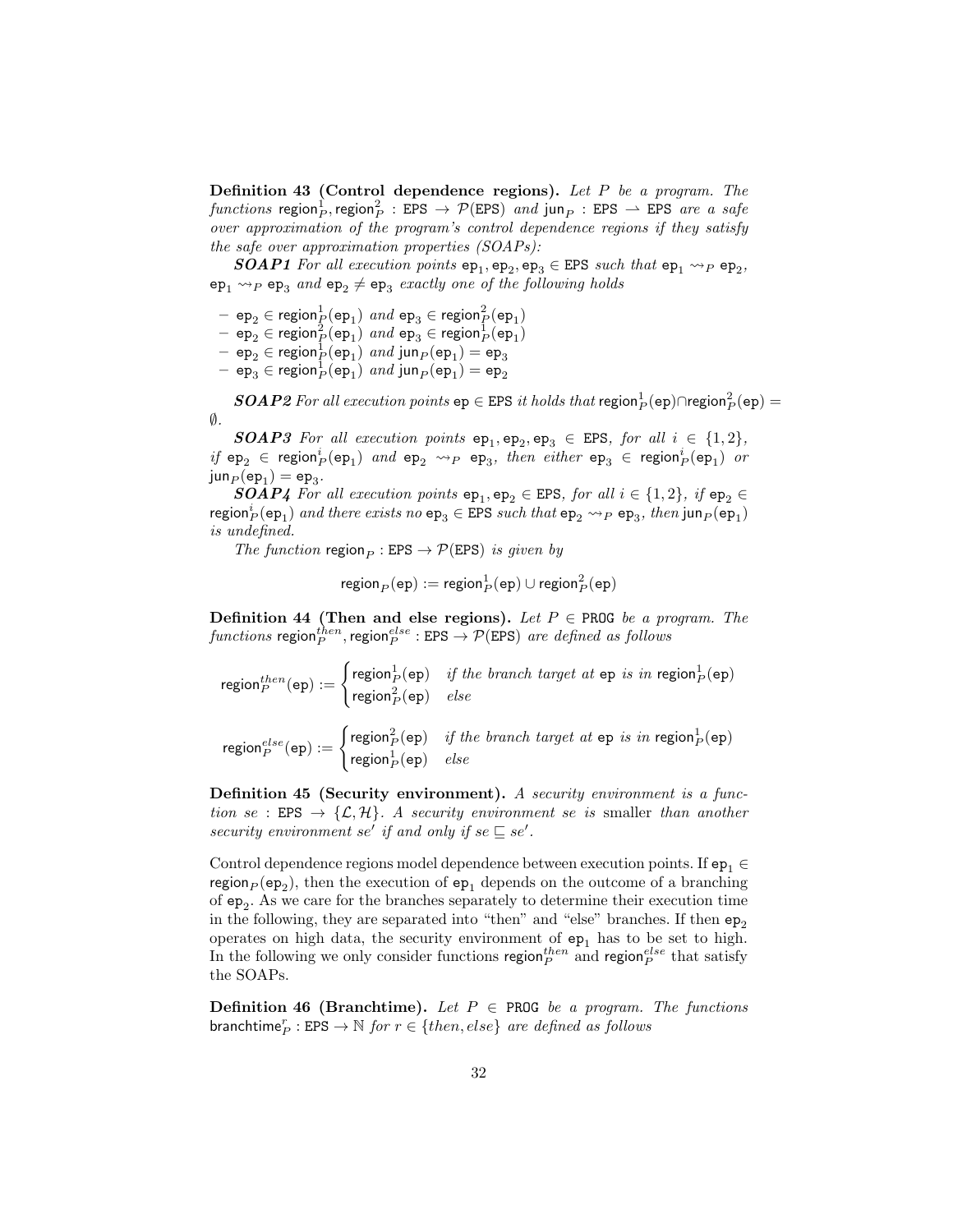branchtime<sup>r</sup> <sup>P</sup> (ep) := X epi∈region<sup>r</sup> <sup>P</sup> (ep) ep<sup>i</sup> 6=ep t(P(ep<sup>i</sup> )) − branchtimethen <sup>P</sup> (ep<sup>i</sup> ) 

The branchtime<sup>r</sup> function calculates the execution time a branch requires. It is the key to verify the absence of timing variations in high branchings.

**Definition 47 (Loop detection).** Let  $P \in \text{PROG}$  be a program. The predicate  $loop_P : EPS \rightarrow \mathbb{B}$  is defined as

$$
\mathsf{loop}_{P}(\mathsf{ep}) := \exists \mathsf{ep}' \in \mathsf{region}_{P}(\mathsf{ep}) : \mathsf{ep} \leadsto_{P}^+ \mathsf{ep}' \; \mathit{is a back\; edge}
$$

The predicate loop allows the detection of loops inside the control flow of a program. Later on, this predicate is used to forbid loops where the number of iteration depends on high data.

**Definition 48 (Reachability).** Let  $P \in \text{PROG}$  be a program. Then the function reachable<sub>P</sub> : EPS  $\rightarrow$  P(EPS) is defined by

$$
\mathsf{reachable}_P(\mathsf{ep}) := \{\mathsf{ep}' \in \mathsf{EPS} \mid \mathsf{ep} \leadsto^+_P \mathsf{ep}'\}
$$

### B.3 Typable Programs

We use typing judgments of the form

$$
\begin{aligned} P, \mathsf{region}_{P}^{then}, \mathsf{region}_{P}^{else}, se, \mathsf{ep}_i: \\ & (\mathsf{sda}_{\mathsf{ep}_i}, \mathsf{md}_{\mathsf{ep}_i}, \mathsf{rda}_{\mathsf{ep}_i}, \mathsf{srda}_{\mathsf{ep}_i}) \vdash (\mathsf{sda}_{\mathsf{ep}_j}, \mathsf{md}_{\mathsf{ep}_j}, \mathsf{rda}_{\mathsf{ep}_j}, \mathsf{srda}_{\mathsf{ep}_j}) \end{aligned}
$$

that relates domain assignments  $(\texttt{sda}_{\texttt{ep}_i}, \texttt{md}_{\texttt{ep}_i}, \texttt{rda}_{\texttt{ep}_i}, \texttt{srda}_{\texttt{ep}_i})$  before the execution of instruction  $P(\mathtt{ep}_i)$  to domain assignments  $(\mathtt{sda}_{\mathtt{ep}_j},\mathtt{mda}_{\mathtt{ep}_j},\mathtt{rda}_{\mathtt{ep}_j},\mathtt{srda}_{\mathtt{ep}_j})$ after its execution.

In the following, we use the abbreviation

$$
P,\cdots,\texttt{ep}_i:({\texttt{sda}}_{\texttt{ep}_i},{\texttt{mda}}_{\texttt{ep}_i},{\texttt{rda}}_{\texttt{ep}_i},{\texttt{srda}}_{\texttt{ep}_i})\vdash ({\texttt{sda}}_{\texttt{ep}_j},{\texttt{mda}}_{\texttt{ep}_j},{\texttt{rda}}_{\texttt{ep}_j},{\texttt{srda}}_{\texttt{ep}_j})
$$

instead of the full judgment.

Definition 49 (Typable programs). Let  $P \in \text{PROG}$  be a program with control dependence regions region $p_P^{then}$ , region $p_P^{else}$ . The program is typable with starting execution point  $ep_s$ , initial domain assignments  $\texttt{sda}_{ep_s}$ ,  $\texttt{mde}_{ep_s}$ ,  $\texttt{rda}_{ep_s}$ ,  $\texttt{std}_{ep_s}$ ,  $\emph{final domain assignments}$  sda $_{\rm ep_{final}},$  md $_{\rm ep_{final}},$  rda $_{\rm ep_{final}},$  srda $_{\rm ep_{final}},$  and security environment se, if and only if for every  $ep' \in$  reachable<sub>P</sub> $(ep_s)$  there exist  $domain\ assignments\ sta_{ep'},\ md_{ep'},\ rda_{ep'},\ srda_{ep'}\, such\ that$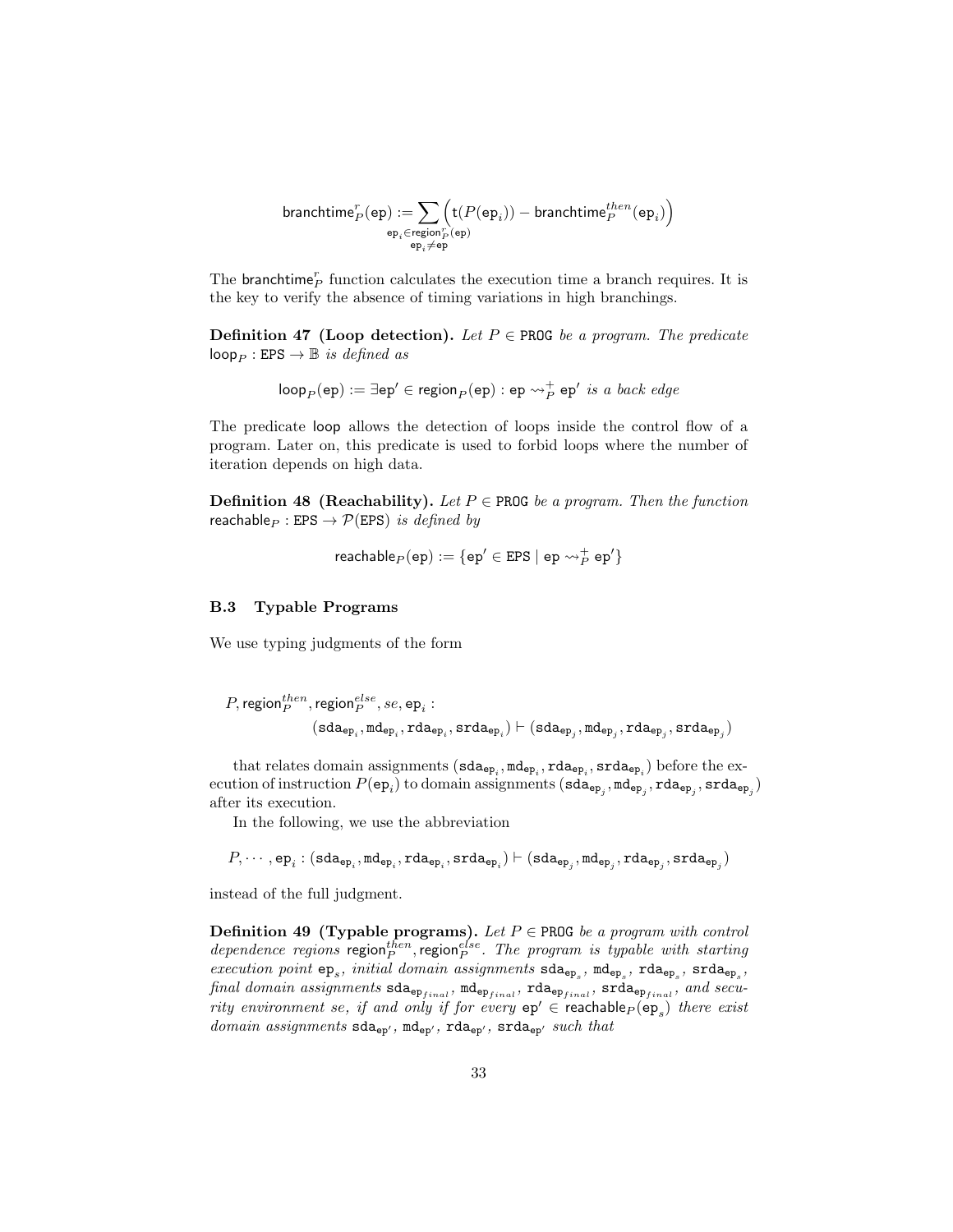1. for all  $ep_i, ep_j \in reachable_P(ep_s) \cup \{ep_s\}$ , if  $ep_i \leadsto_P ep_j$  then there exists  $\texttt{sda}'_{\texttt{ep}_j}, \ \texttt{mda}'_{\texttt{ep}_j}, \ \texttt{srda}'_{\texttt{ep}_j} \ \ \textit{such that} \ \texttt{sda}'_{\texttt{ep}_j} \sqsubseteq_s \ \texttt{sda}_{\texttt{ep}_j}, \ \texttt{md}'_{\texttt{ep}_j} \sqsubseteq \texttt{md}_{\texttt{ep}_j},$  $\texttt{rda}'_\texttt{ep}_j \sqsubseteq \texttt{rda}_\texttt{ep}_j \sqsubseteq \texttt{srda}_\texttt{ep}_j \enspace \textit{and the judgment}$ 

 $P,\cdots,$ e $\texttt{p}_i: (\texttt{sda}_{\texttt{ep}_i},\texttt{mda}_{\texttt{ep}_i},\texttt{rda}_{\texttt{ep}_i},\texttt{srda}_{\texttt{ep}_i})\vdash (\texttt{sda}'_{\texttt{ep}_j},\texttt{md}'_{\texttt{ep}_j},\texttt{rda}'_{\texttt{ep}_j},\texttt{srda}_{\texttt{ep}_j})$ 

is derivable, and

2. for all  $ep_i \in$  reachable $_P(ep_s) \cup \{ep_s\}$  if there exists no  $ep_j \in$  reachable $_P(ep_s)$ such that  $ep_i \rightarrow_P ep_j$  then the judgment

 $P,\cdots, {\tt ep}_i:({\tt sda_{ep_i},md_{ep_i}},{\tt rda_{ep_i}},{\tt srda_{ep_i}}) \vdash ({\tt sda_{ep_i},md_{ep_i}},{\tt rda_{ep_i}},{\tt srda_{ep_i}})$ 

 $is\,\,derivable\,\, and\,\, \texttt{sda}_{\texttt{ep}_i} \sqsubseteq_s \texttt{sda}_{\texttt{ep}_{final}},\, \texttt{md}_{\texttt{ep}_i} \sqsubseteq \texttt{md}_{\texttt{ep}_{final}},\, \texttt{rda}_{\texttt{ep}_i} \sqsubseteq \texttt{rda}_{\texttt{ep}_{final}},$  $\mathsf{srda}_{\mathsf{ep}_i} \sqsubseteq \mathsf{srda}_{\mathsf{ep}_{final}}.$ 

A program is typable if intermediate domain assignments can be assigned to all intermediate states in the program execution. The intermediate domain assignments must allow the derivation of a typing judgment that relates the intermediate domain assignments of an execution point to domain assignments that are at most as restrictive as the intermediate domain assignments of all successors of the execution point.

### B.4 Typing Rules

$$
\frac{\exists instr \in \{\text{call, jmp, real1, rjmp}\}: P(ep) = (instr, (epa))}{P, \cdots, ep : (\text{sda}, \text{md}, \text{rda}, \text{srda}) \vdash (\text{sda}, \text{md}, \text{rda}, \text{srda})} \text{ (t-cf)}
$$

Figure 1: Typing rules for control flow instructions.

$$
P(ep) = (\mathtt{ret},())
$$
\n
$$
P, \cdots, ep : (\mathtt{sda}, \mathtt{md}, \mathtt{rda}, \mathtt{srda}) \vdash (\mathtt{sda}, \mathtt{md}, \mathtt{rda}, \mathtt{srda}) \quad (\text{t-ret})
$$
\n
$$
P(ep) = (\mathtt{clc},()) \quad \mathtt{srda'} = \mathtt{srda}[C \mapsto se(ep)]
$$
\n
$$
P, \cdots, ep : (\mathtt{sda}, \mathtt{md}, \mathtt{rda}, \mathtt{srda}) \vdash (\mathtt{sda}, \mathtt{md}, \mathtt{rda}', \mathtt{srda}) \quad (\text{t-clc})
$$
\n
$$
P(ep) = (\mathtt{cli},())
$$
\n
$$
P, \cdots, ep : (\mathtt{sda}, \mathtt{md}, \mathtt{rda}, \mathtt{srda}) \vdash (\mathtt{sda}, \mathtt{md}, \mathtt{rda}, \mathtt{srda}) \quad (\text{t-cli})
$$

Figure 2: Typing rules for instructions without arguments.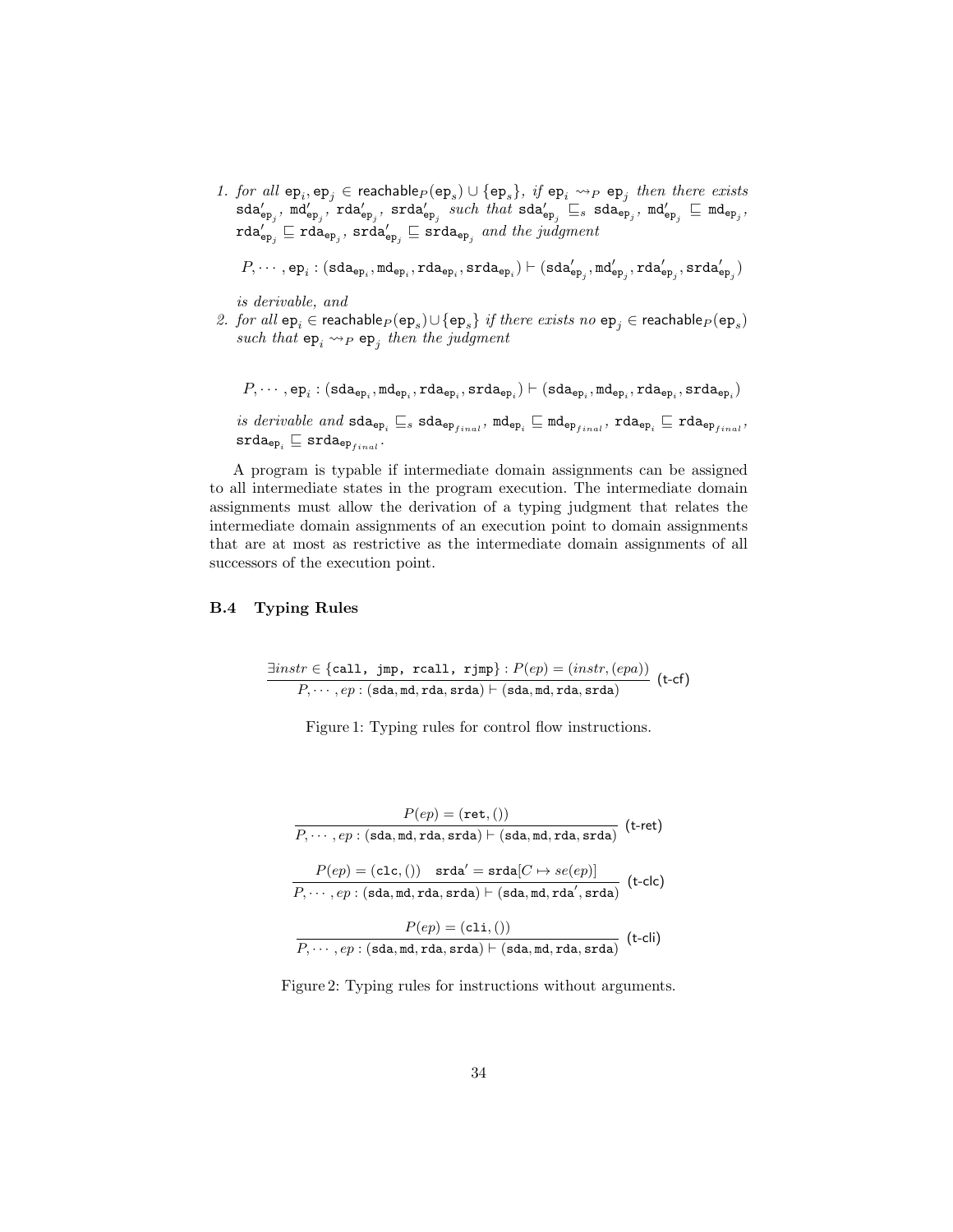$\exists instr \in \{ \text{breq}, \text{ brne} \} : P(ep) = (instr, (epa))$  $se(ep) \sqcup \texttt{srda}(Z) = \mathcal{L}$  $\overline{P, \dots, ep : (sda, md, rda, srda) \vdash (sda, md, rda, srda)}$ (t-brZ-l)  $\exists instr \in \{ \text{breq}, \text{ brne} \} : P(ep) = (instr, (epa))$  $\neg loop_P(ep)$   $se(ep) \sqcup \text{stad}(Z) = \mathcal{H}$   $se(ep) = \mathcal{H}$  $\forall ep' \in \mathsf{region}_P(ep) : se(ep') = \mathcal{H} \qquad \mathsf{sda'} = \mathsf{lift}(\mathsf{sda}, \mathcal{H})$ branchtime $_{P}^{then}(ep) + \mathtt{br} =$  branchtime $_{P}^{else}(ep)$  $P, \cdots, ep:(sda, md, rda, srda) \vdash (sda', md, rda, srda)$  (t-brZ-h)  $\exists instr \in \{brec, brcs\} : P(ep) = (instr,(epa))$  $se(ep) \sqcup \texttt{srda}(C) = \mathcal{L}$  $P, \cdots, ep : (\texttt{sda}, \texttt{md}, \texttt{rda}, \texttt{srda}) \vdash (\texttt{sda}, \texttt{md}, \texttt{rda}, \texttt{srda})$ (t-brC-l)  $\exists instr \in \{ \text{brec}, \text{brcs} \} : P(ep) = (instr, (epa))$  $\neg loop_P(ep)$   $se(ep) \sqcup \text{srda}(C) = \mathcal{H}$   $se(ep) = \mathcal{H}$  $\forall ep' \in \mathsf{region}_P(ep) : se(ep') = \mathcal{H} \qquad \mathsf{sda'} = \mathsf{lift}(\mathsf{sda}, \mathcal{H})$  $\mathsf{branchtime}_P^{then}(ep) + \mathtt{br} = \mathsf{branchtime}_P^{else}(ep)$  $P,\cdots ,ep:({\tt sda}, {\tt md}, {\tt rda}, {\tt srda}) \vdash ({\tt sda}', {\tt md}, {\tt rda}, {\tt srda})$ (t-brC-h)  $P(ep) = (cpse, (Rd, Rr))$  $se(ep) \sqcup \texttt{rda}(Rd) \sqcup \texttt{rda}(Rr) = \mathcal{L}$  $\overrightarrow{P, \cdots, ep:(\text{sda}, \text{mda}, \text{rda}, \text{srda}) \vdash (\text{sda}, \text{mda}, \text{rda}, \text{srda})}$  (t-cpse-l)  $P(ep) = (cpse, (Rd, Rr))$   $se(ep) \sqcup \texttt{rda}(Rd) \sqcup \texttt{rda}(Rr) = H$  $\neg \textsf{tw}_P(ep +_\textsf{ep} 1) \quad se(ep) = \mathcal{H} \quad \neg \textsf{loop}_P(ep) \quad \forall ep' \in \textsf{region}_P(ep) : se(ep') = \mathcal{H}$  $\mathsf{sda}' = \mathsf{lift}(\mathsf{sda}, \mathcal{H})$  branchtim $\mathsf{e}_P^{then}(ep) + \mathsf{br} = \mathsf{branchtime}_P^{else}(ep)$  $P,\cdots ,ep:({\tt sda}, {\tt md}, {\tt rda}, {\tt srda}) \vdash ({\tt sda}', {\tt md}, {\tt rda}, {\tt srda})$ (t-cpse-h)  $P(ep) = (cpse, (Rd, Rr)) \qquad se(ep) \sqcup \texttt{rda}(Rd) \sqcup \texttt{rda}(Rr) = \mathcal{H}$  $\tanho (ep +_{ep} 1)$   $se(ep) = \mathcal{H}$   $\neg loop_P(ep)$   $\forall ep' \in region_P(ep) : se(ep') = \mathcal{H}$  $\mathsf{sda}' = \mathsf{lift}(\mathsf{sda}, \mathcal{H})$  branchtim $\mathsf{e}^{then}_P(ep) + 2\mathsf{br} = \mathsf{branchtime}^{else}_P(ep)$ (t-cpse-h2w)

 $P,\cdots ,ep:(\texttt{sda},\texttt{md},\texttt{rda},\texttt{srda})\vdash(\texttt{sda}',\texttt{md},\texttt{rda},\texttt{srda})$ 

Figure 3: Typing rules for branching instructions.

 $\exists instr \in \{dec, inc\} : P(ep) = (instr, (Rd, k))$  $\mathtt{rda'}=\mathtt{rda}[Rd\mapsto \mathtt{rda}(\overset{\textstyle n}{Rd})\sqcup se(ep)]\quad \mathtt{srda'}=\mathtt{srda}[Z\mapsto \mathtt{rda}(Rd)\sqcup se(ep)]$  $P,\cdots ,ep:({\tt sda}, {\tt md}, {\tt rda}, {\tt srda}) \vdash ({\tt sda}, {\tt md}, {\tt rda}', {\tt srda}')$ (t-1a-z)

$$
\exists instr \in \{\texttt{lsr, neg, ror}\} : P(ep) = (instr, (Rd, k))
$$
\n
$$
\mathbf{rda'} = \mathbf{rda}[Rd \mapsto \mathbf{rda}(Rd) \sqcup se(ep)]
$$
\n
$$
\mathbf{srda'} = \mathbf{srda}[C \mapsto \mathbf{rda}(Rd) \sqcup se(ep)][Z \mapsto \mathbf{rda}(Rd) \sqcup se(ep)]
$$
\n
$$
P, \cdots, ep : (\texttt{sda}, \texttt{md}, \texttt{rda}, \texttt{srda}) \vdash (\texttt{sda}, \texttt{md}, \texttt{rda'}, \texttt{srda'})
$$
\n
$$
(t\text{-}1a\text{-}cz)
$$

Figure 4: Typing rules for instructions with one register as argument.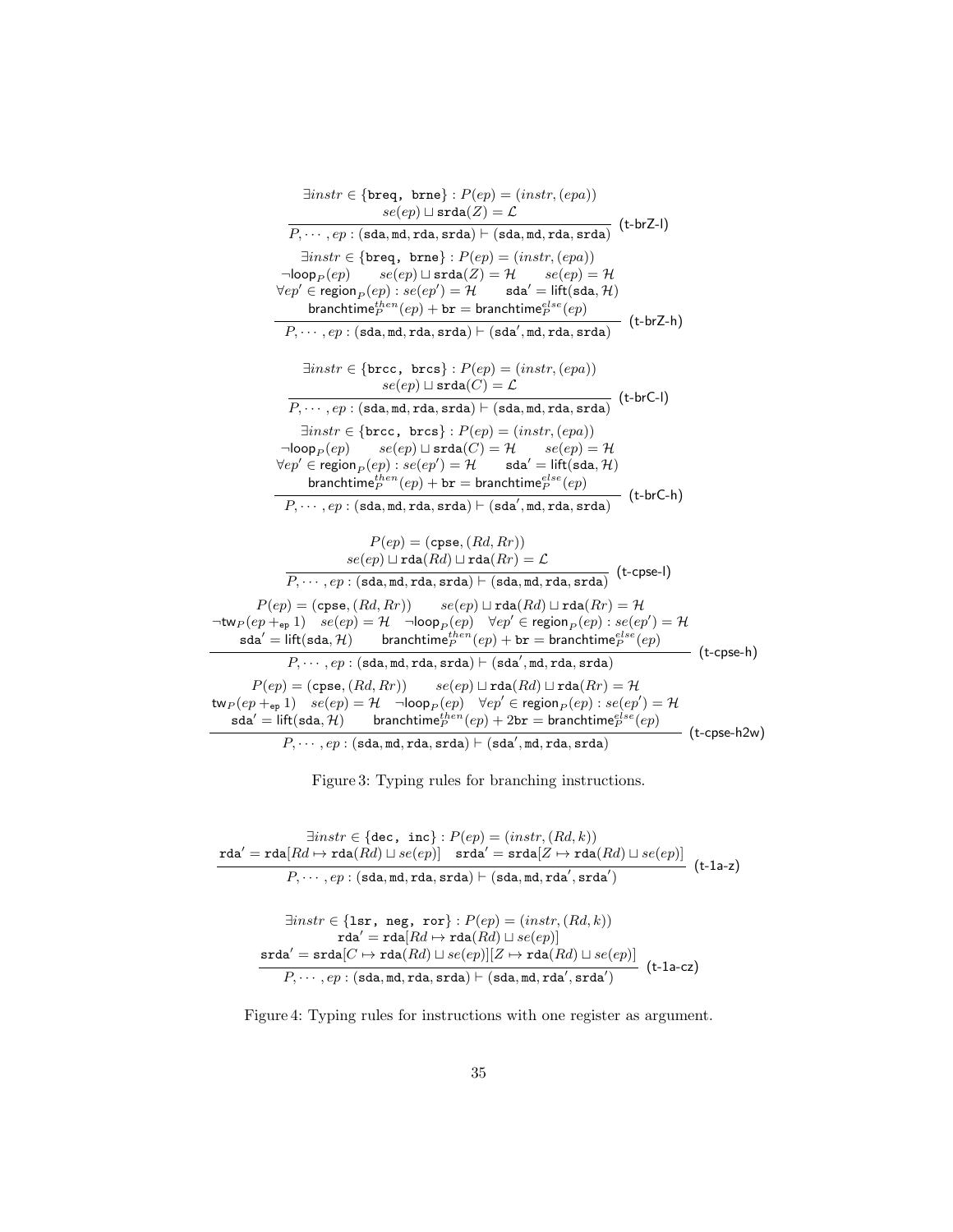$$
P(ep) = (push, (Rr)) \qquad erg = \text{rda}(Rr) \sqcup se(ep)
$$
\n
$$
spa = se(ep) \sqcup \text{rda}(sp_l) \sqcup \text{rda}(sp_u) \qquad \text{rda}' = \text{rda}[sp_l \mapsto spa][sp_u \mapsto spa]
$$
\n
$$
P, \cdots, ep : (\text{sda}, \text{md}, \text{rda}, \text{srda}) \vdash (erg :: \text{sda}, \text{md}, \text{rda}', \text{srda})
$$
\n
$$
(t\text{-push})
$$

 $P(ep) = (pop, (Rd))$  rda<sup>"</sup> = rda $[Rd \mapsto erg \sqcup se(ep)]$  $spa = se(ep) \sqcup \texttt{rda}(\texttt{sp}_l) \sqcup \texttt{rda}(\texttt{sp}_u) \quad \texttt{rda}' = \texttt{rda}''[\texttt{sp}_l \mapsto spa][\texttt{sp}_u \mapsto spa]$  $P, \cdots, ep:(erg::sda, md, rda, srda) \vdash (sda, md, rda', srda)$  (t-pop)

Figure 5: Typing rules for push and pop instructions.

| $\exists instr \in \{1d, 1dd\} : \exists a \in (\{\#\} \cup \mathbb{Z}) : P(ep) = (instr, (Rd, Rr, a))$              |                 |
|----------------------------------------------------------------------------------------------------------------------|-----------------|
| $sd = \text{md} \sqcup se(ep) \sqcup \text{rda}(\text{regconvert-l}(Rr)) \sqcup \text{rda}(\text{regconvert-u}(Rr))$ |                 |
| $\texttt{rda}' = \texttt{rda}[Rd \mapsto sd]$                                                                        | $(t$ -ld-nm $)$ |
| $P, \dots, ep : (sda, md, rda, srda) \vdash (sda, md, rda', srda)$                                                   |                 |

 $\exists a \in \{-,+\}: P(ep) = (\mathtt{ld},(Rd,Rr,a)) \qquad sd_2 = sd_1 \sqcup \mathtt{md}$  $sd_1 = \texttt{rda}(\mathsf{regconvert-l}(Rr)) \sqcup \texttt{rda}(\mathsf{regconvert-u}(Rr)) \sqcup se(ep)$  $\mathtt{rda'} = \mathtt{rda}[Rd \mapsto sd_2][\mathsf{regconvert-l}(Rr) \mapsto sd_1][\mathsf{regconvert-u}(Rr) \mapsto sd_1]$  $P_1, \cdots, ep : (\text{sda}, \text{md}, \text{rda}) \vdash (\text{sda}, \text{md}, \text{rda}', \text{srda})$  (t-ld-m)

 $\exists instr \in \{\texttt{st}, \texttt{ std}\} : \exists a \in (\{\#\} \cup \mathbb{Z}) : P(ep) = (instr, (Rd, Rr, a))$  $\mathfrak{m}$ d'  $=\mathfrak{m}$ d $\sqcup$  rda $(Rr)\sqcup se(ep)$   $\sqcup$  rda $(\mathsf{regconvert}\text{-}\mathsf{l}(Rd))$   $\sqcup$  rda $(\mathsf{regconvert}\text{-}\mathsf{u}(Rd))$ 

|                                                                                                            |        | $(t-st-nm)$ |
|------------------------------------------------------------------------------------------------------------|--------|-------------|
| $P, \dots, ep : (sda, md, rda, srda) \vdash (sda, md', rda, srda)$                                         |        |             |
| $\exists a \in \{-, +\}: P(ep) = (\text{st}, (Rd, Rr, a))$                                                 |        |             |
| $sd_1 = \text{rda}(\text{regconvert-l}(Rd)) \sqcup \text{rda}(\text{regconvert-u}(Rd)) \sqcup se(ep)$      |        |             |
| $\texttt{rda}' = \texttt{rda}[\text{regconvert-l}(Rd) \mapsto sd_1][\text{regconvert-u}(Rd) \mapsto sd_1]$ |        |             |
| $md' = md \sqcup \text{rda}(Rr) \sqcup sd_1$                                                               |        |             |
| $P, \cdots, ep : (sda, md, rda, srda) \vdash (sda, md', rda', srda)$                                       | (t-st) |             |

Figure 6: Typing rules for instructions with displacement.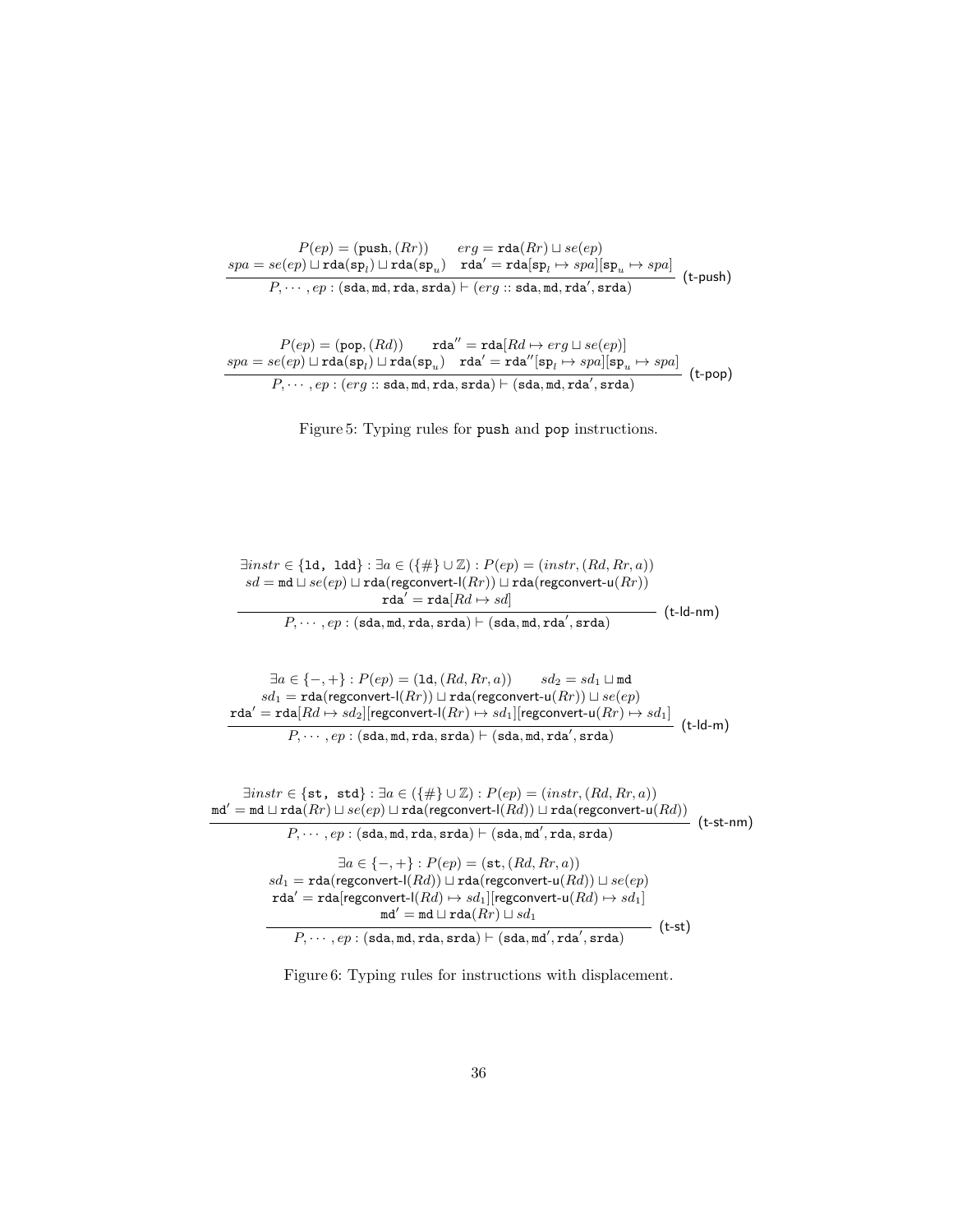$$
\frac{P(ep) = (\text{in}, (Rd, 0x3d)) \text{ rad}^{\prime} = \text{rda}[Rd \mapsto \text{rda}(\text{sp}_l) \sqcup se(ep)]}{P, \cdots, ep : (\text{sda}, \text{mda}, \text{rda}) \vdash (\text{sda}, \text{mda}, \text{rda}^{\prime}, \text{srda})} \quad \text{(t-in-sp-I)}
$$
\n
$$
\frac{P(ep) = (\text{in}, (Rd, 0x3e)) \text{ rad}^{\prime} = \text{rda}[Rd \mapsto \text{rda}(\text{sp}_u) \sqcup se(ep)]}{P, \cdots, ep : (\text{sda}, \text{mda}, \text{rda}, \text{srda}) \vdash (\text{sda}, \text{mda}, \text{rda}^{\prime}, \text{srda})} \quad \text{(t-in-sp-u)}
$$
\n
$$
\frac{P(ep) = (\text{in}, (Rd, 0x3f)) \text{ rad}^{\prime} = \text{rda}[Rd \mapsto \text{srda}(C) \sqcup \text{srda}(Z) \sqcup se(ep)]}{P, \cdots, ep : (\text{sda}, \text{mda}, \text{rda}, \text{srda}) \vdash (\text{sda}, \text{mda}, \text{rda}^{\prime}, \text{srda})} \quad \text{(t-in-stat)}
$$
\n
$$
\frac{P(ep) = (\text{out}, (0x3d, Rr)) \text{ rda}^{\prime} = \text{rda}[\text{sp}_l \mapsto \text{rda}(Rr) \sqcup se(ep)]}{P, \cdots, ep : (\text{sda}, \text{mda}, \text{rda}, \text{srda}) \vdash (\text{sda}, \text{mda}, \text{rda}^{\prime}, \text{srda})} \quad \text{(t-out-sp-I)}
$$
\n
$$
\frac{P(ep) = (\text{out}, (0x3e, Rr)) \text{ rda}^{\prime} = \text{rda}[\text{sp}_u \mapsto \text{rda}(Rr) \sqcup se(ep)]}{P, \cdots, ep : (\text{sda}, \text{mda}, \text{rda}, \text{srda}) \vdash (\text{sda}, \text{mda}, \text{rda}^{\prime}, \text{srda})} \quad \text{(t-out-sp-u)}
$$
\n
$$
\frac{P(ep) = (\text{out}, (0x3f, Rr)) \text{ rda}^{\prime} = \text{
$$

Figure 7: Typing rules for I/O instructions.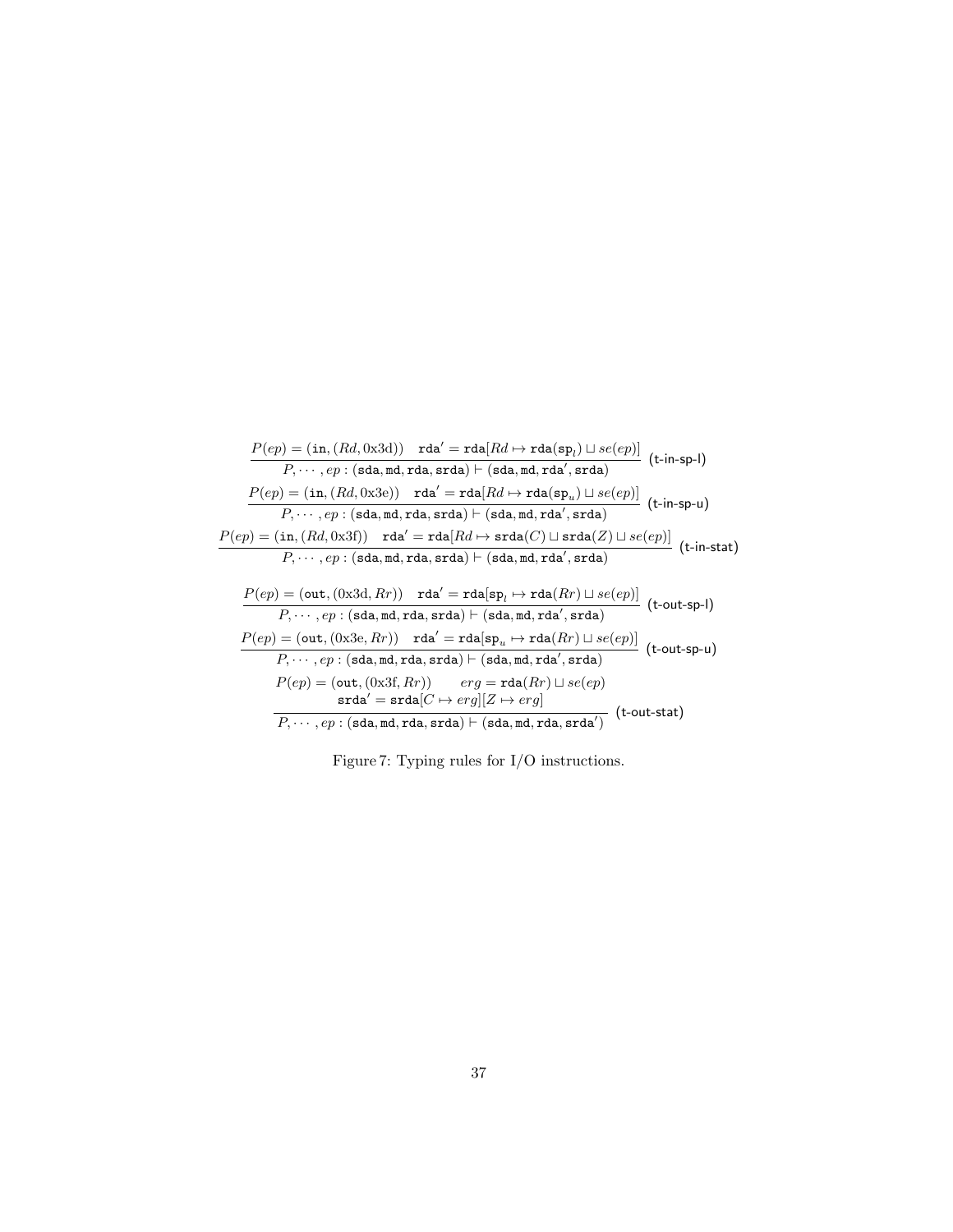$$
P(ep) = (\text{subi}, (Rd, k)) \quad erg = \text{rda}(Rd) \sqcup se(ep)
$$
\n
$$
\text{rda}' = \text{rda}[Rd \leftrightarrow erg] \quad \text{srda}' = \text{srda}[Z \leftrightarrow erg][C \leftrightarrow erg]
$$
\n
$$
P, \dots, ep : (\text{sda}, \text{md}, \text{rda}, \text{srda}) \vdash (\text{sda}, \text{md}, \text{rda}', \text{srda}') \quad \text{(t-subi)}
$$
\n
$$
P(ep) = (\text{andi}, (Rd, k)) \quad erg = \text{rda}(Rd) \sqcup se(ep)
$$
\n
$$
\text{rda}' = \text{rda}[Rd \leftrightarrow erg] \quad \text{srda}' = \text{srda}[Z \leftrightarrow erg]
$$
\n
$$
P, \dots, ep : (\text{sda}, \text{md}, \text{rda}, \text{srda}) \vdash (\text{sda}, \text{md}, \text{rda}', \text{srda}') \quad \text{(t-andi)}
$$
\n
$$
P(ep) = (\text{cpi}, (Rd, k)) \quad erg = \text{rda}(Rd) \sqcup se(ep)
$$
\n
$$
\text{srda}' = \text{srda}[C \leftrightarrow erg][Z \leftrightarrow erg]
$$
\n
$$
P, \dots, ep : (\text{sda}, \text{md}, \text{rda}, \text{srda}) \vdash (\text{sda}, \text{md}, \text{rda}, \text{srda}') \quad \text{(t-cpi)}
$$
\n
$$
P(ep) = (\text{sbci}, (Rd, k)) \quad erg = \text{rda}(Rd) \sqcup \text{srda}(C) \sqcup se(ep)
$$

$$
P(ep) = (\text{sbc1}, (Ra, k)) \quad erg = \text{rda}(Ra) \sqcup \text{srad}(C) \sqcup \text{se}(ep)
$$
\n
$$
\text{srda}' = \text{srda}[C \rightarrow erg][Z \rightarrow erg \sqcup \text{srda}(Z)] \quad \text{rda}' = \text{rda}[Rd \rightarrow erg]
$$
\n
$$
P, \dots, ep : (\text{sda}, md, \text{rda}, \text{srda}) \vdash (\text{sda}, md, \text{rda}', \text{srda}') \quad \text{(t-sbci)}
$$
\n
$$
\exists instr \in \{\text{adiw}, \text{sbiw}\} : P(ep) = (instr, (Rd, k))
$$
\n
$$
erg = \text{rda}(Rd) \sqcup \text{rda}(\text{regconvert-u}(Rd)) \sqcup se(ep)
$$
\n
$$
\text{rda}' = \text{rda}[Rd \rightarrow erg][\text{regconvert-u}(Rd) \rightarrow erg]
$$
\n
$$
\text{srda}' = \text{srda}[C \rightarrow erg][Z \rightarrow erg]
$$
\n
$$
P, \dots, ep : (\text{sda}, md, \text{rda}, \text{srda}) \vdash (\text{sda}, md, \text{rda}', \text{srda}') \quad \text{(t-ai-word)}
$$
\n
$$
\frac{P(ep) = (\text{ldi}, (Rd, k))}{P, \dots, ep : (\text{sda}, md, \text{rda}, \text{srda}) \vdash (\text{sda}, md, \text{rda}', \text{srda})} \quad \text{(t-ldi)}
$$

Figure 8: Typing rules for instructions with register and immediate arguments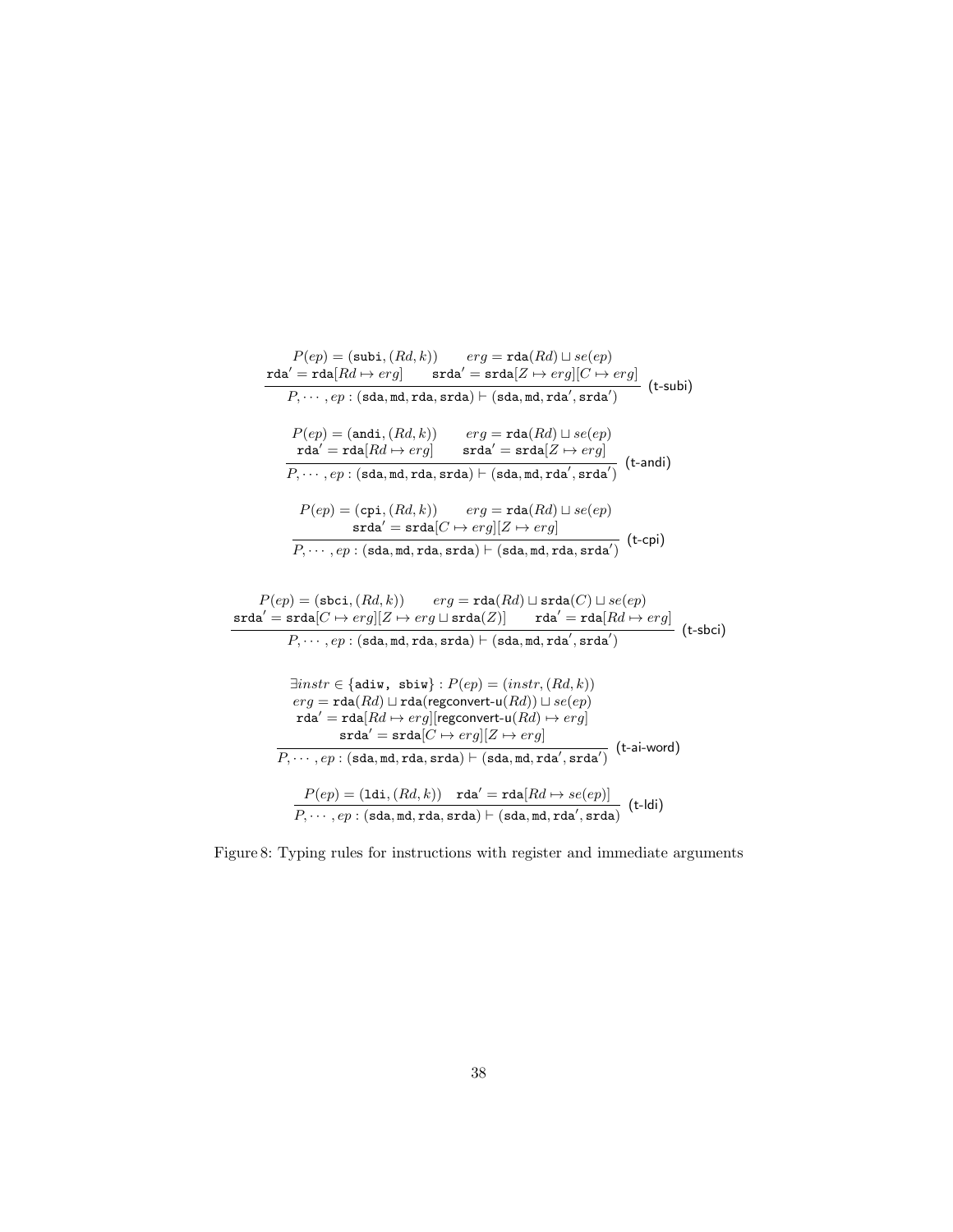$$
\exists instr \in \{\text{add, sub}\} : P(ep) = (instr, (Rd, Rr))
$$
\n
$$
erg = \text{rda}(Rd) \sqcup \text{rda}(Rr) \sqcup se(ep)
$$
\n
$$
\text{rda}' = \text{rda}[Rd \leftrightarrow erg] \qquad \text{srda}' = \text{srda}[Z \leftrightarrow erg][C \leftrightarrow erg]
$$
\n
$$
P, \dots, ep : (\text{sda}, \text{md}, \text{rda}, \text{srda}) \vdash (\text{sda}, \text{md}, \text{rda}', \text{srda}')
$$
\n
$$
\exists instr \in \{\text{and, or}\} : P(ep) = (instr, (Rd, Rr))
$$
\n
$$
erg = \text{rda}(Rd) \sqcup \text{rda}(Rr) \sqcup se(ep)
$$
\n
$$
\text{rda}' = \text{rda}[Rd \leftrightarrow erg] \qquad \text{srda}' = \text{srda}[Z \leftrightarrow erg]
$$
\n
$$
P, \dots, ep : (\text{sda}, \text{md}, \text{rda}, \text{srda}) \vdash (\text{sda}, \text{md}, \text{rda}', \text{srda}') \qquad (\text{t-2a-full-oz})
$$
\n
$$
P(ep) = (\text{adc}, (Rd, Rr))
$$
\n
$$
erg = \text{rda}(Rd) \sqcup \text{rda}(Rr) \sqcup se(ep) \sqcup \text{srda}(C)
$$
\n
$$
\text{rda}' = \text{rda}[Rd \mapsto erg] \qquad \text{srda}' = \text{srda}[C \leftrightarrow erg][Z \leftrightarrow erg]
$$
\n
$$
P, \dots, ep : (\text{sda}, \text{md}, \text{rda}, \text{srda}) \vdash (\text{sda}, \text{md}, \text{rda}', \text{srda}') \qquad (\text{t-adc})
$$

$$
P(ep) = (\mathtt{sbc}, (Rd, Rr))
$$
\n
$$
erg = \mathtt{rda}(Rd) \sqcup \mathtt{rda}(Rr) \sqcup se(ep) \sqcup \mathtt{srda}(C)
$$
\n
$$
\mathtt{rda'} = \mathtt{rda}[Rd \mapsto erg] \qquad \mathtt{srda'} = \mathtt{srda}[C \mapsto erg][Z \mapsto erg \sqcup \mathtt{srda}(Z)]
$$
\n
$$
P, \cdots, ep : (\mathtt{sda}, \mathtt{md}, \mathtt{rda}, \mathtt{srda}) \vdash (\mathtt{sda}, \mathtt{md}, \mathtt{rda'}, \mathtt{srda'})
$$
\n
$$
(t\text{-}sbc)
$$

Figure 9: Typing rules for two argument instructions.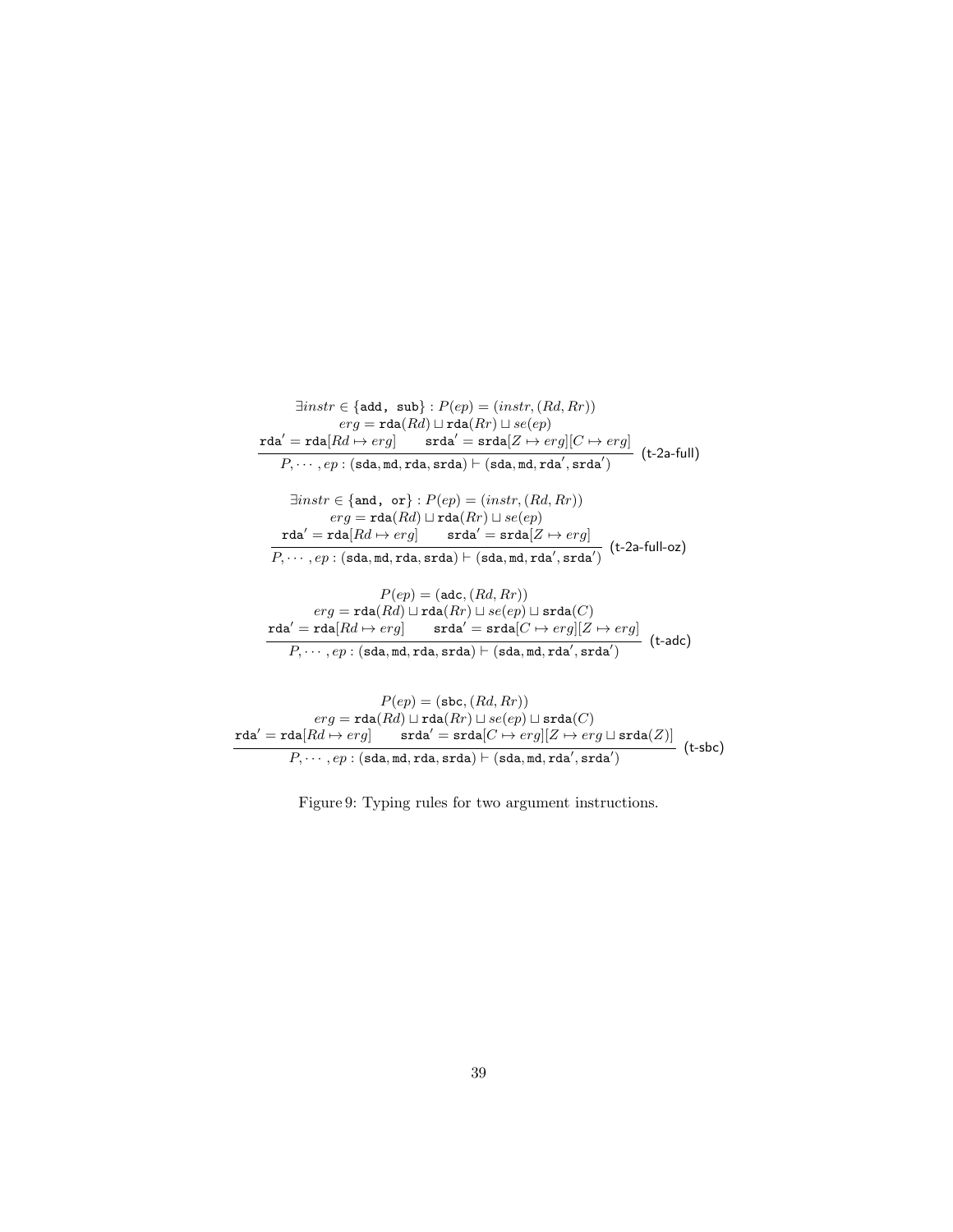$$
\begin{array}{c} P(ep)=({\tt mul},(Rd,Rr))\qquad erg={\tt rda}(Rd)\sqcup{\tt rda}(Rr)\sqcup se(ep)\\ {\tt rda'}={\tt rda}[r_0\mapsto erg][r_1\mapsto erg]\qquad {\tt srda'}={\tt srda}[C\mapsto erg][Z\mapsto erg]\\ \hline P,\cdots,ep:({\tt sda},{\tt md},{\tt rda},{\tt srda})\vdash ({\tt sda},{\tt md},{\tt rda'},{\tt srda'}) \end{array} \bigl(\text{t-mul}\bigr)
$$

$$
P(ep) = (eor, (Rd, Rr)) \qquad erg = \text{rda}(Rd) \sqcup \text{rda}(Rr) \sqcup se(ep)
$$
\n
$$
Rd \neq Rr \qquad \text{rda}' = \text{rda}[Rd \mapsto erg] \qquad \text{srda}' = \text{srda}[Z \mapsto erg]
$$
\n
$$
P, \cdots ep : (\text{sda}, \text{md}, \text{rda}, \text{srda}) \vdash (\text{sda}, \text{md}, \text{rda}', \text{srda}') \qquad (\text{teor-normal})
$$
\n
$$
P(ep) = (\text{eor}, (Rd, Rr)) \qquad erg = se(ep)
$$
\n
$$
Rd = Rr \qquad \text{rda}' = \text{rda}[Rd \mapsto erg] \qquad \text{srda}' = \text{srda}[Z \mapsto erg]
$$
\n
$$
P, \cdots, ep : (\text{sda}, \text{md}, \text{rda}, \text{srda}) \vdash (\text{sda}, \text{md}, \text{rda}', \text{srda}') \qquad (\text{teor-erasure})
$$
\n
$$
P(ep) = (\text{mov}, (Rd, Rr)) \qquad \text{rda}' = \text{rda}[Rd \mapsto \text{rda}(Rr) \sqcup se(ep)] \qquad (\text{t-mov})
$$
\n
$$
P, \cdots, ep : (\text{sda}, \text{md}, \text{rda}, \text{srda}) \vdash (\text{sda}, \text{md}, \text{rda}', \text{srda}) \qquad (\text{t-mov})
$$
\n
$$
reg = \text{rda}(\text{regconvert-1}(Rr)) \sqcup \text{rda}(\text{regconvert-u}(Rr)) \sqcup se(ep)
$$
\n
$$
\text{rda}' = \text{rda}(\text{regconvert-1}(Rd) \mapsto erg||\text{regconvert-u}(Rd) \mapsto erg|
$$
\n
$$
P(ep) = (\text{cp}, (Rd, Rr)) \qquad erg = \text{rda}(Rd) \sqcup \text{rda}(Rr) \sqcup se(ep)
$$
\n
$$
F(ep) = (\text{cp}, (Rd, Rr)) \qquad erg = \text{rda}(Rd) \sqcup \text{rda}(Rr) \sqcup se(ep)
$$
\n
$$
\text{srda}' = \text{srda}[C \mapsto erg][Z \mapsto erg]
$$

Figure 10: Typing rules for two argument instructions differing from groups.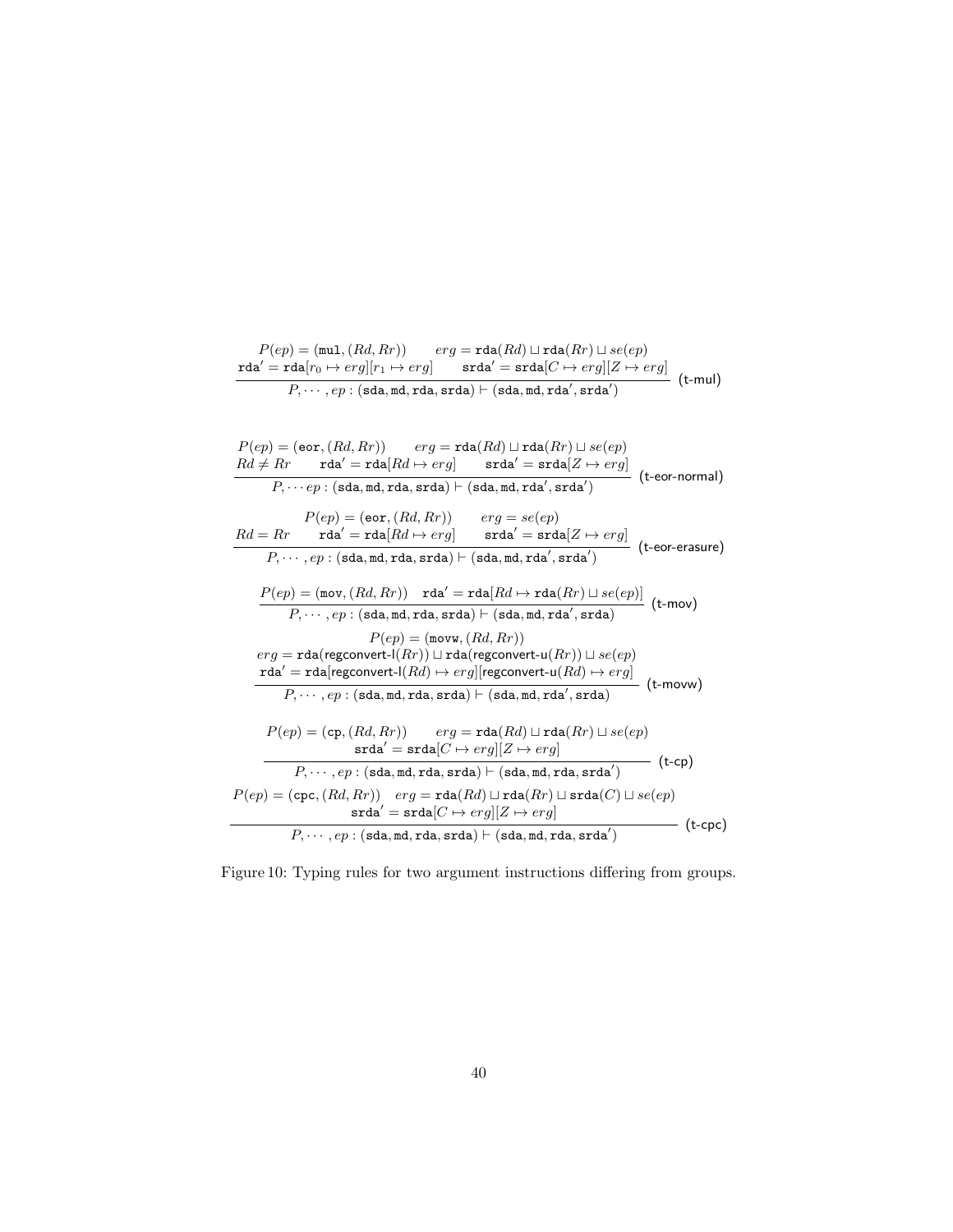# C Proof of Type System Soundness

Our soundness proof utilizes the Unwinding technique and an additional lemma that guarantees the absence of timing variations in high branchings. The Unwinding lemmas have the following intuitions:

<span id="page-40-0"></span>The main result of this section will be our soundness theorem.

**Theorem 1 (Soundness).** Let  $P \in \text{PROG}$  be a program and ep<sub>s</sub>  $\in$  EPS be an execution point. If P is typable starting from  $ep_s$  with initial domain assignments  $\verb|sda_{ep_s},\verb|md_{ep_s},\verb|rda_{ep_s},\verb|srda_{ep_s}| and final\ domain\ assignments\ \verb|sda_{ep_f},\verb|md_{ep_f},\verb|rda_{ep_f}|$  $\mathsf{srda}_{\mathsf{ep}_f},$  then  $P$  satisfies TSNI starting from  $\mathsf{ep}_s$  with the same initial and final domain assignments.

Step Consistent [4:](#page-43-0) Executing an instruction in a low security environment from indistinguishable states leads to indistinguishable states and has a constant timing. Intuitively, this lemma ensures that no high data can be copied directly to a low data container.

Locally Respect [5:](#page-54-0) Executing an instruction in a high security environment leads to no observable change in states. Note, that states do not include running time. Intuitively, this lemma ensures no indirect leakage of information by control flow instructions.

High Branching [6:](#page-61-0) Control dependence regions are complete in the sense that all execution points that depend on a high branching decision are in a high security environment.

Indistinguishability after High Branching [7:](#page-62-0) Executing a sequence of instructions in a high security environment leads to no observable information leakage.

Timing Indistinguishability after High Branching [9:](#page-66-0) Executing a whole sequence of instructions in a high security environment up to the junction point leads to no observable information leakage. This includes no leakage of information by state indistinguishability, given by locally respect, as well as a passed execution time at the junction point that is constant.

Security of Typable Sequences [10:](#page-68-0) Starting an execution in indistinguishable states leads to indistinguishable states and does not leak any timing information.

The dependencies of the Unwinding lemmas are shown in Figure [11.](#page-41-0) During the proof, we further rely on a few properties of our indistinguishability relation  $\approx$ . We present the individual lemmas and their corresponding proofs in bottom up direction in the following, starting of with a collection of made assumptions and required properties of  $\approx$ . The section concludes with our proof of soundness, with Theorem [1.](#page-40-0)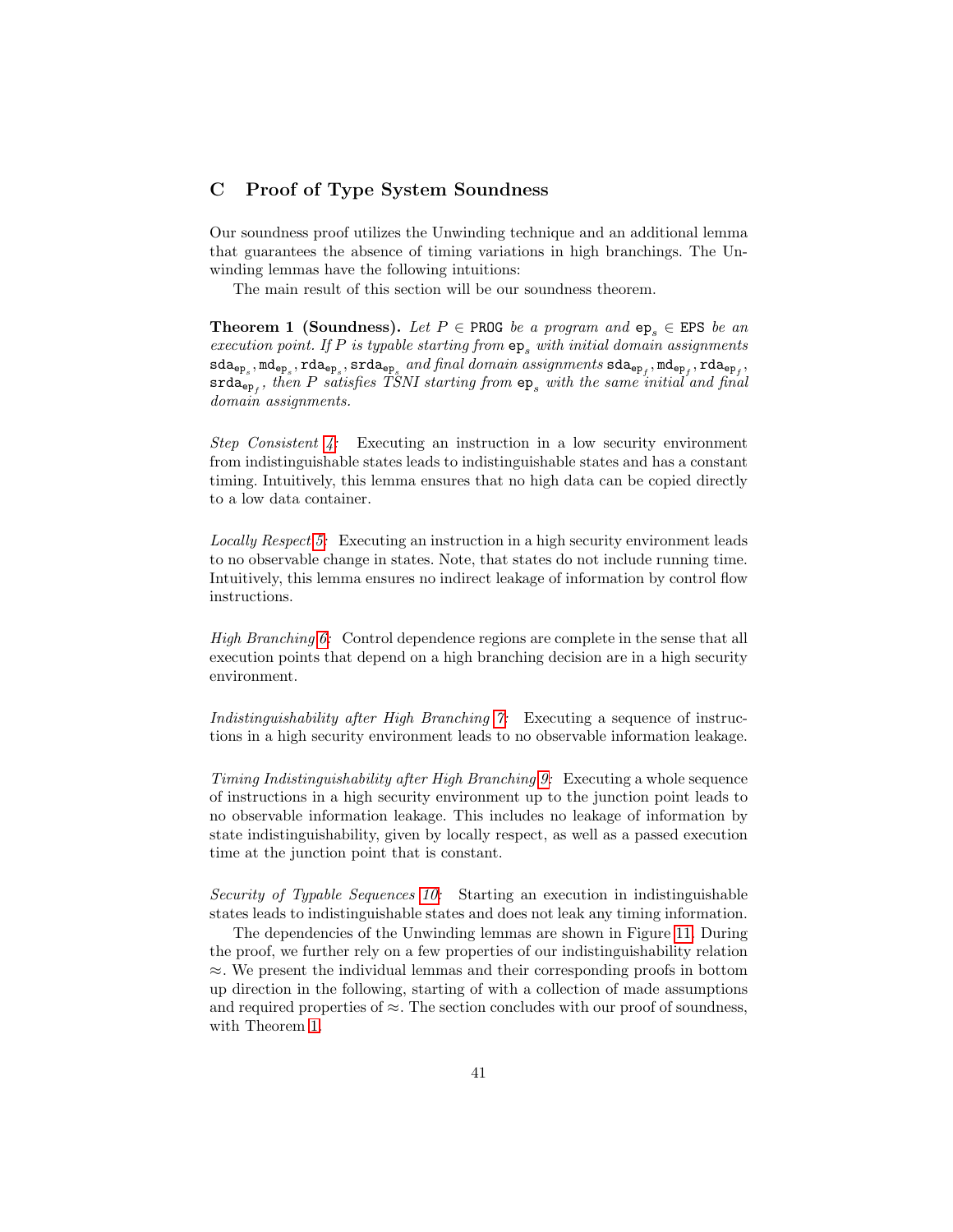<span id="page-41-0"></span>

Figure 11: Dependencies of Unwinding lemmas.

# C.1 Made Assumptions

<span id="page-41-1"></span>Assumption 1 The ret instruction inside a function is assumed to be unique.

Inside our proofs, we rely heavily on the existence of junction points. A nonexistent junction point can happen when there are separate ret statements inside each branch ("then" and "else") of a branching instruction. Thus, Assumption [1](#page-41-1) guarantees that all branchings have a junction point. Note, that Assumption [1](#page-41-1) has no negative impact of the expressiveness of our operational semantics, as programs can be rewritten to have such an unique ret instruction, e.g. jumping to a ret instruction at the end of branch.

<span id="page-41-2"></span>Assumption 2 It is assumed that control flow and branching instructions do not have an invalid execution point as argument.

Control flow instruction and branching instructions have an execution point as operand. It might happen that this execution point is not in the domain of the considered program function. Such a case shall be avoided by Assumption [2.](#page-41-2)

Both, Assumption [1](#page-41-1) and Assumption [2](#page-41-2) hold for well-formed programs.

### C.2 Properties of Indistinguishability

This section proves some required properties about the indistinguishability on states.

<span id="page-41-3"></span>**Lemma 1 (Reflexivity of**  $\approx$ **).** For all  $s \in$  STATE and all domain assignments sda, md, rda, srda it holds that  $s \approx_{\texttt{sda}, \texttt{md}, \texttt{rda}, \texttt{srda}} s$ .

*Proof.* Let  $(sr, m, r, st, ep) \in \text{STATE}$  be an arbitrary state and let sda, md, rda, srda be arbitrary domain assignments. It is now to show that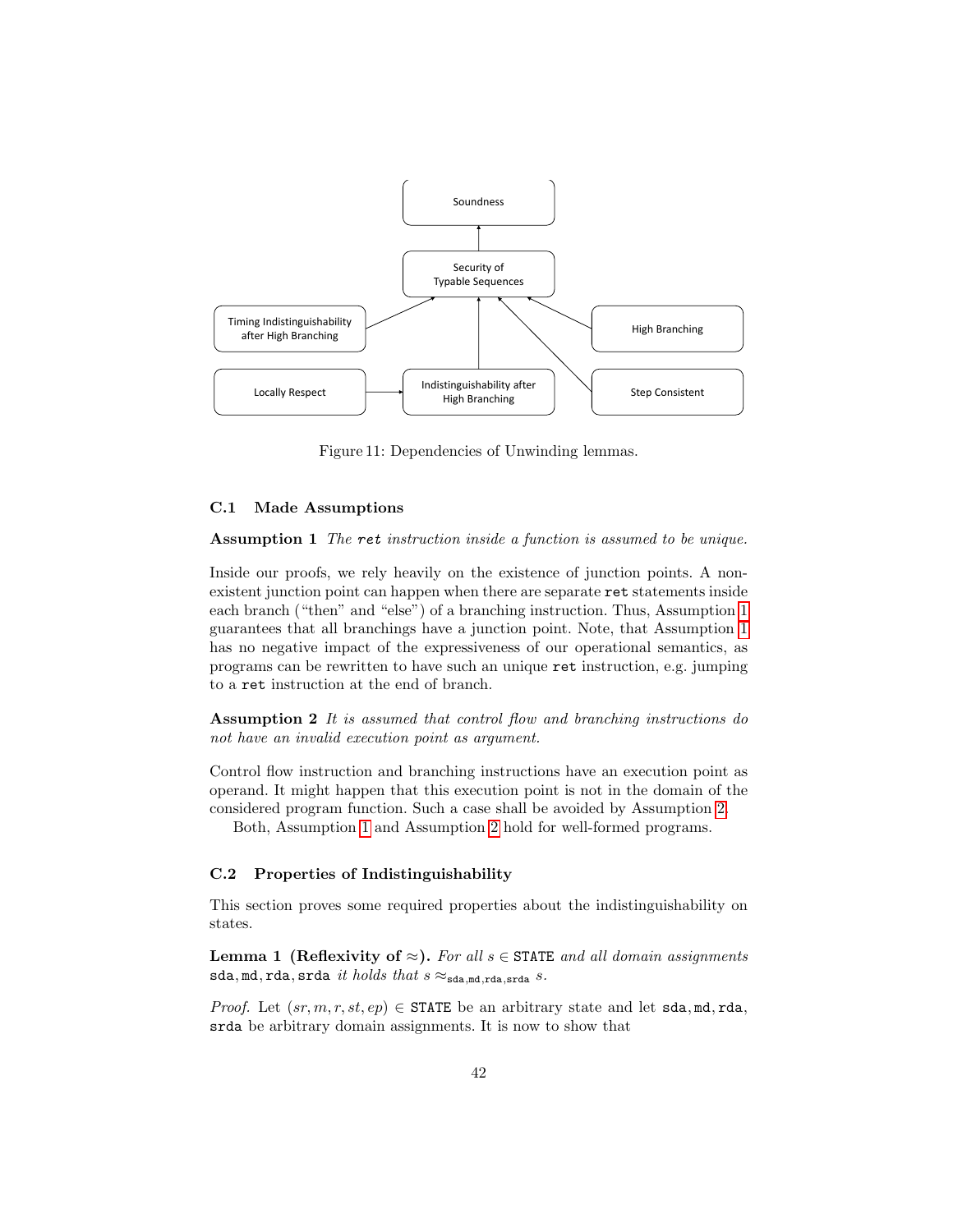1.  $sr \approx_{\text{srda}} sr$ 2. md =  $\mathcal{L} \Rightarrow m = m$ 3.  $r \approx_{\text{rda}} r$ 4. st  $\simeq_{\text{sda}} st$ 

Goal 2 is directly clear. For Goals 1 and 3 observe that indistinguishability of functions requires agreement on all  $\mathcal L$  variables. As the functions are equal, they do agree on *all* values, so especially on all  $\mathcal L$  values.

To show  $st \simeq_{\text{sda}} st$ , one can perform an induction over  $|st|$ :

*Base Case*  $|st| = 0$ : Applying Condition 2 in Definition [37](#page-29-0) concludes the base case.

Induction Step: Let  $st = x :: xs$ . If  $sda = []$ , apply Condition 1 to conclude the induction step, else let  $sda = y :: ys$ . The induction hypothesis gives  $xs \simeq_{ys} xs$ , thus depending on  $y$ , apply Condition 3 or Condition 4 in Definition [37](#page-29-0) to conclude the induction step.  $\Box$ 

<span id="page-42-0"></span>**Lemma 2** (Monotonicity of  $\approx$ ). For all  $s_1, s_2, s_3 \in$  STATE and for all domain  $\emph{assignments} \ \verb|sda1,md1,rda1,srda1,sda2,md2,rda2,srda2,\emph{if} \ \emph{s}\textsubscript{$1$} \ \emph{r}\textsubscript{$3$} \ \emph{r}\textsubscript{$3$} \ \emph{r}\textsubscript{$4$} \ \emph{r}\textsubscript{$4$} \ \emph{r}\textsubscript{$5$} \ \emph{r} \ \emph{r} \ \emph{r} \ \emph{r} \ \emph{r} \ \emph{r} \ \emph{r} \ \emph{r} \ \emph{r} \ \emph{r} \ \emph{r} \ \emph{r} \ \emph{r} \ \em$  $s_2$ ,  $s_2 \approx_{\texttt{sda}_2, \texttt{md}_2, \texttt{srda}_2} s_3$ ,  $\texttt{sda}_1 \sqsubseteq s$   $\texttt{sda}_2$ ,  $\texttt{md}_1 \sqsubseteq \texttt{md}_2$ ,  $\texttt{rda}_1 \sqsubseteq \texttt{rda}_2$  and  $\texttt{srda}_1 \sqsubseteq \texttt{srda}_2, \textit{then } s_1 \approx_{\texttt{sdaa}_2,\texttt{mda}_2,\texttt{srda}_2} s_3.$ 

*Proof.* Let  $(sr_1, m_1, r_1, st_1, ep_1), (sr_2, m_2, r_2, st_2, ep_2), (sr_3, m_3, r_3, st_3, ep_3) \in \text{STATE}$ be arbitrary states and let  $sda_1, md_1, rada_1, srda_1, sda_2, mda_2, rada_2$  be arbitrary domain assignments, such that

- $1. (sr_1, m_1, r_1, st_1, ep_1) \approx_{\texttt{sda}_1, \texttt{md}_1, \texttt{rda}_1, \texttt{srda}_1} (sr_2, m_2, r_2, st_2, ep_2)$
- 2.  $(sr_2, m_2, r_2, st_2, ep_2) \approx_{\text{sda}_2, \text{mda}_2, \text{rda}_2, \text{srda}_2} (sr_3, m_3, r_3, st_3, ep_3)$
- 3. sda<sub>1</sub>  $\sqsubseteq_s$  sda<sub>2</sub>,  $md_1 \sqsubseteq md_2$ , rda<sub>1</sub>  $\sqsubseteq$  rda<sub>2</sub> and srda<sub>1</sub>  $\sqsubseteq$  srda<sub>2</sub>

It is now to show that  $(sr_1, m_1, r_1, st_1, ep_1) \approx_{\texttt{sda}_2, \texttt{mda}_2, \texttt{rda}_2, \texttt{srda}_2} (sr_3, m_3, r_3, st_3, ep_3),$ or expanded that

1.  $sr_1 \approx_{\text{srda}_2} sr_3$ 2. md<sub>2</sub> =  $\mathcal{L} \Rightarrow m_1 = m_3$ 3.  $r_1 \approx_{\text{rda}_2} r_3$ 4.  $st_1 \simeq_{\text{sda}_2} st_3$ 

For Goal 1, let  $r_s \in \{C, Z\}$  be an arbitrary identifier for a status register. It is now to show that  $\text{srda}_2(r_s) = \mathcal{L} \Rightarrow sr_1(r_s) = sr_3(r_s)$ . So assume  $\text{srda}_2(r_s) = \mathcal{L}$ . By Assumption 2 this directly gives  $sr_2(r_s) = sr_3(r_s)$ . By Assumption 3, one gets that  $\text{srda}_1(r_s) \sqsubseteq \text{srda}_2(r_s)$ , that is  $\text{srda}_2(r_s) = \mathcal{L} \Rightarrow \text{srda}_1(r_s) = \mathcal{L}$ . This gives  $sr_1(r_s) = sr_2(r_s)$  and in combination  $sr_1(r_s) = sr_3(r_s)$  what was to show. Goal 3 is shown analogously.

For Goal 2, assume  $m\mathbf{d}_2 = \mathcal{L}$ . By Assumption 2 this gives  $m_2 = m_3$ . By Assumption 3 one obtains that  $m_1 = \mathcal{L}$  as well, so  $m_1 = m_2$  by Assumption 1. Together, it is  $m_1 = m_3$ .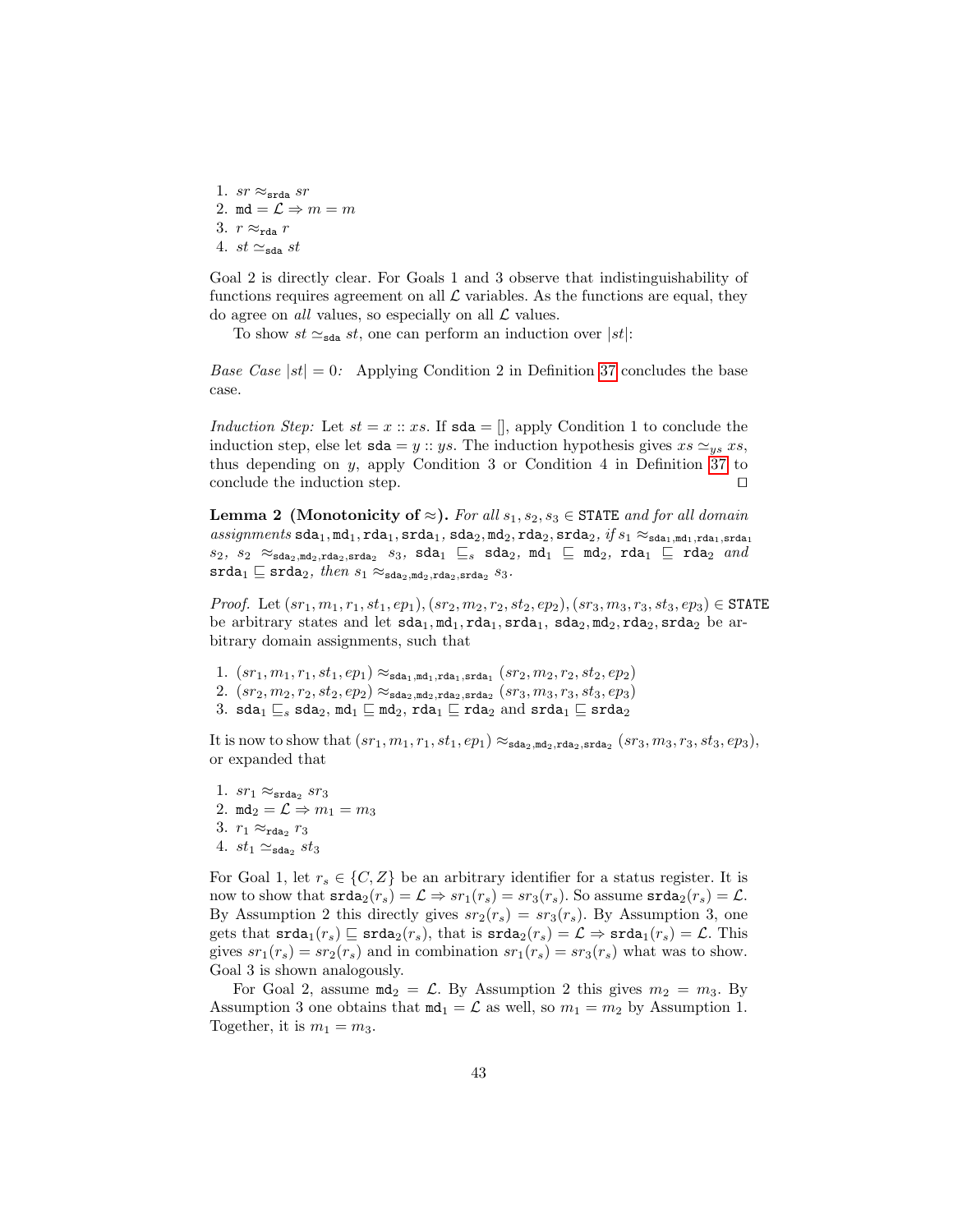For Goal 4, let  $h_1 \in {\mathcal{H}}^*$  and  $h_2 \in {\mathcal{H}}^*$  be the largest lists such that  $\texttt{sda}_1 =$  $\texttt{sda}'_1 :: h_1, \texttt{sda}_2 = \texttt{sda}'_2 :: h_2 \text{ and } |\texttt{sda}'_1| = |\texttt{sda}'_2|.$  As we have by Assumption 3 that  $\texttt{sda}_1 \sqsubseteq_s \texttt{sda}_2$  one obtains by the definition of  $\sqsubseteq_s$  that  $\texttt{sda}'_1 \sqsubseteq_s \texttt{sda}'_2$  holds. In the lower part represented by  $h_1$  and  $h_2$ , indistinguishability is directly given, according to the definition of  $\simeq$ . So it is left to show indistinguishability for the upper part. For this, we perform an induction over the height of the upper part, represented by  $\texttt{sda}'_1$  and  $\texttt{sda}'_2$ .

Base Case: Assume  $|\text{sda}'_2| = 0$ , then we get indistinguishability directly by condition 1 in Definition [37.](#page-29-0)

Induction Hypothesis: Indistinguishability is assumed to hold for all  $\texttt{sda}''_2$  with  $|\verb|sda_{2}''| < |\verb|sda_{2}|.$ 

Induction Step: Assume  $sda'_2 = \mathcal{L}$  ::  $sda''_2$ . Let  $st_1 = x_1$  ::  $st'_1$ ,  $st_2 = x_2$  ::  $st'_2$ and  $st_3 = x_3 :: st'_3$ . According to Definition [37](#page-29-0) it is now to show that  $x_1 = x_3$ . Let  $\texttt{sda}'_1 = d :: \texttt{sda}''_1$ . As we have that  $\texttt{sda}'_1 \sqsubseteq_s \texttt{sda}'_2$  and  $\texttt{sda}'_2 = \mathcal{L} :: \texttt{sda}''_2$ , one obtains that  $d \sqsubseteq \mathcal{L}$  and as such,  $d = \mathcal{L}$ . By Assumption 1 and Assumption 2 one then obtains  $x_1 = x_2$  and  $x_2 = x_3$ . This implies  $x_1 = x_3$ , what was to show. Applying the induction hypothesis on  $sda''_2$ , which is now shorter than  $\texttt{sda}'_2$  concludes the induction step.  $\Box$ 

<span id="page-43-1"></span>Lemma 3 (Transitivity of  $\approx$ ). For all  $s_1, s_2, s_3 \in$  STATE and for all domain assignments sda, md, rda, srda, whenever  $s_1 \approx_{\text{sda},\text{md},\text{rda},\text{srda}} s_2$  and  $s_2 \approx_{\text{sda},\text{md},\text{rda},\text{srda}}$ s<sub>3</sub>, then s<sub>1</sub>  $\approx$ <sub>sda,md,rda,srda</sub> s<sub>3</sub>.

*Proof.* Observe that sda  $\sqsubseteq_s$  sda, md  $\sqsubseteq$  md, rda  $\sqsubseteq$  rda and srda  $\sqsubseteq$  srda. So transitivity is a special case of monotonicity and follows from Lemma [2.](#page-42-0)  $\Box$ 

### C.3 Step Consistent

<span id="page-43-0"></span>**Lemma 4 (Step Consistent).** Let  $P \in \text{PROG}$  be a program. For all states  $s_1, s_1', s_2, s_2' \in \texttt{STATE}, \ clock \ cycles \ c, c' \in \mathbb{N}, \ domain \ assignments \ stal_1, \texttt{nd}_1, \texttt{rd}_1,$  $\texttt{srda}_1, \texttt{sda}_2, \texttt{mda}_2, \texttt{srda}_2$  and security environments se, if

 $1. \ \ \hbox{epselect}(s_1) = \hbox{epselect}(s_1')$ 2. se(epselect(s<sub>1</sub>)) =  $\mathcal{L}$  $\beta$ .  $s_1 \approx_{\texttt{sda}_1,\texttt{md}_1,\texttt{rda}_1,\texttt{srda}_1} s'_1$  $4. s_1 \xrightarrow{c} s_2$ 5.  $s_1'$  $\begin{array}{ll} 5. \;\; s'_1 \stackrel{c'}{\rightarrow} & p \; s'_2 \ 6. \;\; P, \cdots \,, \mathrm{epselect}(s_1):(\mathrm{sda}_1, \mathrm{md}_1, \mathrm{rda}_1, \mathrm{srda}_1) \vdash (\mathrm{sda}_2, \mathrm{md}_2, \mathrm{rda}_2, \mathrm{srda}_2) \end{array}$ 

 $\emph{then $s_2\approx_{\texttt{sda}_2,\texttt{mda}_2,\texttt{srda}_2}$ $s'_2$, } \emph{epselect} (s_2) = \emph{epselect} (s'_2) \text{ and } c=c'.$ 

*Proof (Lemma [4](#page-43-0) – Step Consistent)*. Let  $P \in \text{PROG}$  be a program. Let  $s_1, s'_1$ ,  $s_2, s_2' \in$  STATE be states,  $c, c' \in \mathbb{N}$  be clock cycles,  $\texttt{sda}_1, \texttt{md}_1, \texttt{rda}_1, \texttt{stda}_1, \texttt{sda}_2$  $md_2, rad_2, srda_2$  be domain assignments and se be a security environment, such that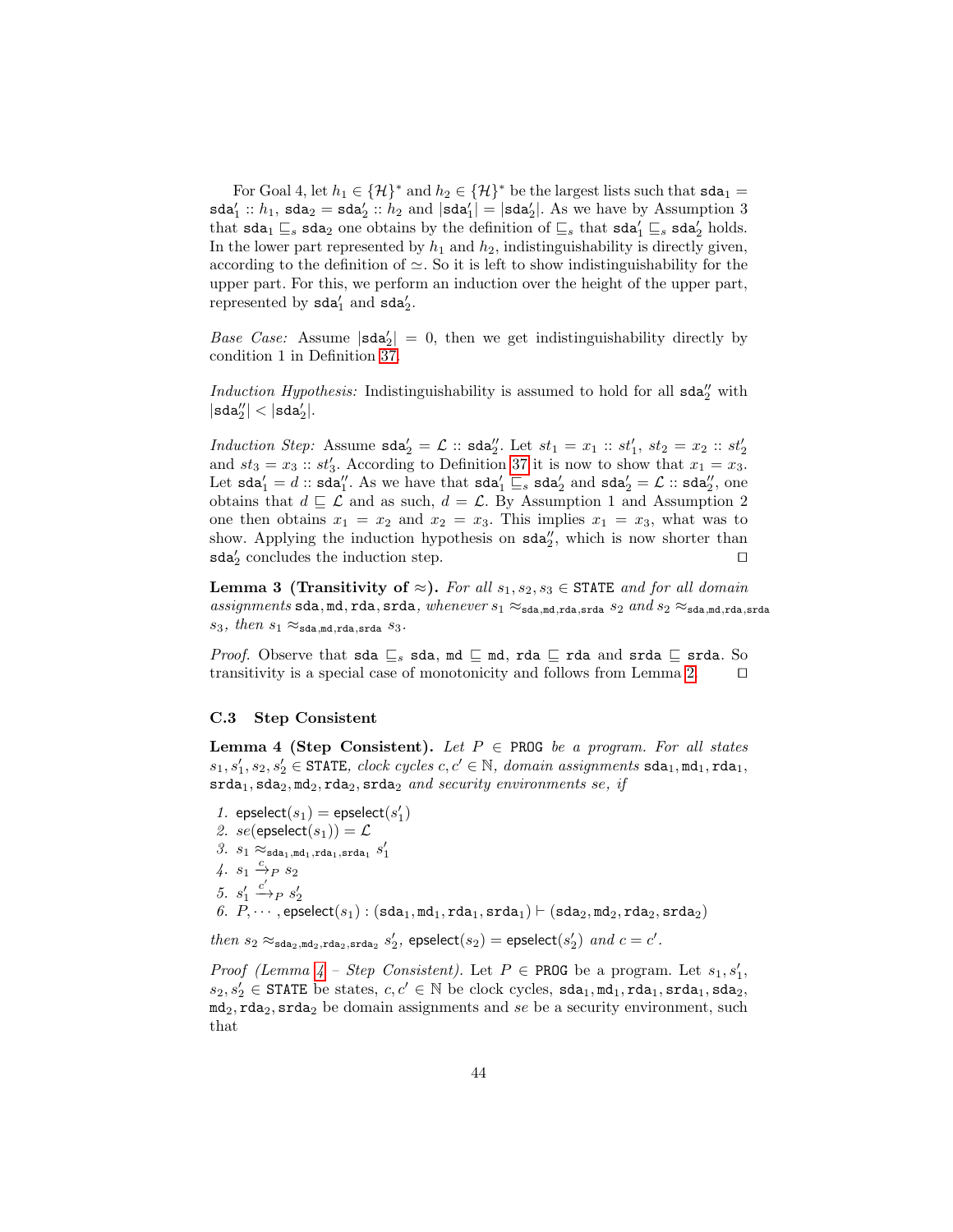<span id="page-44-3"></span><span id="page-44-2"></span><span id="page-44-1"></span><span id="page-44-0"></span>1.  $\mathsf{epselect}(s_1) = \mathsf{epselect}(s'_1)$ 2. se(epselect(s<sub>1</sub>)) =  $\mathcal{L}$  $3. \, s_1 \approx_{\texttt{sda}_1, \texttt{md}_1, \texttt{rda}_1, \texttt{srda}_1} s'_1$ 4.  $s_1 \xrightarrow{c} s_2$ 5.  $s_1'$  $\stackrel{c'}{\longrightarrow}_P s'_2$ 6.  $P_1 \cdots$ , epselect( $s_1$ ) : (sda<sub>1</sub>, md<sub>1</sub>, rda<sub>1</sub>, srda<sub>1</sub>)  $\vdash$  (sda<sub>2</sub>, md<sub>2</sub>, rda<sub>2</sub>, srda<sub>2</sub>)

<span id="page-44-4"></span>It is now to show that  $s_2 \approx_{\text{sda}_2,\text{md}_2,\text{rda}_2,\text{srda}_2} s'_2$ , epselect $(s_2) = \text{epselect}(s'_2)$  and  $c = c'$ .

This is proven by a case distinction over the possibly executed instruction  $P(\mathsf{epselect}(s_1)).$  For this, let  $s_1 = (sr_1, m_1, r_1, st_1, ep_1), s'_1 = (sr'_1, m'_1, r'_1, st'_1, ep'_1),$  $s_2 = (sr_2, m_2, r_2, st_2, ep_2)$  and  $s'_2 = (sr'_2, m'_2, r'_2, st'_2, ep'_2)$ .

As all instructions, except control flow and branching instructions, set their next execution point to  $ep_1 +_{ep} 1$  $ep_1 +_{ep} 1$  and by Assumption 1  $ep_1 = ep'_1$ , one gets directly that  $\mathsf{epselect}(s_2) = \mathsf{epselect}(s_2').$  Additionally, instructions (except branching instructions) are executed in constant time, giving  $c = c'$  for all other instructions. We thus limit ourselves to show  $s_2 \approx_{\text{sda}_2, \text{mda}_2, \text{rda}_2, \text{srda}_2} s'_2$  in all cases except branching instructions and control flow instructions.

When listing changes to domain assignments, we leave out the security environment for brevity, as it is  $\mathcal L$  by Assumption [2.](#page-44-1) Taking the least upper bound with a  $\mathcal L$  security domain does not change it.

Case  $P(\mathsf{epselect}(s_1)) = (\mathit{push}, (Rr))$  The push instruction adds the contents of register  $Rr$  to the stack and decrements the stack pointer by one. Thus, the stack as well as the current register contents are modified.

Status registers and memory are left unmodified, giving  $sr_1 = sr_2$  and  $m_1 =$  $m<sub>2</sub>$  and the same for the primed ones. So it remains to show that registers and stack are still indistinguishable.

Assume  $\texttt{sda}_2 = \mathcal{L}$  ::  $\texttt{sda}_1$ , then it is to show that  $r_1(Rr) = r_1'(Rr)$  to obtain stack indistinguishability according to its definition and the small-step semantic rule (push). From  $\text{sda}_2 = \mathcal{L}$  ::  $\text{sda}_1$  one obtains that  $\mathcal{L} = \text{rda}_1(Rr) \sqcup$ se(epselect(s<sub>1</sub>)) and from this it follows that  $\text{rda}_1(Rr) = \mathcal{L}$ . As states s<sub>1</sub> and  $s'_1$  are indistinguishable by Assumption [3](#page-44-2) and  $\text{rda}_1(Rr) = \mathcal{L}$ , one obtains that  $r_1(Rr) = r_1'(Rr)$ , what was to show.

It remains to show indistinguishability for the stack pointer registers. For this, assume  $\texttt{rda}_2(\texttt{sp}_l) = \mathcal{L}$  or  $\texttt{rda}_2(\texttt{sp}_u) = \mathcal{L}$ . According to rule (t-push), both register domain assignments are updated according to  $\texttt{rda}_1(\texttt{sp}_l) \sqcup \texttt{rda}_1(\texttt{sp}_u)$ . So this can only be the case if  $\texttt{rda}_1(\texttt{sp}_l) = \mathcal{L}$  and  $\texttt{rda}_1(\texttt{sp}_u) = \mathcal{L}$ .

As states  $s_1$  and  $s'_1$  are indistinguishable by Assumption [3](#page-44-2) and  $\text{rda}_1(\text{sp}_l)$  =  $\text{rda}_1(\text{sp}_u) = \mathcal{L}$ , one obtains that  $r_1(\text{sp}_l) = r'_1(\text{sp}_l)$  and  $r_1(\text{sp}_u) = r'_1(\text{sp}_u)$ . This directly gives  $r_2(\mathbf{sp}_l) = r'_2(\mathbf{sp}_l)$  and  $r_2(\mathbf{sp}_u) = r'_2(\mathbf{sp}_u)$ , what was to show.

We have shown both required indistinguishabilities and can thus conclude  $s_2 \approx_{\text{sda}_2, \text{md}_2, \text{rda}_2, \text{srda}_2} s'_2$  for this case.

Case  $P(\mathsf{epselect}(s_1)) = (p \circ p, (Rd))$  The pop instruction removes the topmost element from the stack and stores it in register Rd. Additionally the stack pointer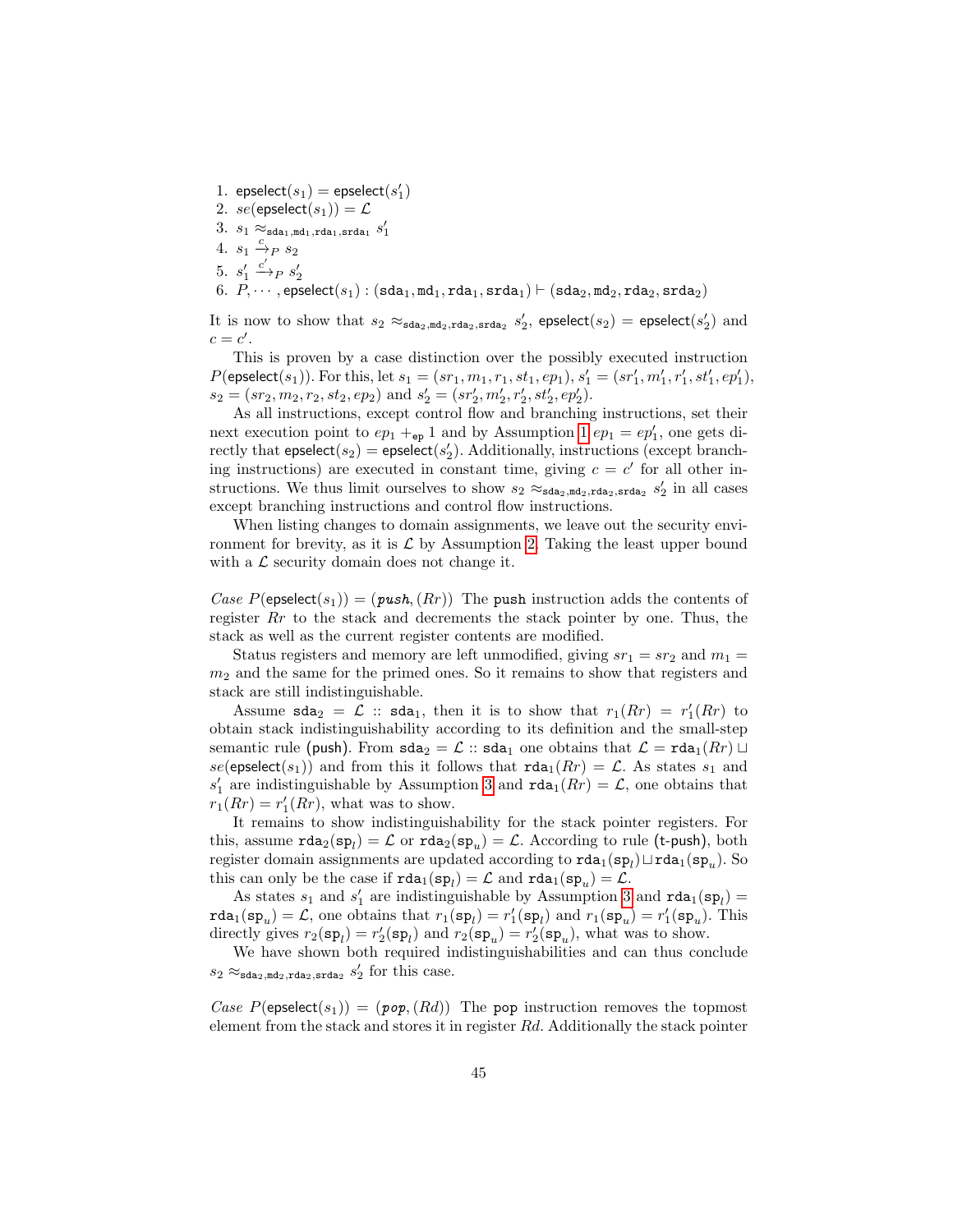is incremented by one. Thus, the stack as well as the current register contents are modified.

Status registers and memory are left unmodified, giving  $sr_1 = sr_2$  and  $m_1 =$  $m<sub>2</sub>$  and the same for the primed ones. So it remains to show that registers and stack are still indistinguishable.

According to rule (t-pop) one obtains for the stack domain assignment that d ::  $\text{sda}_2 = \text{sda}_1$  for  $d \in \{\mathcal{L}, \mathcal{H}\}\$ . We assume  $d = \mathcal{L}$ , as otherwise indistinguishabilty would follow from the minimality of  $\simeq$ . Let  $st_1 = v :: vs$  and  $st'_1 = v' :: vs'$ for some  $v, v' \in \texttt{VAL}_{8}$  and  $vs, vs' \in \texttt{STACK-VAL}$ . As we have  $d = \mathcal{L}$  and by As-sumption [3](#page-44-2) that  $s_1$  and  $s'_1$  are indistinguishable, we get by the definition of stack indistinguishability that  $v = v'$  and  $vs \simeq_{\text{sda}_2} vs'.$  As  $r_2(Rd) = v, r'_2(Rd) = v'$ and  $v = v'$ , we get indistinguishability for register contents of Rd.

It remains to show indistinguishability for the stack pointer registers. For this, assume  $\texttt{rda}_2(\texttt{sp}_l) = \mathcal{L}$  or  $\texttt{rda}_2(\texttt{sp}_u) = \mathcal{L}$ . According to rule (t-pop), both register domain assignments are updated according to  $\texttt{rda}_1(\texttt{sp}_l) \sqcup \texttt{rda}_1(\texttt{sp}_u)$ . So this can only be the case if  $\texttt{rda}_1(\texttt{sp}_l) = \mathcal{L}$  and  $\texttt{rda}_1(\texttt{sp}_u) = \mathcal{L}$ .

As states  $s_1$  and  $s'_1$  are indistinguishable by Assumption [3](#page-44-2) and  $\text{rda}_1(\text{sp}_l)$  =  $\text{rda}_1(\text{sp}_u) = \mathcal{L}$ , one obtains that  $r_1(\text{sp}_l) = r'_1(\text{sp}_l)$  and  $r_1(\text{sp}_u) = r'_1(\text{sp}_u)$ . This directly gives  $r_2(\mathbf{sp}_l) = r'_2(\mathbf{sp}_l)$  and  $r_2(\mathbf{sp}_u) = r'_2(\mathbf{sp}_u)$ , what was to show.

We have shown both required indistinguishabilities and can thus conclude  $s_2 \approx_{\text{sda}_2, \text{md}_2, \text{rda}_2, \text{srda}_2} s'_2$  for this case.

Case  $P(\mathsf{epselect}(s_1)) = (instr, (epa))$  for  $instr \in \{breg, brne\}$  All those instructions have in common that no data storage is modified. That is, their small-step rules give  $sr_1 = sr_2$ ,  $m_1 = m_2$ ,  $r_1 = r_2$  and  $st_1 = st_2$  and similar for the primed states. Since all applicable typing rules do not modify any domain assignments, it follows that  $s_2 \approx_{\text{sda}_2,\text{md}_2,\text{rda}_2,\text{srda}_2} s'_2$  by Assumption [3.](#page-44-2)

As we have by Assumption [2](#page-44-1) that  $se(\text{epselect}(s_1)) = se(\text{epselect}(s'_1)) = \mathcal{L}$ , only rule (t-brZ-l) can be applicable. Rule (t-brZ-h) can not be used as it requires a high security environment. The applicable rules require further that  $\text{srda}_1(Z) = \mathcal{L}$  which implies  $sr_1(Z) = sr'_1(Z)$  by Assumption [3.](#page-44-2) As such the assumed transitions [4](#page-44-3) and [5](#page-44-4) have to be made with the same small-step semantic rule. As such, this gives  $\mathsf{epselect}(s_2) = \mathsf{epselect}(s_2')$  and  $c = c'.$ 

Case  $P(\text{epselect}(s_1)) = (instr, (epa))$  for  $instr \in \{brec, brcs\}$  All those instructions have in common that no data storage is modified. That is, their small-step rules give  $sr_1 = sr_2$ ,  $m_1 = m_2$ ,  $r_1 = r_2$  and  $st_1 = st_2$  and similar for the primed states. Since all applicable typing rules do not modify any domain assignments, it follows that  $s_2 \approx_{\text{sda}_2,\text{md}_2,\text{rda}_2,\text{srda}_2} s'_2$  by Assumption [3.](#page-44-2)

As we have by Assumption [2](#page-44-1) that  $se(\text{epselect}(s_1)) = se(\text{epselect}(s'_1)) = \mathcal{L}$ , only rule (t-brC-l) can be applicable. Rule (t-brC-h) can not be used as it requires a high security environment. The applicable rules require further that  $\texttt{srda}_1(C) = \mathcal{L}$  which implies  $sr_1(C) = sr'_1(C)$ . As such the assumed transitions [4](#page-44-3) and [5](#page-44-4) have to be made with the same small-step semantic rule. As such, this gives  $\mathsf{epselect}(s_2) = \mathsf{epselect}(s_2')$  and  $c = c'.$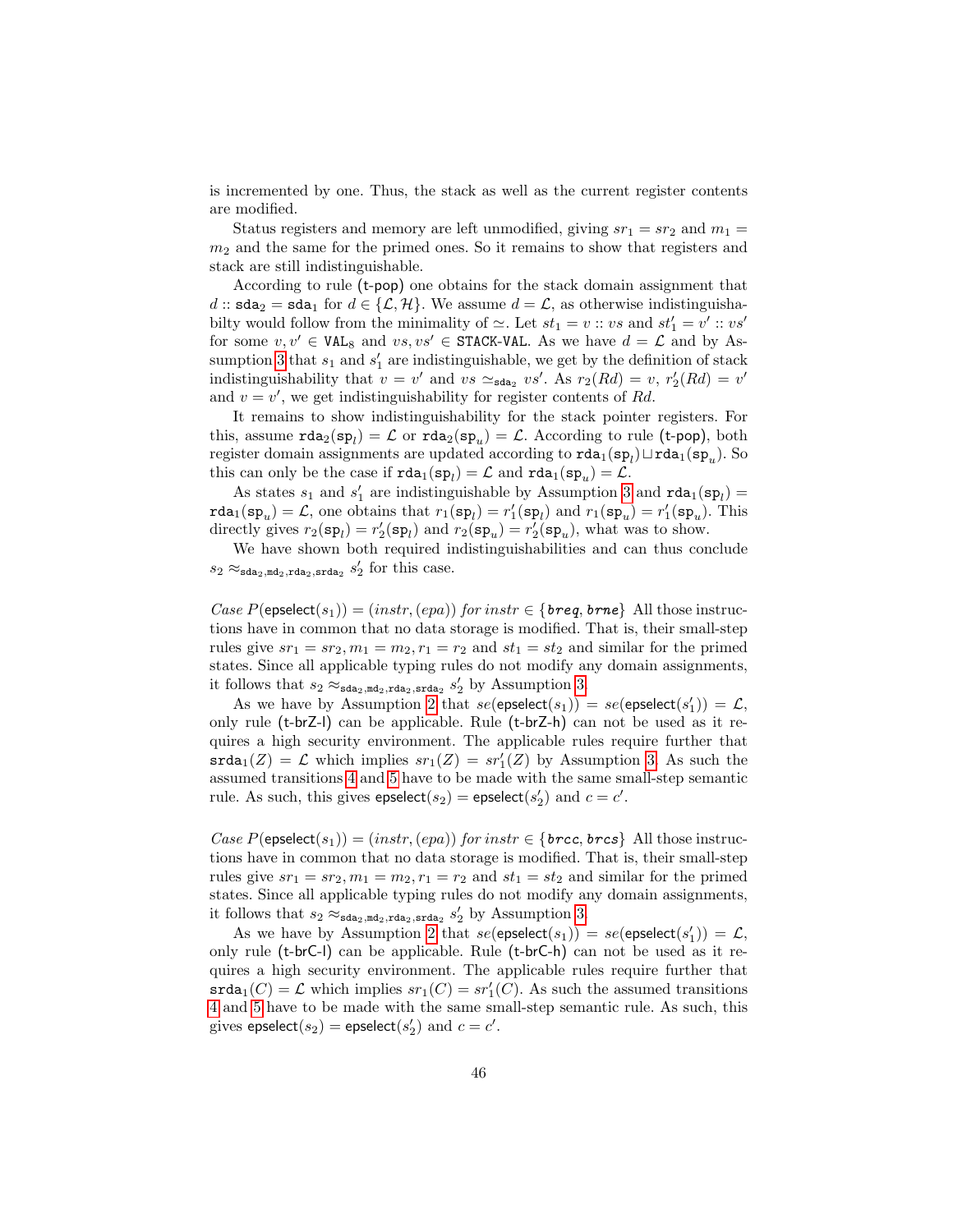Case  $P(\text{epselect}(s_1)) = (c\text{pse}, (Rd, Rr))$  This instruction does not modify any data storage. That is, its small-step rules give  $sr_1 = sr_2, m_1 = m_2, r_1 = r_2$  and  $st_1 = st_2$  and similar for the primed states. Since all applicable typing rules do not modify any domain assignments, it follows that  $s_2 \approx_{\text{sda}_2, \text{md}_2, \text{std}_2, \text{std}_2} s_2'$  by Assumption [3.](#page-44-2)

As we have by Assumption [2](#page-44-1) that  $se(\text{epselect}(s_1)) = se(\text{epselect}(s'_1)) = \mathcal{L}$ , only rule (t-cpse-l) can be applicable. Rule (t-cpse-h) or (t-cpse-h2w) can not be used as it requires a high security environment. The applicable rules require further that  $\text{rda}_1(Rd) \sqcup \text{rda}_1(Rr) = \mathcal{L}$  which implies  $\text{rda}_1(Rd) = \mathcal{L}$  and rda<sub>1</sub> $(Rr) = \mathcal{L}$ . This further gives  $r_1(Rd) = r'_1(Rd)$  and  $r_1(Rr) = r'_1(Rr)$ . As such the assumed transitions [4](#page-44-3) and [5](#page-44-4) have to be made with the same small-step semantic rule. As such, this gives  $\mathsf{epselect}(s_2) = \mathsf{epselect}(s'_2)$  and  $c = c'.$ 

Case  $P(\text{epselect}(s_1)) = (instr, (Rd, Rr, a))$  for instr  $\in \{ \text{ld}, \text{ld} \}$  Instructions 1d and **1dd** load values from memory into register  $Rd$  and depending on  $a$ , they also increment or decrement the pointer register pair Rr. Memory, stack and status registers are left unmodified giving  $sr_1 = sr_2$ ,  $m_1 = m_2$ ,  $st_1 = st_2$  and similar for the primed data containers. So it remains to show that registers are still indistinguishable. As parameter  $a$  has influence on which registers are modified, a case distinction over values of a is required:

 $a = #$  or instr = **ldd**: In this case, register Rr is left unmodified. Only Rd is modified.

So we look at the case  $\texttt{rda}_2(Rd) = \mathcal{L}$ . As we have by (t-ld-nm) that  $\texttt{rda}_2(Rd) =$  $m\texttt{d}_1 \sqcup \texttt{rda}_1(\text{regconvert-l}(Rr)) \sqcup \texttt{rda}_1(\text{regconvert-u}(Rr)),$  it follows that  $m\texttt{d}_1 = \mathcal{L}$ , rda<sub>1</sub>(regconvert-l(Rr)) =  $\mathcal L$  and rda<sub>1</sub>(regconvert-u(Rr)) =  $\mathcal L$ . Together with As-sumption [3,](#page-44-2) one obtains that  $m_1 = m'_1$  and regpair-val $_{r_1}(Rr) =$  regpair-val $_{r'_1}(Rr)$ .

According to the semantics,  $Rd$  is set to  $m_1(\text{regular-val}_{r_1}(Rr))$ . As we have equalities for both, the register pair Rr and m, we can conclude that  $r_2(Rd)$  =  $r'_2(Rd)$  and thus  $s_2 \approx_{\texttt{sda}_2,\texttt{md}_2,\texttt{rda}_2,\texttt{srda}_2} s'_2$ .

 $a \in \{+, -\}$ : In this case, Rr is modified. The arguments in the previous case can be applied the same way to obtain  $m_1 = m'_1$  and regpair-val $_{r_1}(Rr) =$ regpair-val $_{r_{1}^{\prime}}(Rr).$ 

From this, one similarly gets  $r_2(Rd) = r'_2(Rd)$ . As  $Rr$  is incremented or decremented by one depending on  $a$ , it follows that regpair-val $_{r_2}(Rr) =$  regpair-val $_{r'_2}(Rr)$ . Together, it follows that  $s_2 \approx_{\text{sda}_2,\text{md}_2,\text{rda}_2,\text{srda}_2} s_2'.$ 

Case  $P(\mathsf{epselect}(s_1)) = (instr, (Rd, Rr, a))$  for  $instr \in \{st, std\}$  Instructions st and std load values from register  $Rr$  into the memory pointed to by register  $Rd$ . Stack and status registers are left unmodified giving  $st_1 = st_2$  and  $sr_1 = sr_2$  and similar for the primed data containers. Depending on  $a$ , they also increment or decrement the pointer register Rd. So another case distinction over values of a is required:

 $a = #$  or instr = std: In this case, only the memory is modified. Registers are left unchanged. So we have a look at the case  $md_2 = \mathcal{L}$ . As we have by rule (t-st-nm) that  $md_2 = md_1 \sqcup rad_1(Rr) \sqcup rad_1(\text{regconvert-u}(Rd)) \sqcup$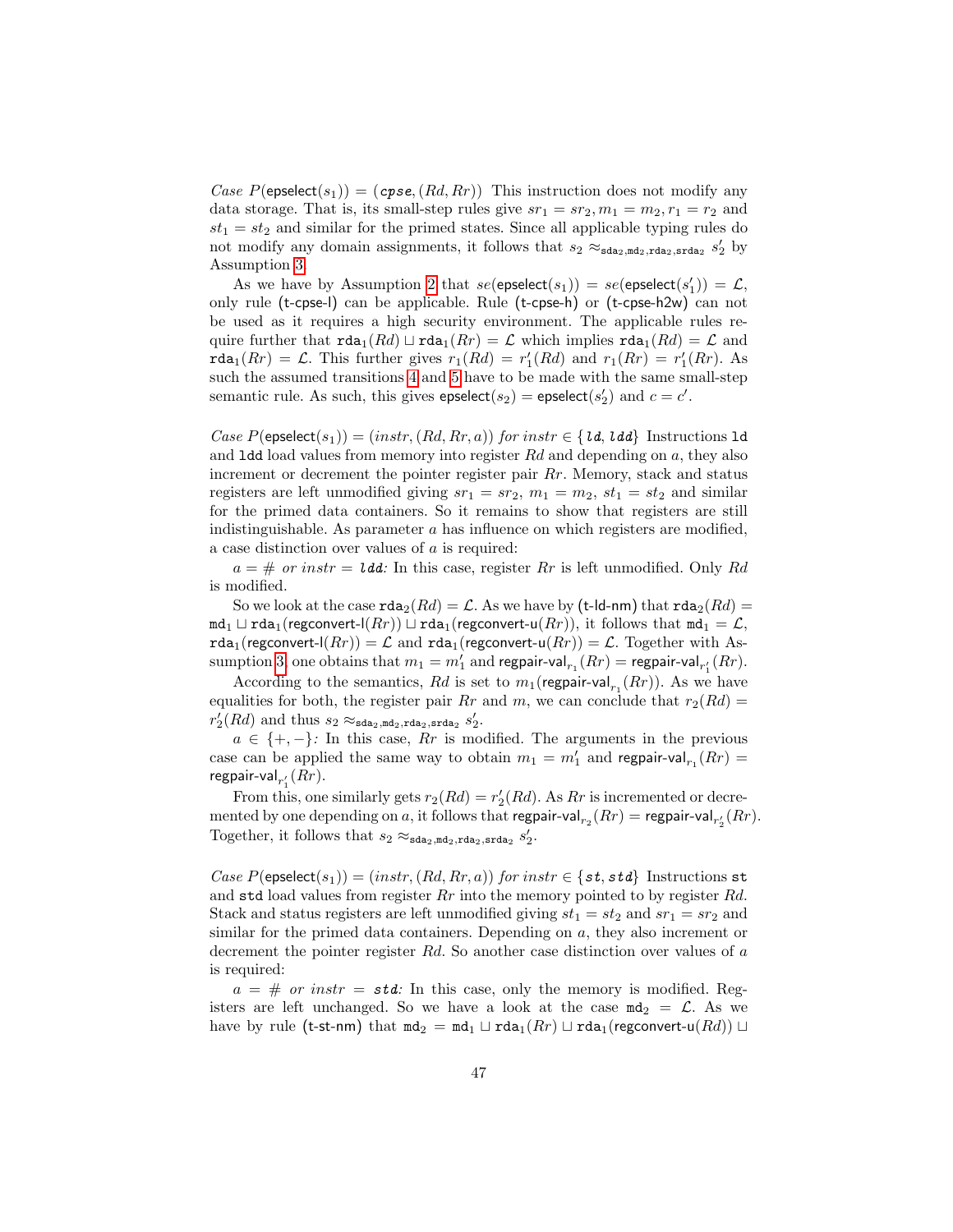rda<sub>1</sub>(regconvert-l(Rd)), we obtain that  $m d_1 = \mathcal{L}$ , rda<sub>1</sub>(Rr) =  $\mathcal{L}$ , rda<sub>1</sub>(regconvert-u( $Rd$ )) =  $\mathcal L$  and rda<sub>1</sub>(regconvert-l( $Rd$ )) =  $\mathcal L$ . Together with As-sumption [3,](#page-44-2) one obtains that  $m_1 = m'_1$ ,  $r_1(Rr) = r'_1(Rr)$  and regpair-val $_{r_1}(Rd) =$ regpair-val $_{r_{1}^{\prime}}(Rd).$ 

According to the semantics, the memory at address regpair-val $_{r_1}(Rd)$  is updated to  $r_1(Rr)$ . As we have all those equalities, one can conclude that  $m_2 = m_2'$ and  $s_2 \approx_{\texttt{sda}_2, \texttt{md}_2, \texttt{rda}_2, \texttt{srda}_2} s'_2$ .

 $a \in \{+, -\}$ : In this case, Rd is modified. The arguments in the previous case can be applied the same way to obtain  $m_1 = m'_1$ ,  $r_1(Rr) = r'_1(Rr)$  and regpair-val $_{r_1}(Rd) =$  regpair-val $_{r'_1}(Rd)$ .

From this, one similarly gets  $m_2 = m'_2$ . As Rd is incremented or decremented by one depending on a, it follows that regpair-val $_{r_2}(Rd) = \text{regular-val}_{r_2'}(Rd)$ . Together, it follows that  $s_2 \approx_{\text{sda}_2,\text{md}_2,\text{rda}_2,\text{srda}_2} s_2'$ .

Case  $P(\text{epselect}(s_1)) = (adc, (Rd, Rr))$  Instruction adc modifies register Rd and status registers  $C$  and  $Z$ , according to contents of register  $Rd$  and  $Rr$  and the carry flag C. Thus, one gets directly that  $m_1 = m_2$ ,  $m'_1 = m'_2$ ,  $st_1 = st_2$  and  $st'_1 = st'_2.$ 

So it remains to show that  $\text{rda}_2(Rd) = \mathcal{L} \Rightarrow r_2(Rd) = r'_2(Rd)$ ,  $\text{srda}_2(C) =$  $\mathcal{L} \Rightarrow sr_2(C) = sr'_2(C)$  and  $\texttt{srda}_2(Z) = \mathcal{L} \Rightarrow sr_2(Z) = sr'_2(Z).$ 

Assume  $\texttt{rda}_2(Rd) = \mathcal{L}$ ,  $\texttt{srda}_2(C) = \mathcal{L}$  or  $\texttt{srda}_2(Z) = \mathcal{L}$ . By rule (t-adc) one gets from this that  $erg = \mathcal{L}$  and as  $erg = \text{rda}_{1}(Rd) \sqcup \text{rda}_{1}(Rr) \sqcup \text{srda}_{1}(C)$ , it follows that  $\text{rda}_1(Rd) = \mathcal{L}$ ,  $\text{rda}_1(Rr) = \mathcal{L}$  and  $\text{srda}_1(C) = \mathcal{L}$ .

By definition of indistinguishability and Assumption [3](#page-44-2) this implies  $r_1(Rd)$  =  $r'_1(Rd)$ ,  $r_1(Rr) = r'_1(Rr)$  and  $sr_1(C) = sr'_1(C)$ . As we have equality of all arguments and a function is executed, one gets that  $r_2(Rd) = r'_2(Rd)$ ,  $sr_2(C) =$  $sr'_2(C)$  and  $sr_2(Z) = sr'_2(Z)$ .

Together, this gives  $s_2 \approx_{\text{sda}_2, \text{mda}_2, \text{rda}_2, \text{srda}_2} s_2'$ .

Case  $P(\text{epselect}(s_1)) = (sbc, (Rd, Rr))$  Instruction sbc modifies register Rd and status registers  $C$  and  $Z$ , according to contents of register  $Rd$  and  $Rr$  and the carry flag C. Status register Z also depends on the previous value of Z. Thus, one gets directly that  $m_1 = m_2, m'_1 = m'_2, st_1 = st_2$  and  $st'_1 = st'_2$ .

So it remains to show that  $\text{rda}_2(Rd) = \mathcal{L} \Rightarrow r_2(Rd) = r'_2(Rd)$ ,  $\text{srda}_2(C) =$  $\mathcal{L} \Rightarrow sr_2(C) = sr'_2(C)$  and  $\texttt{srda}_2(Z) = \mathcal{L} \Rightarrow sr_2(Z) = sr'_2(Z).$ 

Assume  $\text{rda}_2(Rd) = \mathcal{L}$ ,  $\text{srda}_2(C) = \mathcal{L}$  or  $\text{srda}_2(Z) = \mathcal{L}$ . By rule (t-sbc) one gets from this that  $erg = \mathcal{L}$  and as  $erg = \text{rda}_1(Rd) \sqcup \text{rda}_1(Rr) \sqcup \text{srda}_1(C)$ , it follows that  $\text{rda}_1(Rd) = \mathcal{L}$ ,  $\text{rda}_1(Rr) = \mathcal{L}$  and  $\text{srda}_1(C) = \mathcal{L}$ .

By definition of indistinguishability this implies  $r_1(Rd) = r'_1(Rd)$ ,  $r_1(Rr) =$  $r'_{1}(Rr)$  and  $sr_{1}(C) = sr'_{1}(C)$ . As we have equality of all arguments and a function is executed, one gets that  $r_2(Rd) = r'_2(Rd)$  and  $sr_2(C) = sr'_2(C)$ .

It remains to show that  $sr_2(Z) = sr'_2(Z)$ . For this, assume specifically that  $\texttt{srda}_2(Z) = \mathcal{L}$ . According to (t-sbc) it follows that  $\texttt{srda}_1(Z) = \mathcal{L}$ , which implies  $sr_1(Z) = sr'_1(Z)$ . As Z depends on the previous value of Z and the computation result, we can conclude  $sr_2(Z) = sr'_2(Z)$ .

Together, this gives  $s_2 \approx_{\text{sda}_2, \text{mda}_2, \text{rda}_2, \text{srda}_2} s_2'$ .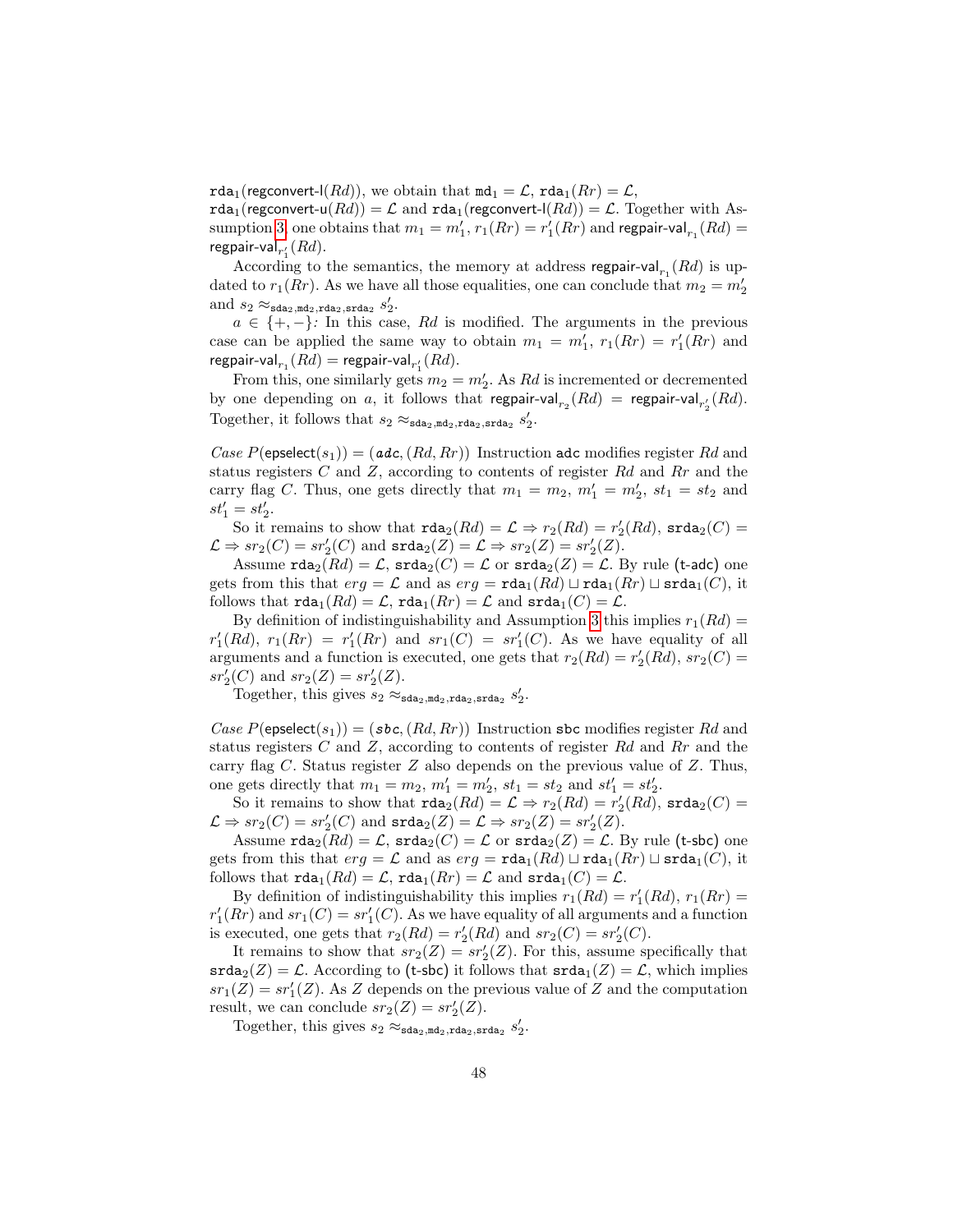Case  $P(\text{epselect}(s_1)) = (sbci, (Rd, k))$  Instruction sbci modifies register Rd and status registers  $C$  and  $Z$ , according to contents of register  $Rd$ , the given immediate  $k$  and the carry flag  $C$ . Status register  $Z$  also depends on the previous value of Z. Thus, one gets directly that  $m_1 = m_2$ ,  $m'_1 = m'_2$ ,  $st_1 = st_2$  and  $st'_1 = st'_2.$ 

So it remains to show that  $\text{rda}_2(Rd) = \mathcal{L} \Rightarrow r_2(Rd) = r'_2(Rd)$ ,  $\text{srda}_2(C) =$  $\mathcal{L} \Rightarrow sr_2(C) = sr'_2(C)$  and  $\texttt{srda}_2(Z) = \mathcal{L} \Rightarrow sr_2(Z) = sr'_2(Z).$ 

Assume  $\texttt{rda}_2(Rd) = \mathcal{L}$ ,  $\texttt{srda}_2(C) = \mathcal{L}$  or  $\texttt{srda}_2(Z) = \mathcal{L}$ . By rule (t-sbci) one gets from this that  $erg = \mathcal{L}$  and as  $erg = \text{rda}_{1}(Rd) \sqcup \text{srda}_{1}(C)$ , it follows that  $\texttt{rda}_1(Rd) = \mathcal{L}$  and  $\texttt{srda}_1(C) = \mathcal{L}$ .

By definition of indistinguishability this implies  $r_1(Rd) = r'_1(Rd)$  and  $sr_1(C) =$  $sr_1^\prime(\mathbb{C}).$  As we have equality of all arguments and a function is executed, one gets that  $r_2(Rd) = r'_2(Rd)$  and  $sr_2(C) = sr'_2(C)$ .

It remains to show that  $sr_2(Z) = sr'_2(Z)$ . For this, assume specifically that  $\texttt{srda}_2(Z) = \mathcal{L}$ . According to (t-sbci) it follows that  $\texttt{srda}_1(Z) = \mathcal{L}$ , which implies  $sr_1(Z) = sr'_1(Z)$ . As Z depends on the previous value of Z and the computation result, we can conclude  $sr_2(Z) = sr'_2(Z)$ .

Together, this gives  $s_2 \approx_{\text{sda}_2, \text{md}_2, \text{rda}_2, \text{srda}_2} s_2'$ .

Case  $P(\mathsf{epselect}(s_1)) = (instr, (Rd, Rr))$  for  $instr \in \{add, sub\}$  Both possible instructions have in common, that they modify register  $Rd$  and status registers  $C$  and  $Z$ , according to contents of register  $Rd$  and  $Rr$ . Thus, one gets directly that  $m_1 = m_2$ ,  $m'_1 = m'_2$ ,  $st_1 = st_2$  and  $st'_1 = st'_2$ .

So it remains to show that  $\text{rda}_2(Rd) = \mathcal{L} \Rightarrow r_2(Rd) = r'_2(Rd)$ ,  $\text{srda}_2(C) =$  $\mathcal{L} \Rightarrow sr_2(C) = sr'_2(C)$  and  $\texttt{srda}_2(Z) = \mathcal{L} \Rightarrow sr_2(Z) = sr'_2(Z).$ 

Assume  $\texttt{rda}_2(Rd) = \mathcal{L}$ ,  $\texttt{srda}_2(C) = \mathcal{L}$  or  $\texttt{srda}_2(Z) = \mathcal{L}$ . By rule (t-2a-full) one gets from this that  $erg = \mathcal{L}$  and as  $erg = \text{rda}_1(Rd) \sqcup \text{rda}_1(Rr)$ , it follows that  $\texttt{rda}_1(Rd) = \mathcal{L}$  and  $\texttt{rda}_1(Rr) = \mathcal{L}$ .

By definition of indistinguishability this implies  $r_1(Rd) = r'_1(Rd)$  and  $r_1(Rr) =$  $r'_{1}(Rr)$ . As we have equality of all arguments and a function is executed, one gets that  $r_2(Rd) = r'_2(Rd), sr_2(C) = sr'_2(C)$  and  $sr_2(Z) = sr'_2(Z)$ .

Together, this gives  $s_2 \approx_{\text{sda}_2, \text{mda}_2, \text{rda}_2, \text{srda}_2} s_2'$ .

Case  $P(\mathsf{epselect}(s_1)) = (instr, (Rd, Rr))$  for  $instr \in \{and, or\}$  Both possible instructions have in common, that they modify register Rd and status register  $Z$ , according to contents of register  $Rd$  and  $Rr$ . Thus, one gets directly that  $m_1 = m_2, m'_1 = m'_2, st_1 = st_2 \text{ and } st'_1 = st'_2.$ 

So it remains to show that  $\texttt{rda}_2(Rd) = \mathcal{L} \Rightarrow r_2(Rd) = r'_2(Rd)$  and  $\texttt{srda}_2(Z) = r'_2(Rd)$  $\mathcal{L} \Rightarrow sr_2(Z) = sr'_2(Z).$ 

Assume  $\text{rda}_2(Rd) = \mathcal{L}$  or  $\text{srda}_2(Z) = \mathcal{L}$ . By rule (t-2a-full-oz) one gets from this that  $erg = \mathcal{L}$  and as  $erg = \text{rda}_1(Rd) \sqcup \text{rda}_1(Rr)$ , it follows that  $rda_1(Rd) = \mathcal{L}$  and  $rda_1(Rr) = \mathcal{L}$ .

By definition of indistinguishability this implies  $r_1(Rd) = r'_1(Rd)$  and  $r_1(Rr) =$  $r'_{1}(Rr)$ . As we have equality of all arguments and a function is executed, one gets that  $r_2(Rd) = r'_2(Rd)$  and  $sr_2(Z) = sr'_2(Z)$ .

Together, this gives  $s_2 \approx_{\text{sda}_2, \text{mda}_2, \text{rda}_2, \text{srda}_2} s_2'$ .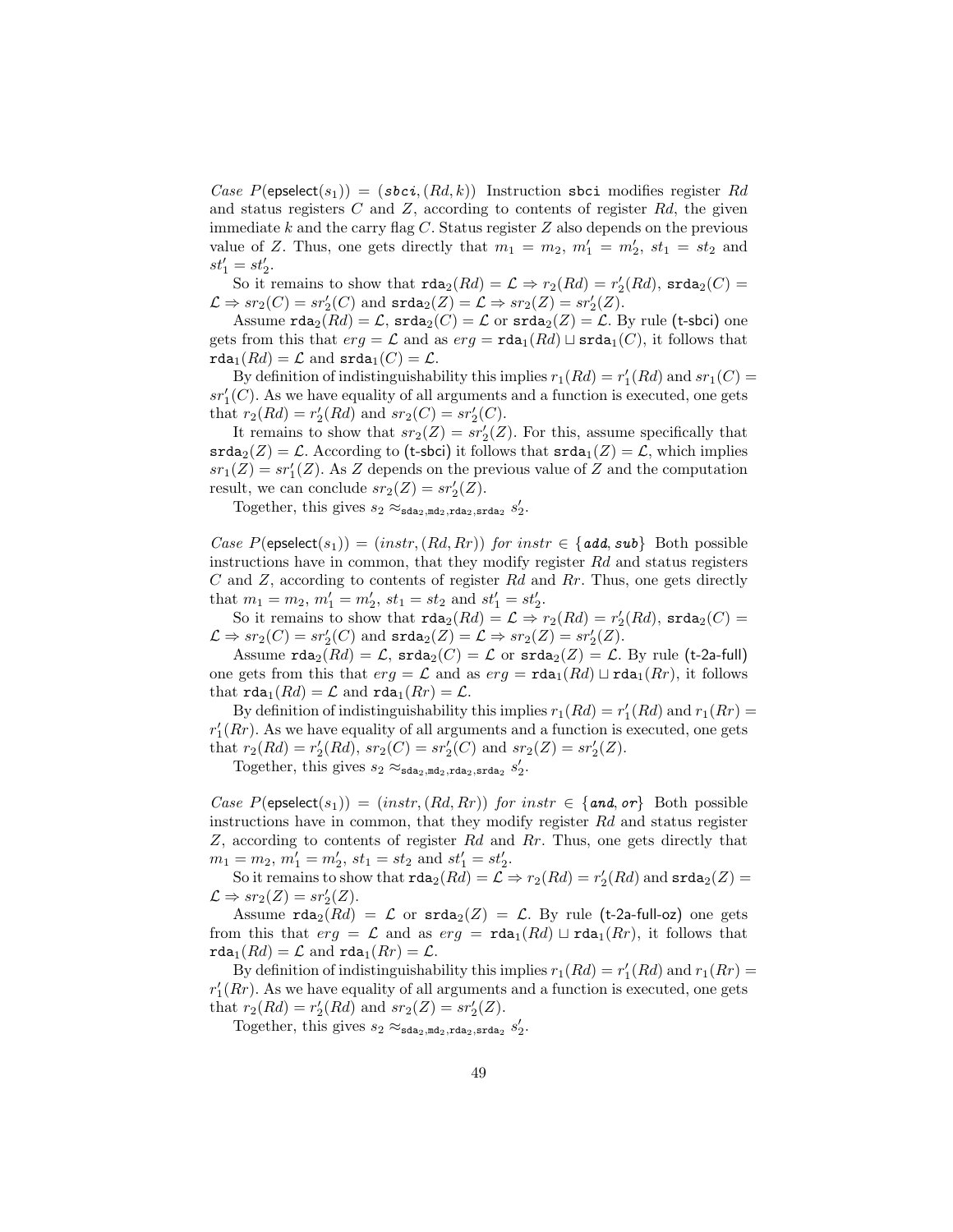Case  $P(\text{epselect}(s_1)) = (instr, (Rd, k))$  for instr  $\in \{dec, inc\}$  Both possible instructions have in common, that they modify register  $Rd$  and status register Z, according to contents of register Rd. Thus, one gets directly that  $m_1 = m_2$ ,  $m'_1 = m'_2, st_1 = st_2 \text{ and } st'_1 = st'_2.$ 

So it remains to show that  $\texttt{rda}_2(Rd) = \mathcal{L} \Rightarrow r_2(Rd) = r'_2(Rd)$  and  $\texttt{srda}_2(Z) = r'_2(Rd)$  $\mathcal{L} \Rightarrow sr_2(Z) = sr'_2(Z).$ 

Assume  $\text{rda}_2(Rd) = \mathcal{L}$  or  $\text{srda}_2(Z) = \mathcal{L}$ . By rule (t-1a-z) one gets from this that  $\text{rda}_1(Rd) = \mathcal{L}$ .

By definition of indistinguishability this implies  $r_1(Rd) = r'_1(Rd)$ . As we have equality of all arguments and a function is executed, one gets that  $r_2(Rd)$  $r'_2(Rd)$  and  $sr_2(Z) = sr'_2(Z)$ .

Together, this gives  $s_2 \approx_{\text{sda}_2, \text{md}_2, \text{rda}_2, \text{srda}_2} s_2'$ .

Case  $P(\mathsf{epselect}(s_1)) = (instr, (Rd, k))$  for  $instr \in \{lsr, neg, ror\}$  All possible instructions have in common, that they modify register  $Rd$  and status registers  $C$  and  $Z$ , according to contents of register  $Rd$ . Thus, one gets directly that  $m_1 = m_2, m'_1 = m'_2, st_1 = st_2 \text{ and } st'_1 = st'_2.$ 

So it remains to show that  $\text{rda}_2(Rd) = \mathcal{L} \Rightarrow r_2(Rd) = r'_2(Rd)$ ,  $\text{srda}_2(C) =$  $\mathcal{L} \Rightarrow sr_2(C) = sr'_2(C)$  and  $\texttt{srda}_2(Z) = \mathcal{L} \Rightarrow sr_2(Z) = sr'_2(Z).$ 

Assume  $\text{rda}_2(Rd) = \mathcal{L}$ ,  $\text{srda}_2(C) = \mathcal{L}$  or  $\text{srda}_2(Z) = \mathcal{L}$ . By rule (t-1a-cz) one gets from this that  $\text{rda}_1(Rd) = \mathcal{L}$ .

By definition of indistinguishability this implies  $r_1(Rd) = r'_1(Rd)$ . As we have equality of all arguments and a function is executed, one gets that  $r_2(Rd)$  $r'_2(Rd), sr_2(C) = sr'_2(C)$  and  $sr_2(Z) = sr'_2(Z)$ .

Together, this gives  $s_2 \approx_{\text{sda}_2, \text{mda}_2, \text{rda}_2, \text{srda}_2} s_2'$ .

Case  $P(\text{epselect}(s_1)) = (\text{eor}, (Rd, Rr))$  Instruction eor performs an exclusive-or operation on the contents of registers  $Rd$  and  $Rr$  and stores the result in register Rd. It also modifies status register Z. Thus, one gets directly that  $m_1 = m_2$ ,  $m'_1 = m'_2, st_1 = st_2 \text{ and } st'_1 = st'_2.$ 

So it remains to show that  $\texttt{rda}_2(Rd) = \mathcal{L} \Rightarrow r_2(Rd) = r'_2(Rd)$  and  $\texttt{srda}_2(Z) = r'_2(Rd)$  $\mathcal{L} \Rightarrow sr_2(Z) = sr'_2(Z).$ 

Assume  $\text{rda}_2(Rd) = \mathcal{L}$  or  $\text{srda}_2(Z) = \mathcal{L}$ . Then there are two possible cases:  $Rd \neq Rr$ : By rule (t-eor-normal) one gets from this that  $erg = \mathcal{L}$  and as  $erg =$ rda<sub>1</sub>(Rd)  $\sqcup$  rda<sub>1</sub>(Rr), it follows that rda<sub>1</sub>(Rd) =  $\mathcal{L}$  and rda<sub>1</sub>(Rr) =  $\mathcal{L}$ .

By definition of indistinguishability this implies  $r_1(Rd) = r'_1(Rd)$  and  $r_1(Rr) =$  $r'_{1}(Rr)$ . As we have equality of all arguments and a function is executed, one gets that  $r_2(Rd) = r'_2(Rd)$  and  $sr_2(Z) = sr'_2(Z)$ .

 $Rd = Rr$ : In this case typing rule (t-eor-erasure) is applicable. The semantics of eor imply that  $r_2(Rd) = 0$  and  $r'_2(Rd) = 0$ , independent of the values in registers Rd and Rr. This also directly implies that  $sr_2(Z) = 1$  and  $sr'_2(Z) = 1$ .

Together, this gives  $s_2 \approx_{\text{sda}_2, \text{md}_2, \text{rda}_2, \text{srda}_2} s_2'$ .

Case  $P(\text{epselect}(s_1)) = (ld\mathbf{i},(Rd,k))$  Instruction ldi loads the given immediate value  $k$  into register  $Rd$ . No status registers are modified. Thus, one gets directly that  $sr_1 = sr_2$ ,  $sr'_1 = sr'_2$ ,  $m_1 = m_2$ ,  $m'_1 = m'_2$ ,  $st_1 = st_2$  and  $st'_1 = st'_2$ .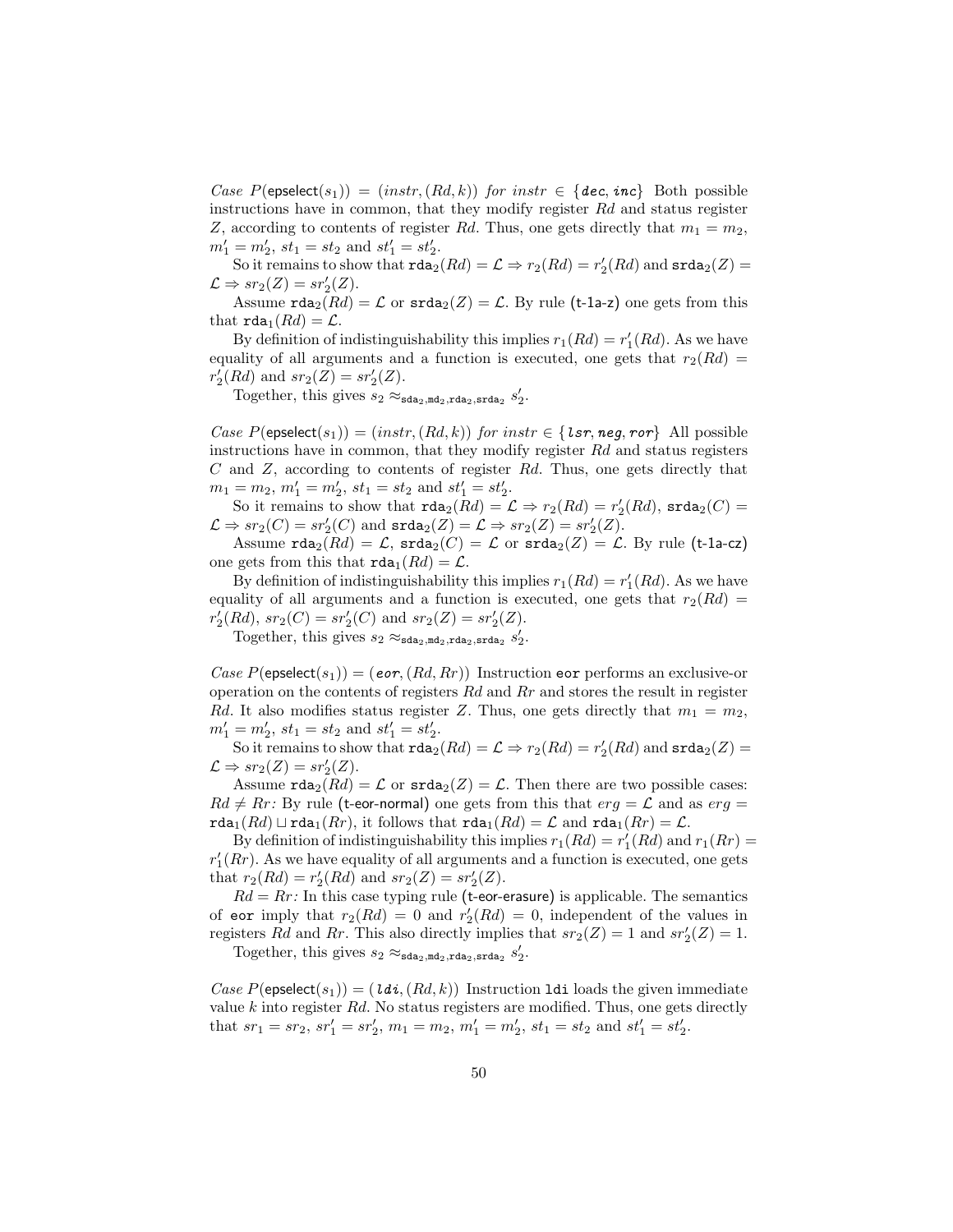So it remains to show that  $\text{rda}_2(Rd) = \mathcal{L} \Rightarrow r_2(Rd) = r'_2(Rd)$ .

Assume  $\texttt{rda}_2(Rd) = \mathcal{L}$ . Then according to the semantics, one gains that  $r_2(Rd) = k$  and  $r'_2(Rd) = k$ , resulting in equality, what was to show.

Together, this gives  $s_2 \approx_{\text{sda}_2, \text{md}_2, \text{rda}_2, \text{srda}_2} s_2'$ .

Case  $P(\text{epselect}(s_1)) = (c\mathbf{p}, (Rd, Rr))$  Instruction  $c\mathbf{p}$  performs a comparison between the contents of registers Rd and Rr. It stores the results of the comparison in status registers  $C$  and  $Z$ . The registers are left unmodified. Thus, one gets directly that  $r_1 = r_2$ ,  $r'_1 = r'_2$ ,  $m_1 = m_2$ ,  $m'_1 = m'_2$ ,  $st_1 = st_2$  and  $st'_1 = st'_2$ .

So it remains to show that  $\texttt{srda}_2(C) = \mathcal{L} \Rightarrow sr_2(C) = sr'_2(C)$  and  $\texttt{srda}_2(Z) =$  $\mathcal{L} \Rightarrow sr_2(Z) = sr'_2(Z).$ 

Assume  $\text{stad}_2(C) = \mathcal{L}$  or  $\text{stad}_2(Z) = \mathcal{L}$ . By rule (t-cp) one gets from this that  $erg = \mathcal{L}$  and as  $erg = \text{rda}_1(Rd) \sqcup \text{rda}_1(Rr)$ , it follows that  $\text{rda}_1(Rd) = \mathcal{L}$ and  $\text{rda}_1(Rr) = \mathcal{L}$ .

By definition of indistinguishability this implies  $r_1(Rd) = r'_1(Rd)$  and  $r_1(Rr) =$  $r'_{1}(Rr)$ . As we have equality of all arguments and a function is executed, one gets that  $sr_2(C) = sr'_2(C)$  and  $sr_2(Z) = sr'_2(Z)$ .

Together, this gives  $s_2 \approx_{\text{sda}_2, \text{mda}_2, \text{rda}_2, \text{srda}_2} s_2'$ .

Case  $P(\mathsf{epselect}(s_1)) = (\mathsf{cpc},(Rd,Rr))$  Instruction cpc performs a comparison between the contents of registers  $Rd$  and  $Rr$  and status register C. It stores the results of the comparison in status registers  $C$  and  $Z$ . The registers are left unmodified. Thus, one gets directly that  $r_1 = r_2$ ,  $r'_1 = r'_2$ ,  $m_1 = m_2$ ,  $m'_1 = m'_2$ ,  $st_1 = st_2$  and  $st'_1 = st'_2$ .

So it remains to show that  $\texttt{srda}_2(C) = \mathcal{L} \Rightarrow sr_2(C) = sr'_2(C)$  and  $\texttt{srda}_2(Z) =$  $\mathcal{L} \Rightarrow sr_2(Z) = sr'_2(Z).$ 

Assume  $\text{stad}_2(C) = \mathcal{L}$  or  $\text{stad}_2(Z) = \mathcal{L}$ . By rule (t-cpc) one gets from this that  $erg = \mathcal{L}$  and as  $erg = \text{rda}_1(Rd) \sqcup \text{rda}_1(Rr) \sqcup \text{srda}_1(C)$ , it follows that  $\texttt{rda}_1(Rd) = \mathcal{L}, \texttt{rda}_1(Rr) = \mathcal{L} \text{ and } \texttt{srda}_1(C) = \mathcal{L}.$ 

By definition of indistinguishability this implies  $r_1(Rd) = r'_1(Rd)$ ,  $r_1(Rr) =$  $r'_{1}(Rr)$  and  $sr_{1}(C) = sr'_{1}(C)$ . As we have equality of all arguments and a function is executed, one gets that  $sr_2(C) = sr'_2(C)$  and  $sr_2(Z) = sr'_2(Z)$ .

Together, this gives  $s_2 \approx_{\text{sda}_2, \text{md}_2, \text{rda}_2, \text{srda}_2} s_2'$ .

Case  $P(\mathsf{epselect}(s_1)) = (cp\mathbf{i}, (Rd, k))$  Instruction cpi performs a comparison between the contents of registers  $Rd$  and the given immediate value k. It stores the results of the comparison in status registers  $C$  and  $Z$ . The registers are left unmodified. Thus, one gets directly that  $r_1 = r_2$ ,  $r'_1 = r'_2$ ,  $m_1 = m_2$ ,  $m'_1 = m'_2$ ,  $st_1 = st_2$  and  $st'_1 = st'_2$ .

So it remains to show that  $\texttt{srda}_2(C) = \mathcal{L} \Rightarrow sr_2(C) = sr'_2(C)$  and  $\texttt{srda}_2(Z) =$  $\mathcal{L} \Rightarrow sr_2(Z) = sr'_2(Z).$ 

Assume  $\text{srda}_2(C) = \mathcal{L}$  or  $\text{srda}_2(Z) = \mathcal{L}$ . By rule (t-cpi) one gets from this that  $erg = \mathcal{L}$  and as  $erg = \text{rda}_1(Rd)$ , it follows that  $\text{rda}_1(Rd) = \mathcal{L}$ .

By definition of indistinguishability this implies  $r_1(Rd) = r'_1(Rd)$ . As we have equality of all arguments and a function is executed, one gets that  $sr_2(C)$  =  $sr'_2(C)$  and  $sr_2(Z) = sr'_2(Z)$ .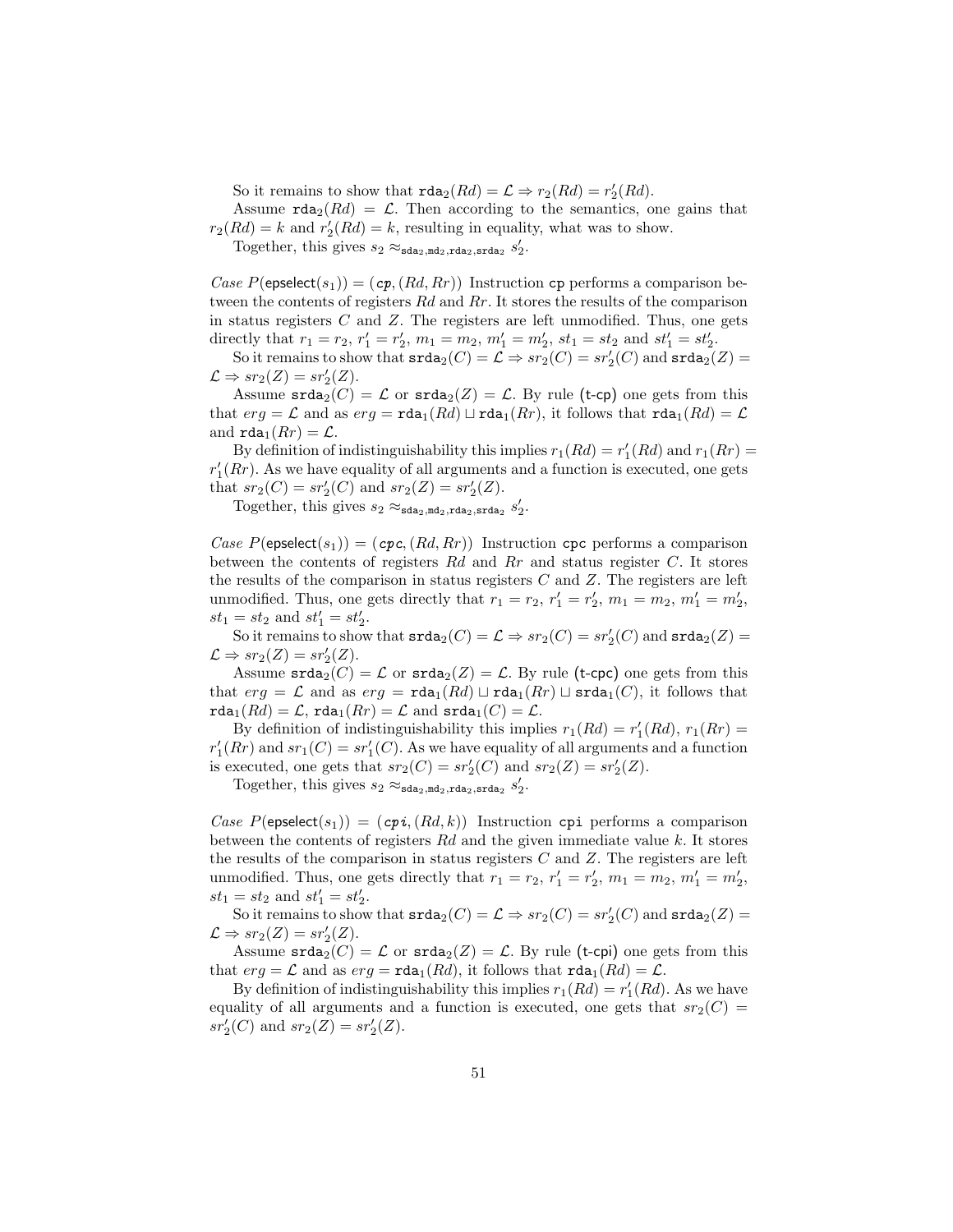Together, this gives  $s_2 \approx_{\text{sda}_2, \text{md}_2, \text{rda}_2, \text{srda}_2} s_2'$ .

Case  $P(\text{epselect}(s_1)) = (c l c, ()$  Instruction clc clears the C status register. No other data containers are modified. Thus, one gets directly that  $r_1 = r_2, r_1' = r_2'$ ,  $m_1 = m_2, m'_1 = m'_2, st_1 = st_2 \text{ and } st'_1 = st'_2.$ 

So it remains to show that  $\text{srda}_2(C) = \mathcal{L} \Rightarrow sr_2(C) = sr'_2(C)$ .

Assume  $\text{stad}_2(C) = \mathcal{L}$ . Then according to the semantics, one gains that  $sr_2(C) = 0$  and  $sr'_2(C) = 0$ , resulting in equality, what was to show.

Together, this gives  $s_2 \approx_{\text{sda}_2, \text{md}_2, \text{rda}_2, \text{srda}_2} s_2'$ .

Case  $P(\text{epselect}(s_1)) = (cli, ()$  Instruction cli clears the I status register. As we do not consider the  $I$  flag and the small-step rule has no effects, one gets directly that  $r_1 = r_2$ ,  $r'_1 = r'_2$ ,  $sr_1 = sr_2$ ,  $sr'_1 = sr'_2$ ,  $m_1 = m_2$ ,  $m'_1 = m'_2$ ,  $st_1 = st_2$  and  $st'_1 = st'_2$ .

Together, this gives  $s_2 \approx_{\text{sda}_2, \text{mda}_2, \text{rda}_2, \text{srda}_2} s_2'$ .

Case  $P(\mathsf{epselect}(s_1)) = (mov, (Rd, Rr))$  Instruction mov copies the contents of register Rr into register Rd. Thus, one gets directly that  $sr_1 = sr_2$ ,  $sr'_1 = sr'_2$ ,  $m_1 = m_2, m'_1 = m'_2, st_1 = st_2 \text{ and } st'_1 = st'_2.$ 

So it remains to show that  $\text{rda}_2(Rd) = \mathcal{L} \Rightarrow r_2(Rd) = r'_2(Rd)$ .

Assume  $\texttt{rda}_2(Rd) = \mathcal{L}$ . By rule (t-mov) one gets from this that  $\texttt{rda}_1(Rr) = \mathcal{L}$ .

By definition of indistinguishability this implies  $r_1(Rr) = r'_1(Rr)$  and. By the semantics of mov one obtains that  $r_2(Rd) = r_1(Rr)$  and  $r'_2(Rd) = r'_1(Rr)$ , which are both equal what was to show.

Together, this gives  $s_2 \approx_{\text{sda}_2, \text{mda}_2, \text{rda}_2, \text{srda}_2} s_2'$ .

Case  $P(\mathsf{epselect}(s_1)) = (mow, (Rd, Rr))$  Instruction movw copies the contents of register pair Rr into register pair Rd. Thus, one gets directly that  $sr_1 = sr_2$ ,  $sr'_1 = sr'_2, m_1 = m_2, m'_1 = m'_2, st_1 = st_2 \text{ and } st'_1 = st'_2.$ 

So it remains to show that  $\texttt{rda}_2(Rd) = \mathcal{L} \Rightarrow r_2(Rd) = r'_2(Rd)$  and  $\texttt{rda}_2(\text{regconvert-u}(Rd)) =$  $\mathcal{L} \Rightarrow r_2(\mathsf{regconvert}\text{-}\mathsf{u}(Rd)) = r'_2(\mathsf{regconvert}\text{-}\mathsf{u}(Rd)).$ 

Assume  $\texttt{rda}_2(Rd) = \mathcal{L}$  or  $\texttt{rda}_2(\text{regconvert-u}(Rd)) = \mathcal{L}$ . By rule (t-movw) one gets from this that  $erg = \mathcal{L}$  and  $erg = \text{rda}_1(Rd) \sqcup \text{rda}_1(\text{regconvert-u}(Rd))$ . Thus, it must be that  $\text{rda}_1(Rd) = \mathcal{L}$  and  $\text{rda}_1(\text{regconvert-u}(Rd)) = \mathcal{L}$ .

By definition of indistinguishability this implies  $r_1(Rd) = r'_1(Rd)$  and  $r_1$  (regconvert-u $(Rd)$ ) =  $r'_1$ (regconvert-u $(Rd)$ ). This implies regpair-val $_{r_1}(Rd) =$  regpair-val $_{r'_1}(Rd)$ . As we have equality of all arguments, one gets that  $r_2(Rd) = r'_2(Rd)$  and  $r_2(\mathsf{regconvert-u}(Rd)) =$  $r'_2$ (regconvert-u $(Rd)$ ).

Together, this gives  $s_2 \approx_{\text{sda}_2, \text{md}_2, \text{rda}_2, \text{srda}_2} s_2'$ .

Case  $P(\text{epselect}(s_1)) = (subi, (Rd, k))$  Instruction subi subtracts k from the register Rd. It stores results in register Rd and modifies status registers C and Z. Thus, one gets directly that  $m_1 = m_2$ ,  $m'_1 = m'_2$ ,  $st_1 = st_2$  and  $st'_1 = st'_2$ .

So it remains to show that  $\text{rda}_2(Rd) = \mathcal{L} \Rightarrow r_2(Rd) = r'_2(Rd)$ ,  $\text{srda}_2(C) =$  $\mathcal{L} \Rightarrow sr_2(C) = sr'_2(C)$  and  $\texttt{srda}_2(Z) = \mathcal{L} \Rightarrow sr_2(Z) = sr'_2(Z).$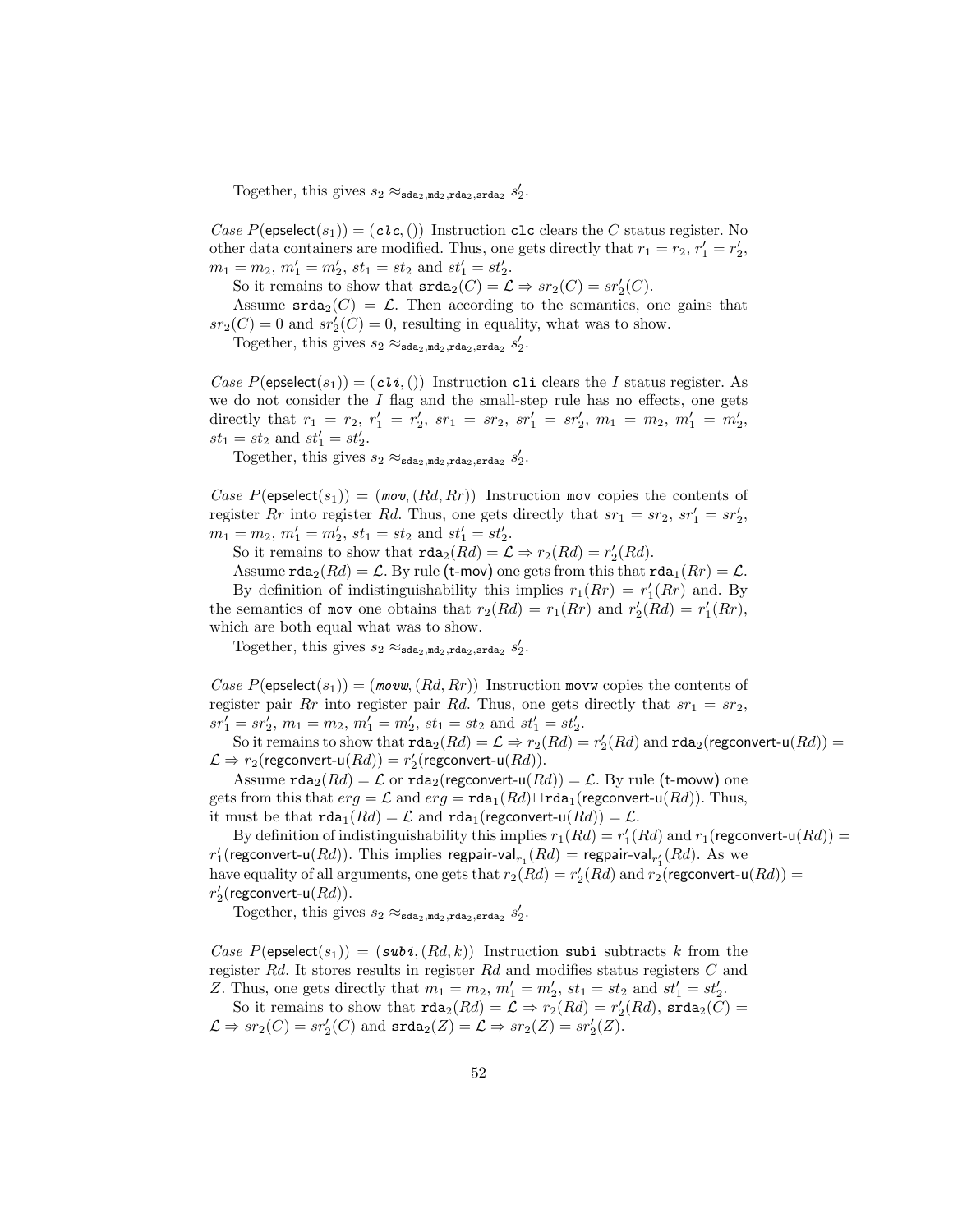Assume  $\text{rda}_2(Rd) = \mathcal{L}$ ,  $\text{rda}_2(C) = \mathcal{L}$  or  $\text{rada}_2(Z) = \mathcal{L}$ . By rule (t-subi) one gets from this that  $erg = \mathcal{L}$  and as  $erg = \text{rda}_1(Rd)$ , it follows that  $\text{rda}_1(Rd) = \mathcal{L}$ .

By definition of indistinguishability this implies  $r_1(Rd) = r'_1(Rd)$ . As we have equality of all arguments  $(Rd \text{ and } k)$  and a function is executed, one gets that  $r_2(Rd) = r'_2(Rd), sr_2(C) = sr'_2(C) \text{ and } sr_2(Z) = sr'_2(Z).$ 

Together, this gives  $s_2 \approx_{\text{sda}_2, \text{md}_2, \text{rda}_2, \text{srda}_2} s_2'$ .

Case  $P(\text{epselect}(s_1)) = (and i, (Rd, k))$  Instruction andi performs a logical and operation on k and the contents of register  $Rd$ . It stores its result in register  $Rd$ and modifies status register Z accordingly. Thus, one gets directly that  $m_1 = m_2$ ,  $m'_1 = m'_2, st_1 = st_2 \text{ and } st'_1 = st'_2.$ 

So it remains to show that  $\texttt{rda}_2(Rd) = \mathcal{L} \Rightarrow r_2(Rd) = r'_2(Rd)$  and  $\texttt{srda}_2(Z) = r'_2(Rd)$  $\mathcal{L} \Rightarrow sr_2(Z) = sr'_2(Z).$ 

Assume  $\text{rda}_2(Rd) = \mathcal{L}$  or  $\text{srda}_2(Z) = \mathcal{L}$ . By rule (t-andi) one gets from this that  $erg = \mathcal{L}$  and as  $erg = \text{rda}_1(Rd)$ , it follows that  $\text{rda}_1(Rd) = \mathcal{L}$ .

By definition of indistinguishability this implies  $r_1(Rd) = r'_1(Rd)$ . As we have equality of all arguments  $(Rd \text{ and } k)$  and a function is executed, one gets that  $r_2(Rd) = r'_2(Rd)$  and  $sr_2(Z) = sr'_2(Z)$ .

Together, this gives  $s_2 \approx_{\text{sda}_2, \text{mda}_2, \text{rda}_2, \text{srda}_2} s_2'$ .

Case  $P(\mathsf{epselect}(s_1)) = (instr, (Rd, k))$  for  $instr \in \{adiw, sbiw\}$  All possible instructions have in common, that they modify register pair Rd and status registers C and Z, according to the previous contents of register pair Rd and the immediate value k. Thus, one gets directly that  $m_1 = m_2$ ,  $m'_1 = m'_2$ ,  $st_1 = st_2$ and  $st_1' = st_2'.$ 

So it remains to show that  $\texttt{rda}_2(Rd) = \mathcal{L} \Rightarrow r_2(Rd) = r'_2(Rd)$ ,  $\texttt{rda}_2(\text{regconvert-u}(Rd)) =$  $\mathcal{L} \Rightarrow r_2(\mathsf{regconvert-u}(Rd)) = r'_2(\mathsf{regconvert-u}(Rd)), \, \mathsf{srda}_2(C) = \mathcal{L} \Rightarrow sr_2(C) =$  $sr'_2(C)$  and  $\texttt{srda}_2(Z) = \mathcal{L} \Rightarrow sr_2(Z) = sr'_2(Z).$ 

Assume  $\texttt{rda}_2(Rd) = \mathcal{L}$ ,  $\texttt{rda}_2(\text{regconvert-u}(Rd)) = \mathcal{L}$ ,  $\texttt{srda}_2(C) = \mathcal{L}$  or  $\texttt{srda}_2(Z) = \mathcal{L}$ . By rule (t-ai-word) one gets from this that  $erg = \mathcal{L}$  and  $erg =$ rda<sub>1</sub>(Rd)  $\sqcup$  rda<sub>1</sub>(regconvert-u(Rd)). Thus, it must be that rda<sub>1</sub>(Rd) =  $\mathcal{L}$  and  $\texttt{rda}_1(\text{regconvert-u}(Rd)) = \mathcal{L}.$ 

By definition of indistinguishability this implies  $r_1(Rd) = r'_1(Rd)$  and  $r_1$  (regconvert-u $(Rd)$ ) =  $r'_1$ (regconvert-u $(Rd)$ ). This implies regpair-val $_{r_1}(Rd)$  = regpair-val $_{r'_1}(Rd)$ . As we have equality of all arguments and a function is executed, one gets that  $r_2(Rd) =$  $r'_2(Rd), r_2(\mathsf{regconvert-u}(Rd)) = r'_2(\mathsf{regconvert-u}(Rd)), s r_2(C) = s r'_2(C) \text{ and } s r_2(Z) =$  $sr'_2(Z)$ .

Together, this gives  $s_2 \approx_{\text{sda}_2, \text{md}_2, \text{rda}_2, \text{srda}_2} s_2'$ .

Case  $P(\text{epselect}(s_1)) = (mu, (Rd, Rr))$  Instruction mul modifies register pair  $r_0$ and status registers  $C$  and  $Z$ , according to the product of registers  $Rd$  and  $Rr$ . Thus, one gets directly that  $m_1 = m_2$ ,  $m'_1 = m'_2$ ,  $st_1 = st_2$  and  $st'_1 = st'_2$ .

So it remains to show that  $\text{rda}_2(r_0) = \mathcal{L} \Rightarrow r_2(r_0) = r'_2(r_0)$ ,  $\text{rda}_2(r_1) =$  $\mathcal{L} \Rightarrow r_2(r_1) = r_2'(r_1)$ ,  $\texttt{srda}_2(C) = \mathcal{L} \Rightarrow sr_2(C) = sr_2'(C)$  and  $\texttt{srda}_2(Z) = \mathcal{L} \Rightarrow$  $sr_2(Z) = sr'_2(Z).$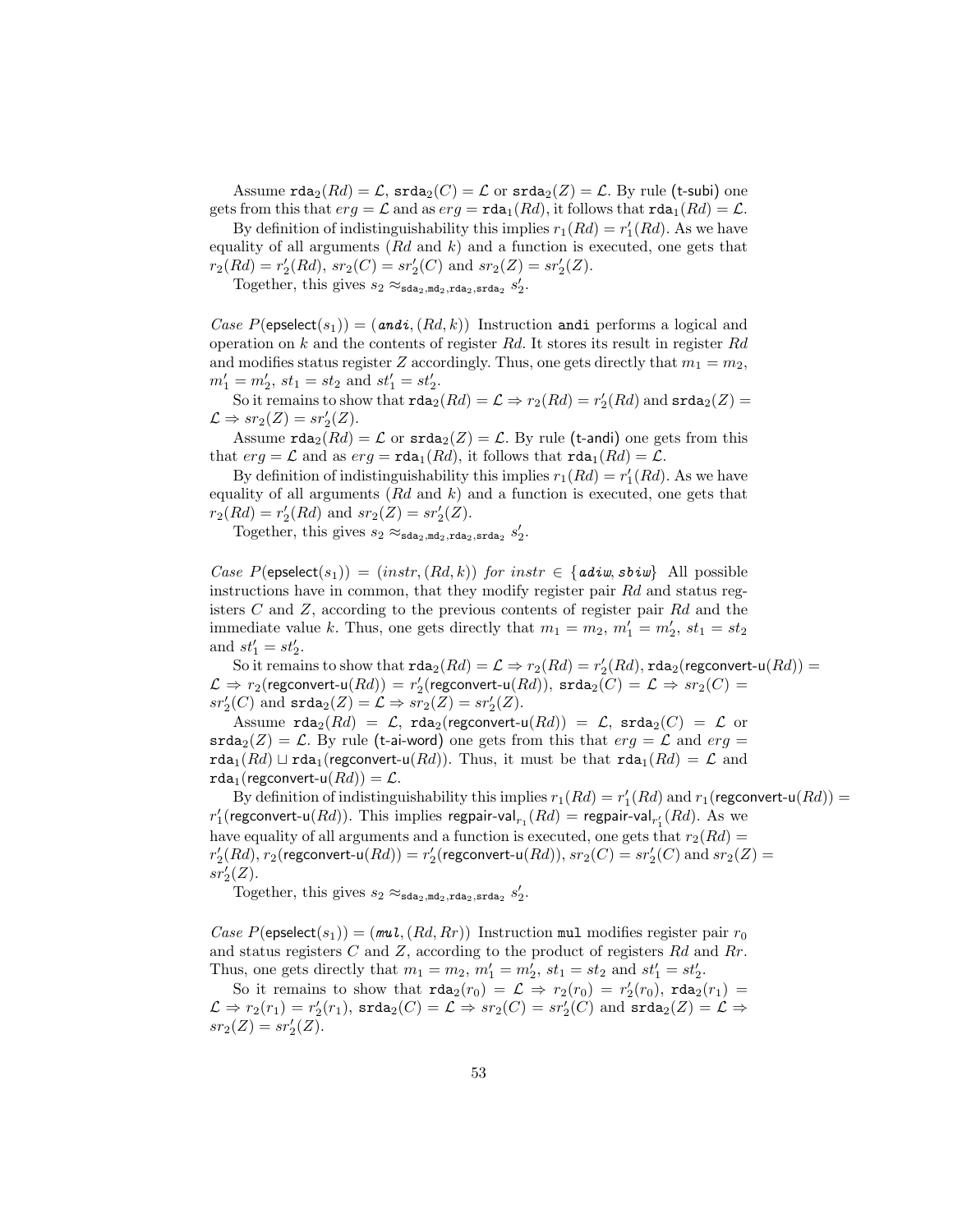Assume  $\text{rda}_2(r_0) = \mathcal{L}$ ,  $\text{rda}_2(r_1) = \mathcal{L}$ ,  $\text{srda}_2(C) = \mathcal{L}$  or  $\text{srda}_2(Z) = \mathcal{L}$ . By rule (t-mul) one gets from this that  $erg = \mathcal{L}$  and as  $erg = \text{rda}_1(Rd) \sqcup \text{rda}_1(Rr)$ , it follows that  $\text{rda}_1(Rd) = \mathcal{L}$  and  $\text{rda}_1(Rr) = \mathcal{L}$ .

By definition of indistinguishability this implies  $r_1(Rd) = r'_1(Rd)$  and  $r_1(Rr) =$  $r'_{1}(Rr)$ . As we have equality of all arguments and a function is executed, one gets that  $r_2(r_0) = r'_2(r_0)$ ,  $r_2(r_1) = r'_2(r_1)$ ,  $sr_2(C) = sr'_2(C)$  and  $sr_2(Z) = sr'_2(Z)$ .

Together, this gives  $s_2 \approx_{\text{sda}_2, \text{mda}_2, \text{rda}_2, \text{srda}_2} s_2'$ .

Case  $P(\mathsf{epselect}(s_1)) = (\mathbf{in}, (Rd, addr))$  for addr  $\in \{0x3d, 0x3e\}$ : According to the semantics of in with the given  $addr$ , the register  $Rd$  is set to the contents of  $\mathbf{sp}_l$  for  $addr = 0 \times 3d$  and to the contents of  $\mathbf{sp}_u$  for  $addr = 0 \times 3e$ . We show the case for  $addr = 0x3d$ . The other case is shown analogously, replacing  $sp<sub>l</sub>$  with  $\mathbf{sp}_u$ . So it is to show that  $\texttt{rda}_2(Rd) = \mathcal{L} \Rightarrow r_2(Rd) = r'_2(Rd)$ .

Assume  $\texttt{rda}_2(Rd) = \mathcal{L}$ . According to rule (t-in-sp-l) we get that  $\texttt{rda}_2(Rd) =$  $\texttt{rda}_1(\texttt{sp}_l) \sqcup se(\textsf{epselect}(s_1)).$  So  $\texttt{rda}_2(Rd) = \mathcal{L}$  can only be the case if  $\texttt{rda}_1(\texttt{sp}_l) =$  $\mathcal L$  as well. Thus, by Assumption [3,](#page-44-2) one gets that  $r_1(\mathbf{sp}_l) = r'_1(\mathbf{sp}_l)$ . As we have by the semantics of in that  $r_2(Rd) = r_1(\mathbf{sp}_l)$  and  $r'_2(Rd) = r'_1(\mathbf{sp}_l)$  we can conclude  $s_2 \approx_{\texttt{sda}_2, \texttt{md}_2, \texttt{rda}_2, \texttt{srda}_2} s_2'.$ 

Case  $P(\mathsf{epselect}(s_1)) = (\mathbf{in}, (Rd, 0x3f))$ : The instruction sets the content of the register Rd according to the current status registers  $C$  and  $Z$ . So it is to show that  $\texttt{rda}_2(Rd) = \mathcal{L} \Rightarrow r_2(Rd) = r'_2(Rd)$  to obtain indistinguishability.

Assume  $\texttt{rda}_2(Rd) = \mathcal{L}$ . According to rule (t-in-stat) we obtain that  $\texttt{rda}_2(Rd) =$  $\texttt{srda}_1(C) \sqcup \texttt{srda}_1(Z) \sqcup \text{se}(\texttt{epselect}(s_1)).$  This implies  $\texttt{srda}_1(C) = \mathcal{L}$  and  $\texttt{srda}_1(Z) =$ L. Together with Assumption [3](#page-44-2) one obtains  $sr_1(C) = sr'_1(C)$  and  $sr_1(Z) =$  $sr'_1(Z)$ . According to the semantics of in this gives  $r_2(Rd) = r'_2(Rd)$  what shows  $s_2 \approx_{\texttt{sda}_2, \texttt{m}{\tt d}_2, \texttt{r}{\tt da}_2, \texttt{s}{\tt r}{\tt d}_2} s'_2.$ 

Case  $P(\text{epselect}(s_1)) = (out, (addr, Rr))$  for addr  $\in \{0x3d, 0x3e\}$ : According to the semantics of out with the given  $addr$ ,  $sp_l$  is set to the contents of register  $Rr$  in the case of  $addr = 0x3d$  or  $sp_u$  is set to the contents of register  $Rr$  in the case of  $addr = 0x3e$ . We show the case for  $addr = 0x3d$ . The other case is shown analogously, replacing  $sp_l$  with  $sp_u$ . So it is to show that  $rda_2(sp_l)$  =  $\mathcal{L} \Rightarrow r_2(\mathbf{sp}_l) = r'_2(\mathbf{sp}_l).$ 

Assume  $\texttt{rda}_2(\texttt{sp}_l) = \mathcal{L}$ . According to rule (t-out-sp-I) we get that  $\texttt{rda}_2(\texttt{sp}_l) =$  $rda_1(Rr) \sqcup se(epselect(s_1))$ . Thus, it has to be that  $rda_1(Rr) = \mathcal{L}$ . By As-sumption [3](#page-44-2) it follows that  $r_1(Rr) = r'_1(Rr)$ . By the semantics of instruction out we get that  $r_1(\mathbf{sp}_l) = r_1(Rr)$  and  $r'_2(\mathbf{sp}_l) = r'_1(Rr)$ . Together, one obtains  $s_2 \approx_{\texttt{sda}_2,\texttt{md}_2,\texttt{rda}_2,\texttt{srda}_2} s_2^{\prime}.$ 

Case  $P(\mathsf{expected}(s_1)) = (\mathsf{out}, (\mathsf{0x3f}, Rr))$ : The instruction sets the content of status registers  $C$  and  $Z$  according to the contents of register  $Rr$ . So it is to show that  $\text{srda}_2(C) = \mathcal{L} \Rightarrow sr_2(C) = sr'_2(C)$  and  $\text{srda}_2(Z) = \mathcal{L} \Rightarrow sr_2(Z) = sr'_2(Z)$ to obtain indistinguishability.

According to (t-out-stat) we get that  $\text{stad}_2(C) = \text{stad}_2(Z)$ , so we can safely only assume either one of those to be  $\mathcal{L}$ .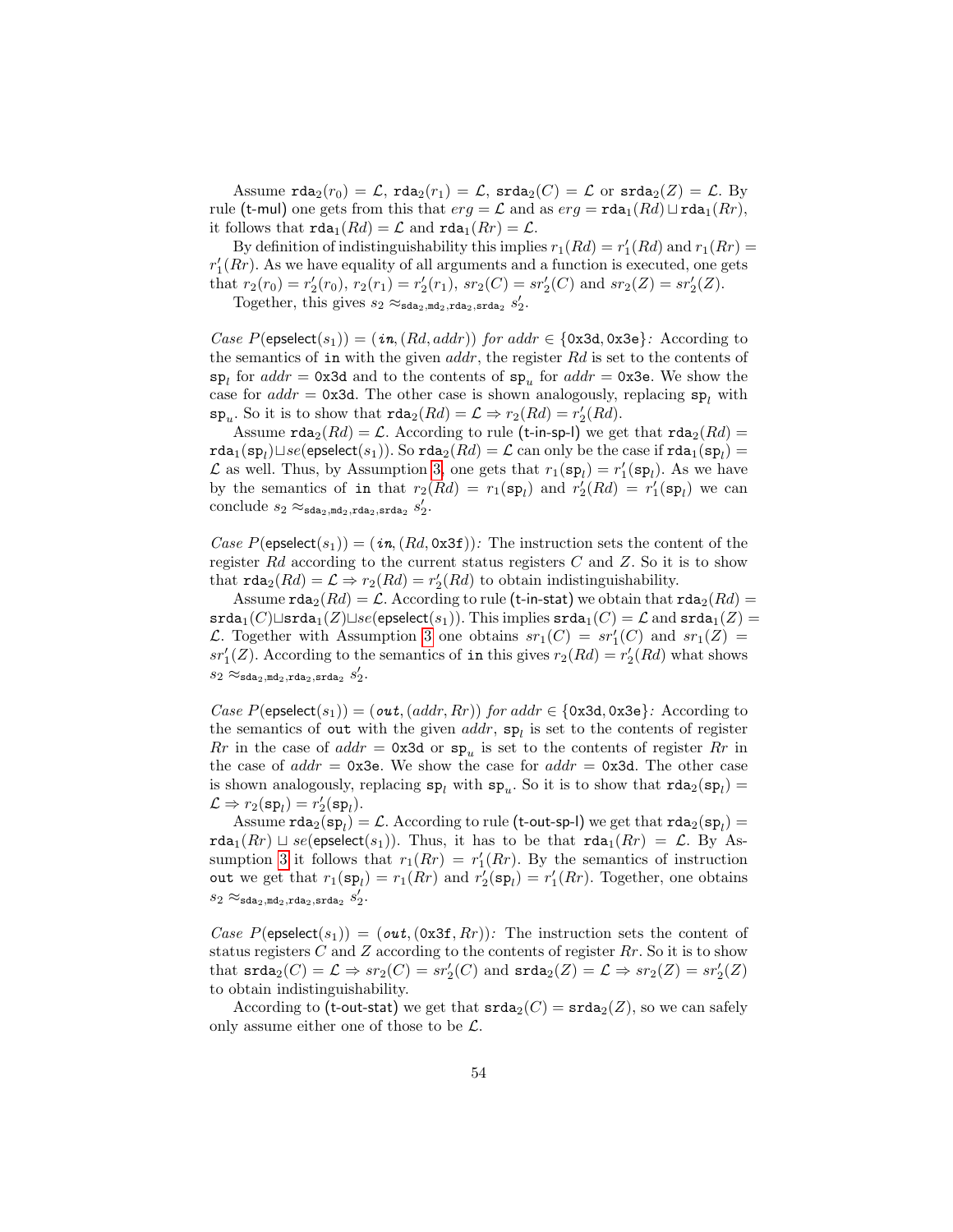Assume  $\text{stad}_2(C) = \mathcal{L}$ . According to (t-out-stat) we get that  $\text{stad}_2(C) =$  $\texttt{rda}_1(Rr) \sqcup se(\textsf{epselect}(s_1)).$  This implies  $\texttt{rda}_1(Rr) = \mathcal{L}$  and together with As-sumption [3](#page-44-2) we obtain  $r_1(Rr) = r'_1(Rr)$ . As  $sr_2$  and  $sr'_2$  do only depend on register Rr and the contents are equal in both cases, we can conclude that  $s_2 \approx_{\texttt{sda}_2,\texttt{md}_2,\texttt{rda}_2,\texttt{srda}_2} s_2'.$ 

Case  $P(\text{epselect}(s_1)) = (instr, (epa))$  for  $instr \in \{call, \text{ jump}, \text{recall}, \text{right}$ All control flow instructions have in common, that no data storages are modified. This directly gives  $s_2 \approx_{\text{sda}_2,\text{mda}_2,\text{srda}_2} s'_2$ . They do however modify the next execution point, so we show  $\mathsf{epselect}(s_2) = \mathsf{epselect}(s_2').$ 

Instructions jmp and rjmp have  $ep_2 = epa$  and  $ep'_2 = epa$  statically by the semantics of the instructions.

As we have by Assumption [1](#page-44-0) that  $ep_1 = ep'_1$  we can conclude that also  $ep_2 = ep'_2$  in the case of call and rcall, as both execution points are extended by the semantics of the instructions in the same way.

Case  $P(\text{epselect}(s_1)) = (ret,())$ : The ret instruction does not modify any data storages, giving  $s_2 \approx_{\text{sda}_2, \text{mda}_2, \text{stda}_2} s'_2$  directly. It does however modify the next execution point, so we show  $\mathsf{epselect}(s_2) = \mathsf{epselect}(s_2').$ 

As we have by Assumption [1](#page-44-0) that  $ep_1 = ep'_1$  we can conclude that also  $ep_2 = ep'_2$ , as the same comparison and computation is performed on both of them.

# C.4 Locally Respect

<span id="page-54-0"></span>**Lemma 5 (Locally Respect).** Let  $P \in \text{PROG}$  be a program. For all states  $s_1, s_2$  ∈ STATE, clock cycles  $c \in \mathbb{N}$ , domain assignments sda<sub>1</sub>, md<sub>1</sub>, rda<sub>1</sub>, srda<sub>1</sub>, sda<sub>2</sub>,  $md_2, rad_2, srda_2$  and security environments se, if

1. se(epselect(s<sub>1</sub>)) =  $\mathcal{H}$ 2.  $s_1 \xrightarrow{c} s_2$ 3.  $P_1$ ..., epselect( $s_1$ ) : (sda<sub>1</sub>, md<sub>1</sub>, rda<sub>1</sub>, srda<sub>1</sub>)  $\vdash$  (sda<sub>2</sub>, md<sub>2</sub>, rda<sub>2</sub>, srda<sub>2</sub>)  $4.$  sda $_1$  ∈  $\{H\}^*$ 

 $then s_1 \approx_{\texttt{sda}_2, \texttt{mda}_2, \texttt{srda}_2} s_2$ ,  $\texttt{sda}_1 \sqsubseteq s$   $\texttt{sda}_2$ ,  $\texttt{md}_1 \sqsubseteq \texttt{md}_2$ ,  $\texttt{rda}_1 \sqsubseteq \texttt{rda}_2$  and  $\mathsf{srda}_1 \sqsubseteq \mathsf{srda}_2.$ 

*Proof (Lemma [5](#page-54-0) – Locally Respect).* Let  $P \in \text{PROG}$  be a program. Let  $s_1, s_2 \in$ STATE be states,  $c \in \mathbb{N}$  be a clock cycle,  $\texttt{sda}_1, \texttt{mda}_1, \texttt{rda}_1, \texttt{sda}_2, \texttt{mda}_2, \texttt{rda}_2$ ,  $\text{srda}_2$  be domain assignments and se be a security environment, such that

<span id="page-54-2"></span><span id="page-54-1"></span>1.  $se(\text{epselect}(s_1)) = \mathcal{H}$ 2.  $s_1 \xrightarrow{c} s_2$ 3.  $P, \cdots$ , epselect $(s_1)$ :  $(\texttt{sda}_1, \texttt{md}_1, \texttt{rda}_1, \texttt{srda}_1) \vdash (\texttt{sda}_2, \texttt{md}_2, \texttt{rda}_2, \texttt{srda}_2)$ 4. sda<sub>1</sub> ∈  $\{H\}^*$ 

 $\Box$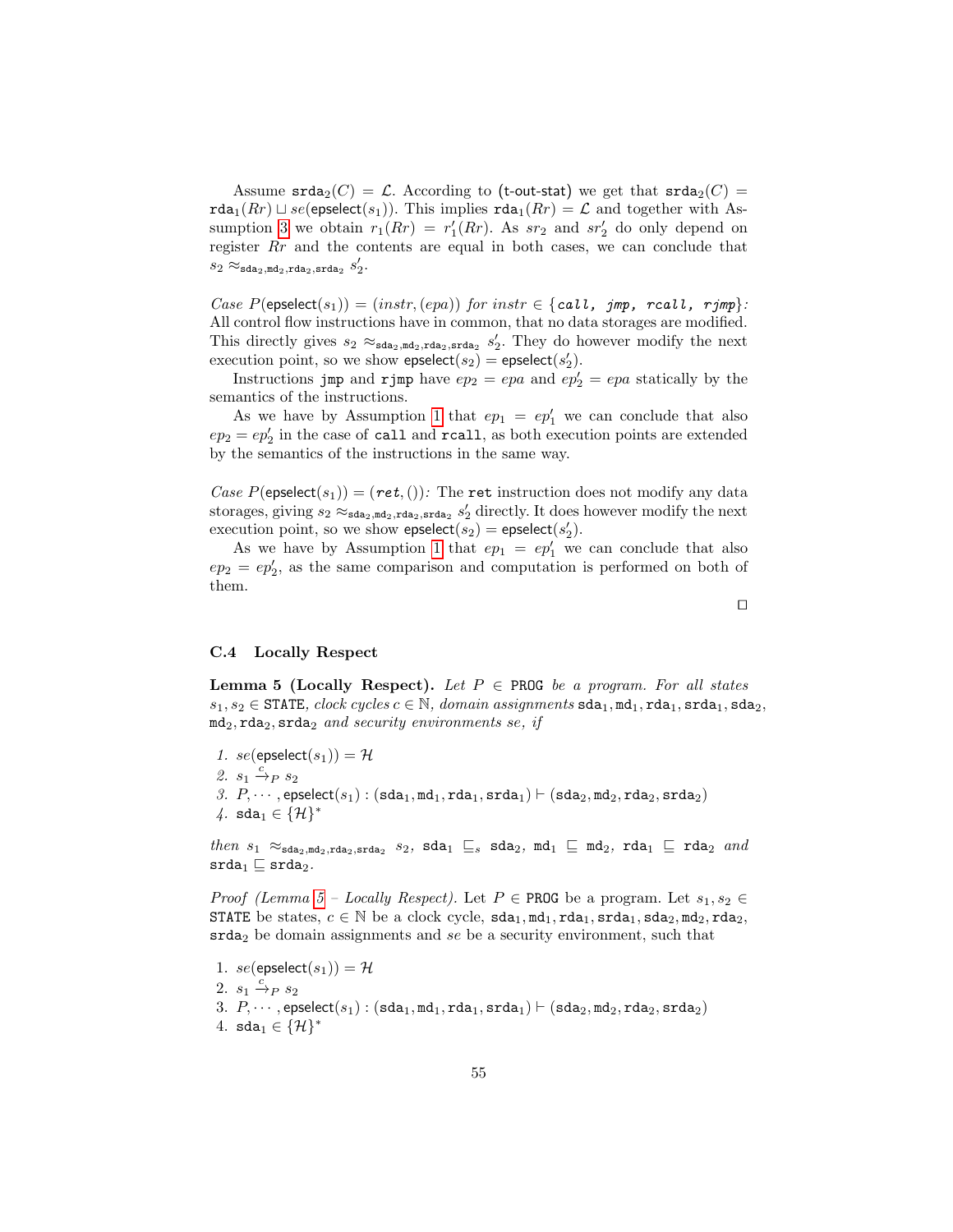It is now to show that  $s_1 \approx_{\texttt{sda}_2,\texttt{mda}_2,\texttt{srda}_2} s_2, \texttt{sda}_1 \sqsubseteq_s \texttt{sda}_2, \texttt{md}_1 \sqsubseteq \texttt{md}_2, \texttt{rda}_1 \sqsubseteq$ rda<sub>2</sub> and  $\text{srda}_1 \sqsubseteq \text{srda}_2$ .

This case is proven by a case distinction over the possibly executed instruction  $P(\text{epselect}(s_1))$ . For this, let  $s_1 = (sr_1, m_1, r_1, st_1, ep_1)$  and  $s_2 =$  $(sr_2, m_2, r_2, st_2, ep_2).$ 

Case  $P(\mathsf{epselect}(s_1)) = (\mathit{push}, (Rr))$  The push instruction adds the contents of register  $Rr$  to the stack and decrements the stack pointer by one. Thus, the stack as well as the current register domain assignment is modified. From the typing rules one obtains that  $spa = se(\text{epselect}(s_1)) \sqcup \ldots$  and by Assumption [1,](#page-54-1)  $spa = H$ . Furthermore, the domain assignments are updated as follows:  $\texttt{sda}_2 = spa$ :  $\texttt{sda}_1$ ,  $\texttt{rda}_2 = \texttt{rda}_1[\texttt{sp}_l \mapsto \textit{spa}][\texttt{sp}_u \mapsto \textit{spa}]$ . As  $\textit{spa} = \mathcal{H}$ , all modified register's security domains are H after typing, such that  $r_1 \approx_{\text{rda}_2} r_2$  holds. As  $\text{sda}_1 \in \{\mathcal{H}\}^*$  by Assumption [4](#page-54-2) and another  $H$  element is added to the stack domain assignment, one obtains  $st_1 \simeq_{\text{sda}_2} st_2$  by the definition of stack indistinguishability.

Case  $P(\mathsf{epselect}(s_1)) = (p \circ p, (Rd))$  The pop instruction removes the topmost element from the stack and stores it in register Rd. Additionally the stack pointer is incremented by one. Thus, the stack as well as the current register domain assignment is modified. From the typing rules one obtains that  $spa = se(\text{epselect}(s_1)) \sqcup \ldots$  and by Assumption [1,](#page-54-1)  $spa = H$ . Furthermore, the domain assignments of the stack pointer is updated by  $\texttt{sda}'_2 = spa :: \texttt{sda}_1$ ,  $\texttt{rda}_2 = \texttt{rda}_1[\texttt{sp}_l \mapsto \textit{spa}][\texttt{sp}_u \mapsto \textit{spa}].$  The register where the content is stored is updated by  $\texttt{sda}_2 = \texttt{sda}'_2[Rd \mapsto se(\textsf{epselect}(s_1)) \sqcup \ldots]$  and is by Assumption [1](#page-54-1) set to  $H$ . Thus, all modified register's security domains are  $H$  after typing, such that  $r_1 \approx_{\text{rda}_2} r_2$  holds. As  $\text{sda}_1 \in \{\mathcal{H}\}^*$  by Assumption [4](#page-54-2) and a  $\mathcal{H}$  element is removed from the stack domain assignment, one obtains  $st_1 \simeq_{\text{sda}_2} st_2$  by the definition of stack indistinguishability.

Case  $P(\mathsf{epselect}(s_1)) = (instr, (epa))$  for  $instr \in \{breg, brne, brcc, brcs\}$  and  $P(\text{epselect}(s_1)) = (cps, (Rd, Rr))$  All those instructions have in common that no data storage is modified. That is, their small-step rules give  $sr_1 = sr_2, m_1 =$  $m_2, r_1 = r_2$  and  $st_1 = st_2$ . This directly gives  $s_1 \approx_{\text{sda}_2, \text{mda}_2, \text{stda}_2, \text{stda}_2} s_2$ . As a consequence, their typing rules have  $sda_1 = sda_2$ ,  $md_1 = md_2$ ,  $rda_1 = rda_2$  and  $\texttt{srda}_1 = \texttt{srda}_2$ . This directly gives  $\texttt{sda}_1 \sqsubseteq_s \texttt{sda}_2$ ,  $\texttt{md}_1 \sqsubseteq \texttt{md}_2$ ,  $\texttt{rda}_1 \sqsubseteq \texttt{rda}_2$  and  $\mathsf{srda}_1 \sqsubseteq \mathsf{srda}_2.$ 

Case  $P(\mathsf{epselect}(s_1)) = (instr, (Rd, Rr, a))$  for instr $\in \{ \mathit{ld}, \mathit{ldd} \}$  Instructions 1d and 1dd load values from memory into register  $Rd$ . Depending on  $a$ , they also increment or decrement the pointer register pair Rr. So another case distinction over values of a is required:

 $a = #$  or instr = ldd: In this case, register pair Rr is left unmodified. From the typing rules one gets that  $\texttt{rda}_2 = \texttt{rda}_1[Rd \mapsto (se(\texttt{epselect}(s_1))\sqcup \ldots)]$  while all other domain assignments are left unmodified. As Rd is the only modified register by the small-step rules and one has that  $se(\text{epselect}(s_1)) = \mathcal{H}$  by Assumption [1,](#page-54-1)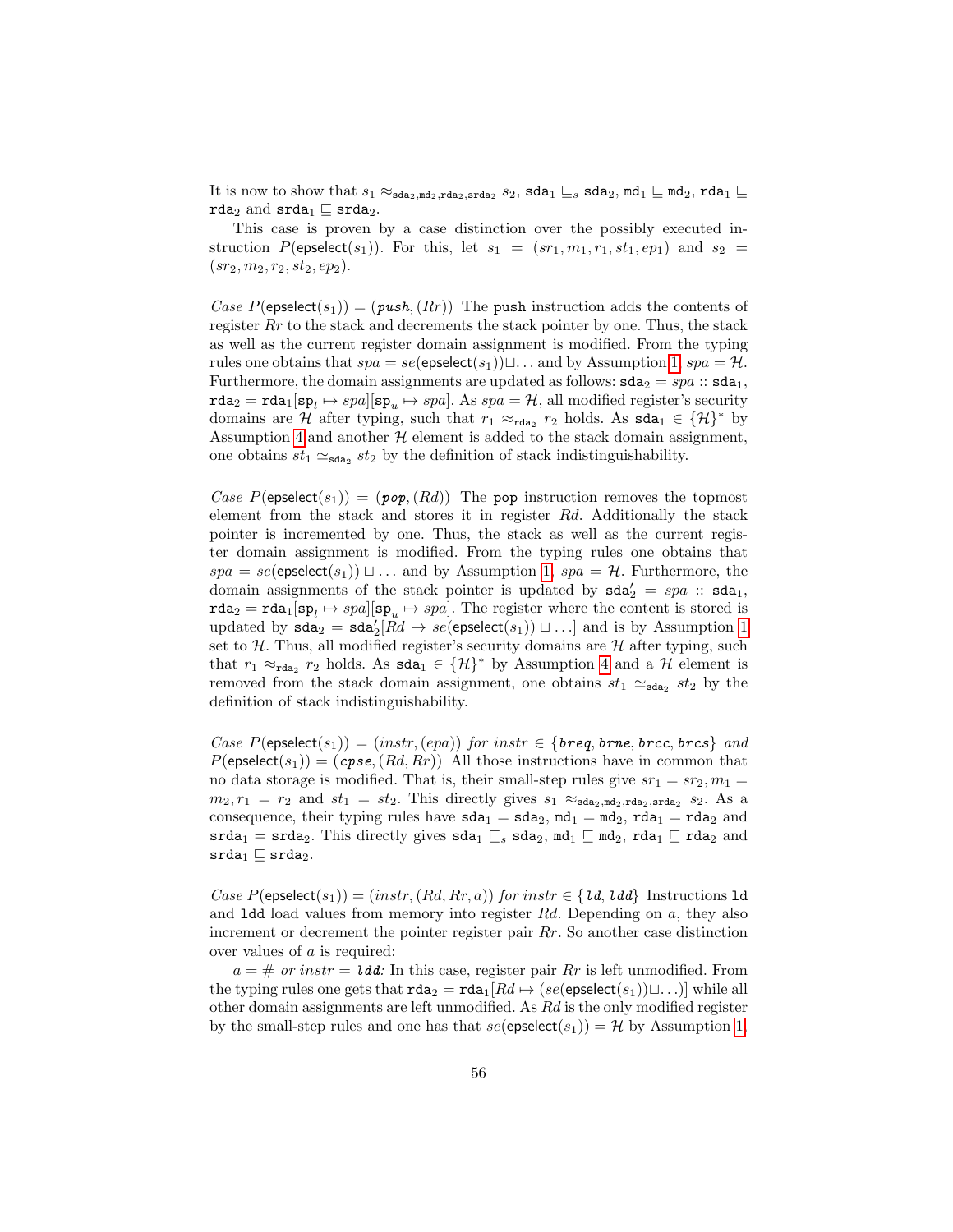one gets  $s_1 \approx_{\texttt{sda}_2,\texttt{mda}_2,\texttt{srda}_2} s_2$  and  $\texttt{sda}_1 \sqsubseteq_s \texttt{sda}_2, \texttt{md}_1 \sqsubseteq \texttt{md}_2, \texttt{rda}_1 \sqsubseteq \texttt{rda}_2$  and  $\texttt{srda}_1 \subseteq \texttt{srda}_2$  in this case.

 $a \in \{+, -\}$ : In this case, register Rd and register pair Rr are modified by the small-step rules. Likewise, one gets that in the typing rules that  $\text{rda}_2$  =  $\texttt{rda}_1[Rd \mapsto sd][\text{regconvert-1}(Rr) \mapsto sd][\text{regconvert-u}(Rr) \mapsto sd]$  where  $sd =$  $se(\text{epselect}(s_1)) \sqcup \ldots$  All other domain assignments are left unmodified. By As-sumption [1](#page-54-1) one gets that  $se(\text{epselect}(s_1)) = \mathcal{H}$  and as such, the security domain of Rd and both registers of the register pair Rr are set to  $\mathcal{H}$ . Thus, one can conclude that  $s_1 \approx_{\texttt{sda}_2,\texttt{mda}_2,\texttt{srda}_2} s_2$  and  $\texttt{sda}_1 \sqsubseteq_s \texttt{sda}_2, \texttt{md}_1 \sqsubseteq \texttt{md}_2, \texttt{rda}_1 \sqsubseteq \texttt{rda}_2$ and  $\texttt{srda}_1 \sqsubseteq \texttt{srda}_2$ .

Case  $P(\text{epselect}(s_1)) = (instr, (Rd, Rr, a))$  for instr  $\in \{st, std\}$  Instructions st and std load values from register  $Rr$  into the memory pointed to by register Rd. Depending on a, they also increment or decrement the pointer register Rd. So another case distinction over values of a is required:

 $a = #$  or instr = std: In this case, only the memory is modified. From the typing rules one gets that  $m \cdot d_2 = \text{se}(\text{epselect}(s_1)) \sqcup \dots$  while all other domain assignments are left unmodified. As only the memory is modified by the smallstep rules and one has that  $se($ epselect $(s_1)$ ) = H by Assumption [1,](#page-54-1) one gets  $s_1 \approx_{\texttt{sda}_2,\texttt{md}_2,\texttt{srda}_2} s_2 \text{ and } \texttt{sda}_1 \sqsubseteq_s \texttt{sda}_2, \texttt{md}_1 \sqsubseteq \texttt{md}_2, \texttt{rda}_1 \sqsubseteq \texttt{rda}_2 \text{ and } \texttt{srda}_1 \sqsubseteq$  $srda<sub>2</sub>$  in this case.

 $a \in \{+, -\}$ : In this case, the pointer register pair Rd and the memory are modified by the small-step rules. Likewise, one gets that in the typing rules that  $\texttt{rda}_2 = \texttt{rda}_1[\text{regconvert-1}(Rd) \mapsto sd][\text{regconvert-u}(Rd) \mapsto sd]$  and  $\texttt{md}_2 = sd$  where  $sd = se$ (epselect(s<sub>1</sub>)) $\sqcup \ldots$  All other domain assignments are left unmodified. By Assumption [1](#page-54-1) one gets that  $se(\text{epselect}(s_1)) = \mathcal{H}$  and as such memory security domain as well as both pointer registers are set to  $H$ . Thus, one can conclude that  $s_1 \approx_{\texttt{sda}_2,\texttt{mda}_2,\texttt{srda}_2} s_2$  and  $\texttt{sda}_1 \sqsubseteq_s \texttt{sda}_2, \texttt{md}_1 \sqsubseteq \texttt{md}_2, \texttt{rda}_1 \sqsubseteq \texttt{rda}_2$  and  $\mathsf{srda}_1 \sqsubseteq \mathsf{srda}_2.$ 

Case  $P(\text{epselect}(s_1)) = (adc, (Rd, Rr))$  Instruction adc modifies register Rd and status registers C and Z, according to contents of registers  $Rd$ ,  $Rr$  and the carry flag C. As we have in the typing rules that  $\text{rda}_2 = \text{rda}_1[Rd \mapsto erg]$ ,  $\text{srda}_2 =$  $\texttt{srda}_1[Z \mapsto erg][C \mapsto erg]$  and  $erg = se(\texttt{epselect}(s_1)) \sqcup \ldots$  and  $se(\texttt{epselect}(s_1)) =$ H by Assumption [1,](#page-54-1) it follows directly that  $s_1 \approx_{\text{sda}_2,\text{mda}_2,\text{stda}_2,\text{stda}_2} s_2$  as all modified data containers are H after modification. As  $m d_1 = m d_2$ ,  $s d a_1 = s d a_2$ and security domains in  $\texttt{rda}_2$  and  $\texttt{srda}_2$  have only been set to  $\mathcal{H}$ , one gets sda<sub>1</sub>  $\sqsubseteq$ <sub>s</sub> sda<sub>2</sub>, md<sub>1</sub>  $\sqsubseteq$  md<sub>2</sub>, rda<sub>1</sub>  $\sqsubseteq$  rda<sub>2</sub> and srda<sub>1</sub>  $\sqsubseteq$  srda<sub>2</sub>.

Case  $P(\mathsf{epselect}(s_1)) = (sbc, (Rd, Rr))$  Instruction sbc modifies register Rd and status registers  $C$  and  $Z$ , according to contents of registers  $Rd$ ,  $Rr$  and the carry flag C. Status register Z also depends on the previous value of Z. As we have in the typing rules that  $\text{rda}_2 = \text{rda}_1[Rd \mapsto erg]$ ,  $\text{srda}_2 = \text{srda}_1[Z \mapsto erg][C \mapsto$ erg] and  $erg = se(epselect(s_1)) \sqcup ...$  and  $se(epselect(s_1)) = H$  by Assumption [1,](#page-54-1) it follows directly that  $s_1 \approx_{\text{sda}_2,\text{md}_2,\text{crda}_2} s_2$  as all modified data containers are H after modification. As  $md_1 = md_2$ ,  $sda_1 = sda_2$  and security domains in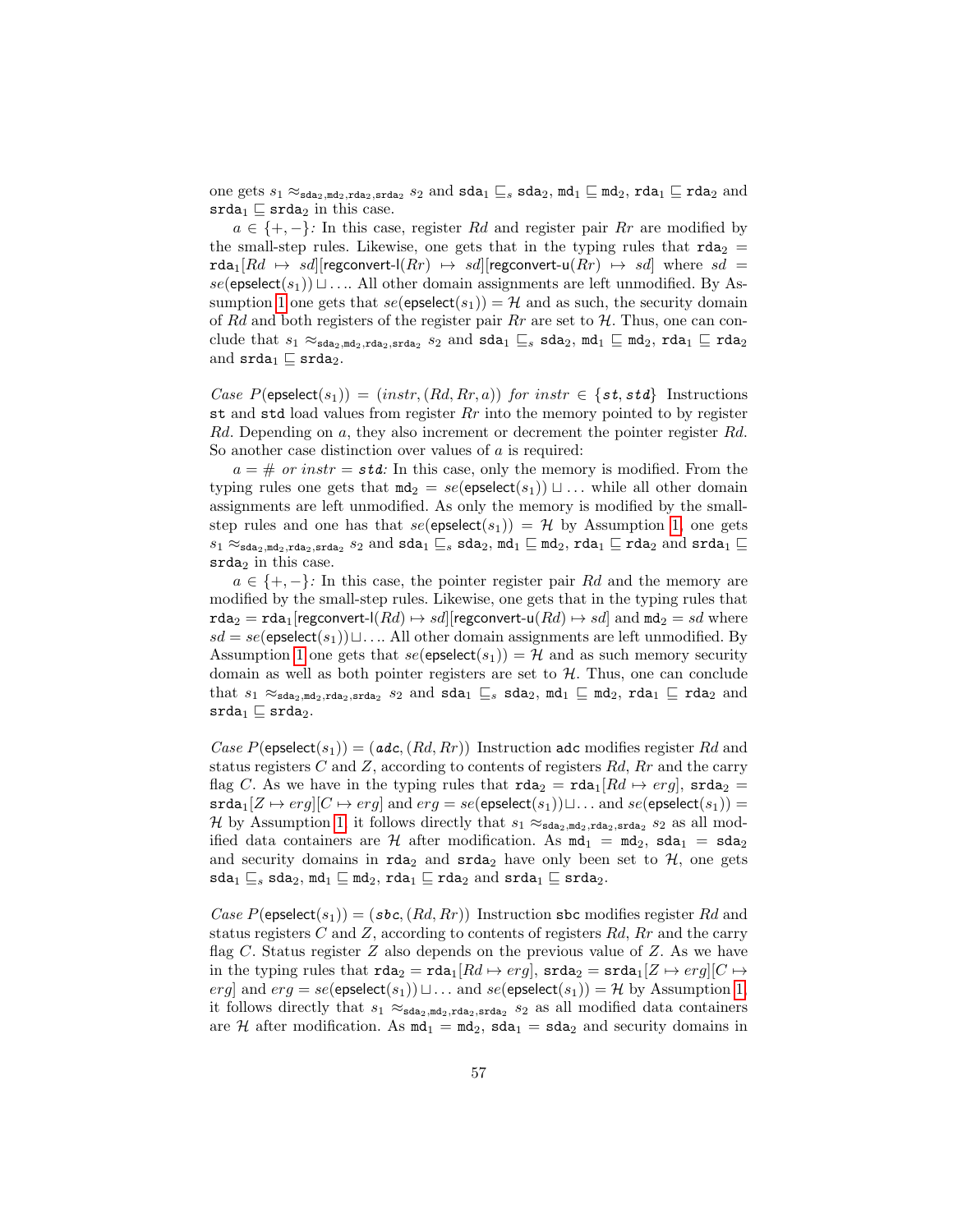rda<sub>2</sub> and srda<sub>2</sub> have only been set to H, one gets sda<sub>1</sub>  $\sqsubseteq$  sda<sub>2</sub>, md<sub>1</sub>  $\sqsubseteq$  md<sub>2</sub>, rda<sub>1</sub>  $\sqsubseteq$  rda<sub>2</sub> and srda<sub>1</sub>  $\sqsubseteq$  srda<sub>2</sub>.

Case  $P(\mathsf{epselect}(s_1)) = (sbci, (Rd, k))$  Instruction sbci modifies register Rd and status registers  $C$  and  $Z$ , according to contents of register  $Rd$ , the given immediate  $k$  and the carry flag  $C$ . Status register  $Z$  also depends on the previous value of Z. As we have in the typing rules that  $\text{rda}_2 = \text{rda}_1[Rd \mapsto erg]$ ,  $\text{srda}_2 =$  $\texttt{srda}_1[Z \mapsto erg][C \mapsto erg]$  and  $erg = se(\texttt{epselect}(s_1)) \sqcup \ldots$  and  $se(\texttt{epselect}(s_1)) =$ H by Assumption [1,](#page-54-1) it follows directly that  $s_1 \approx_{\text{sda}_2,\text{mda}_2,\text{stda}_2,\text{stda}_2} s_2$  as all modified data containers are H after modification. As  $md_1 = md_2$ ,  $sda_1 = sda_2$ and security domains in  $\texttt{rda}_2$  and  $\texttt{srda}_2$  have only been set to  $H$ , one gets  $\texttt{sda}_1 \sqsubseteq_s \texttt{sda}_2, \texttt{md}_1 \sqsubseteq \texttt{md}_2, \texttt{rda}_1 \sqsubseteq \texttt{rda}_2 \texttt{and srda}_1 \sqsubseteq \texttt{srda}_2.$ 

Case  $P(\mathsf{epselect}(s_1)) = (instr, (Rd, Rr))$  for  $instr \in \{add, sub\}$  Both possible instructions have in common, that they modify register  $Rd$  and status registers  $C$  and  $Z$ , according to contents of registers  $Rd$  and  $Rr$ . As we have in the typing rules that  $\text{rda}_2 = \text{rda}_1[Rd \mapsto erg]$ ,  $\text{srda}_2 = \text{srda}_1[Z \mapsto erg][C \mapsto erg]$  and  $erg = se$ (epselect(s<sub>1</sub>)) $\sqcup \ldots$  and se(epselect(s<sub>1</sub>)) = H by Assumption [1,](#page-54-1) it follows directly that  $s_1 \approx_{\text{sda}_2,\text{md}_2,\text{std}_2,\text{std}_2} s_2$  as all modified data containers are  $\mathcal H$  after modification. As  $md_1 = md_2$ ,  $sda_1 = sda_2$  and security domains in  $rda_2$  and srda<sub>2</sub> have only been set to H, one gets sda<sub>1</sub>  $\sqsubseteq$ <sub>s</sub> sda<sub>2</sub>, md<sub>1</sub>  $\sqsubseteq$  md<sub>2</sub>, rda<sub>1</sub>  $\sqsubseteq$  rda<sub>2</sub> and  $\texttt{srda}_1 \sqsubseteq \texttt{srda}_2$ .

Case  $P(\mathsf{epselect}(s_1)) = (instr, (Rd, Rr))$  for instr  $\in \{and, or\}$  Both possible instructions have in common, that they modify register  $Rd$  and status register  $Z$ , according to contents of registers Rd and Rr. As we have in the typing rules that  $\text{rda}_2 = \text{rda}_1[Rd \mapsto erg], \text{ srda}_2 = \text{srda}_1[Z \mapsto erg]$  and  $erg =$  $se(\text{epselect}(s_1)) \sqcup ...$  and  $se(\text{epselect}(s_1)) = H$  by Assumption [1,](#page-54-1) it follows directly that  $s_1 \approx_{\text{sda}_2,\text{md}_2,\text{stda}_2,\text{stda}_2} s_2$  as all modified data containers are  $\mathcal H$  after modification. As  $md_1 = md_2$ ,  $sda_1 = sda_2$  and security domains in rda<sub>2</sub> and srda<sub>2</sub> have only been set to H, one gets sda<sub>1</sub>  $\sqsubseteq$ <sub>s</sub> sda<sub>2</sub>, md<sub>1</sub>  $\sqsubseteq$  md<sub>2</sub>, rda<sub>1</sub>  $\sqsubseteq$  rda<sub>2</sub> and  $\texttt{srda}_1 \sqsubseteq \texttt{srda}_2$ .

Case  $P(\mathsf{epselect}(s_1)) = (instr, (Rd, k))$  for  $instr \in \{dec, inc\}$  Both possible instructions have in common, that they modify register  $Rd$  and status register  $Z$ , according to contents of registers Rd. As we have in the typing rules that  $\text{rda}_2 =$  $\texttt{rda}_1[Rd \mapsto se(\textsf{epselect}(s_1)) \sqcup \ldots], \texttt{srda}_2 = \texttt{srda}_1[Z \mapsto se(\textsf{epselect}(s_1)) \sqcup \ldots]$  and  $se(\text{epselect}(s_1)) = \mathcal{H}$  by Assumption [1,](#page-54-1) it follows directly that  $s_1 \approx_{\text{sda}_2,\text{mda}_2,\text{srda}_2}$  $s_2$  as all modified data containers are  $H$  after modification. As  $m d_1 = m d_2$ ,  $sda_1 = sda_2$  and security domains in rda<sub>2</sub> and  $srda_2$  have only been set to  $\mathcal{H}$ , one gets sda<sub>1</sub>  $\sqsubseteq$ <sub>s</sub> sda<sub>2</sub>, md<sub>1</sub>  $\sqsubseteq$  md<sub>2</sub>, rda<sub>1</sub>  $\sqsubseteq$  rda<sub>2</sub> and srda<sub>1</sub>  $\sqsubseteq$  srda<sub>2</sub>.

Case  $P(\text{epselect}(s_1)) = (instr, (Rd, k))$  for instr  $\in \{ \text{lsr}, \text{neg}, \text{ror} \}$  All possible instructions have in common, that they modify register  $Rd$  and status registers  $C$ and  $Z$ , according to contents of registers  $Rd$ . As we have in the typing rules that  $\texttt{rda}_2 = \texttt{rda}_1[Rd \mapsto se(\textsf{epselect}(s_1)) \sqcup \ldots], \, \texttt{srda}_2 = \texttt{srda}_1[C \mapsto se(\textsf{epselect}(s_1)) \sqcup$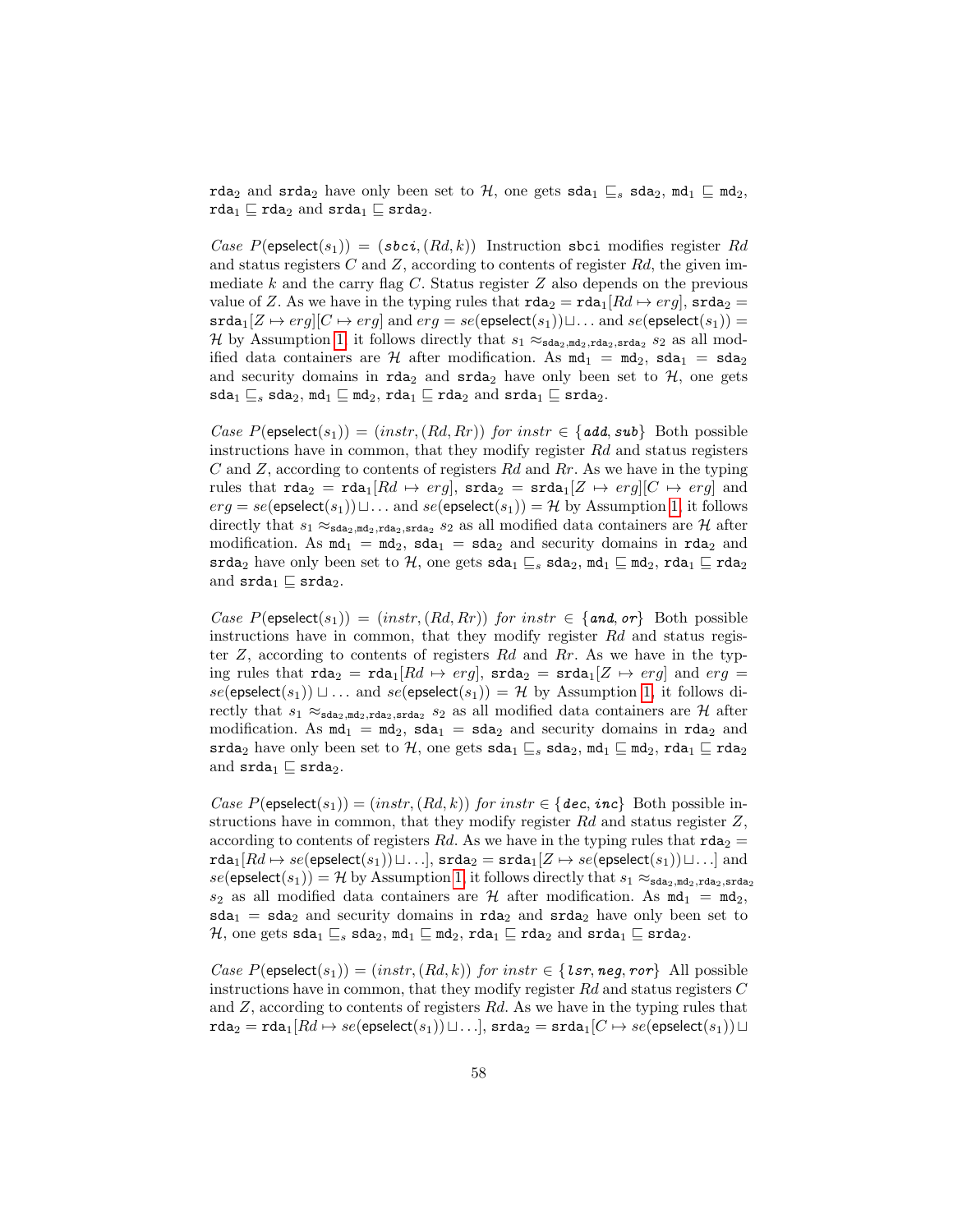$\dots || Z \mapsto se(\text{epselect}(s_1)) \sqcup \dots ]$  and  $se(\text{epselect}(s_1)) = H$  by Assumption [1,](#page-54-1) it follows directly that  $s_1 \approx_{\text{sda}_2, \text{md}_2, \text{stda}_2, \text{stda}_2} s_2$  as all modified data containers are H after modification. As  $m d_1 = m d_2$ ,  $s d a_1 = s d a_2$  and security domains in rda<sub>2</sub> and srda<sub>2</sub> have only been set to H, one gets sda<sub>1</sub>  $\sqsubseteq$ <sub>s</sub> sda<sub>2</sub>, md<sub>1</sub>  $\sqsubseteq$  md<sub>2</sub>, rda<sub>1</sub>  $\sqsubseteq$  rda<sub>2</sub> and srda<sub>1</sub>  $\sqsubseteq$  srda<sub>2</sub>.

Case  $P(\text{epselect}(s_1)) = (\text{eor}, (Rd, Rr))$  Instruction eor modifies register Rd and status register Z, according to contents of registers Rd and Rr. As we have in the typing rules that  $\text{rda}_2 = \text{rda}_1[Rd \mapsto erg]$ ,  $\text{srda}_2 = \text{srda}_1[Z \mapsto erg]$  and  $erg = se$ (epselect(s<sub>1</sub>)) $\sqcup \ldots$  and se(epselect(s<sub>1</sub>)) = H by Assumption [1,](#page-54-1) it follows directly that  $s_1 \approx_{\text{sda}_2, \text{mda}_2, \text{stda}_2} s_2$  as all modified data containers are  $\mathcal{H}$  after modification. As  $md_1 = md_2$ ,  $sda_1 = sda_2$  and security domains in  $rda_2$  and srda<sub>2</sub> have only been set to H, one gets sda<sub>1</sub>  $\sqsubseteq$ <sub>s</sub> sda<sub>2</sub>, md<sub>1</sub>  $\sqsubseteq$  md<sub>2</sub>, rda<sub>1</sub>  $\sqsubseteq$  rda<sub>2</sub> and  $\texttt{srda}_1 \sqsubseteq \texttt{srda}_2$ .

Case  $P(\text{epselect}(s_1)) = (ldi, (Rd, k))$  Instruction **1di** modifies register Rd according to value k. As we have in the typing rules that  $\text{rda}_2 = \text{rda}_1[Rd \mapsto$ se(epselect(s<sub>1</sub>))] and se(epselect(s<sub>1</sub>)) = H by Assumption [1,](#page-54-1) it follows directly that  $s_1 \approx_{\text{sda}_2,\text{md}_2,\text{rda}_2,\text{srda}_2} s_2$  as all modified data containers are  $\mathcal H$  after modification. As  $md_1 = md_2$ ,  $sda_1 = sda_2$ ,  $srda_1 = srda_2$  and security domains in rda<sub>2</sub> have only been set to H, one gets sda<sub>1</sub>  $\sqsubseteq_s$  sda<sub>2</sub>, md<sub>1</sub>  $\sqsubseteq$  md<sub>2</sub>, rda<sub>1</sub>  $\sqsubseteq$  rda<sub>2</sub> and  $\texttt{srda}_1 \sqsubseteq \texttt{srda}_2$ .

Case  $P(\text{epselect}(s_1)) = (cp, (Rd, Rr))$  Instruction cp modifies status registers C and  $Z$ , according to contents of registers  $Rd$  and  $Rr$ . As we have in the typing rules that  $\texttt{srda}_2 = \texttt{srda}_1[C \mapsto erg][Z \mapsto erg]$  and  $erg = se(\texttt{epselect}(s_1)) \sqcup \dots$  and  $se(\text{epselect}(s_1)) = \mathcal{H}$  by Assumption [1,](#page-54-1) it follows directly that  $s_1 \approx_{\text{sda}_2,\text{mda}_2,\text{srda}_2}$  $s_2$  as all modified data containers are H after modification. As  $\text{rda}_1 = \text{rda}_2$ ,  $m\ddot{d}_1 = m\ddot{d}_2$ , sda<sub>1</sub> = sda<sub>2</sub> and security domains in rda<sub>2</sub> and srda<sub>2</sub> have only been set to H, one gets sda<sub>1</sub>  $\sqsubseteq$ <sub>s</sub> sda<sub>2</sub>, md<sub>1</sub>  $\sqsubseteq$  md<sub>2</sub>, rda<sub>1</sub>  $\sqsubseteq$  rda<sub>2</sub> and srda<sub>1</sub>  $\sqsubseteq$  srda<sub>2</sub>.

Case  $P(\text{epselect}(s_1)) = (cpc, (Rd, Rr))$  Instruction cpc modifies status registers C and Z, according to contents of registers Rd and Rr and status register C. As we have in the typing rules that  $\texttt{srda}_2 = \texttt{srda}_1[C \mapsto erg][Z \mapsto erg]$  and  $erg = se$ (epselect(s<sub>1</sub>)) $\sqcup \ldots$  and se(epselect(s<sub>1</sub>)) = H by Assumption [1,](#page-54-1) it follows directly that  $s_1 \approx_{\text{sda}_2,\text{md}_2,\text{std}_2,\text{std}_2} s_2$  as all modified data containers are  $\mathcal H$  after modification. As  $\text{rda}_1 = \text{rda}_2$ ,  $\text{md}_1 = \text{md}_2$ ,  $\text{sda}_1 = \text{sda}_2$  and security domains in rda<sub>2</sub> and srda<sub>2</sub> have only been set to H, one gets sda<sub>1</sub>  $\sqsubseteq$ <sub>s</sub> sda<sub>2</sub>, md<sub>1</sub>  $\sqsubseteq$  md<sub>2</sub>, rda<sub>1</sub>  $\sqsubseteq$  rda<sub>2</sub> and srda<sub>1</sub>  $\sqsubseteq$  srda<sub>2</sub>.

Case  $P(\mathsf{epselect}(s_1)) = (c\mathit{pi}, (Rd, k))$  Instruction  $c\mathit{pi}$  modifies status registers C and Z, according to contents of registers Rd and the given immediate value k. As we have in the typing rules that  $\texttt{srda}_2 = \texttt{srda}_1[C \mapsto erg][Z \mapsto erg]$  and  $erg = se(\text{epselect}(s_1))\sqcup \ldots$  and  $se(\text{epselect}(s_1)) = H$  by Assumption [1,](#page-54-1) it follows directly that  $s_1 \approx_{\text{sda}_2, \text{mda}_2, \text{stda}_2} s_2$  as all modified data containers are  $\mathcal{H}$  after modification. As  $\text{rda}_1 = \text{rda}_2$ ,  $\text{md}_1 = \text{md}_2$ ,  $\text{sda}_1 = \text{sda}_2$  and security domains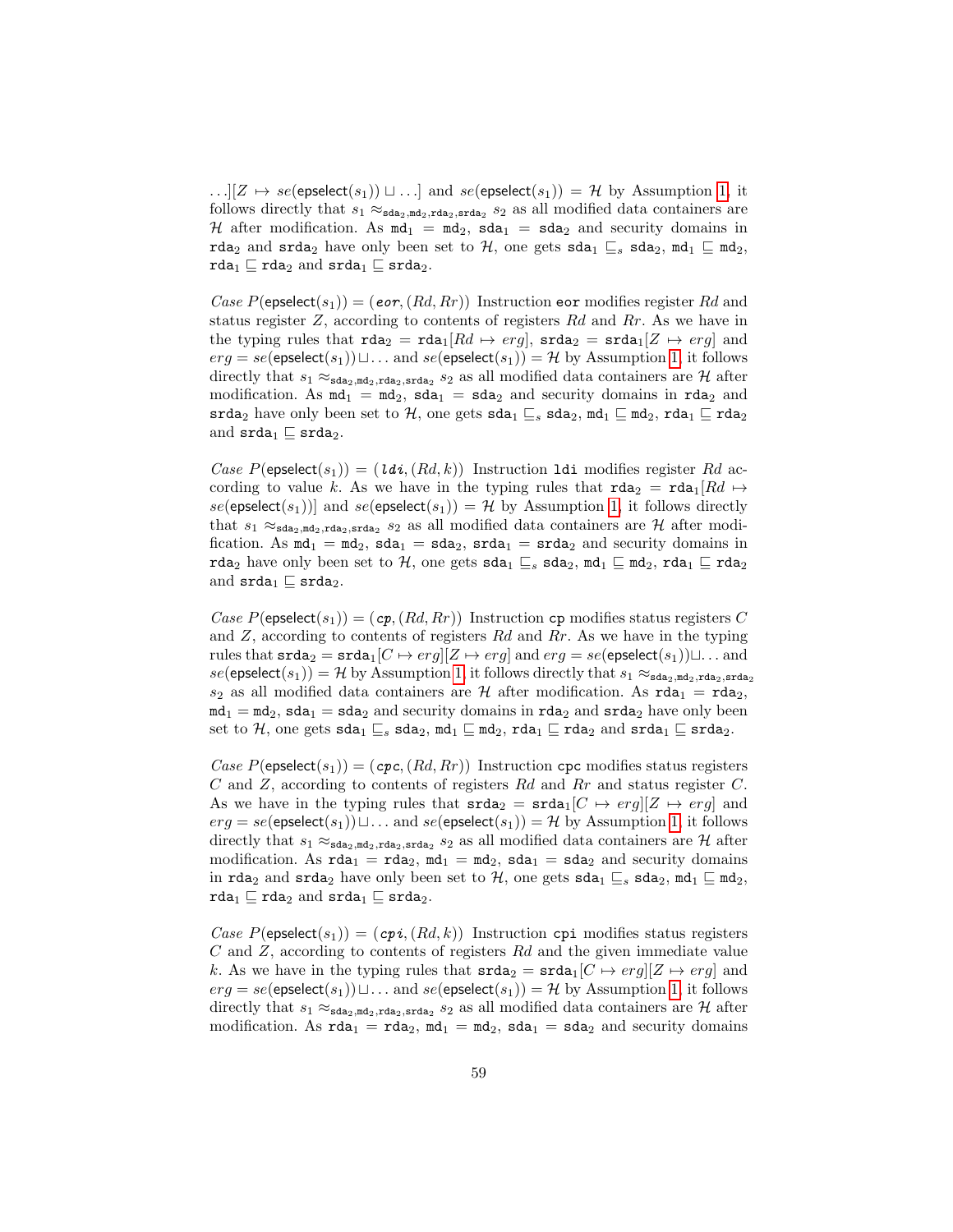in rda<sub>2</sub> and srda<sub>2</sub> have only been set to H, one gets sda<sub>1</sub>  $\sqsubseteq_s$  sda<sub>2</sub>, md<sub>1</sub>  $\sqsubseteq$  md<sub>2</sub>, rda<sub>1</sub>  $\sqsubseteq$  rda<sub>2</sub> and srda<sub>1</sub>  $\sqsubseteq$  srda<sub>2</sub>.

Case  $P(\text{epselect}(s_1)) = (c \iota c, ()$  Instruction clc resets the status register C to 0. As we have in the typing rules that  $\texttt{srda}_2 = \texttt{srda}_1[C \mapsto \textit{se}(\textsf{eppselect}(s_1))]$  and  $se(\text{epselect}(s_1)) = \mathcal{H}$  by Assumption [1,](#page-54-1) it follows directly that  $s_1 \approx_{\text{sda}_2, \text{mda}_2, \text{stda}_2, \text{stda}_2}$  $s_2$  as all modified data containers are H after modification. As  $md_1 = md_2$ ,  $sda_1 = sda_2$ ,  $rda_1 = rda_2$  and security domains in  $srda_2$  have only been set to  $\mathcal{H},$  one gets sda $_1\sqsubseteq_s$  sda $_2,$  md $_1\sqsubseteq$  md $_2,$  rda $_1\sqsubseteq$  rda $_2$  and srda $_1\sqsubseteq$  srda $_2.$ 

Case  $P(\text{epselect}(s_1)) = (cli, ())$  Instruction cli resets the interrupt flag I to 0. As we do not consider this flag, neither small-step rule (cli) nor typing rule (t-cli) has an effect. Thus, one gets directly that  $s_1 \approx_{\text{sda}_2,\text{md}_2,\text{std}_2,\text{std}_2} s_2$ , and as all domain assignments remain unchanged, one gets  $\texttt{sda}_1 \sqsubseteq_s \texttt{sda}_2$ ,  $\texttt{md}_1 \sqsubseteq \texttt{md}_2$ , rda<sub>1</sub>  $\sqsubseteq$  rda<sub>2</sub> and srda<sub>1</sub>  $\sqsubseteq$  srda<sub>2</sub>.

Case  $P(\mathsf{epselect}(s_1)) = (mov, (Rd, Rr))$  Instruction mov copies the content of register Rr into register Rd. As we have in the typing rule that  $\text{rda}_2 = \text{rda}_1[Rd \mapsto$  $se(\text{epselect}(s_1)) \sqcup ...$  and  $se(\text{epselect}(s_1)) = H$  by Assumption [1,](#page-54-1) it follows directly that  $s_1 \approx_{\text{sda}_2,\text{md}_2,\text{stda}_2,\text{stda}_2} s_2$  as all modified data containers are  $\mathcal H$  after modification. As  $md_1 = md_2$ ,  $sda_1 = sda_2$ ,  $srda_1 = srda_2$  and security domains in rda<sub>2</sub> have only been set to H, one gets  $sda_1 \sqsubseteq_s sda_2$ ,  $md_1 \sqsubseteq md_2$ , rda<sub>1</sub>  $\sqsubseteq$  rda<sub>2</sub> and  $\texttt{srda}_1 \sqsubseteq \texttt{srda}_2$ .

Case  $P(\text{epselect}(s_1)) = (movw, (Rd, Rr))$  Instruction movw copies the contents of register pair Rr into register pair Rd. As we have in the typing rules that  $\text{rda}_2 =$  $\texttt{rda}_1[Rd \mapsto erg][\text{regconvert-u}(Rd) \mapsto erg]$  and  $erg = se(\text{epselect}(s_1)) \sqcup ...$  and  $se(\text{epselect}(s_1)) = \mathcal{H}$  by Assumption [1,](#page-54-1) it follows directly that  $s_1 \approx_{\text{sda}_2,\text{mda}_2,\text{sda}_2,\text{stda}_2}$  $s_2$  as all modified data containers are H after modification. As  $\text{srda}_1 = \text{srda}_2$ ,  $m\ddot{d}_1 = m\ddot{d}_2$ , sda<sub>1</sub> = sda<sub>2</sub> and security domains in rda<sub>2</sub> have only been set to H, one gets sda<sub>1</sub>  $\sqsubseteq$ <sub>s</sub> sda<sub>2</sub>, md<sub>1</sub>  $\sqsubseteq$  md<sub>2</sub>, rda<sub>1</sub>  $\sqsubseteq$  rda<sub>2</sub> and srda<sub>1</sub>  $\sqsubseteq$  srda<sub>2</sub>.

Case  $P(\mathsf{epselect}(s_1)) = (subi, (Rd, k))$  Instruction subi modifies register Rd and status registers  $C$  and  $Z$ , according to contents of register  $Rd$  and the given immediate k. As we have in the typing rules that  $\text{rda}_2 = \text{rda}_1[Rd \mapsto erg],$  $\texttt{srda}_2 = \texttt{srda}_1[Z \mapsto \textit{erg}][C \mapsto \textit{erg}]$  and  $\textit{erg} = \textit{se}(\textsf{epselect}(s_1)) \sqcup \ldots$  and  $se(\text{epselect}(s_1)) = \mathcal{H}$  by Assumption [1,](#page-54-1) it follows directly that  $s_1 \approx_{\text{sda}_2,\text{mda}_2,\text{stda}_2,\text{stda}_2}$  $s_2$  as all modified data containers are H after modification. As  $m\mathbf{d}_1 = m\mathbf{d}_2$ ,  $sda_1 = sda_2$  and security domains in rda<sub>2</sub> and  $srda_2$  have only been set to H, one gets sda<sub>1</sub>  $\sqsubseteq$ <sub>s</sub> sda<sub>2</sub>, md<sub>1</sub>  $\sqsubseteq$  md<sub>2</sub>, rda<sub>1</sub>  $\sqsubseteq$  rda<sub>2</sub> and srda<sub>1</sub>  $\sqsubseteq$  srda<sub>2</sub>.

Case  $P(\text{epselect}(s_1)) = (andi, (Rd, k))$  Instruction andi modifies register Rd and status register  $Z$ , according to contents of register  $Rd$  and the given immediate k. As we have in the typing rules that  $\text{rda}_2 = \text{rda}_1[Rd \mapsto erg]$ ,  $\text{srda}_2 =$  $\texttt{srda}_1[Z \mapsto erg]$  and  $erg = se(\texttt{epselect}(s_1)) \sqcup \ldots$  and  $se(\texttt{epselect}(s_1)) = \mathcal{H}$  by As-sumption [1,](#page-54-1) it follows directly that  $s_1 \approx_{\text{sda}_2,\text{md}_2,\text{stda}_2,\text{stda}_2} s_2$  as all modified data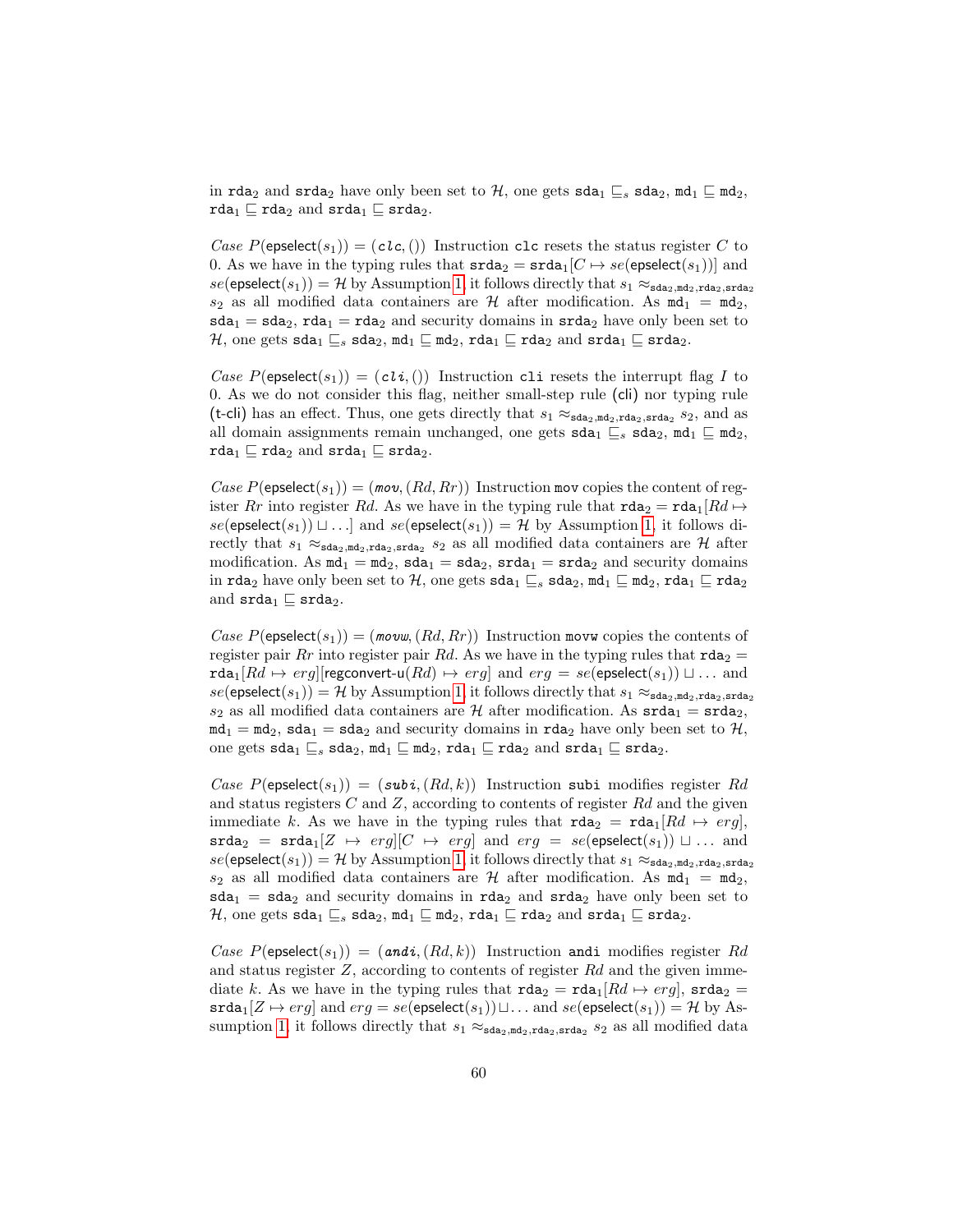containers are H after modification. As  $m d_1 = m d_2$ , sda<sub>1</sub> = sda<sub>2</sub> and security domains in rda<sub>2</sub> and srda<sub>2</sub> have only been set to H, one gets sda<sub>1</sub>  $\sqsubseteq_s$  sda<sub>2</sub>,  $md_1 \sqsubseteq md_2$ ,  $rda_1 \sqsubseteq rda_2$  and  $srda_1 \sqsubseteq srda_2$ .

Case  $P(\text{epselect}(s_1)) = (instr, (Rd, k))$  for instr $\in \{adiw, sbiw\}$  Both instructions modify register pair Rd and status registers  $C$  and  $Z$ , according to contents of register pair  $Rd$  and the given immediate k. As we have in the typing rules that  $\texttt{rda}_2 = \texttt{rda}_1[Rd \mapsto erg][\text{regconvert-u}(Rd) \mapsto erg], \texttt{srda}_2 = \texttt{srda}_1[Z \mapsto erg]$ and  $erg = se$ (epselect(s<sub>1</sub>))  $\sqcup \ldots$  and  $se$ (epselect(s<sub>1</sub>)) = H by Assumption [1,](#page-54-1) it follows directly that  $s_1 \approx_{\text{sda}_2,\text{md}_2,\text{rda}_2,\text{srda}_2} s_2$  as all modified data containers are H after modification. As  $md_1 = md_2$ ,  $sda_1 = sda_2$  and security domains in rda<sub>2</sub> and srda<sub>2</sub> have only been set to H, one gets sda<sub>1</sub>  $\sqsubseteq$ <sub>s</sub> sda<sub>2</sub>, md<sub>1</sub>  $\sqsubseteq$  md<sub>2</sub>, rda<sub>1</sub>  $\sqsubseteq$  rda<sub>2</sub> and srda<sub>1</sub>  $\sqsubseteq$  srda<sub>2</sub>.

Case  $P(\mathsf{epselect}(s_1)) = (mu, (Rd, Rr))$  Instruction mul modifies  $r_0$  and  $r_1$  and status registers  $C$  and  $Z$ , according to contents of registers  $Rd$  and  $Rr$ . As we have in the typing rules that  $\text{rda}_2 = \text{rda}_1[r_0 \mapsto erg][r_1 \mapsto erg]$ ,  $\text{srda}_2 =$  $\texttt{srda}_1[Z \mapsto erg][C \mapsto erg]$  and  $erg = se(\text{epselect}(s_1))\sqcup \ldots$  and  $se(\text{epselect}(s_1)) =$ H by Assumption [1,](#page-54-1) it follows directly that  $s_1 \approx_{\text{sda}_2,\text{mda}_2,\text{stda}_2,\text{stda}_2} s_2$  as all modified data containers are H after modification. As  $md_1 = md_2$ ,  $sda_1 = sda_2$ and security domains in  $\texttt{rda}_2$  and  $\texttt{srda}_2$  have only been set to  $H$ , one gets  $\texttt{sda}_1 \sqsubseteq_s \texttt{sda}_2, \texttt{md}_1 \sqsubseteq \texttt{md}_2, \texttt{rda}_1 \sqsubseteq \texttt{rda}_2 \texttt{and srda}_1 \sqsubseteq \texttt{srda}_2.$ 

Case  $P(\text{epselect}(s_1)) = (in, (Rd, addr))$  for addr ∈ {0x3d, 0x3e, 0x3f}: According to the semantics of in with the given  $addr$ , the register  $Rd$  is set to the contents of  $\mathbf{sp}_l$  for  $addr = 0 \times 3d$ , to the contents of  $\mathbf{sp}_u$  for  $addr = 0 \times 3e$  and to the contents of status registers C and Z in the case of  $addr = 0x3f$ . So in all cases, only register Rd is modified.

According to (t-in-\*) one obtains that  $\texttt{rda}_2(Rd) = se(\texttt{epselect}(s_1)) \sqcup ...$ while all other domain assignments are left unmodified. As  $se(\text{epselect}(s_1)) =$ H by Assumption [1,](#page-54-1) one directly obtains that  $\text{rda}_2(Rd) = H$  and as such,  $s_1 \approx_{\text{sda}_2,\text{mda}_2,\text{stda}_2} s_2$  is given. As only one register is set to H and nothing else is modified,  $\texttt{sda}_1 \sqsubseteq_s \texttt{sda}_2$ ,  $\texttt{md}_1 \sqsubseteq \texttt{md}_2$ ,  $\texttt{rda}_1 \sqsubseteq \texttt{rda}_2$  and  $\texttt{srda}_1 \sqsubseteq \texttt{srda}_2$  also holds.

Case  $P(\text{epselect}(s_1)) = (out, (addr, Rr))$  for addr  $\in \{0x3d, 0x3e\}$ : According to the semantics of out with the given  $addr$ ,  $sp_l$  is set to the contents of register  $Rr$  in the case of  $addr = 0x3d$  or  $sp_u$  is set to the contents of register  $Rr$  in the case of  $addr = 0x3e$ . We show the case for  $addr = 0x3d$ . The other case is shown analogously, replacing  $sp_l$  with  $sp_u$ .

According to rule (t-out-sp-\*) one obtains that  $\texttt{rda}_2(\texttt{sp}_l) = \textit{se}(\texttt{epselect}(s_1)) \sqcup$ ... and as  $se(\text{epselect}(s_1)) = \mathcal{H}$  by Assumption [1,](#page-54-1) it must be that  $\texttt{rda}_2(\texttt{sp}_l) = \mathcal{H}$ . As  $sp_l$  is the only modified register and all other domain assignments are left unmodified, we can conclude  $s_1 \approx_{\texttt{sda}_2,\texttt{md}_2,\texttt{rda}_2,\texttt{srda}_2} s_2$  and  $\texttt{sda}_1 \sqsubseteq_s \texttt{sda}_2, \texttt{md}_1 \sqsubseteq$  $md_2$ , rda<sub>1</sub>  $\sqsubseteq$  rda<sub>2</sub> and srda<sub>1</sub>  $\sqsubseteq$  srda<sub>2</sub>.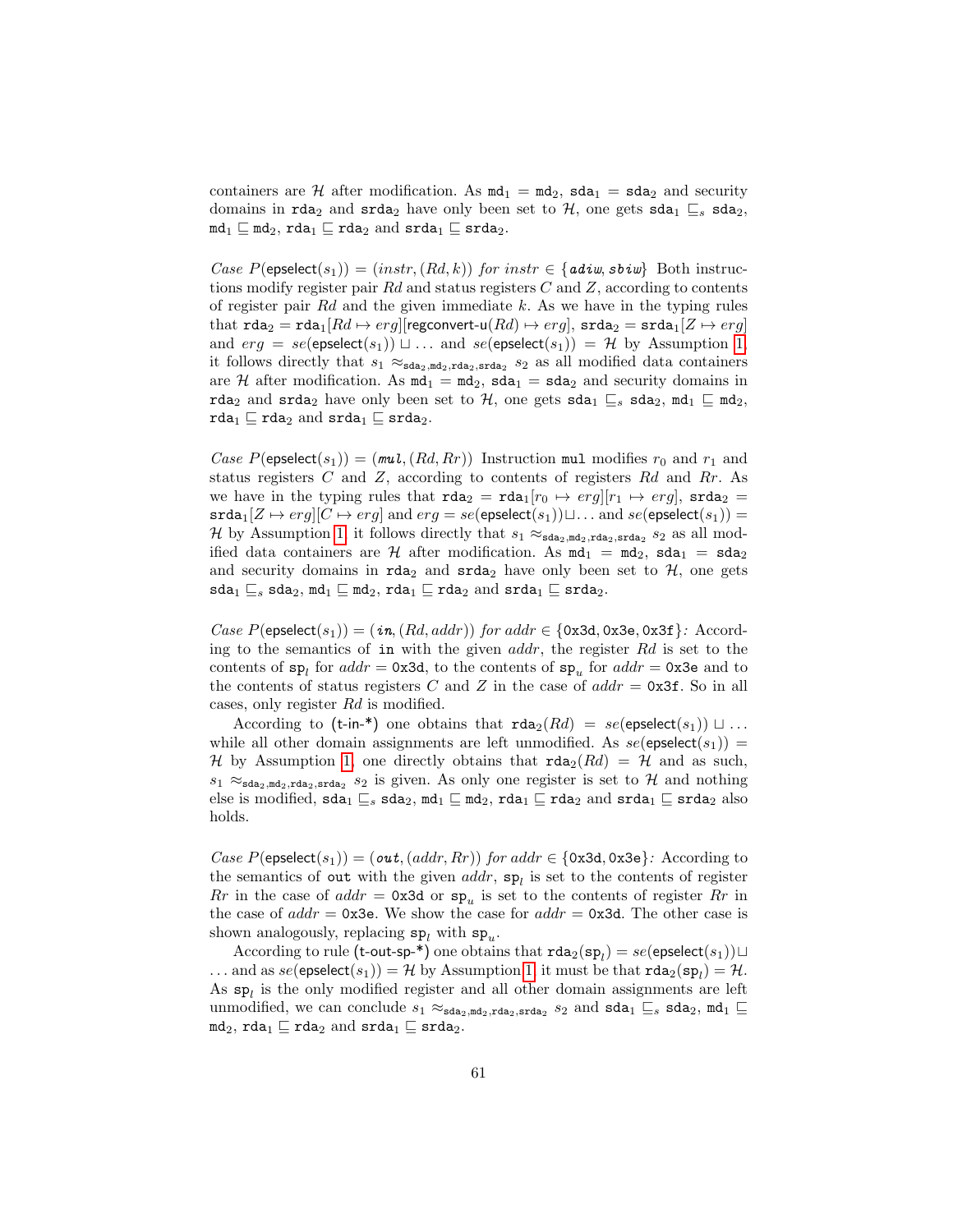Case  $P(\text{epselect}(s_1)) = (out, (0x3f, Rr))$ : The instruction sets the content of status registers  $C$  and  $Z$  according to the contents of register  $Rr$ .

According to rule (t-out-stat) one obtains that  $\texttt{srda}_2(C) = \textit{se}(\textsf{epselect}(s_1)) \sqcup$ ... and as  $se(\text{epselect}(s_1)) = H$  by Assumption [1,](#page-54-1) it must be that  $\text{srda}_2(C) = H$ . Again, according to rule (t-out-stat) one obtains that  $\texttt{stada}(Z) = \textit{se}(\texttt{epselect}(s_1))\sqcup$ ... and as  $se(\text{epselect}(s_1)) = H$  by Assumption [1,](#page-54-1) it must be that  $\text{srda}_2(Z) = H$ .

As all modified status registers are  $H$  and all other domain assignments are left unmodified, it follows that  $s_1 \approx_{\text{sda}_2, \text{md}_2, \text{std}_2, \text{std}_2} s_2$  and  $\text{sda}_1 \sqsubseteq_s \text{sda}_2$ ,  $md_1 \sqsubseteq md_2$ ,  $rda_1 \sqsubseteq rda_2$  and  $srda_1 \sqsubseteq srda_2$ .

Case  $P(\mathsf{epselect}(s_1)) = (instr, (epa))$  for  $instr \in \{call, \textit{jmp}, \textit{reall}, \textit{rjmp}\}.$ All control flow instructions have in common, that no data storages are modified. As such, also no domain assignments are modified. This directly gives  $s_1 \approx_{\text{sda}_2,\text{mda}_2,\text{srda}_2} s_2$  and  $\text{sda}_1 \sqsubseteq_s \text{sda}_2$ ,  $\text{md}_1 \sqsubseteq \text{md}_2$ ,  $\text{rda}_1 \sqsubseteq \text{rda}_2$  and  $\texttt{srda}_1 \sqsubseteq \texttt{srda}_2.$ 

Case  $P(\mathsf{epselect}(s_1)) = (\mathsf{ret},())$ : The ret instruction does not modify and data storages. As such, also no domain assignments are modified. This directly gives  $s_1 \approx_{\texttt{sda}_2,\texttt{md}_2,\texttt{srda}_2} s_2 \text{ and } \texttt{sda}_1 \sqsubseteq_s \texttt{sda}_2, \texttt{md}_1 \sqsubseteq \texttt{md}_2, \texttt{rda}_1 \sqsubseteq \texttt{rda}_2 \text{ and } \texttt{srda}_1 \sqsubseteq$  $grada<sub>2</sub>$ .

 $\Box$ 

#### C.5 High Branching

<span id="page-61-0"></span>**Lemma 6 (High Branching).** Let  $P \in \text{PROG}$  be a program. For all states  $s_1, s_1', s_2, s_2' \in \texttt{STATE}, \ clock \ cycles \ c, c' \in \mathbb{N}, \ domain \ assignments \ stal_1, \texttt{nd}_1, \texttt{rd}_1,$  $srda<sub>1</sub>, sda<sub>2</sub>, md<sub>2</sub>, rda<sub>2</sub>, srda<sub>2</sub> and security environments se, if$ 

 $1. \ \ \textsf{epselect}(s_1) = \textsf{epselect}(s_1')$ 

2. epselect $(s_2) \neq$  epselect $(s_2')$ 

 $\beta$ .  $s_1 \approx_{\texttt{sda}_1,\texttt{md}_1,\texttt{rda}_1,\texttt{srda}_1} s'_1$ 

 $4. s_1 \stackrel{c}{\rightarrow}_P s_2$ 

5. 
$$
s'_1 \xrightarrow{c'} p s'_2
$$

 $\begin{array}{l} \delta. \ \delta_1 \rightarrow_P s_2 \ \delta. \ P,\cdots, \mathsf{epselect}(s_1) : (\mathsf{sda}_1, \mathsf{md}_1, \mathsf{rda}_1, \mathsf{srda}_1) \vdash (\mathsf{sda}_2, \mathsf{mda}_2, \mathsf{rda}_2, \mathsf{srda}_2) \end{array}$ 

then  $se(ep) = \mathcal{H}$  for all  $ep \in \text{region}_P(\text{epselect}(s_1))$  and  $\text{sda}_2 \in \{\mathcal{H}\}^*$ .

*Proof (Lemma [6](#page-61-0) – High Branching).* Let  $P \in \text{PROG}$  be a program. Let  $s_1, s'_1, s_2, s'_2 \in$ STATE be states,  $c, c' \in \mathbb{N}$  be clock cycles,  $\texttt{sda}_1, \texttt{md}_1, \texttt{rda}_1, \texttt{stda}_1, \texttt{sda}_2, \texttt{mda}_2, \texttt{rda}_2$  $\texttt{srda}_2$  be domain assignments and se be a security environment, such that

<span id="page-61-2"></span><span id="page-61-1"></span>1.  $\mathsf{epselect}(s_1) = \mathsf{epselect}(s'_1)$ 2. epselect $(s_2) \neq$  epselect $(s_2')$  $3. \, s_1 \approx_{\texttt{sda}_1, \texttt{md}_1, \texttt{rda}_1, \texttt{srda}_1} s'_1$ 4.  $s_1 \xrightarrow{c} s_2$ 5.  $s_1'$  $\stackrel{c'}{\longrightarrow}_P s'_2$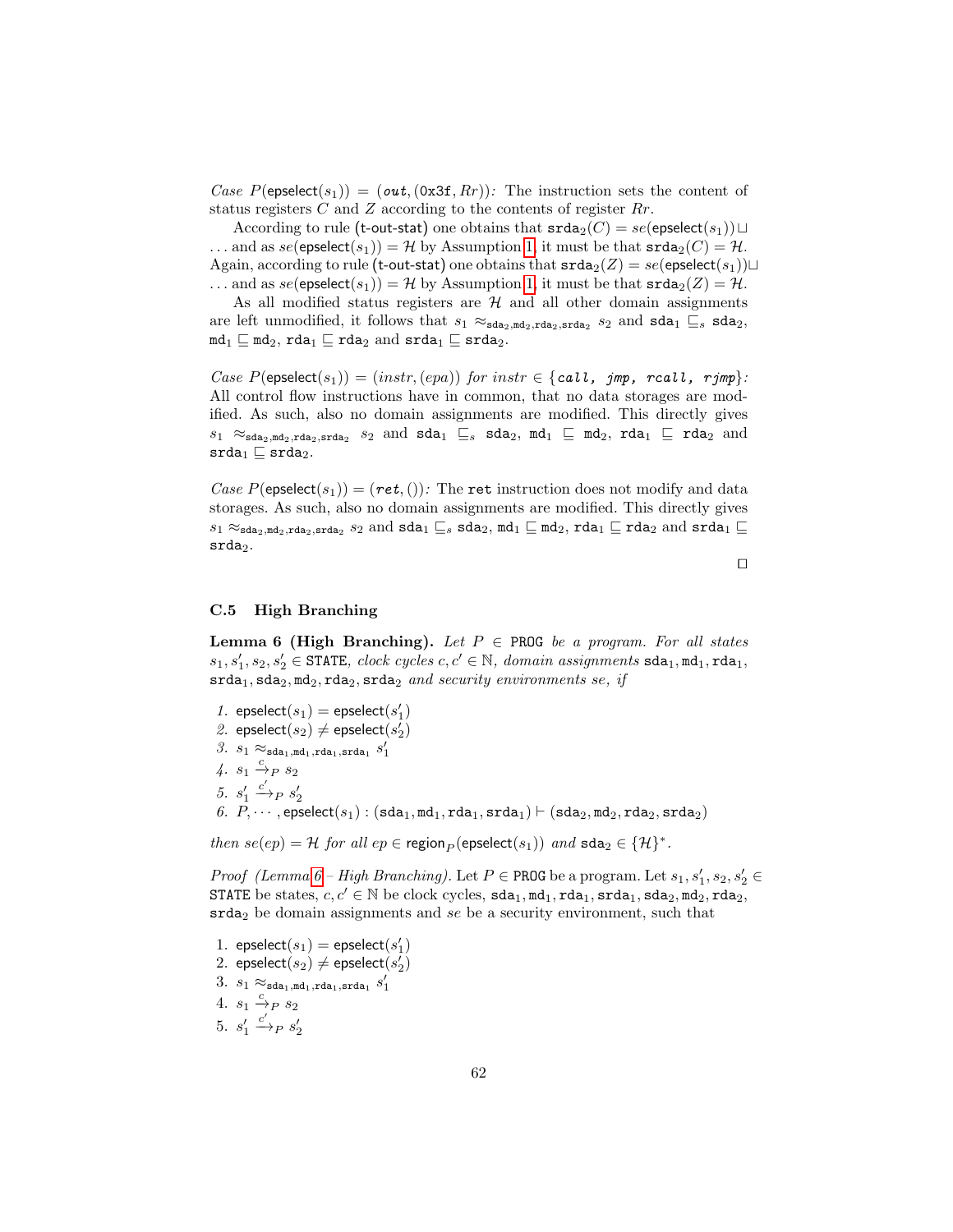#### <span id="page-62-1"></span>6.  $P, \cdots$ , epselect( $s_1$ ) : (sda<sub>1</sub>, md<sub>1</sub>, rda<sub>1</sub>, srda<sub>1</sub>)  $\vdash$  (sda<sub>2</sub>, md<sub>2</sub>, rda<sub>2</sub>, srda<sub>2</sub>)

It is now to show that  $se(ep) = H$  for all  $ep \in \text{region}_P(\text{epselect}(s_1))$  and  $\text{sda}_2 \in$  $\{\mathcal{H}\}^*$ . For this, let  $s_1 = (sr_1, m_1, r_1, st_1, ep_1)$  and  $s'_1 = (sr'_1, m'_1, r'_1, st'_1, ep'_1)$ .

As we have that  $\mathsf{epselect}(s_2) \neq \mathsf{epselect}(s_2'),$  a branching instruction must reside at epselect( $s_1$ ). We perform a case distinction on the possible branching instructions:

Case  $P(\mathsf{epselect}(s_1)) \in \{(\mathit{breg},(\mathit{epa})),(\mathit{brne},(\mathit{epa}))\}$ : By small-step rules, the branching decision is based on the the Z flag. As we have by Assumption [2](#page-61-1) that  $\mathsf{epselect}(s_2) \neq \mathsf{epselect}(s'_2)$  it follows that  $sr_1(Z) \neq sr'_1(Z)$  and together with Assumption [3](#page-61-2) that  $s_1 \approx_{\text{sda}_1,\text{mda}_1,\text{srda}_1} s'_1$  it must be that  $\text{srda}_1(Z) = \mathcal{H}$ .

Together, the typing rule used in Assumption [6](#page-62-1) must have been (t-brZ-h) which does exactly require that  $se(ep) = H$ ,  $\forall ep' \in \text{region}_P(\text{epselect}(s_1))$ :  $se(ep') = H$  and  $sda_2 = \text{lift}(sda_1, H)$ , which forces  $sda_2 \in \{H\}^*$ , what was to show.

Case  $P(\mathsf{epselect}(s_1)) \in \{(\mathit{brec},(\mathit{epa})),(\mathit{brcs},(\mathit{epa}))\}\colon \mathsf{By small-step rules, the}$ branching decision is based on the the  $C$  flag. As we have by Assumption [2](#page-61-1) that  $\mathsf{epselect}(s_2) \neq \mathsf{epselect}(s'_2)$  it follows that  $sr_1(C) \neq sr'_1(C)$  and together with Assumption [3](#page-61-2) that  $s_1 \approx_{\text{sda}_1,\text{mda}_1,\text{srda}_1} s'_1$  it must be that  $\text{srda}_1(C) = \mathcal{H}$ .

Together, the typing rule used in Assumption [6](#page-62-1) must have been (t-brC-h) which does exactly require that  $se(ep) = H$ ,  $\forall ep' \in region_P(\text{epselect}(s_1))$ :  $se(ep') = H$  and  $sda_2 = \text{lift}(sda_1, H)$ , which forces  $sda_2 \in \{H\}^*$ , what was to show.

Case  $P(\text{epselect}(s_1)) = (cps, (Rd, Rr))$ : By small-step rules, the branching decision is based on the the contents of registers Rd and Rr. As we have by Assumption [2](#page-61-1) that  $\mathsf{epselect}(s_2) \neq \mathsf{epselect}(s_2')$  it follows that (without loss of generality)  $r_1(Rd) = r_1(Rr)$  and  $r'_1(Rd) \neq r'_1(Rr)$ . Together with Assumption [3](#page-61-2) that  $s_1 \approx_{\text{sda}_1,\text{mda}_1,\text{crda}_1} s'_1$  it must be that at least one of  $\text{rda}_1(Rd) = \mathcal{H}$  or  $\texttt{rda}_1(Rr) = \mathcal{H}$  holds, as otherwise states  $s_1$  and  $s'_1$  would have to agree on the contents of both registers.

Together, the typing rule used in Assumption [6](#page-62-1) must have been (t-cpse-h) or (t-cpse-h2w) as  $\text{rda}_1(Rd) \sqcup \text{rda}_1(Rr) = \mathcal{H}$ . Both rules do exactly require that  $se(ep) = \mathcal{H}, \forall ep' \in \text{region}_P(\text{epselect}(s_1)): se(ep') = \mathcal{H} \text{ and } \texttt{sda}_2 = \textsf{lift}(\texttt{sda}_1, \mathcal{H}),$ which forces  $\texttt{sda}_2 \in \{\mathcal{H}\}^*$ , what was to show.

At this point, all possible cases have been considered.  $\Box$ 

# C.6 Indistinguishability after High Branching

<span id="page-62-0"></span>Lemma 7 (Indistinguishability after High Branching). Let  $P \in \text{PROG}$ be a program. For all natural numbers  $n \in \mathbb{N}$ , states  $s_i \in \text{STATE}$ , clock cycles  $c_i \in \mathbb{N}$ , domain assignments  $sda_i, md_i, rada_i$ , security environments se for each  $i \in \{0, \ldots, n\}$ , if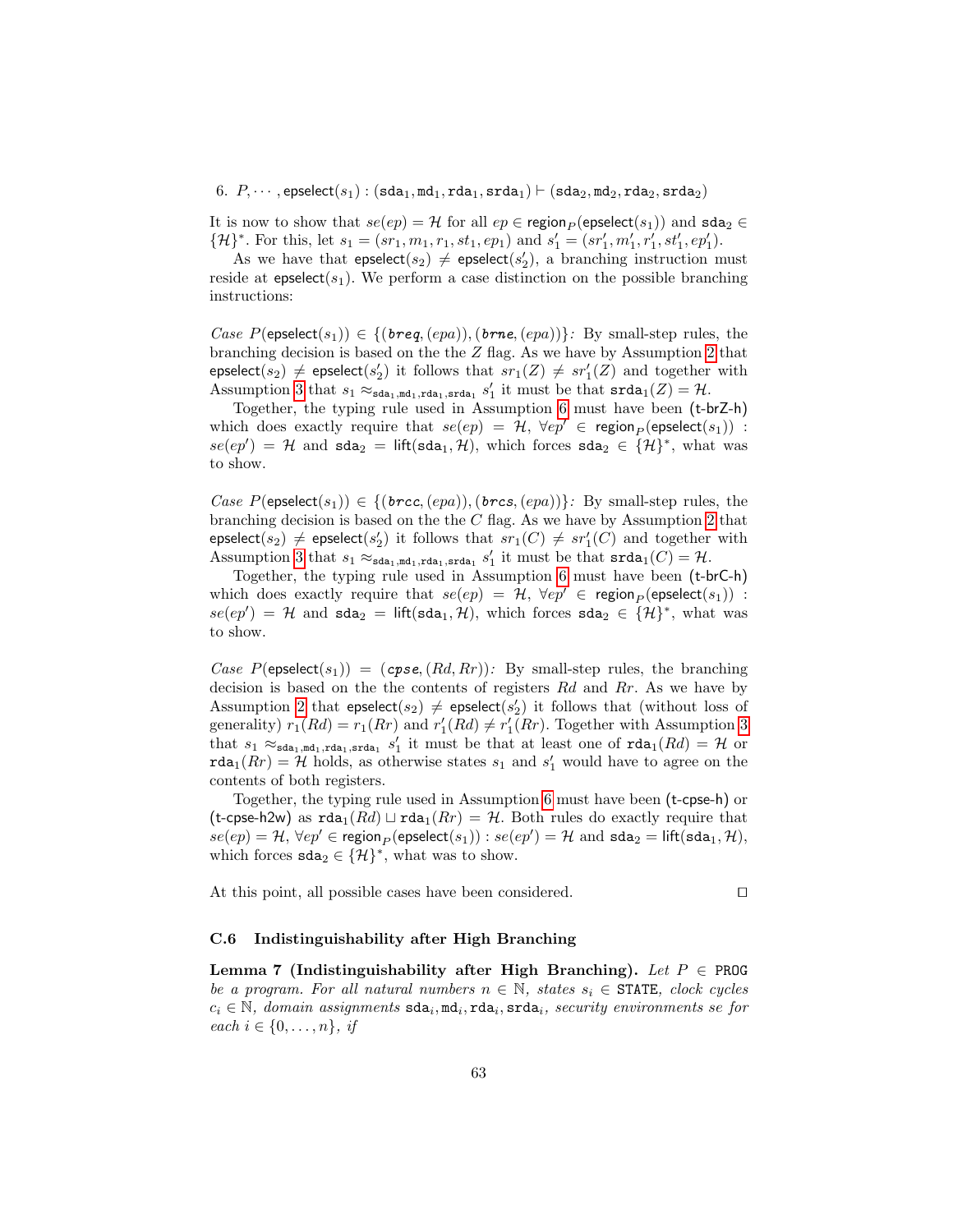- 1. se(epselect(s<sub>i</sub>)) = H for all  $i \in \{0, \ldots, n\}$
- 2.  $s_0 \xrightarrow{c_0} P \cdots \xrightarrow{c_{n-1}} P s_n$
- 3. for all  $j, k \in \{0, \ldots, n\}$  if epselect $(s_i) \rightarrow P$  epselect $(s_k)$  there are sda<sub>k'</sub>, md<sub>k'</sub>,  $\texttt{rda}_{k'}$ ,  $\texttt{srda}_{k'}$  such that the judgment  $P, \dots$ , epselect $(s_i)$  :  $(\texttt{sda}_i, \texttt{md}_i, \texttt{rda}_i,$  $(\texttt{sda}_i) \vdash (\texttt{sda}_{k'}, \texttt{md}_{k'}, \texttt{rda}_{k'}, \texttt{srda}_{k'})$  is derivable and  $\texttt{sda}_{k'} \sqsubseteq \texttt{sda}_k, \texttt{md}_{k'} \sqsubseteq \texttt{rd}_{k'}$  $m\mathbf{d}_k$ ,  $\mathbf{r}\mathbf{d}\mathbf{a}_{k'} \sqsubseteq \mathbf{r}\mathbf{d}\mathbf{a}_k$ ,  $\mathbf{s}\mathbf{r}\mathbf{d}\mathbf{a}_{k'} \sqsubseteq \mathbf{s}\mathbf{r}\mathbf{d}\mathbf{a}_k$ .
- $4.$  sda<sub>0</sub> ∈  $\{H\}^*$

 $then s_0 \approx_{\texttt{sda}_n,\texttt{md}_n,\texttt{rda}_n,\texttt{srda}_n} s_n.$ 

*Proof (Lemma [7](#page-62-0) – Indistinguishability after High Branching)*. Let  $P \in \text{PROG}$  be a program,  $n \in \mathbb{N}$  be a natural number,  $s_i \in \texttt{STATE}$  be states,  $c_i \in \mathbb{N}$  be clock cycles,  $\texttt{sda}_i, \texttt{mda}_i, \texttt{rda}_i$  be domain assignments for  $i \in \{0, ..., n\}$  and se be a security environment such that

- 1.  $se(ep) = H$  for all  $ep \in \{\text{epselect}(s) \mid s \in \{s_0, \ldots, s_n\}$
- 2.  $s_0 \xrightarrow{c_0} P \cdots \xrightarrow{c_{n-1}} P s_n$
- 3. for all  $j, k \in \{0, \ldots, n\}$  if epselect $(s_i) \rightarrow P$  epselect $(s_k)$  there are sda<sub>k'</sub>, md<sub>k'</sub>,  $\texttt{rda}_{k'}$ ,  $\texttt{srda}_{k'}$  such that the judgment  $P, \cdots$ , epselect $(s_j)$  :  $(\texttt{sda}_j, \texttt{md}_j, \texttt{rda}_j,$  $\texttt{srda}_i$ )  $\vdash (\texttt{sda}_{k'}, \texttt{md}_{k'}, \texttt{rda}_{k'})$  is derivable and  $\texttt{sda}_{k'} \sqsubseteq \texttt{sd}_{k}, \texttt{md}_{k'} \sqsubseteq$  $m\mathbf{d}_k$ ,  $\mathbf{r}\mathbf{d}\mathbf{a}_{k'} \sqsubseteq \mathbf{r}\mathbf{d}\mathbf{a}_k$ ,  $\mathbf{s}\mathbf{r}\mathbf{d}\mathbf{a}_{k'} \sqsubseteq \mathbf{s}\mathbf{r}\mathbf{d}\mathbf{a}_k$ .

4. 
$$
sda_0 \in \{\mathcal{H}\}^*
$$

It is now to show that  $s_0 \approx_{\text{sda}_n,\text{mda}_n,\text{rda}_n,\text{srda}_n} s_n$ . We prove this by induction on the number of execution steps  $n$  in sequence 2.

*Base Case:* Assume  $n = 0$ , then  $s_0 = s_n$  and we obtain  $s_0 \approx_{\text{sda}_n, \text{mda}_n, \text{stda}_n} s_0$ as  $\approx$  is reflexive by Lemma [1.](#page-41-3)

Induction Hypothesis: The proof goal and  $\texttt{sda}_i \subseteq_s \texttt{sda}_n, \texttt{md}_i \subseteq \texttt{md}_n, \texttt{rda}_i \subseteq$ rda<sub>n</sub> and srda<sub>i</sub>  $\subseteq$  srda<sub>n</sub> for all  $i < n$  is assumed to hold for all execution sequences that are shorter than  $n$  steps, whenever the prerequisites are satisfied.

Induction Step: Let  $n \in \mathbb{N}$  be arbitrary and  $n > 0$ . Then it is to show that  $s_0 \approx_{\text{sda}_n,\text{mda}_n,\text{rda}_n} s_n$ . As  $s_0$  is in a H security environment by Assumption 1, a judgment is derivable by Assumption 3 and  $\text{sda}_0 \in \{\mathcal{H}\}^*$  by Assumption 4, Lemma [5](#page-54-0) (Locally Respect) is applicable. Applying Lemma 5 to  $s_0$  gives  $s_0 \approx_{\texttt{sda}_1,\texttt{md}_1,\texttt{rda}_1,\texttt{srda}_1} s_1 \text{ and } \texttt{sda}_0 \sqsubseteq_s \texttt{sda}_1, \texttt{md}_0 \sqsubseteq \texttt{md}_1, \texttt{rda}_0 \sqsubseteq \texttt{rda}_1 \text{ and } \texttt{srda}_0 \sqsubseteq$ srda1. Applying the induction hypothesis to the remaining execution sequence starting in  $s_1$ , which has now length  $n' = n - 1$  and is as such smaller than n, leads to  $s_1 \approx_{\texttt{sda}_n,\texttt{md}_n,\texttt{crda}_n} s_n$ ,  $\texttt{sda}_1 \sqsubseteq_s \texttt{sda}_n$ ,  $\texttt{md}_1 \sqsubseteq \texttt{md}_n$ ,  $\texttt{rda}_1 \sqsubseteq \texttt{rda}_n$  and  $\mathsf{s}$ rda $_1 \sqsubseteq \mathsf{s}$ rda $_n$ .

As  $\approx$  is monotone by Lemma [2,](#page-42-0) one can conclude  $s_0 \approx_{\text{sda}_n,\text{mda}_n,\text{stda}_n} s_n$ , what was to show.  $\Box$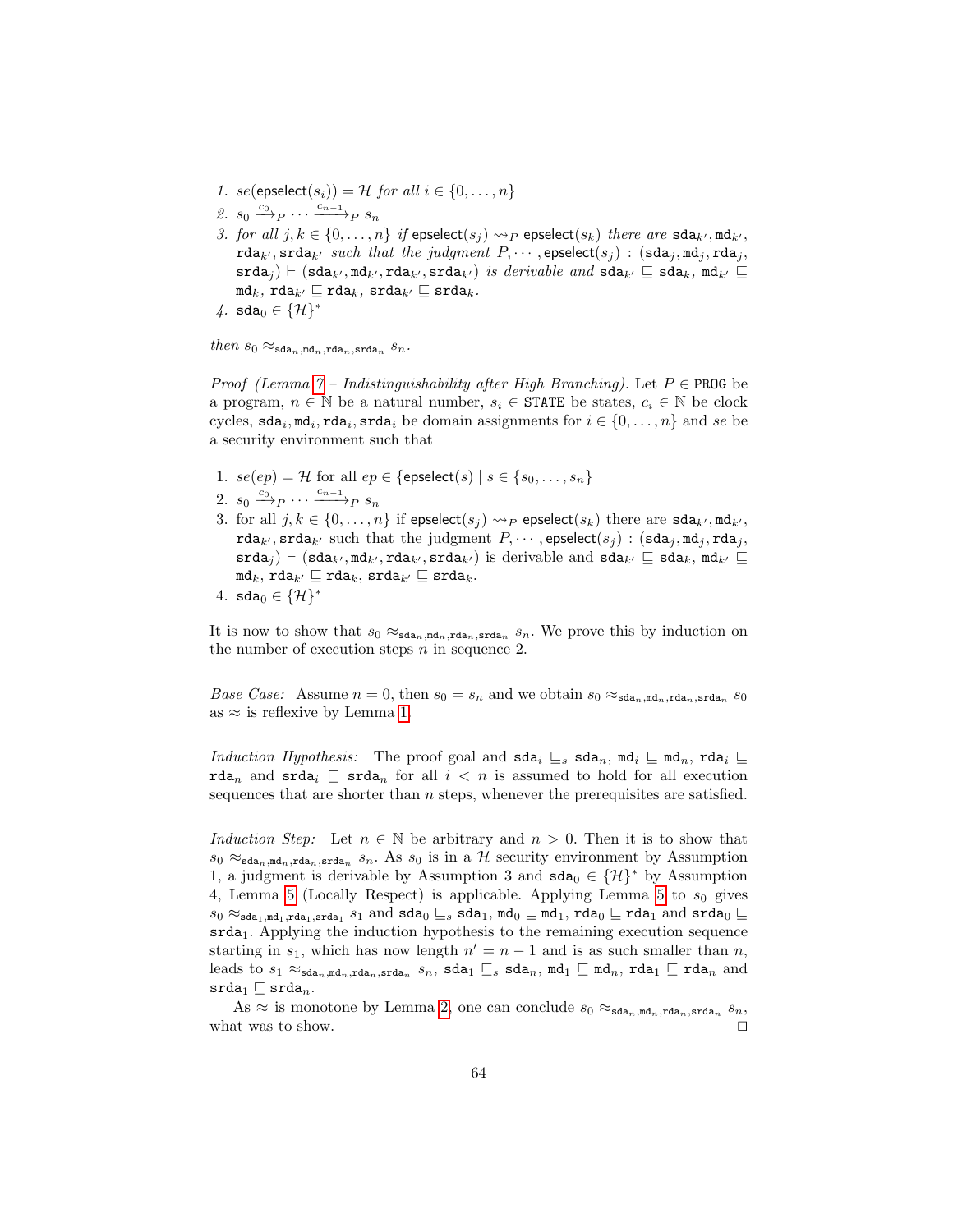### C.7 Timing Indistinguishability after High Branching

Definition 50 (Branching Depth). Let  $P \in \text{PROG}$  be a program and  $r \in$ {then, else}. The function branchdepth<sub>P</sub> : EPS  $\rightarrow$  N is defined by

$$
\text{branchdepth}_P^r(ep) := \begin{cases} 0 & \text{if } \neg \exists ep' \in \text{region}_P^r(ep) : \text{region}_P(ep') \neq \emptyset \\ 1 + \max(b) & \text{else} \end{cases}
$$

 $where b = {branchdepth<sub>P</sub><sup>r'</sup>(ep') | ep' \in region<sub>P</sub><sup>r</sup>(ep) \wedge r' \in {then, else}}.$ 

The following proof performs an induction over the branching depth, given by the branchdepth<sub>p</sub> function. Intuitively, the branching depth denotes how many branches are nested inside each other. A branching depth of 0 means that there are no other branchings inside the control dependence region of a branching instruction.

<span id="page-64-0"></span>**Lemma 8 (Correctness of branchtime**<sub>p</sub>). Let P  $\in$  PROG be a program. For all natural numbers  $n \in \mathbb{N}$ , states  $s_0, \ldots, s_n \in \text{STATE}$ , clock cycles  $c_0, \ldots, c_{n-1} \in \mathbb{N}$ security environments se and  $r \in \{then, else\}$ , if

- 1. P(epselect( $s_0$ )) is a branching instruction
- 2. se(epselect( $s_0$ )) = H
- 3. epselect $(s_n) = \text{jun}_P(\text{epselect}(s_0))$
- $4.$  epselect $(s_1) \in \text{region}_P^r(\text{epselect}(s_0))$
- 5.  $s_0 \xrightarrow{c_0} P \cdots \xrightarrow{c_{n-1}} P s_n$
- 6. for all  $j, k \in \{0, ..., n\}$  if epselect $(s_j) \rightsquigarrow_P$  epselect $(s_k)$  there are sda<sub>k'</sub>, md<sub>k'</sub>,  $rda_{k'}$ ,  $srda_{k'}$  such that the judgment  $P, \cdots$ , epselect $(s_j )$  :  $(sda_j, md_j, rad_j ,$  $\texttt{srda}_i$ )  $\vdash (\texttt{sda}_{k'}, \texttt{md}_{k'}, \texttt{rda}_{k'}, \texttt{srda}_{k'})$  is derivable and  $\texttt{sda}_{k'} \sqsubseteq \texttt{sd}_{k}, \texttt{md}_{k'} \sqsubseteq$  $m\mathbf{d}_k$ , rda<sub>k'</sub>  $\sqsubseteq$  rda<sub>k</sub>, srda<sub>k'</sub>  $\sqsubseteq$  srda<sub>k</sub>.

*then* branchtime<sup>r</sup><sub>P</sub>(epselect(s<sub>0</sub>)) =  $\sum_{i=1}^{n-1} c_i$ .

Lemma Correctness of branchtime<sub>p</sub> shall ensure that the branchtime<sub>p</sub> does what it is supposed to do. Namely, for a branching instruction  $(1)$  in a high security environment (2), it shall give the execution time of a typable (6) execution (5) up to the junction point (4).

*Proof (Lemma [8](#page-64-0) – Correctness of branchtime<sub>P</sub>).* Let  $P \in \text{PROG}$  be a program. Let  $n \in \mathbb{N}, c_0, \ldots, c_{n-1} \in \mathbb{N}$  be clock cycles and  $s_0, \ldots, s_n \in \text{STATE}$  be states, se be a security environment and let  $r \in \{then, else\}$  such that

- 1.  $P(\text{epselect}(s_0))$  is a branching instruction
- 2.  $se(\text{epselect}(s_0)) = H$
- <span id="page-64-2"></span>3. epselect $(s_n) = \text{jun}_P(\text{epselect}(s_0))$
- 4. epselect $(s_1) \in \text{region}_P^r(\text{epselect}(s_0))$
- <span id="page-64-1"></span>5.  $s_0 \xrightarrow{c_0} P \cdots \xrightarrow{c_{n-1}} P s_n$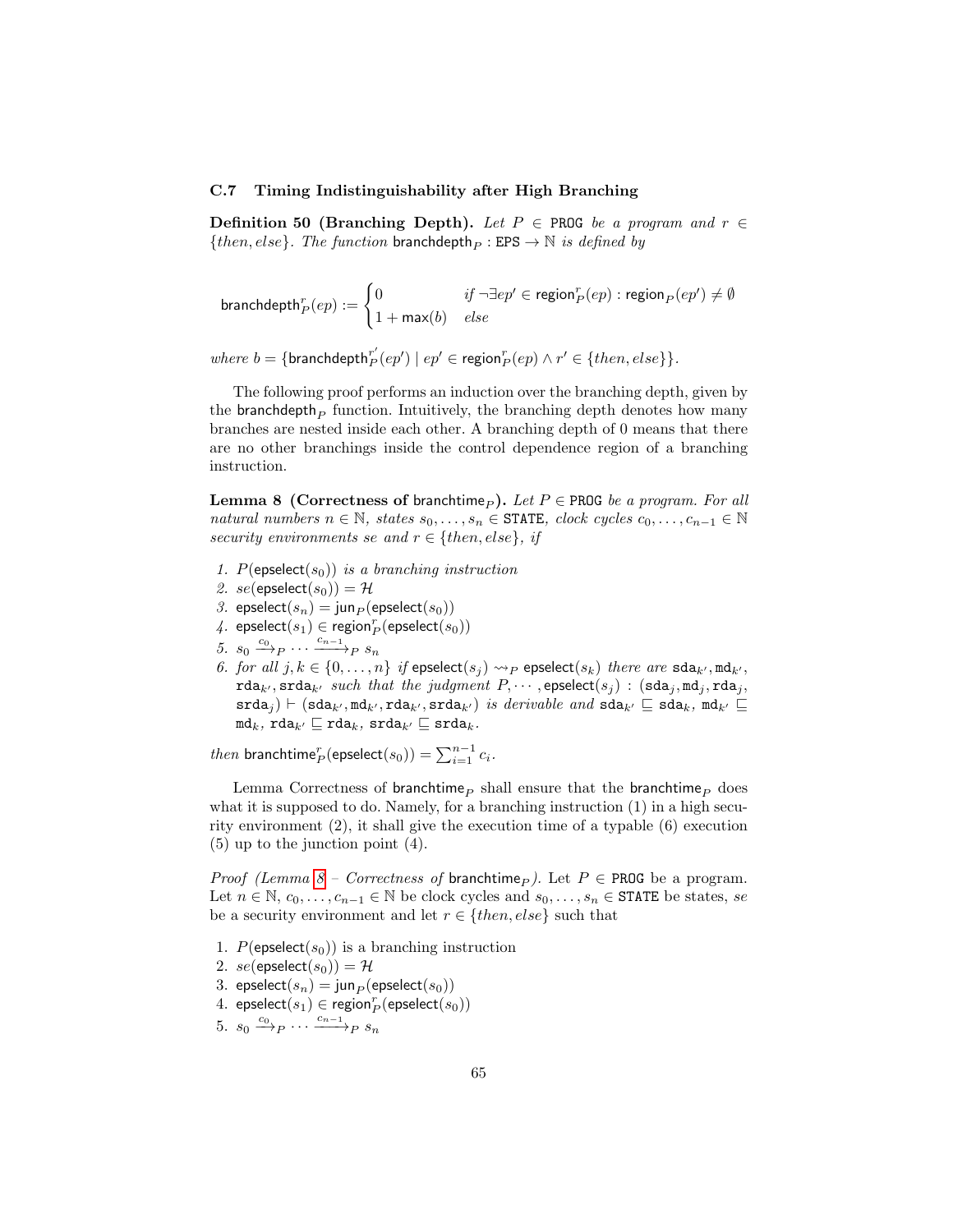6. for all  $j, k \in \{0, \ldots, n\}$  if epselect $(s_i) \rightsquigarrow_P$  epselect $(s_k)$  there are  $\text{sd}a_{k'}, \text{md}_{k'}$ ,  $\texttt{rda}_{k'}$ ,  $\texttt{srda}_{k'}$  such that the judgment  $P, \dots$ , epselect $(s_j) : (\texttt{sda}_j, \texttt{md}_j, \texttt{rda}_j ,$  $\texttt{srda}_i$ )  $\vdash (\texttt{sda}_{k'}, \texttt{md}_{k'}, \texttt{rda}_{k'}, \texttt{srda}_{k'})$  is derivable and  $\texttt{sda}_{k'} \sqsubseteq \texttt{sda}_k, \texttt{md}_{k'} \sqsubseteq$  $md_k$ ,  $rda_{k'} \sqsubseteq rad_k$ ,  $srda_{k'} \sqsubseteq srda_k$ .

it is now to show that  $\mathsf{branchtime}_P^r(\mathsf{epselect}(s_0)) = \sum_{i=1}^{n-1} c_i.$ 

As epselect( $s_0$ ) is typable and in a high security environment, all typing rules of branching instructions require that  $\neg loop_P$  (epselect(s<sub>0</sub>)). As such, one gets that no execution point is reached twice inside the sequence of Assumption [5.](#page-64-1) We prove this goal by induction over the branching depth of  $e$ pselect $(s_0)$ .

Base Case: Let branchdepth<sup>r</sup><sub>P</sub>(epselect(s<sub>0</sub>)) = 0, that is, there are no further branching instructions inside the region of  $e$ pselect $(s_0)$ . This gives that for all  $ep \in \text{region}_P(\text{epselect}(s_0))$  it holds that region $_P (ep) = \emptyset$ . As such, the calculations using the branchtime $_{P}^{r}$  function simplifies to

<span id="page-65-0"></span>
$$
\begin{array}{ll}\n\text{branchtime}_P^r(\text{epselect}(s_0)) &= \sum_{\text{ep}_i \in \text{region}_P^r(\text{epselect}(s_0))} \tag{1}\n\\
&\text{ep}_i \in \text{region}_P^r(\text{epselect}(s_0))\n\end{array}
$$

Additionally, branching instructions are the only ones where it can happen that  $c_i \neq t(P(\text{expected}(s_i)))$ . So we get  $c_i = t(P(\text{expected}(s_i)))$  for all  $i \in$  $\{1,\ldots,n-1\}$ . Furthermore, no more branching instructions and Assumption [3](#page-64-2) give region $\frac{r}{P}(\textsf{epselect}(s_0)) = \{\textsf{epselect}(s_i) \mid i \in \{1,\ldots,n-1\}\}.$  Together with Equation [\(1\)](#page-65-0) this gives

$$
\text{branchtime}_P^r(\text{epselect}(s_0)) = \sum_{i=1}^{n-1} c_i
$$

what was to show.

Induction Hypothesis: The proof goal is assumed to hold for all  $ep$  with branchdepth  $_P^r(ep)$ m.

Induction Step: To simplify argumentation, we split up the sum of the branchtime<sub>P</sub> to

<span id="page-65-1"></span>branchtime<sup>r</sup> <sup>P</sup> (ep) := X epi∈region<sup>r</sup> <sup>P</sup> (ep) t(P(ep<sup>i</sup> )) − X epi∈region<sup>r</sup> <sup>P</sup> (ep) branchtimethen <sup>P</sup> (ep<sup>i</sup> ) (2)

Let branchdepth $_{P}^{r}$ (epselect $(s_{0})) = m$  with  $m > 0$ . Then there is at least one additional branching instruction inside the  $r$  region and its junction point is reached. Let  $epselect(s_j)$  point to an arbitrary reached branching instruction and let  $k \in \mathbb{N}$  be such that jun<sub>P</sub> (epselect(s<sub>i</sub>)) = epselect(s<sub>k</sub>). As epselect(s<sub>i</sub>) points to a branching instruction, either the "then" or the "else" branch are executed.

Observe the positive sum in [\(2\)](#page-65-1). For the control dependence regions it holds that region $_P(\mathsf{epselect}(s_j)) \subseteq \mathsf{region}_P^r(\mathsf{epselect}(s_0)),$  so the positive sum is too large as both possible branches are inside the positive sum. One has to make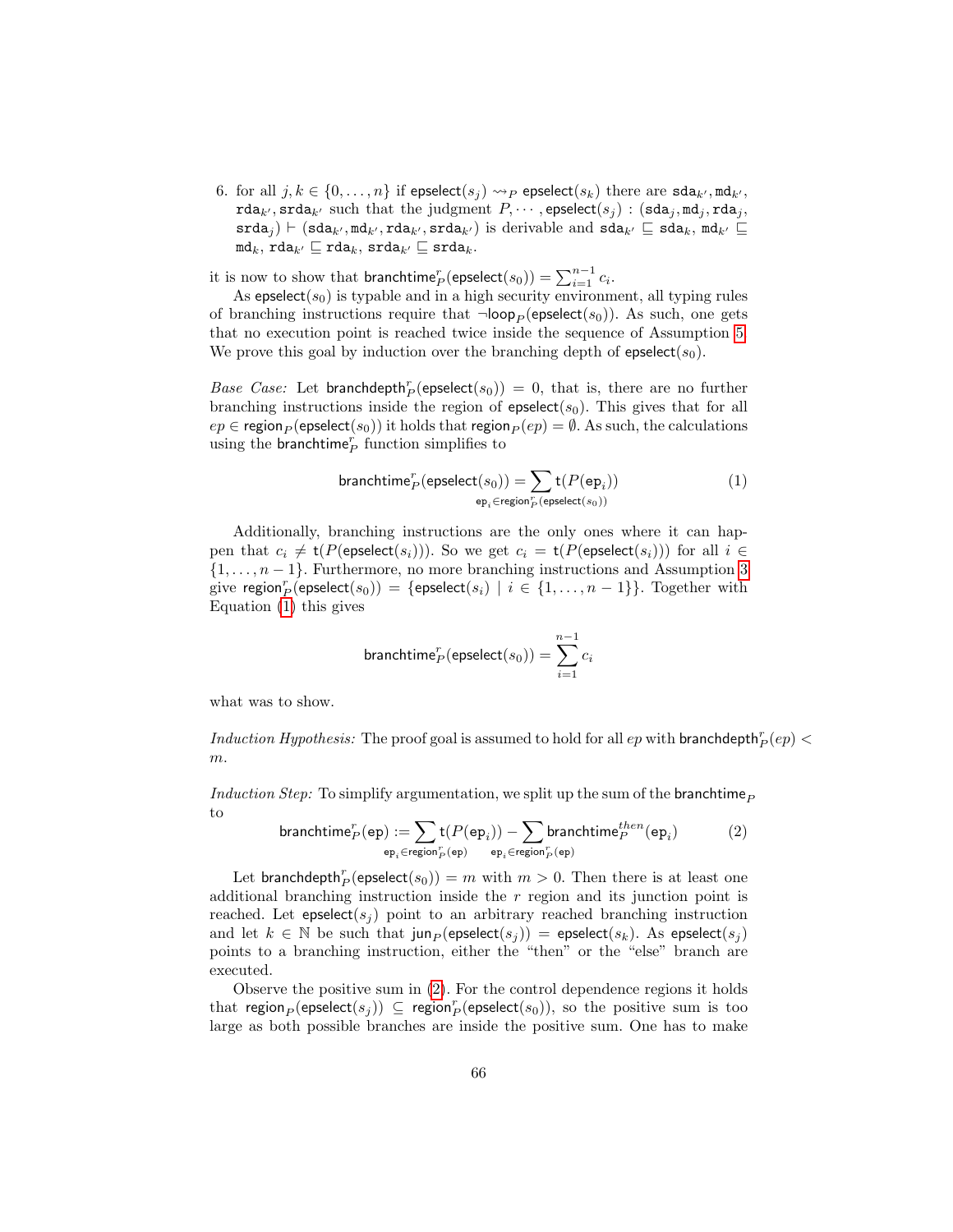sure that only one of the taken branches of epselect( $s<sub>i</sub>$ ) is part of the result. We argue why this is correctly handled by the negative sum in [\(2\)](#page-65-1).

By definition of branchdepth $_{P}^{r},$  one gets that branchdepth $_{P}^{r'}$ (epselect $(s_j))\,<$ m for either  $r' = then$  or  $r' = else$ . This gives, by the induction hypothesis, correctness for branchtime<sup>r'</sup> (epselect(s<sub>j</sub>)) for either  $r' = then$  or  $r' = else$ . More concretely, let

$$
\text{branchtime}_{P}^{r'}(\text{expected}(s_j)) = \sum_{i=j+1}^{k-1} c_i \tag{3}
$$

for either  $r' = then$  or  $r' = else$ .

As epselect( $s_i$ ) is typable according to Assumption 6, one gets that

$$
\texttt{br} + \texttt{branchtime}_{P}^{then}(\texttt{epselect}(s_j)) = \texttt{branchtime}_{P}^{else}(\texttt{epselect}(s_j)) \qquad (4)
$$

For  $r' = then$ , one gets that  $c_j = t(P(\text{expected}(s_j))) + \text{br}$  and for  $r' = else$  one gets that  $c_j = t(P(\text{expected}(s_j)))$ . Together, this gives

$$
\mathsf{t}(P(\mathsf{epselect}(s_j)))+\mathsf{branchtime}_P^{else}(\mathsf{epselect}(s_j))=\sum_{i=j}^{k-1}c_i
$$

Note, that only  $t(P(\text{expected}(s_i)))$  is part of the positive sum in calculation [\(2\)](#page-65-1). Inside the subtraction, it is thus correct to subtract branchtime  $p^{then}$  (epselect $(s_j)$ ), as this leaves an additional br inside the sum and equals exactly the other branches execution time, which is not executed.

The given argument can be repeated for every other branching instruction found inside region $_{P}^{r}(\mathsf{epselect}(s_0))$  to conclude the induction step.

<span id="page-66-0"></span>Lemma 9 (Timing Indistinguishability after High Branching). Let  $P \in$ **PROG** be a program. For all natural numbers  $n, m \in \mathbb{N}$ , states  $s_i^1, s_j^2 \in \text{STATE}$ , clock cycles  $c_i^1, c_j^2 \in \mathbb{N}$ , domain assignments  $\texttt{sda}_{ep}, \texttt{mda}_{ep}, \texttt{rda}_{ep}, \texttt{scavity}$ environments se for each  $i \in \{0, \ldots, n\}$ , each  $j \in \{0, \ldots, m\}$  and each ep  $\in$  $\{ \text{epselect}(s) \mid s \in \{s_0^1, \ldots, s_n^1, s_0^2, \ldots s_m^2 \} \}, \; \text{if}$ 

- 1. P(epselect( $s_0$ )) is a branching instruction
- 2. epselect $(s_0^1)$  = epselect $(s_0^2)$
- 3.  $se(\text{epselect}(s_0^1)) = \mathcal{H}$
- $\text{\emph{4.} }$  epselect $(s^1_n)=$  epselect $(s^2_m)=\textsf{jun}_P(\textsf{epselect}(s^1_0))$
- 5.  $s_0^1 \xrightarrow{c_0^1} P \cdots \xrightarrow{c_{n-1}^1} P s_n^1$  $_0 \rightarrow P$   $\cdots \rightarrow P$   $s_n$
- 6.  $s_0^2$
- 6.  $s_0^2 \xrightarrow{c_0^2} P \cdots \xrightarrow{c_{m-1}} P s_m^2$ <br>7. for all  $ep_1, ep_2 \in \{\text{epselect}(s) \mid s \in \{s_0^1, \ldots, s_n^1, s_0^2, \ldots s_m^2\}\}$  if  $ep_1 \leadsto_P ep_2$ there are  $\texttt{sda}'_{ep_2}, \texttt{mda}'_{ep_2}, \texttt{rda}'_{ep_2}, \texttt{srda}'_{ep_2}$  such that the judgment  $P, \cdots, ep_1$ :  $(\texttt{sda}_{ep_1},\texttt{mde}_{ep_1},\texttt{rda}_{ep_1},\texttt{srda}_{ep_1}) \vdash (\texttt{sda}'_{ep_2},\texttt{md}'_{ep_2},\texttt{rda}'_{ep_2},\texttt{srda}'_{ep_2}) \ is \ derivable$  $and \text{ sda}'_{ep_2} \sqsubseteq \text{sda}_{ep_2}, \text{md}'_{ep_2} \sqsubseteq \text{md}_{ep_2}, \text{rda}'_{ep_2} \sqsubseteq \text{rda}_{ep_2}, \text{srda}'_{ep_2} \sqsubseteq \text{srda}_{ep_2}.$

then  $\sum_{0}^{n} c_n^1 = \sum_{0}^{m} c_m^2$ .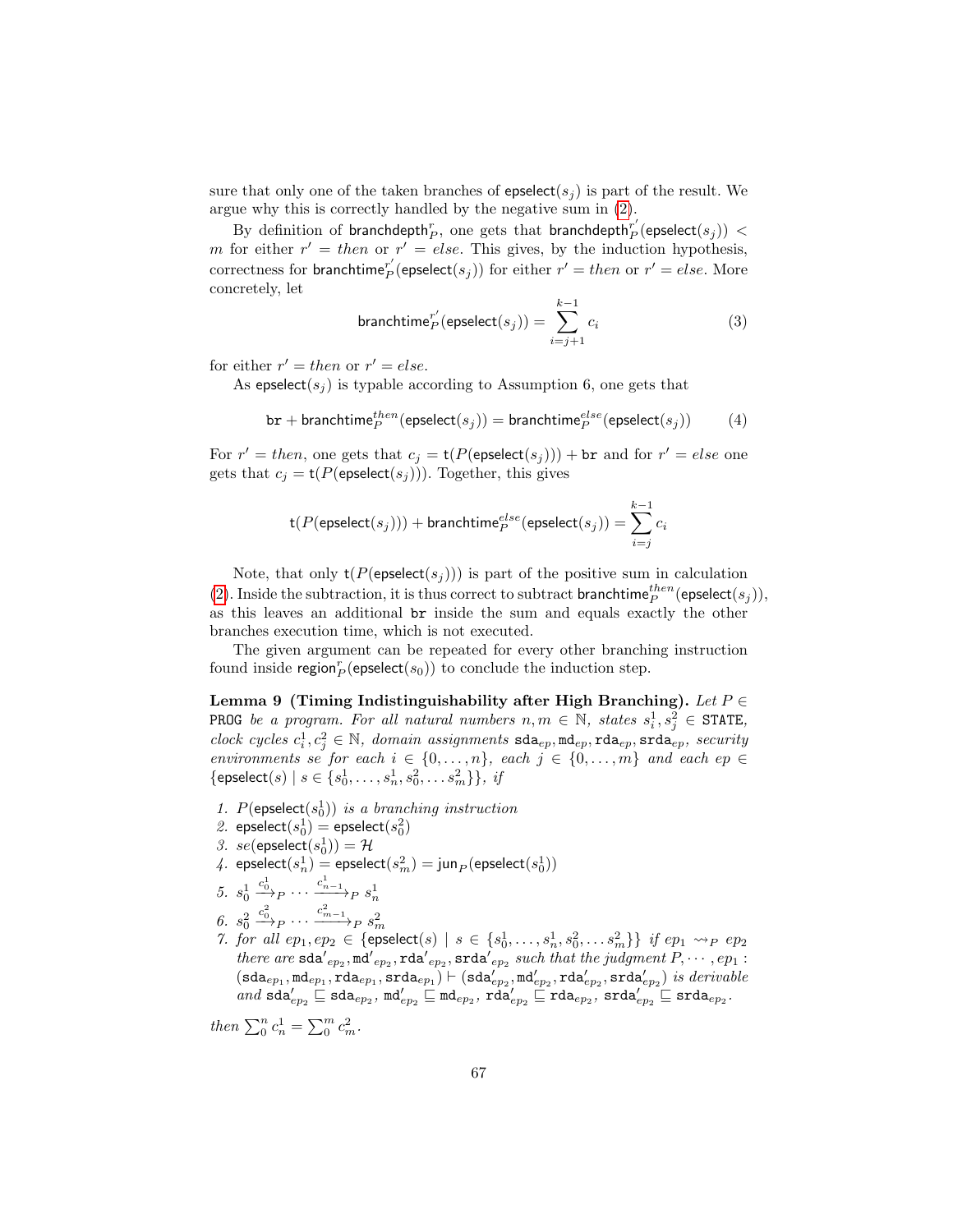Proof (Lemma [9](#page-66-0) – Timing Indistinguishability after High Branching). Let  $P \in$ **PROG** be a program. Let  $n, m \in \mathbb{N}$  be natural numbers,  $s_i^1, s_j^2 \in \text{STATE}$  be states,  $c_i^1, c_j^2 \in \mathbb{N}$  be clock cycles,  $\texttt{sda}_{ep}, \texttt{mda}_{ep}, \texttt{rda}_{ep}, \texttt{srda}_{ep}$  be domain assignments for each  $i \in \{0, \ldots, n\}, j \in \{0, \ldots, m\}$  and  $ep \in \{\text{epselect}(s) \mid s \in$  ${s_0^1, \ldots, s_n^1, s_0^2, \ldots s_m^2}$  and let se be a security environment, such that

- 1.  $P(\text{epselect}(s_0^1))$  is a branching instruction
- 2.  $\text{epselect}(s_0^1) = \text{epselect}(s_0^2)$
- 3.  $se(\text{epselect}(s_0^1)) = \mathcal{H}$
- 4.  $\mathsf{epselect}{\left(s^1_n\right)} = \mathsf{epselect}{\left(s^2_m\right)} = \mathsf{jun}_P(\mathsf{epselect}{\left(s_0\right)})$
- 5.  $s_0^1$  $\stackrel{c_0^1}{\longrightarrow}_P s_1^1$  $\xrightarrow{c_1^1} P \cdots \xrightarrow{c_{n-1}^1} P s_n^1$
- 6.  $s_0^2$  $\stackrel{c_0^2}{\longrightarrow}_P s_1^2$  $\stackrel{c_1^2}{\longrightarrow}_P \cdots \stackrel{c_{m-1}^2}{\longrightarrow}_P s_m^2$
- 7. for all  $ep_1, ep_2 \in \{\text{epselect}(s) \mid s \in \{s_0^1, \ldots, s_n^1, s_0^2, \ldots s_m^2\}\}$  if  $ep_1 \leadsto_P ep_2$ there are  $\verb|sda'|_{ep_2}, \verb|mda'|_{ep_2}, \verb|srda'|_{ep_2}, \verb|srda'|_{ep_2} \verb|such that the judgment  $P, \cdots, ep_1$ :$  $(\texttt{sda}_{ep_1}, \texttt{mde}_{ep_1}, \texttt{rda}_{ep_1}, \texttt{srda}_{ep_1}) \vdash (\texttt{sda}'_{ep_2}, \texttt{md}'_{ep_2}, \texttt{rda}'_{ep_2}, \texttt{srda}'_{ep_2})$  is derivable and  $\texttt{sda}'_{ep_2} \sqsubseteq \texttt{sda}_{ep_2}, \texttt{md}'_{ep_2} \sqsubseteq \texttt{mda}'_{ep_2}, \texttt{rda}'_{ep_2} \sqsubseteq \texttt{rda}_{ep_2}, \texttt{srda}'_{ep_2} \sqsubseteq \texttt{srda}_{ep_2}.$

It is now to show that  $\sum_{i=0}^{n-1} c_i^1 = \sum_{i=0}^{m-1} c_i^2$ .

As epselect $(s_0^1)$  is typable and in a high security environment, all typing rules of branching instructions require that  $\neg\mathsf{loop}_P(\mathsf{epselect}(s^1_0)).$  As such, one gets that no execution point is reached twice inside the sequences 5 and 6.

After this first observation, the goal is shown by a case distinction on the second reached execution point.

Case epselect( $s_1^1$ ) = epselect( $s_1^2$ ): In this case, the same small-step rule must have been executed. This leads to  $c_0^1 = c_0^2$ . By application of Lemma [8](#page-64-0) one gets that branchtime ${}^r_P(\mathsf{epselect}(s^1_0)) = \sum_{i=1}^{n-1} c^1_i$  and branchtime ${}^{r'}_P(\mathsf{epselect}(s^2_0)) = \sum_{i=1}^{m-1} c^2_i.$ As epselect( $s_1^1$ ) = epselect( $s_1^2$ ) we get that  $r = r'$ . Together, we obtain what was to show.

Case epselect( $s_1$ )  $\neq$  epselect( $s_1$ ): In this case, one gets without loss of generality  $\text{that } \textsf{epselect}(s_1^1) \in \textsf{region}^{then}_P(\textsf{epselect}(s_0^1)) \text{ and } \textsf{epselect}(s_1^2) \in \textsf{region}^{else}_P(\textsf{epselect}(s_0^1)).$ This holds true because of SOAP1 that separates both following execution points into separate regions. It can be assumed without loss of generality, because sequences 5 and 6 are interchangeable.

Typability of the branching instruction at  $epselect(s_0^1)$  now gives the equality

<span id="page-67-1"></span>
$$
n\cdot {\tt br} + {\tt branchtime}_P^{then}({\tt epselect}(s_0^1)) = {\tt branchtime}_P^{else}({\tt epselect}(s_0^1))\qquad (5)
$$

as requirement for the values of the **branchtime** function, where  $n = 2$  for the case where (t-cpse-h2w) is used and  $n = 1$  in all other cases.

Application of Lemma [8](#page-64-0) now gives

<span id="page-67-0"></span>
$$
\text{branchtime}_P^{then}(\text{expected}(s_0^1)) = \sum_{i=1}^{n-1} c_i^1 \tag{6}
$$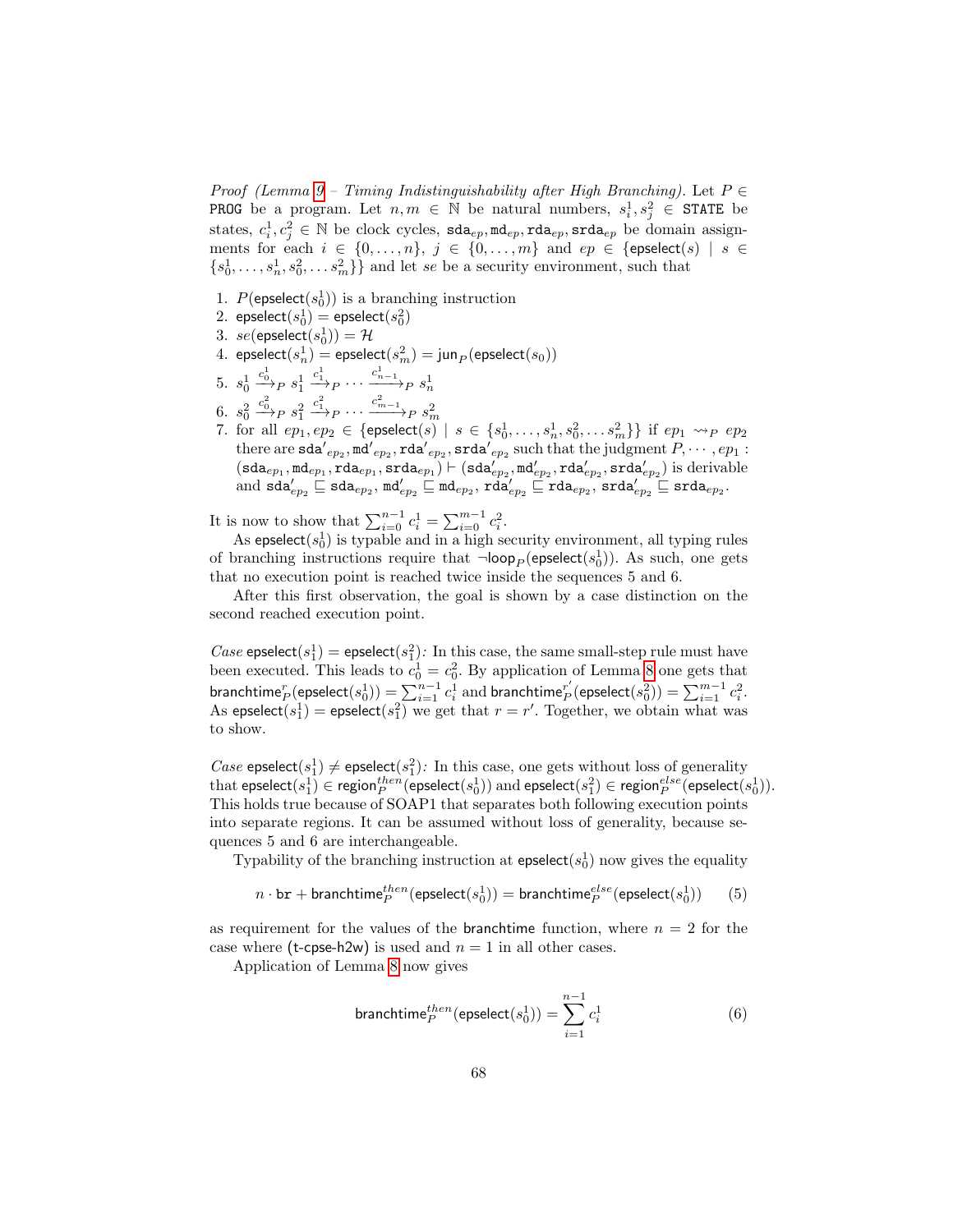<span id="page-68-1"></span>
$$
\text{branchtime}_P^{else}(\text{expected}(s_0^1)) = \sum_{i=1}^{m-1} c_i^2 \tag{7}
$$

Inspecting the small-step semantic rules for branching instructions give required clock cycles  $c_0^1 = t + n \cdot \text{br}$  for the "then" case and  $c_0^2 = t$  for the "else" case, for some  $t \in \mathbb{N}$ .

This gives us the following equation

$$
\sum_{i=0}^{n-1} c_n^1 = c_0^1 + \sum_{i=1}^{n-1} c_i^1
$$
  
=  $t + n \cdot br + \sum_{i=1}^{n-1} c_i^1$   

$$
\stackrel{(6)}{=} t + n \cdot br +
$$
branchtime<sup>*then*</sup><sub>*p*</sub> (epselect(s<sub>0</sub><sup>1</sup>))  

$$
\stackrel{(5)}{=} t +
$$
branchtime<sup>*else*</sup><sub>*p*</sub> (epselect(s<sub>0</sub><sup>1</sup>))  

$$
\stackrel{(7)}{=} t + \sum_{i=1}^{m-1} c_i^2
$$
  

$$
= \sum_{i=0}^{m-1} c_i^2
$$

what was to show.  $\Box$ 

# C.8 Security of Typable Sequences

<span id="page-68-0"></span>Lemma 10 (Security of Typable Sequences). Let  $P \in \text{PROG}$  be a program. For all natural numbers  $n, m \in \mathbb{N}$ , states  $s_i^1, s_j^2 \in \text{STATE}$ , clock cycles  $c_i^1, c_j^2 \in$ N, domain assignments  $\texttt{sda}_{ep}, \texttt{mda}_{ep}, \texttt{rda}_{ep}, \texttt{scda}_{ep}, \texttt{security environments se for}$ each  $i \in \{0, \ldots, n\}$ , each  $j \in \{0, \ldots, m\}$  and each  $ep \in \{\text{epselect}(s) \mid s \in$  $\{s_0^1, \ldots, s_n^1, s_0^2, \ldots s_m^2\}\}, \; i j$ 

- 1. epselect $(s_0^1)$  = epselect $(s_0^2)$
- 2. epselect $(s_n^1)=\epsilon$
- 3.  $se(\mathsf{epselect}(s_m^2)) = \mathcal{L}$
- $4. \ \ s^1_0 \approx_{\mathtt{sda}_{ep},\mathtt{md}_{ep},\mathtt{rda}_{ep},\mathtt{srda}_{ep}} \ s^2_0 \ \textit{for} \ \, ep = \mathtt{epselect}(s^1_0).$
- 5.  $s_0^1$  $\stackrel{c_0^1}{\longrightarrow}_P \cdots \stackrel{c_{n-1}^1}{\longrightarrow}_P s_n^1$
- 6.  $s_0^2$
- 6.  $s_0^2 \xrightarrow{c_0^2} P \cdots \xrightarrow{c_{m-1}^2} P s_m^2$ <br>7. for all  $ep_1, ep_2 \in \{\text{epselect}(s) \mid s \in \{s_0^1, \ldots, s_n^1, s_0^2, \ldots s_m^2\}\}$  if  $ep_1 \leadsto_P ep_2$ there are  $\texttt{sda}'_{ep_2}, \texttt{mda}'_{ep_2}, \texttt{rda}'_{ep_2}, \texttt{srda}'_{ep_2}$  such that the judgment  $P, \cdots, ep_1$ :  $(\texttt{sda}_{ep_1},\texttt{mde}_{ep_1},\texttt{rda}_{ep_1},\texttt{srda}_{ep_1}) \vdash (\texttt{sda}'_{ep_2},\texttt{md}'_{ep_2},\texttt{rda}'_{ep_2},\texttt{srda}'_{ep_2}) \ is \ derivable$ and  $\texttt{sda}'_{ep_2} \sqsubseteq \texttt{sda}_{ep_2}, \texttt{md}'_{ep_2} \sqsubseteq \texttt{mda}'_{ep_2}, \texttt{rda}'_{ep_2} \sqsubseteq \texttt{rda}'_{ep_2} \sqsubseteq \texttt{srda}'_{ep_2}$ and se is the smallest security environment that can be used in the derivation.

then there exists  $d \in \mathbb{N}$  such that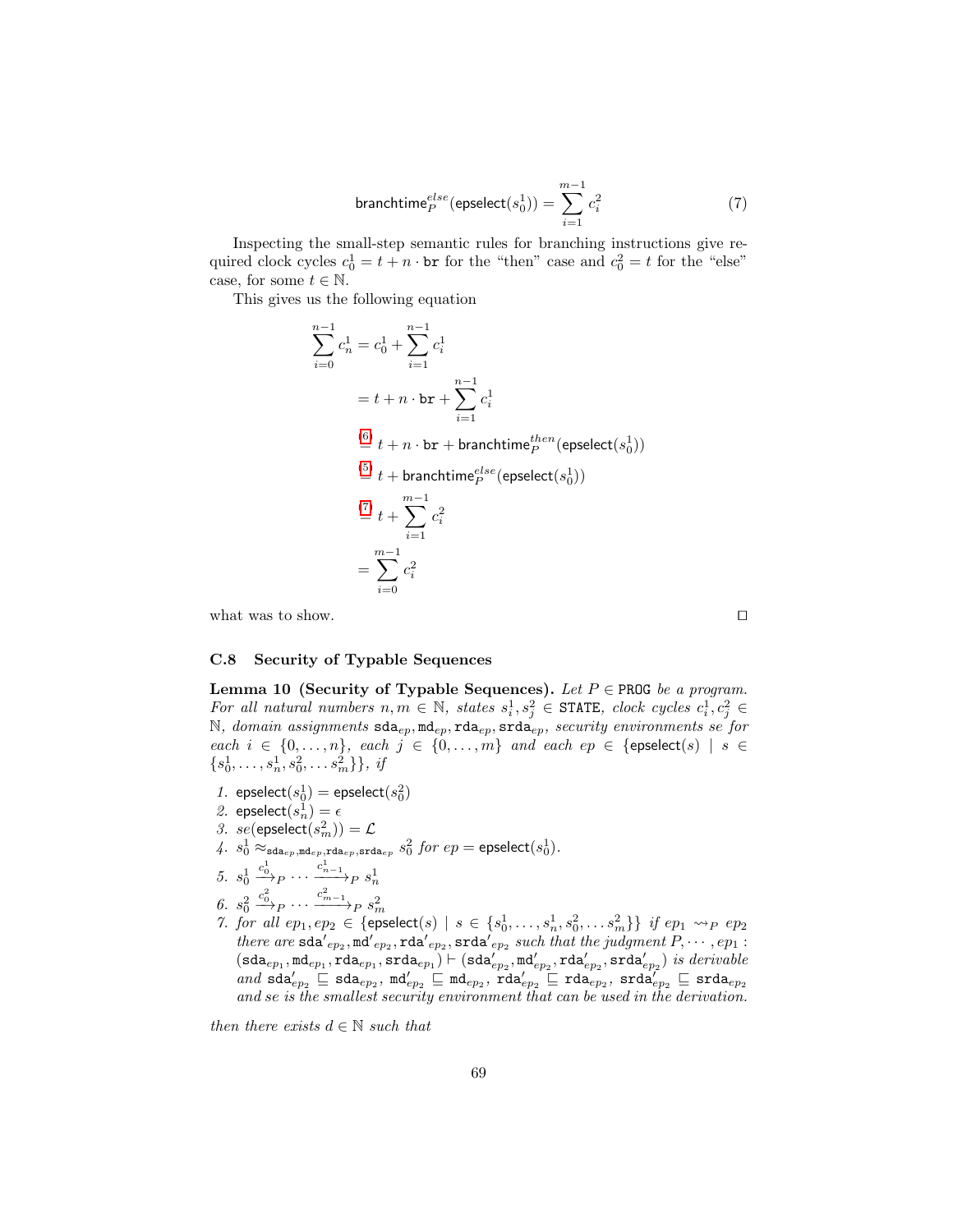1.  $d \leq n$ 2. epselect $(s_d^1)$  = epselect $(s_m^2)$  $3. s_d^1 \approx_{\texttt{sda}_{ep'},\texttt{md}_{ep'},\texttt{rda}_{ep'},\texttt{srda}_{ep'} } s_m^2 \; \textit{for} \; ep' = \texttt{epselect}(s_d^1)$ 4.  $\sum_{i=0}^{d-1} c_i^1 = \sum_{i=0}^{m-1} c_i^2$ 

*Proof (Lemma [10](#page-68-0) – Security of Typable Sequences).* Let  $P \in \text{PROG}$  be a program. Let  $n, m \in \mathbb{N}$  be natural numbers,  $s_i^1, s_j^2 \in \text{STATE}$  be states,  $c_i^1, c_j^2 \in \mathbb{N}$  be clock cycles,  $\texttt{sda}_{ep}, \texttt{mda}_{ep}, \texttt{rda}_{ep}, \texttt{srda}_{ep}$  be domain assignments for  $i \in \{0, \ldots, n\}$ ,  $j \in \{0, ..., m\}$  and  $ep \in \{\mathsf{epselect}(s) \mid s \in \{s_0^1, ..., s_n^1, s_0^2, ..., s_m^2\}\}$  and let se be a security environment, such that

- 1. epselect $(s_0^1)$  = epselect $(s_0^2)$
- 2. epselect $(s_n^1)=\epsilon$
- 3.  $se(\mathsf{epselect}(s_m^2)) = \mathcal{L}$
- $4. \ \ s^1_0 \approx_{\mathtt{sda}_{ep},\mathtt{mde}_{ep},\mathtt{rda}_{ep},\mathtt{sra}_{\mathtt{a}_{ep}}}\ s^2_0 \ \text{for} \ \, ep = \mathtt{epselect}(s^1_0)$
- 5.  $s_0^1$  $\xrightarrow{c_0^1} P \cdots \xrightarrow{c_{n-1}^1} P s_n^1$
- 6.  $s_0^2$  $\stackrel{c_0^2}{\longrightarrow}_P \cdots \stackrel{c_{m-1}^2}{\longrightarrow}_P s_m^2$
- 7. for all  $ep_1, ep_2 \in \{\text{epselect}(s) \mid s \in \{s_0^1, \ldots, s_n^1, s_0^2, \ldots s_m^2\}\}$  if  $ep_1 \leadsto_P ep_2$ there are  $\verb|sda'|_{ep_2}, \verb|mda'|_{ep_2}, \verb|srda'|_{ep_2}, \verb|srda'|_{ep_2} \verb|such that the judgment  $P, \cdots, ep_1$ :$  $(\texttt{sda}_{ep_1}, \texttt{mde}_{ep_1}, \texttt{rda}_{ep_1}, \texttt{srda}_{ep_1}) \vdash (\texttt{sda}'_{ep_2}, \texttt{mdd}'_{ep_2}, \texttt{rda}'_{ep_2}, \texttt{srda}'_{ep_2}) \text{ is derivable}$ and  $\texttt{sda}'_{ep_2} \sqsubseteq \texttt{sda}_{ep_2}, \texttt{md}'_{ep_2} \sqsubseteq \texttt{mda}'_{ep_2} \sqsubseteq \texttt{rda}_{ep_2}, \texttt{srda}'_{ep_2} \sqsubseteq \texttt{srda}_{ep_2}$  and se is the smallest security environment that can be used in the derivation.

Now it is to show that there is a  $d \in \mathbb{N}$  such that

- 1.  $d \leq n$
- 2.  $\mathsf{epselect}(s_d^1) = \mathsf{epselect}(s_m^2)$
- $3. \ \ s_d^1 \approx_{\mathtt{sda}_{ep},\mathtt{md}_{ep},\mathtt{rda}_{ep},\mathtt{srda}_{ep}} s_m^2 \ \ \text{for} \ \ ep = \mathtt{epselect}(s_d^1)$
- 4.  $\sum_{i=0}^{d-1} c_i^1 = \sum_{i=0}^{m-1} c_i^2$

We prove this objective by induction over  $m$ , thus over the length of the execution sequence denoted by requirement 6.

*Base Case:* In the base case, it is  $m = 0$ , thus  $d = 0$  is a valid choice. In this case we get  ${\sf epselect}(s_0^1)={\sf epselect}(s_0^2)$  by  ${\rm Assumption~1,~}s_0^1\approx_{\verb|sda_{ep},\verb|mde_{ep},\verb|rda_{ep},\verb|sda_{ep}|}$  $s_0^2$  for  $ep = \text{epselect}(s_d^1)$  by Assumption 4 and  $\sum_{i=0}^{-1} c_i^1 = \sum_{i=0}^{-1} c_i^2$  is trivially satisfied, as both sides equal 0.

Induction Hypothesis: The proof goal is assumed to hold whenever  $m' < m$  and the prerequisites are satisfied.

Induction Step: Assume  $m > 0$ . In this case, there is a transition  $s_0^2$  $\stackrel{c_0^2}{\longrightarrow}_P s_1^2.$ By assumption 1, one gets  $\mathsf{epselect} (s_0^1) = \mathsf{epselect} (s_0^2)$  and by Assumption 2 epselect $(s_n^1) = \epsilon$ . As there is a transition into  $s_1^2$ , both  $s_0^1$  and  $s_0^2$  can not be terminating states. Thus, one gets that  $n > 0$  and the existence of state  $s_1^1$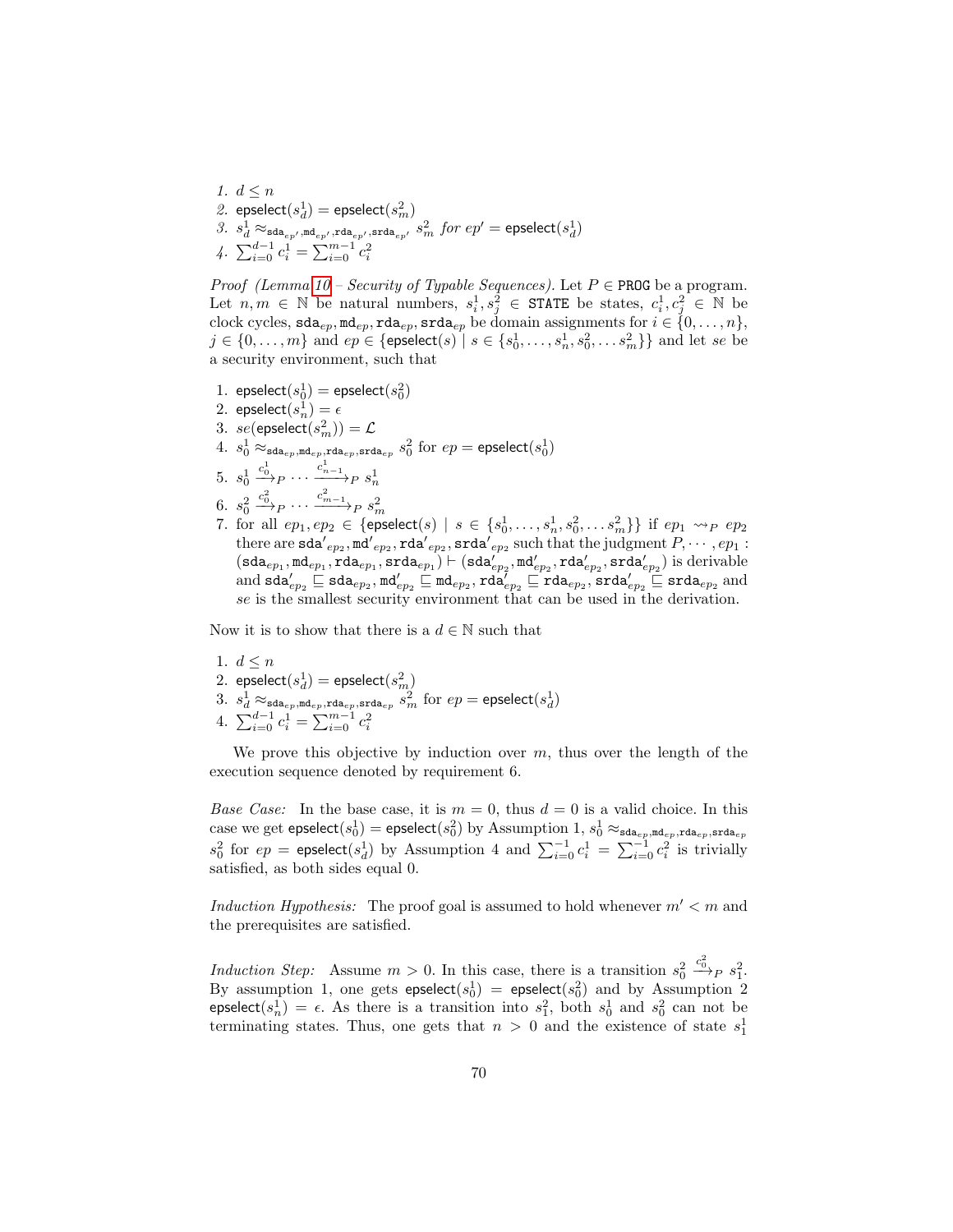inside the execution sequence 5. We further perform a case distinction on the security environment of the first execution point  $epselect(s_0^2)$  in sequence 6.

Case se(epselect( $s_0^2$ )) =  $\mathcal{L}$ : The assumption in this case together with as-sumptions 1, [4](#page-43-0), 5, 6 and 7 satisfy the prerequisites for Lemma 4 (Step Consistent). Application of this lemma gives  $s_1^1 \approx_{\texttt{sda}_{ep},\texttt{mda}_{ep},\texttt{rda}_{ep},\texttt{srda}_{ep}} s_1^2$ , epselect $(s_1^1)$  = epselect $(s_1^2)$  and  $c_1^1 = c_1^2$  for  $ep = \text{epselect}(s_1^1)$ .

The remaining sequence starting from  $s_1^2$  is now strictly shorter than m steps and by the results gained from locally respect, the assumptions 1-7 do still hold, such that applying the induction hypothesis concludes this case.

Case se(epselect( $s_0^2$ )) = H: We perform an additional case distinction on  $P(\text{epselect}(s_0^2))$ , whether it is a branching instruction or not.

Case  $P(\text{epselect}(s_0^2))$  is a branching instruction: By Lemma [6](#page-61-0) one gets that every execution point inside the region of  $epselect(s_0^2)$  has a high execution environment and  $\text{sda}_{\text{epselect}(s_0^2)} \in \{\mathcal{H}\}^*$ . As we have by the Assumption 3 that  $se(\text{epselect}(s_m^2)) = \mathcal{L}$ , there has to be a junction point of the branching in-struction, as otherwise by Lemma [6](#page-61-0)  $se(\mathsf{epselect}(s_m^2))$  would be  $\mathcal H$ . Let  $s_c^2$  denote the state at which this junction point is reached. That is,  $\text{jun}_P(\text{epselect}(s_0^2)) =$  $\mathsf{epselect}(s_c^2)$  has to hold. By Assumption 1 and the case that execution sequence  $5$ leads to termination, the execution starting in  $s_0^1$  has to pass this junction point as well. Thus, choose  $d \in \mathbb{N}$  such that  $\mathsf{epselect}(s_d^1) = \mathsf{epselect}(s_c^2)$ .

One can now apply Lemma [7](#page-62-0) twice to obtain that  $s_0^1 \approx_{\text{sda}_{ep},\text{md}_{ep},\text{rda}_{ep}} s_d^1$ <br>and  $s_0^2 \approx_{\text{sda}_{ep},\text{md}_{ep},\text{rda}_{ep},\text{rda}_{ep}} s_c^2$  for  $ep = \text{epselect}(s_d^1) = \text{epselect}(s_c^2)$ . As  $\approx$  is transitive by Lemma [3](#page-43-1) one obtains by Assumption 4 and the previous indistinguishability result that

<span id="page-70-0"></span>
$$
s_d^1 \approx_{\text{sda}_{ep}, \text{md}_{ep}, \text{rda}_{ep}, \text{srda}_{ep}} s_c^2 \tag{8}
$$

By application of Lemma [9](#page-66-0) one obtains directly that

<span id="page-70-1"></span>
$$
\sum_{i=0}^{d-1} c_i^1 = \sum_{i=0}^{c-1} c_i^2 \tag{9}
$$

The remaining sequence starting from state  $s_c^2$  is now strictly shorter and the indistinguishability requirement is still satisfied by [\(8\)](#page-70-0), allowing the application of the induction hypothesis together with the sequence starting from states  $s_d^1$  and  $s_c^2$ . This gives a  $d' \in \mathbb{N}$  such that epselect $(s_{d'}^1)$  = epselect $(s_m^2)$ ,  $s_{d'}^1 \approx_{\texttt{sda}_{ep'},\texttt{md}_{ep'},\texttt{std}_{ep'},\texttt{std}_{ep'}} s_m^2 \text{ for } ep' = \texttt{epselect}(s_{d'}^1) \text{ and } \sum_{i=d}^{n-1} c_i^1 = \sum_{i=c}^{m-1} c_i^2.$ Those directly conclude goals 1 to 3. Goal 4 can be obtained by combining  $\sum_{i=d}^{n-1} c_i^1 = \sum_{i=c}^{m-1} c_i^2$  with the result [\(9\)](#page-70-1).

Case  $P(\text{epselect}(s_0^2))$  is not a branching instruction: As we are in a high security environment in this case, there has to be some branching instruction on secrets prior to  $s_0^2$ . This follows from Assumption 7, that se is minimal, and Lemma [6](#page-61-0) (High Branching), which is the only way an execution point can obtain a  $H$  security environment. Otherwise,  $P(\text{epselect}(s_0^2))$  could not be high. That is, there has to be some  $ep \in EPS$  such that  $epselect(s_0^2) \in region_P(ep)$ . The remainder of this case is now shown analogously as in the previous case using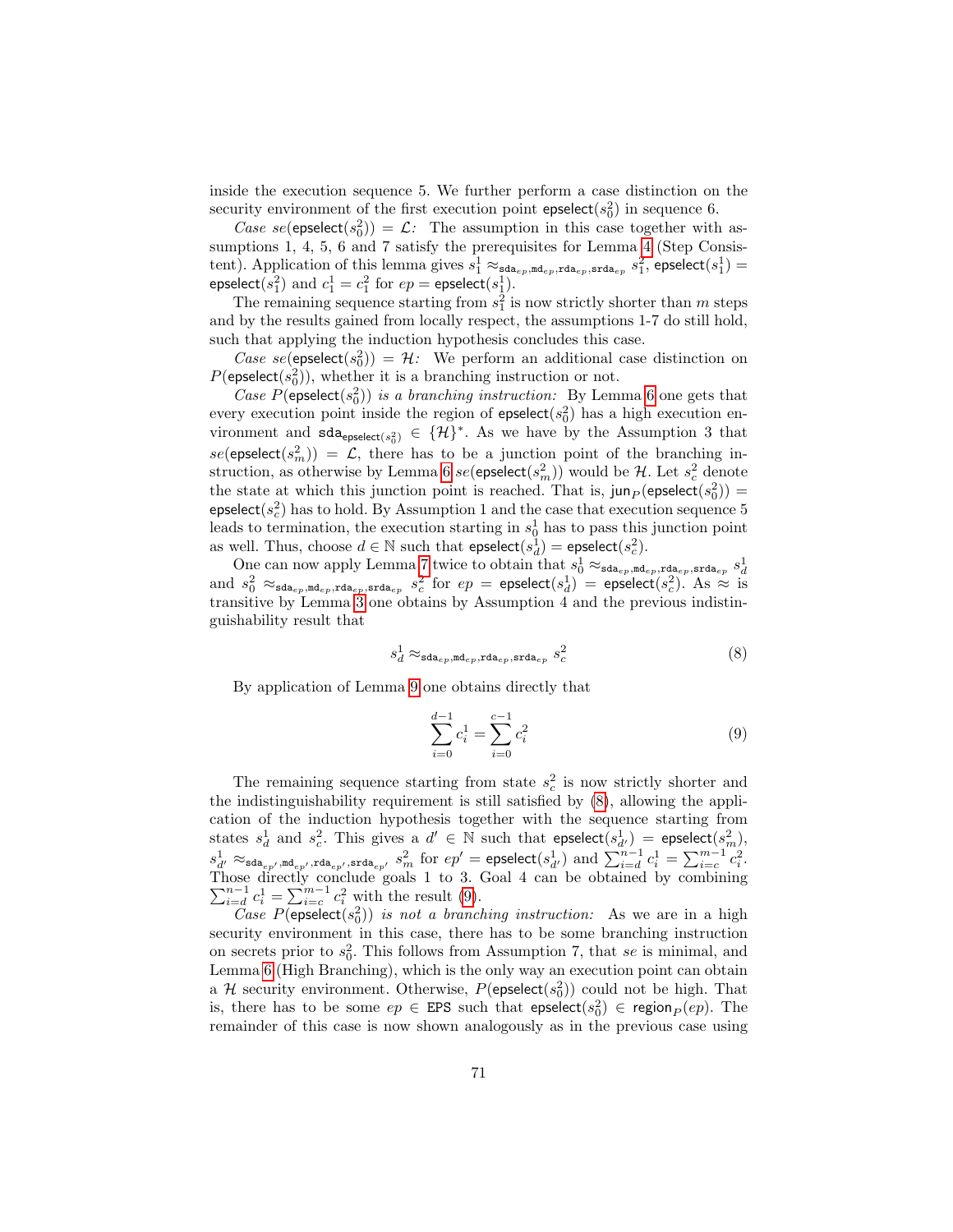Lemma [7,](#page-62-0) Lemma [9](#page-66-0) and the induction hypothesis on the junction point of the branching of ep.

This concludes both open case distinctions as all cases have been considered and as such the proof of the induction step is complete.  $\Box$ 

# C.9 Soundness

*Proof (Theorem [1](#page-40-0) – Soundness)*. Let  $p \in PROG$  be a program and  $ep_s \in EPS$ be an execution point. Let  $p$  be typable starting from  $ep_s$  with initial domain assignments  $\verb|sda_{ep_s},\verb|mde_{p_s},\verb|rda_{ep_s},\verb|srda_{ep_s},$  and final domain assignments  $\verb|sda_{ep_f},$  $\mathrm{md}_{\mathtt{ep}_{f}}$ ,  $\mathrm{rda}_{\mathtt{ep}_{f}}$ ,  $\mathrm{srda}_{\mathtt{ep}_{f}}$ .

It is then to show that p satisfies TSNI starting from  $ep_s$  with the same domain assignments. That is, let  $s_0^1, s_0^2, s_n^1, s_m^2 \in \text{STATE}$  be states and  $n, m, c^1, c^2 \in$ N such that

 $1.~s_{0}^{1}\approx_{\mathtt{sda_{ep}}_\mathit{s},\mathtt{md_{ep}}_\mathit{s},\mathtt{rda_{ep}}_\mathit{s}},\mathtt{s_{0}^{2}}$ 2.  $\text{epselectric}(\overline{s^1_0}) = \text{epselectric}(\overline{s^2_0}) = \text{ep}_s$ 3.  $s_0^1 \Downarrow_{P_2}^{c^1} s_n^1$  $4. \ \ s_0^2 \Downarrow_F^{c^2} s_m^2 \ 5. \ \ \ \text{epselect}(s_n^1) = \text{epselect}(s_m^2) = \text{ep}_f$ 

Now it has to hold that

$$
\begin{array}{l} \textbf{Goal I} \enspace s_n^1 \approx_{\text{sda}_{\text{ep}_f}, \text{md}_{\text{ep}_f}, \text{rda}_{\text{ep}_f}, \text{srda}_{\text{ep}_f}} s_m^2 \\ \textbf{Goal II} \enspace c^1 = c^2 \end{array}
$$

Performing an expansion on the big-step semantics leads to

<span id="page-71-0"></span>
$$
s_0^1 \xrightarrow{c_0^1} P \cdots \xrightarrow{c_{n-2}^1} P s_{n-1}^1 \xrightarrow{c_{n-1}^1} P s_n^1
$$
 (10)

and

<span id="page-71-1"></span>
$$
s_0^2 \xrightarrow{c_0^2} P \cdots \xrightarrow{c_{m-2}^2} P \ s_{m-1}^2 \xrightarrow{c_{m-1}^2} P \ s_m^2 \tag{11}
$$

for some intermediate states  $s_1^1, \ldots, s_{n-1}^1$  and  $s_1^2, \ldots, s_{m-1}^2$  and clock cycles  $c_0^1, \ldots, c_{n-1}^1$  and  $c_0^2, \ldots, c_{m-1}^2$ . Note, as rule (Ter) is the only way to reach termination and it requires the execution of a ret instruction, one gets that  $n \geq 1$ and  $m \geq 1$ . According to rules (Seq) and (Ter), the times are the sum over each small-step timing, giving  $c^1 = \sum_{i=0}^{n-1} c_i^1$  and  $c^2 = \sum_{i=0}^{m-1} c_i^2$ . And, according to (Ter), one gets that epselect( $s_n$ ) = epselect( $s_m$ ) =  $\epsilon$  as both are terminating states according to assumptions 3 and 4.

The goal is now to apply Lemma [10](#page-68-0) (Security of Typable Sequences) on the state sequences [\(10\)](#page-71-0) and [\(11\)](#page-71-1), where [\(11\)](#page-71-1) is truncated by the last small-step execution, such that  $s_{m-1}^2$  is the last state. We thus check the prerequisites of Lemma [10.](#page-68-0) By the observations above, prerequisites 2, 5 and 6 are satisfied. As P is typable with at least one security environment, let se be the smallest such. Prerequisite 7 is then given by the typability assumption and this smallest se. Prerequisites 4 is given by assumption 1, prerequisite 1 is given by assumption 2.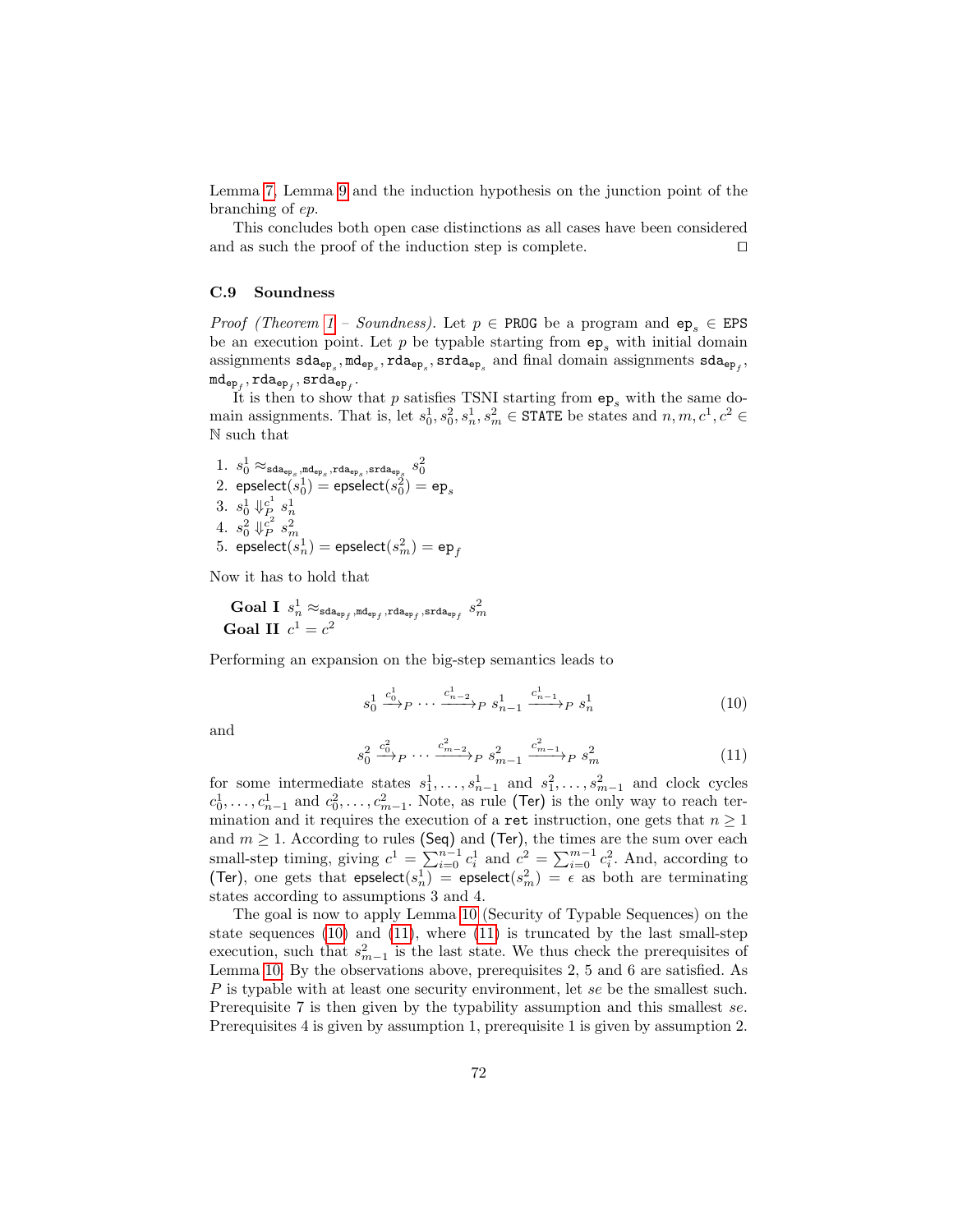Prerequisite 3, that  $s_{m-1}^2$  is in a  $\mathcal L$  security environment, is seen to be satisfied, as it has to point to a ret instruction in a  $\mathcal L$  security environment. A ret instruction can only be in a  $H$  security environment by being inside a region that involves branchings on secrets. This is not possible by Assumption [1.](#page-41-0)

Now that Lemma [10](#page-68-0) is applicable, its application as described gives a  $d \leq n$ , such that

- 1.  $\mathsf{epselect}{\left(s_d^1\right)} = \mathsf{epselect}{\left(s_{m-1}^2\right)}$
- $2.~s_d^1\approx_{\texttt{sda}_{ep_d^1},\texttt{md}_{ep_d^1},\texttt{sda}_{ep_d^1},\texttt{srda}_{ep_d^1}} s_{m-1}^2,$  where  $ep_d^1 = \texttt{epselect}(s_d^1)$
- 3.  $\sum_{i=0}^{d-1} c_i^1 = \sum_{i=0}^{m-2} c_i^2$

As state  $s_n^1$  is a terminating state as well, we get that  $s_{n-1}^1$  has to be a ret instruction. As this one is unique by Assumption [1,](#page-41-0) we get  $d = n - 1$  by the as-sumption about the execution sequence [\(10\)](#page-71-0) and thus  $s_{n-1}^1 \approx_{\text{sda}_{ep},\text{mde}_{ep},\text{rda}_{ep},\text{srda}_{ep}}$  $s_{m-1}^2$ , where  $ep = \text{epselect}(s_{n-1}^1)$ , and  $\sum_{i=0}^{n-2} c_i^1 = \sum_{i=0}^{m-2} c_i^2$ .

As argued before, epselect( $s_{n-1}^1$ ) and epselect( $s_{m-1}^2$ ) have to point to a ret instruction and as such be in a  $\mathcal L$  security environment. This, together by the results gained after applying Lemma [10,](#page-68-0) lead to that the prerequisites of Lemma [4](#page-43-0) (Step Consistent) are satisfied. Applying Lemma [4](#page-43-0) on  $s_{n-1}^1$  and  $s_{m-1}^2$  allows to conclude that

1.  $s_n^1 \approx_{\texttt{sda}_{ep'},\texttt{md}_{ep'},\texttt{rda}_{ep'},\texttt{srda}_{ep'}, s_{m}^2}$ , where  $ep' = \texttt{epselect}(s_n^1)$  $2.$   $\text{epselect}(\overline{s}^1_n) = \text{epselect}(\overline{s}^2_m) = \text{e} \text{p}_f$ 3.  $c_{n-1}^1 = c_{m-1}^2$ 

From 1 and 2 we directly obtain Goal I and by combining 3 with the previous result that  $\sum_{i=0}^{n-2} c_i^1 = \sum_{i=0}^{m-2} c_i^2$ , we obtain Goal II.